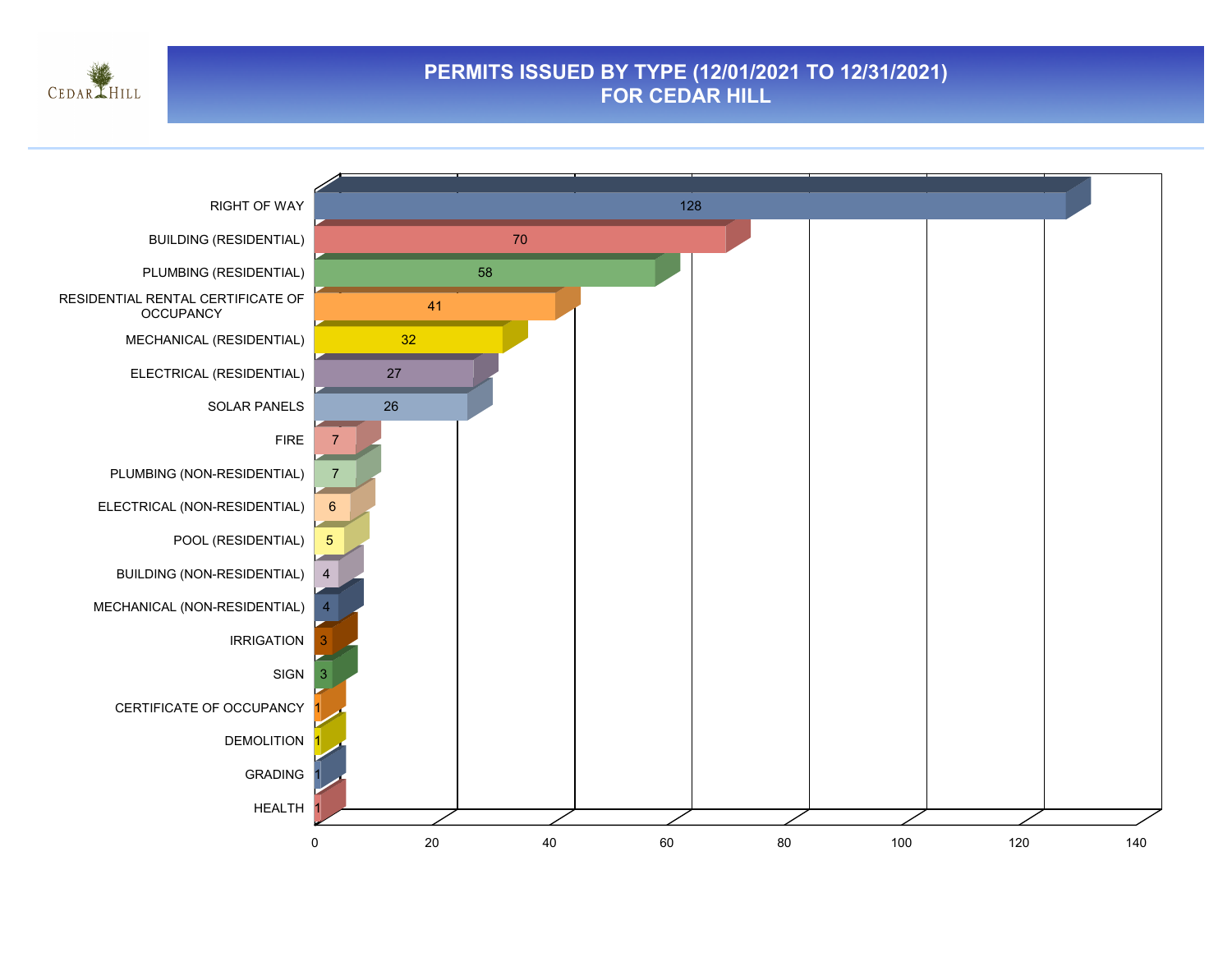| Permit#                           | <b>Type</b>                                     | <b>Workclass</b>  | <b>Status</b> | <b>Main Address</b>    |                                          | <b>Project</b>        | <b>District</b> | <b>Parcel</b>         |
|-----------------------------------|-------------------------------------------------|-------------------|---------------|------------------------|------------------------------------------|-----------------------|-----------------|-----------------------|
|                                   | <b>Application Date</b>                         | <b>Issue Date</b> | Expiration    | <b>Last Inspection</b> | <b>Finaled Date</b>                      | <b>Applied Online</b> |                 |                       |
|                                   | Zone                                            | Sq Ft             | Valuation     | <b>Fee Total</b>       | <b>Assigned To</b>                       |                       |                 |                       |
| <b>BUILDING (NON-RESIDENTIAL)</b> |                                                 |                   |               |                        |                                          |                       |                 |                       |
| BLDC-016164-2021                  | <b>Building</b><br>(Non-Residential)            | Alteration        | <b>Issued</b> |                        | 285 Uptown Blvd, Cedar Hill, TX 75104    |                       | Zone 2          | 160128300D00100<br>00 |
|                                   | 12/02/2021                                      | 12/02/2021        | 05/31/2022    |                        |                                          | <b>No</b>             |                 |                       |
|                                   | OT-Res OT-Res                                   | $\mathcal{O}$     | \$10.00       | \$2.00                 | Gail Lux                                 |                       |                 |                       |
|                                   | Description: test                               |                   |               |                        |                                          |                       |                 |                       |
| BLDC-015664-2021                  | <b>Building</b><br>(Non-Residential)            | Alteration        | Issued        | 428 E Fm 1382 Hwy, C,  |                                          |                       | Zone 2          | 160364500001R00<br>00 |
|                                   | 11/01/2021                                      | 12/11/2021        | 07/11/2022    | 01/11/2022             |                                          | No                    |                 |                       |
|                                   | <b>LRLR</b>                                     | 1.650             | \$300,000.00  | \$2,941.00             | Gail Lux                                 |                       |                 |                       |
|                                   | Description: Tenant Finish Out - Crumbl Cookie  |                   |               |                        |                                          |                       |                 |                       |
| BLDC-013515-2021                  | <b>Building</b><br>(Non-Residential)            | <b>New</b>        | <b>Issued</b> |                        | 522 E Belt Line Rd, Cedar Hill, TX 75104 |                       | Zone 2          | 651213265100205<br>00 |
|                                   | 06/01/2021                                      | 12/15/2021        | 06/13/2022    |                        |                                          | <b>No</b>             |                 |                       |
|                                   | <b>Description: Captain D Restaurant</b>        | 2,156             | \$750,000.00  | \$83,160.50            | Gail Lux                                 |                       |                 |                       |
|                                   |                                                 |                   |               |                        |                                          |                       |                 |                       |
| BLDC-016290-2021                  | <b>Building</b><br>(Non-Residential)            | New               | Issued        |                        | 528 E Belt Line Rd, Cedar Hill, TX 75104 |                       | Zone 2          | 651213265100205<br>00 |
|                                   | 12/11/2021                                      | 12/15/2021        | 06/13/2022    |                        |                                          | No                    |                 |                       |
|                                   | <b>LRLR</b><br><b>Description: Golden Chick</b> | 2,186             | \$735,000.00  | \$83,754.50            | Gail Lux                                 |                       |                 |                       |

| <b>BUILDING (RESIDENTIAL)</b> |                                            |                                                                |                                   |                                              |               |           |        |                       |
|-------------------------------|--------------------------------------------|----------------------------------------------------------------|-----------------------------------|----------------------------------------------|---------------|-----------|--------|-----------------------|
| BLDR-015529-2021              | <b>Building</b><br>(Residential)           | <b>Retaining Wall</b>                                          | Issued                            | 1611 Park Garden Ct, Cedar Hill, TX<br>75104 |               |           | Zone 4 | 160280001700200<br>00 |
|                               | 10/21/2021                                 | 12/01/2021<br>500                                              | 05/31/2022<br>\$2,500.00          | \$80.00                                      | Gail Lux      | Yes       |        |                       |
|                               | Description: railroad tie retaining wall   |                                                                |                                   |                                              |               |           |        |                       |
| BLDR-015146-2021              | <b>Building</b><br>(Residential)           | New Single Family                                              | Issued                            | 426 Lee St, Cedar Hill, TX 75104             |               |           | Zone 2 | 160045000300501<br>00 |
|                               | 09/21/2021                                 | 12/01/2021<br>2,179                                            | <i>07/25/2022</i><br>\$178,678.00 | 01/25/2022<br>\$8,668.00                     | Gail Lux      | Yes       |        |                       |
|                               | Description: LA 1630 GAR 401 VAL \$178,678 |                                                                |                                   |                                              |               |           |        |                       |
| BLDR-016127-2021              | <b>Building</b><br>(Residential)           | Fence                                                          | Issued                            | 809 Lovern Ct, Cedar Hill, TX 75104          |               |           | Zone 2 | 160207700G00800<br>00 |
|                               | 12/01/2021                                 | 12/01/2021<br>0                                                | 05/31/2022<br>\$5,615.32          | \$25.00                                      | Alexis Sartin | <b>No</b> |        |                       |
|                               |                                            | Description: fence replacement 8 ft metal post/w cedar pickets |                                   |                                              |               |           |        |                       |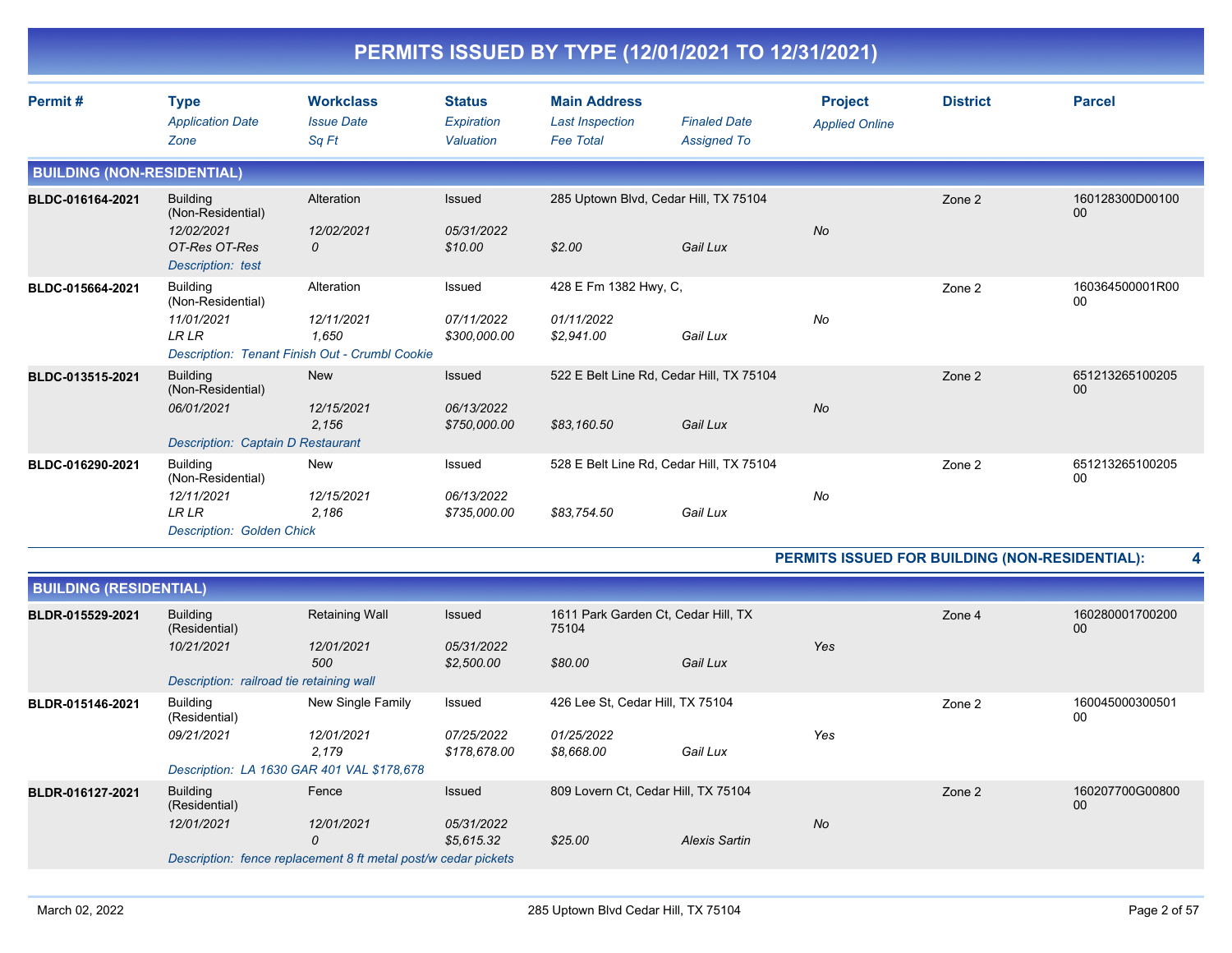| Permit#          | <b>Type</b><br><b>Application Date</b><br>Zone                                                                       | <b>Workclass</b><br><b>Issue Date</b><br>Sa Ft | <b>Status</b><br>Expiration<br>Valuation   | <b>Main Address</b><br><b>Last Inspection</b><br><b>Fee Total</b> | <b>Finaled Date</b><br><b>Assigned To</b> | <b>Project</b><br><b>Applied Online</b> | <b>District</b> | <b>Parcel</b>             |
|------------------|----------------------------------------------------------------------------------------------------------------------|------------------------------------------------|--------------------------------------------|-------------------------------------------------------------------|-------------------------------------------|-----------------------------------------|-----------------|---------------------------|
| BLDR-016087-2021 | <b>Building</b><br>(Residential)<br>11/29/2021<br>Description: Owens Corning Lifetime shingle Oakridge Teak true def | Roof<br>12/01/2021<br>1.246                    | Issued<br>08/06/2022<br>\$8,327.27         | 134 Halifax Dr, Cedar Hill, TX 75104<br>02/07/2022<br>\$134.00    | Jeanette Cosme                            | Yes                                     | Zone 2          | 160105000401500<br>00     |
| BLDR-016132-2021 | <b>Building</b><br>(Residential)<br>12/01/2021<br>PD PD<br>Description: reroof shingles only                         | Roof<br>12/01/2021<br>0                        | Issued<br>05/31/2022<br>\$8,197.55         | 245 Birchwood Dr, Cedar Hill, TX 75104<br>\$134.00                | <b>Alexis Sartin</b>                      | No                                      | Zone 2          | 160483000A00100<br>00     |
| BLDR-016135-2021 | <b>Building</b><br>(Residential)<br>12/01/2021<br>PD PD<br>Description: reroof-shingles only                         | Roof<br>12/01/2021<br>0                        | Issued<br>05/31/2022<br>\$15,000.00        | 1526 Oak Park Ln, Cedar Hill, TX 75104<br>\$188.00                | <b>Alexis Sartin</b>                      | No                                      | Zone 3          | 160045200D00700<br>00     |
| BLDR-016173-2021 | <b>Building</b><br>(Residential)<br>12/02/2021<br>Description: reroof                                                | Roof<br>12/02/2021<br>0                        | <b>Issued</b><br>05/31/2022<br>\$12,509.00 | 822 Miles Ln, Cedar Hill, TX 75104<br>\$170.00                    | Tammie Cooper                             | <b>No</b>                               | Zone 3          | 160426701000100<br>00     |
| BLDR-015288-2021 | <b>Building</b><br>(Residential)<br>10/04/2021<br>Description: Reshingle entire roof                                 | Roof<br>12/02/2021<br>2,800                    | Issued<br>06/21/2022<br>\$4,600.00         | 701 Hillside Dr, Cedar Hill, TX 75104<br>12/23/2021<br>\$98.00    | Gail Lux                                  | Yes                                     | Zone 2          | 160395600200100<br>00     |
| BLDR-016167-2021 | <b>Building</b><br>(Residential)<br>12/02/2021<br><b>PD PD</b><br>Description: Replace 6' wood fence                 | Fence<br>12/02/2021<br>$\mathcal{O}$           | Issued<br>06/20/2022<br>\$4,500.00         | 476 Jones St, Cedar Hill, TX 75104<br>12/21/2021<br>\$25.00       | Gail Lux                                  | No                                      | Zone 2          | 160206800Q01800<br>00     |
| BLDR-016160-2021 | <b>Building</b><br>(Residential)<br>12/02/2021<br>PD PD<br>Description: 12x16 tuff shed                              | Accessory<br>Structure<br>12/02/2021<br>192    | Issued<br>05/31/2022<br>\$10,273.00        | 2712 Wood Lake Dr, Cedar Hill, TX 75104<br>\$75.00                | <b>Alexis Sartin</b>                      | No                                      | Zone 4          | 160279600099000<br>00     |
| BLDR-016171-2021 | <b>Building</b><br>(Residential)<br>12/02/2021<br>PD PD<br>Description: fence replacment 6 ft wood                   | Fence<br>12/02/2021<br>0                       | Issued<br>05/31/2022<br>\$4,498.00         | 825 Witherspoon Ct, Cedar Hill, TX 75104<br>\$25.00               | <b>Alexis Sartin</b>                      | No                                      | Zone 3          | 160425500L03000<br>$00\,$ |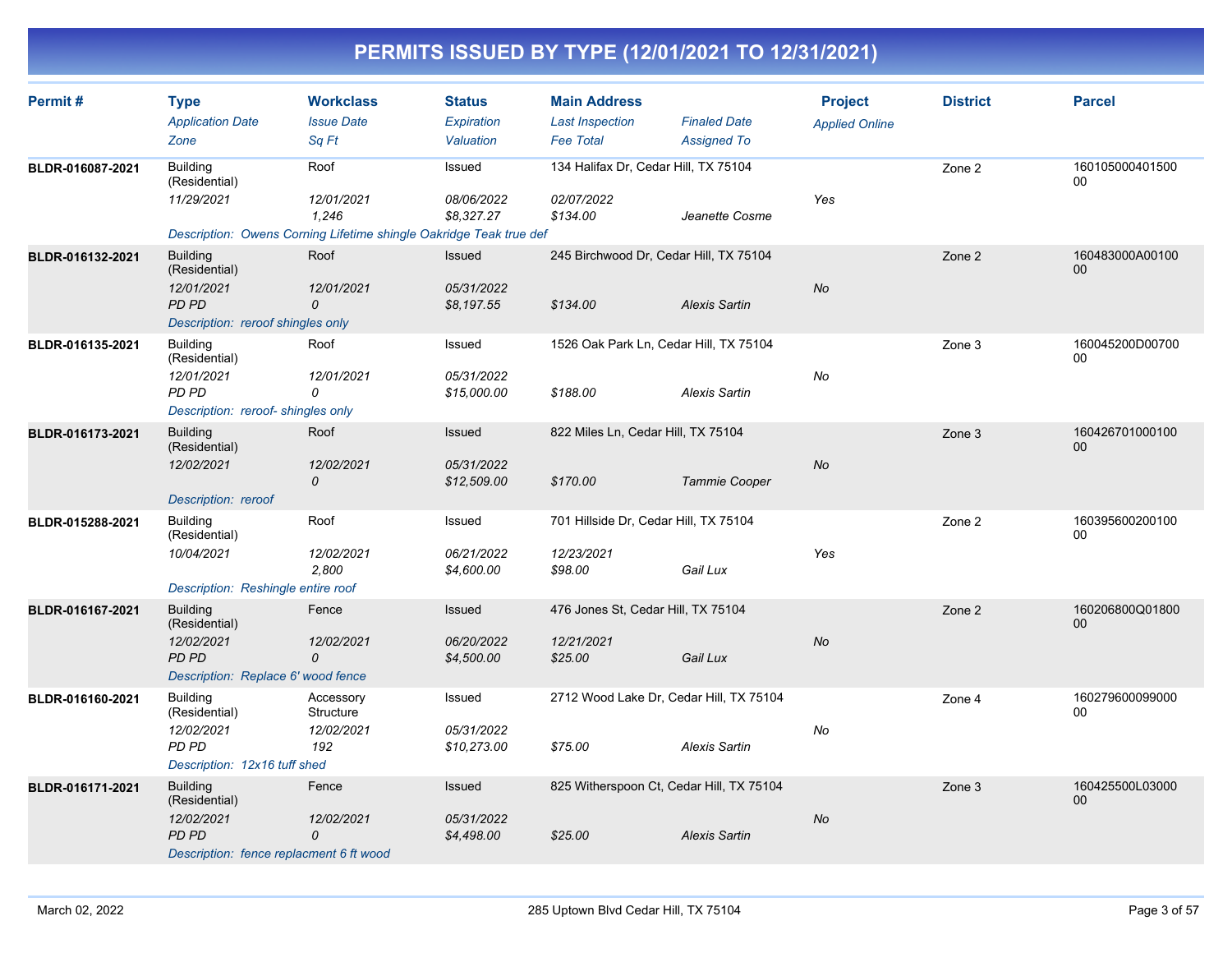| Permit#          | <b>Type</b><br><b>Application Date</b>   | <b>Workclass</b><br><b>Issue Date</b>                                               | <b>Status</b><br>Expiration | <b>Main Address</b><br><b>Last Inspection</b> | <b>Finaled Date</b>                      | <b>Project</b><br><b>Applied Online</b> | <b>District</b> | <b>Parcel</b>         |
|------------------|------------------------------------------|-------------------------------------------------------------------------------------|-----------------------------|-----------------------------------------------|------------------------------------------|-----------------------------------------|-----------------|-----------------------|
|                  | Zone                                     | Sq Ft                                                                               | Valuation                   | <b>Fee Total</b>                              | <b>Assigned To</b>                       |                                         |                 |                       |
| BLDR-016170-2021 | Building<br>(Residential)                | Roof                                                                                | Issued                      |                                               | 825 Witherspoon Ct, Cedar Hill, TX 75104 |                                         | Zone 3          | 160425500L03000<br>00 |
|                  | 12/02/2021<br>PD PD                      | 12/02/2021<br>0                                                                     | 05/31/2022<br>\$9,483.00    | \$143.00                                      | <b>Alexis Sartin</b>                     | No                                      |                 |                       |
|                  | Description: roof replacement            |                                                                                     |                             |                                               |                                          |                                         |                 |                       |
| BLDR-016195-2021 | <b>Building</b><br>(Residential)         | Alteration                                                                          | Issued                      | 818 Cherlyne Dr, Cedar Hill, TX 75104         |                                          |                                         | Zone 1          | 160095000801800<br>00 |
|                  | 12/03/2021                               | 12/03/2021<br>10                                                                    | 06/14/2022<br>\$6,000.00    | 12/16/2021<br>\$107.00                        | Gail Lux                                 | Yes                                     |                 |                       |
|                  |                                          | Description: Install 24 kW home standby generator with 1 200A ATS. Connection to NG |                             |                                               |                                          |                                         |                 |                       |
| BLDR-016187-2021 | <b>Building</b><br>(Residential)         | Alteration                                                                          | Issued                      | 1229 Neptune St, Cedar Hill, TX 75104         |                                          |                                         | Zone 3          | 160425001501500<br>00 |
|                  | 12/02/2021                               | 12/05/2021<br>88                                                                    | 08/24/2022<br>\$3,264.00    | 02/25/2022<br>\$89.00                         | Gail Lux                                 | Yes                                     |                 |                       |
|                  |                                          | Description: Remove and replace 4 Same size windows                                 |                             |                                               |                                          |                                         |                 |                       |
| BLDR-016202-2021 | <b>Building</b><br>(Residential)         | Repair                                                                              | Issued                      | 307 Pemberton PI, Cedar Hill, TX 75104        |                                          |                                         | Zone 1          | 160428100900400<br>00 |
|                  | 12/04/2021<br>PD PD                      | 12/05/2021<br>337<br>Description: REPLACE 18 WINDOWS AND 1 DOOR(LIKE FOR LIKE)      | 06/03/2022<br>\$13,417.00   | \$179.00                                      | Gail Lux                                 | Yes                                     |                 |                       |
| BLDR-015927-2021 | <b>Building</b><br>(Residential)         | New Single Family                                                                   | Issued                      | 809 Bailey Dr, Cedar Hill, TX 75104           |                                          |                                         | Zone 2          | 160206500C00300<br>00 |
|                  | 11/16/2021                               | 12/06/2021<br>1,679                                                                 | 07/11/2022<br>\$165,000.00  | 01/11/2022<br>\$658.00                        | Gail Lux                                 | Yes                                     |                 |                       |
|                  | Build a new home on existing foundation. | Description: LA 1300 GAR 392 VAL \$165,000                                          |                             |                                               |                                          |                                         |                 |                       |
| BLDR-015574-2021 | <b>Building</b><br>(Residential)         | New Single Family                                                                   | Issued                      |                                               | 2454 Creekwood Dr, Cedar Hill, TX 75104  |                                         | Zone 4          | 215816001417001<br>08 |
|                  | 10/25/2021<br><b>PD PD</b>               | 12/06/2021<br>4,654                                                                 | 06/04/2022<br>\$679,169.00  | \$8,233.00                                    | Gail Lux                                 | Yes                                     |                 |                       |
|                  |                                          | Description: LA 3237 GAR 692 VAL \$679,169                                          |                             |                                               |                                          |                                         |                 |                       |
| BLDR-015762-2021 | <b>Building</b><br>(Residential)         | Fence                                                                               | Issued                      |                                               | 2454 Creekwood Dr, Cedar Hill, TX 75104  |                                         | Zone 4          | 215816001417001<br>08 |
|                  | 11/07/2021<br>PD PD                      | 12/06/2021<br>0                                                                     | 06/04/2022<br>\$5,800.00    | \$25.00                                       | Gail Lux                                 | No                                      |                 |                       |
|                  | Description: 5' tall iron fence          |                                                                                     |                             |                                               |                                          |                                         |                 |                       |
| BLDR-016212-2021 | <b>Building</b><br>(Residential)         | <b>Retaining Wall</b>                                                               | Issued                      |                                               | 2454 Creekwood Dr, Cedar Hill, TX 75104  |                                         | Zone 4          | 215816001417001<br>08 |
|                  | 12/06/2021<br>PD PD                      | 12/06/2021<br>0                                                                     | 06/04/2022<br>\$55,000.00   | \$513.00                                      | Gail Lux                                 | $N\sigma$                               |                 |                       |
| BLDR-016154-2021 | Building<br>(Residential)                | New Single Family                                                                   | Issued                      | 2223 Janet Ct, Cedar Hill, TX 75104           |                                          |                                         | Zone 4          | 215818001645001<br>08 |
|                  |                                          |                                                                                     |                             |                                               |                                          |                                         |                 |                       |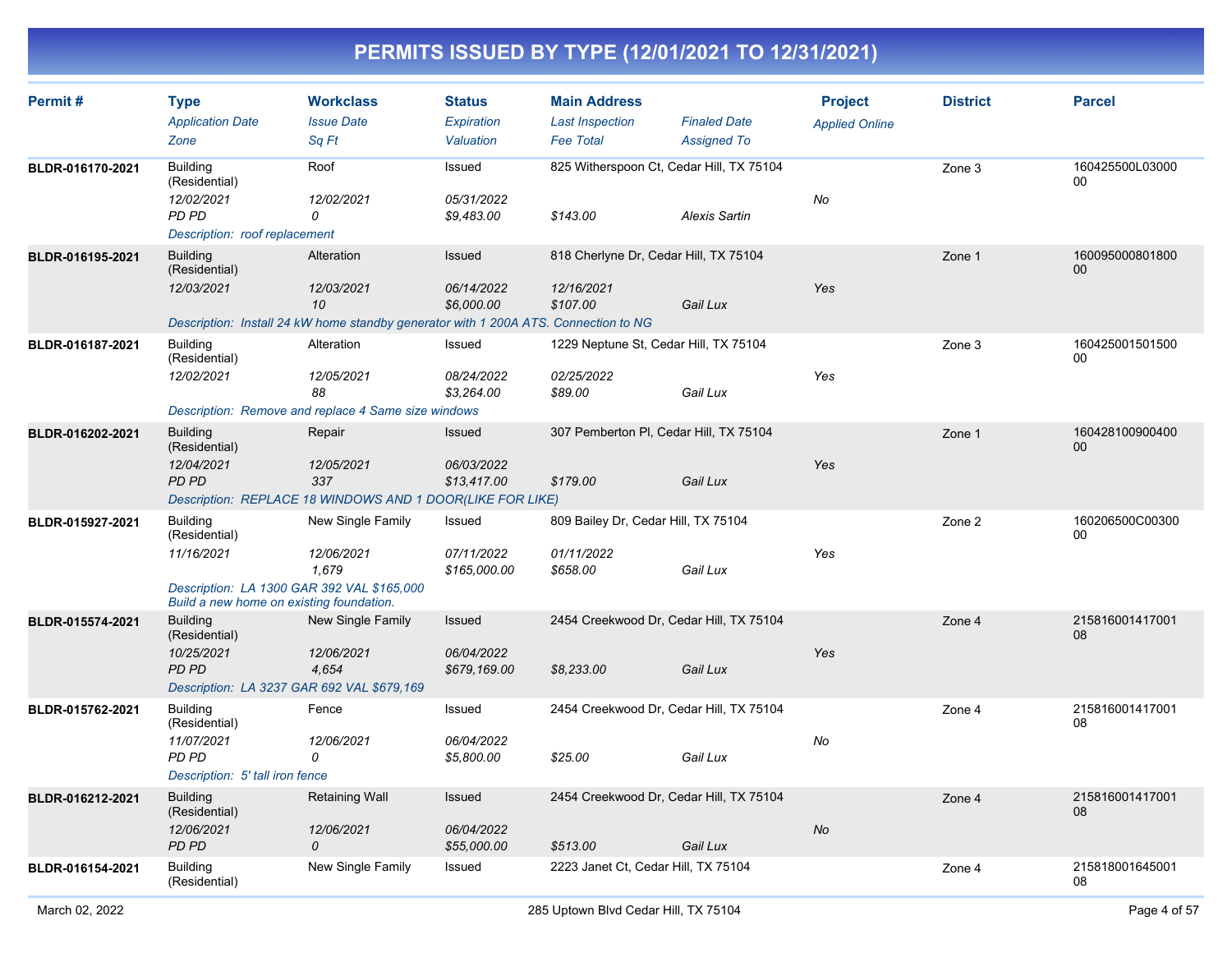| Permit#          | <b>Type</b><br><b>Application Date</b><br>Zone                                                             | <b>Workclass</b><br><b>Issue Date</b><br>Sa Ft                                                      | <b>Status</b><br>Expiration<br>Valuation | <b>Main Address</b><br><b>Last Inspection</b><br><b>Fee Total</b>  | <b>Finaled Date</b><br><b>Assigned To</b> | <b>Project</b><br><b>Applied Online</b> | <b>District</b> | <b>Parcel</b>             |
|------------------|------------------------------------------------------------------------------------------------------------|-----------------------------------------------------------------------------------------------------|------------------------------------------|--------------------------------------------------------------------|-------------------------------------------|-----------------------------------------|-----------------|---------------------------|
|                  | 12/01/2021<br>Description: LA 3169 GAR 1061 VAL \$570,000                                                  | 12/07/2021<br>5,461                                                                                 | 06/06/2022<br>\$570,000.00               | \$8,556.00                                                         | Gail Lux                                  | No                                      |                 |                           |
| BLDR-015445-2021 | <b>Building</b><br>(Residential)<br>10/15/2021<br>Description: LA 3142 GAR 688 VAL \$630,000               | New Single Family<br>12/07/2021<br>4,782                                                            | Issued<br>08/29/2022<br>\$630,000.00     | 2415 Hardwick Dr, Cedar Hill, TX 76065<br>03/01/2022<br>\$8,284.00 | Gail Lux                                  | Yes                                     | Zone 4          | 215824001855001<br>08     |
| BLDR-016203-2021 | <b>Building</b><br>(Residential)<br>12/05/2021<br>Description: Install 71.5 x 79.5 Back Door               | Alteration<br>12/07/2021<br>39                                                                      | Issued<br>06/06/2022<br>\$466.63         | 418 Mckinley St, Cedar Hill, TX 75104<br>\$50.00                   | Jeanette Cosme                            | Yes                                     | Zone 2          | 160206000100900<br>00     |
| BLDR-016210-2021 | <b>Building</b><br>(Residential)<br>12/06/2021<br>PD PD<br>Description: replacement of fence 6ft height    | Fence<br>12/07/2021<br>$\mathcal{O}$                                                                | Issued<br>06/20/2022<br>\$2,200.00       | 107 Biscayne Dr, Cedar Hill, TX 75104<br>12/22/2021<br>\$25.00     | <b>Alexis Sartin</b>                      | No                                      | Zone 1          | 160325501200200<br>00     |
| BLDR-015181-2021 | <b>Building</b><br>(Residential)<br>09/23/2021<br>PD PD                                                    | Addition<br>12/07/2021<br>448<br>Description: porch cover 16x28 with concrete floor                 | Issued<br>08/24/2022<br>\$5,000.00       | 445 Beard Dr, Cedar Hill, TX 75104<br>02/25/2022<br>\$98.00        | <b>Alexis Sartin</b>                      | No                                      | Zone 1          | 160428700102100<br>00     |
| BLDR-016211-2021 | <b>Building</b><br>(Residential)<br>12/06/2021<br><b>PD PD</b><br>Description: 8 ft wood fence replacement | Fence<br>12/07/2021<br>0                                                                            | Issued<br>06/06/2022<br>\$2,500.00       | 320 Cherrytree Ln, Cedar Hill, TX 75104<br>12/08/2021<br>\$25.00   | <b>Alexis Sartin</b>                      | <b>No</b>                               | Zone 2          | 160483200T00200<br>00     |
| BLDR-016123-2021 | <b>Building</b><br>(Residential)<br>11/30/2021<br>PD PD                                                    | Fence<br>12/08/2021<br>300<br>Description: 3 foot decorative fence in front of yard with mini gate. | Issued<br>06/06/2022<br>\$3,500.00       | 411 Kirk Ln, Cedar Hill, TX 75104<br>\$25.00                       | Jeanette Cosme                            | Yes                                     | Zone 2          | 160342500C06R00<br>00     |
| BLDR-016270-2021 | <b>Building</b><br>(Residential)<br>12/09/2021<br>PD PD<br>Description: fence replacement 6ft wood         | Fence<br>12/09/2021<br>0                                                                            | Issued<br>06/07/2022<br>\$3,800.00       | 1146 Beechwood Ln, Cedar Hill, TX 75104<br>\$25.00                 | <b>Alexis Sartin</b>                      | <b>No</b>                               | Zone 2          | 160483200R01000<br>$00\,$ |
| BLDR-016207-2021 | <b>Building</b><br>(Residential)                                                                           | Fence                                                                                               | Issued                                   | 1902 Mansfield Rd, Cedar Hill, TX 75104                            |                                           |                                         | Zone 4          | 651638210101900<br>00     |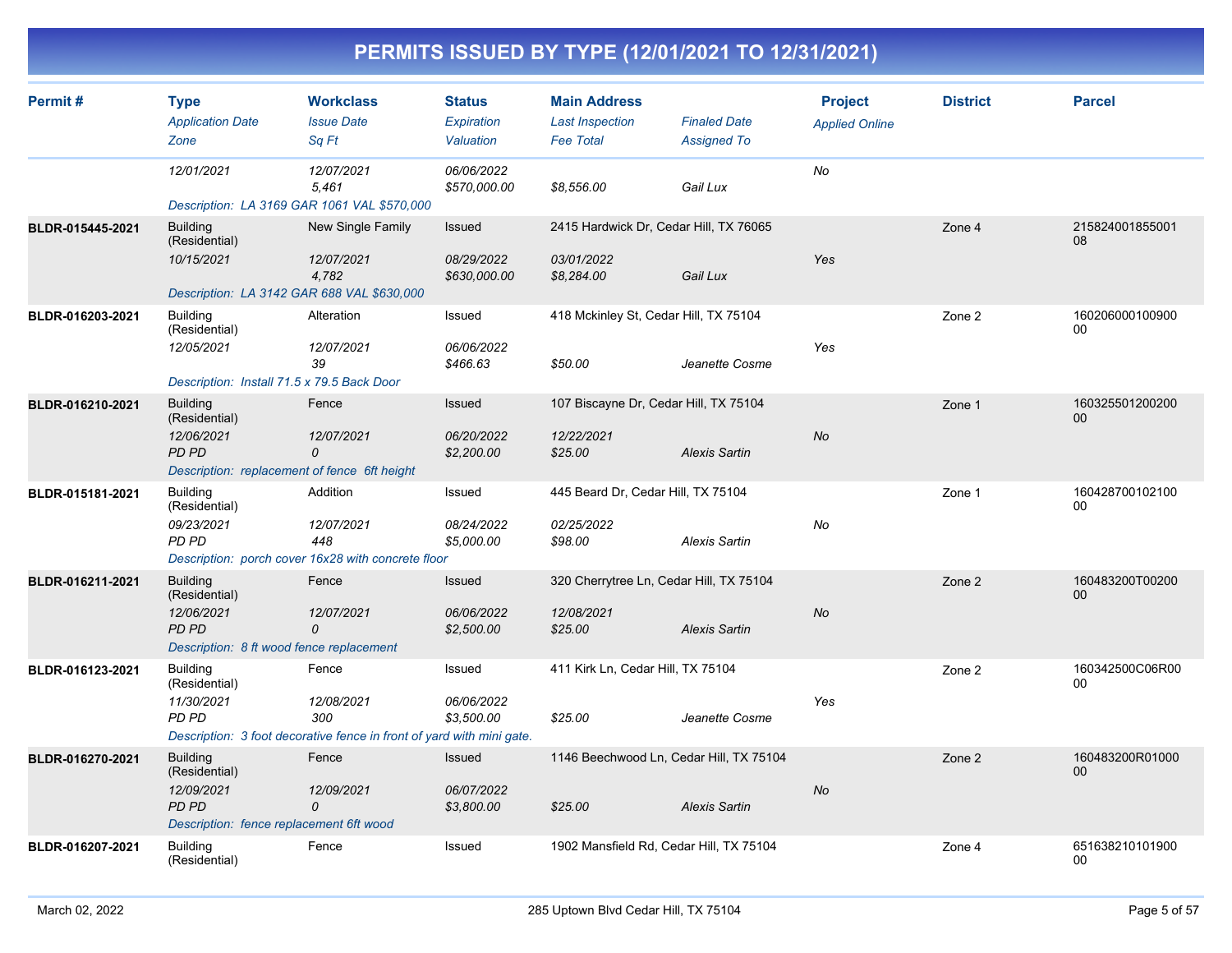| PERMITS ISSUED BY TYPE (12/01/2021 TO 12/31/2021) |
|---------------------------------------------------|
|---------------------------------------------------|

| Permit#          | <b>Type</b><br><b>Application Date</b><br>Zone                                                          | <b>Workclass</b><br><b>Issue Date</b><br>Sq Ft                                                        | <b>Status</b><br><b>Expiration</b><br>Valuation | <b>Main Address</b><br><b>Last Inspection</b><br><b>Fee Total</b>           | <b>Finaled Date</b><br><b>Assigned To</b> | <b>Project</b><br><b>Applied Online</b> | <b>District</b> | <b>Parcel</b>              |
|------------------|---------------------------------------------------------------------------------------------------------|-------------------------------------------------------------------------------------------------------|-------------------------------------------------|-----------------------------------------------------------------------------|-------------------------------------------|-----------------------------------------|-----------------|----------------------------|
|                  | 12/06/2021<br>PD PD                                                                                     | 12/09/2021<br>0<br>Description: driveway gate-MUST BE 20 FT FROM PROPERTY LINE                        | 06/14/2022<br>\$400.00                          | 12/16/2021<br>\$25.00                                                       | <b>Alexis Sartin</b>                      | No                                      |                 |                            |
| BLDR-016261-2021 | <b>Building</b><br>(Residential)<br>12/09/2021<br>PD PD<br>Description: re roof shingles only           | Roof<br>12/10/2021<br>0                                                                               | Issued<br>06/13/2022<br>\$28,144.46             | 2840 Fairway Dr, Cedar Hill, TX 75104<br>12/15/2021<br>\$310.00             | <b>Alexis Sartin</b>                      | <b>No</b>                               | Zone 4          | 160279000020000<br>$00 \,$ |
| BLDR-015993-2021 | <b>Building</b><br>(Residential)<br>11/21/2021<br>Description: LA 5140 GAR 750 VAL \$705,027            | New Single Family<br>12/12/2021<br>6.584                                                              | Issued<br>08/15/2022<br>\$705,027.00            | 1901 Mount Mckinley PI, Cedar Hill, TX<br>75104<br>02/15/2022<br>\$9,005.00 | Gail Lux                                  | No                                      | Zone 4          | 215824001838001<br>08      |
| BLDR-016205-2021 | <b>Building</b><br>(Residential)<br>12/06/2021<br>Description: 12x16x9 ft 6 inch shed                   | Accessory<br><b>Structure</b><br>12/12/2021<br>192                                                    | Issued<br>07/20/2022<br>\$8,738.00              | 913 Red Oak Trails, Cedar Hill, TX 75104<br>01/21/2022<br>\$75.00           | Gail Lux                                  | Yes                                     | Zone 3          | 160128500D00400<br>00      |
| BLDR-016084-2021 | <b>Building</b><br>(Residential)<br>11/29/2021                                                          | Alteration<br>12/12/2021<br>1,721<br>Description: We are replacing 2 exterior doors at this property. | Issued<br>06/11/2022<br>\$2,000.00              | 436 Northwood Trl, Cedar Hill, TX 75104<br>12/13/2021<br>\$71.00            | Gail Lux                                  | Yes                                     | Zone 1          | 160335200D03400<br>00      |
| BLDR-016252-2021 | <b>Building</b><br>(Residential)<br>12/09/2021<br>PD PD<br>Description: Replace 8 windows like for like | Alteration<br>12/12/2021<br>3,589                                                                     | Issued<br>06/10/2022<br>\$17,074.00             | 907 Lazy Grove Ct, Cedar Hill, TX 75104<br>\$215.00                         | Gail Lux                                  | Yes                                     | Zone 4          | 160280001800800<br>00      |
| BLDR-016186-2021 | <b>Building</b><br>(Residential)<br>12/02/2021<br>PD PD                                                 | Alteration<br>12/12/2021<br>58<br>Description: Remove and replace 4 same size windows                 | Issued<br>06/10/2022<br>\$2,543.00              | 1208 Clark Cir, Cedar Hill, TX 75104<br>\$80.00                             | Gail Lux                                  | Yes                                     | Zone 1          | 160395400402000<br>$00\,$  |
| BLDR-016206-2021 | <b>Building</b><br>(Residential)<br>12/06/2021<br><b>PD PD</b><br>Description: Replace 12 windows       | Alteration<br>12/12/2021<br>70                                                                        | Issued<br>06/10/2022<br>\$15,128.00             | 818 Timber Ridge Dr, Cedar Hill, TX 75104<br>\$197.00                       | Gail Lux                                  | Yes                                     | Zone 4          | 160280001101800<br>00      |
| BLDR-015344-2021 | <b>Building</b><br>(Residential)                                                                        | Fence                                                                                                 | Issued                                          | 901 Clover Hill Ln, Cedar Hill, TX 75104                                    |                                           |                                         | Zone 2          | 160395701201600<br>00      |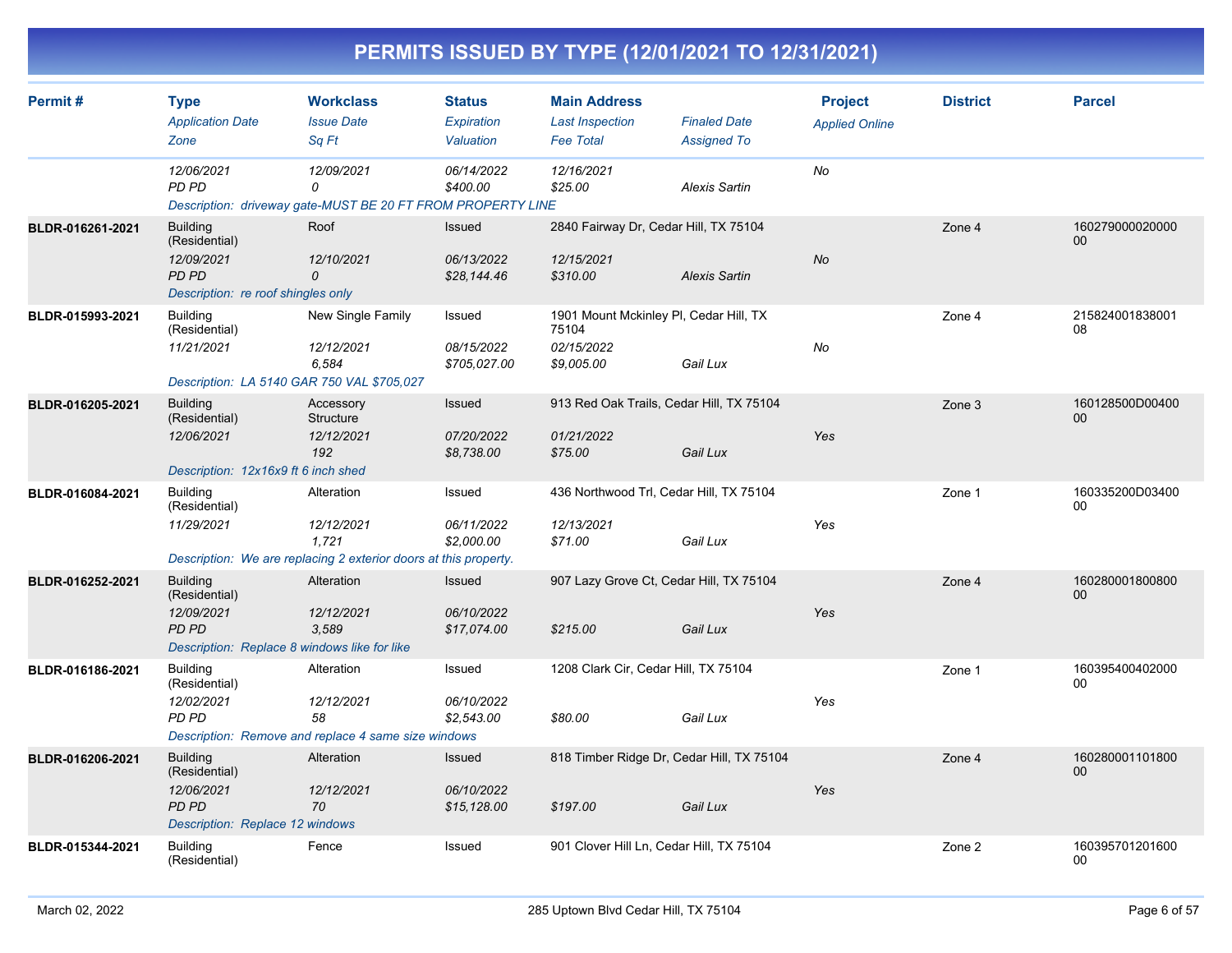| Permit#          | <b>Type</b><br><b>Application Date</b><br>Zone                                                       | <b>Workclass</b><br><b>Issue Date</b><br>Sa Ft                                                                                  | <b>Status</b><br>Expiration<br>Valuation | <b>Main Address</b><br><b>Last Inspection</b><br><b>Fee Total</b> | <b>Finaled Date</b><br><b>Assigned To</b> | <b>Project</b><br><b>Applied Online</b> | <b>District</b> | <b>Parcel</b>         |
|------------------|------------------------------------------------------------------------------------------------------|---------------------------------------------------------------------------------------------------------------------------------|------------------------------------------|-------------------------------------------------------------------|-------------------------------------------|-----------------------------------------|-----------------|-----------------------|
|                  | 10/07/2021<br>Description: Fence change and extension                                                | 12/13/2021<br>125                                                                                                               | 06/11/2022<br>\$5,000.00                 | \$25.00                                                           | Gail Lux                                  | Yes                                     |                 |                       |
| BLDR-016191-2021 | <b>Building</b><br>(Residential)<br>12/03/2021<br>PD PD<br>Description: Fence and screen wall        | Fence<br>12/14/2021<br>$\mathcal{O}$                                                                                            | Issued<br>06/13/2022<br>\$35,000.00      | 448 Robin Rd, Cedar Hill, TX 75104<br>\$25.00                     | Jeanette Cosme                            | Yes                                     | Zone 4          | 650492020100200<br>00 |
| BLDR-015632-2021 | <b>Building</b><br>(Residential)<br>10/29/2021<br>PD PD                                              | <b>Retaining Wall</b><br>12/14/2021<br>2.741<br>Description: Construction of basement and erosion control retaining walls       | Issued<br>06/13/2022<br>\$10,000.00      | 2932 Sonterra Dr, Cedar Hill, TX 75104<br>\$143.00                | Gail Lux                                  | Yes                                     | Zone 4          | 160279000159500<br>00 |
| BLDR-016319-2021 | <b>Building</b><br>(Residential)<br>12/13/2021<br><b>PD PD</b>                                       | Roof<br>12/14/2021<br>29<br>Description: Remove and Replace composition roofing and felt with New Composition Material and felt | Issued<br>06/13/2022<br>\$9,200.00       | 943 Thorton Dr, Cedar Hill, TX 75104<br>\$143.00                  | <b>Alexis Sartin</b>                      | Yes                                     | Zone 2          | 160426904000700<br>00 |
| BLDR-015524-2021 | <b>Building</b><br>(Residential)<br>10/20/2021<br>RR RR<br>Description: LA 4997 GAR 1301 VAL 773,100 | New Single Family<br>12/15/2021<br>7,497                                                                                        | Issued<br>06/13/2022<br>\$773,100.00     | 1710 Juniper Ln, Cedar Hill, TX 75104<br>\$6,680.00               | Gail Lux                                  | Yes                                     | Zone 3          | 650116810100105<br>00 |
| BLDR-015822-2021 | <b>Building</b><br>(Residential)<br>11/10/2021<br><b>PD PD</b>                                       | Accessory<br>Structure<br>12/16/2021<br>400<br>Description: New Concrete Slab and covered patio in Back yard.                   | Issued<br>07/11/2022<br>\$3,500.00       | 200 Vines Dr, Cedar Hill, TX 75104<br>01/12/2022<br>\$85.00       | <b>Josh Barnes</b>                        | Yes                                     | Zone 2          | 160457600503600<br>00 |
| BLDR-016016-2021 | <b>Building</b><br>(Residential)<br>11/23/2021<br>PD PD                                              | Repair<br>12/16/2021<br>1,884<br>Description: See attached detail line item scope of work                                       | Issued<br>08/15/2022<br>\$75,189.00      | 1019 Essex Dr, Cedar Hill, TX 75104<br>02/15/2022<br>\$660.00     | Gail Lux                                  | Yes                                     | Zone 2          | 160324000F04300<br>00 |
| BLDR-016017-2021 | <b>Building</b><br>(Residential)<br>11/23/2021<br>PD PD                                              | Repair<br>12/16/2021<br>1,243<br>Description: See attached detail line item scope of work                                       | Issued<br>07/06/2022<br>\$19,160.20      | 404 Weaver St, Cedar Hill, TX 75104<br>01/07/2022<br>\$233.00     | Gail Lux                                  | Yes                                     | Zone 2          | 160206800R04700<br>00 |
| BLDR-016385-2021 | <b>Building</b><br>(Residential)                                                                     | Alteration                                                                                                                      | Issued                                   | 421 Windy Ln, Cedar Hill, TX 75104                                |                                           |                                         | Zone 3          | 160065000200500<br>00 |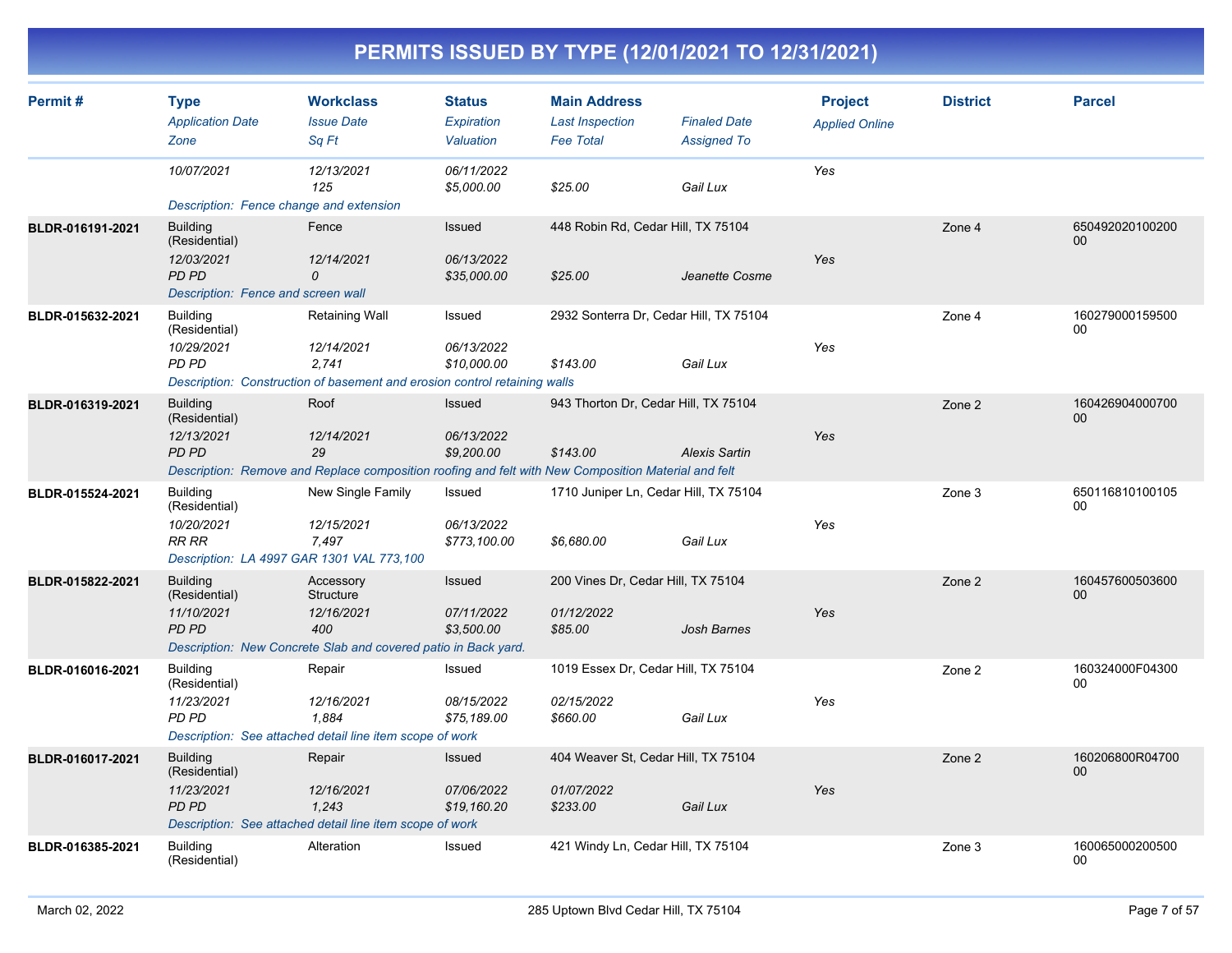| Permit#          | <b>Type</b><br><b>Application Date</b><br>Zone                                                        | <b>Workclass</b><br><b>Issue Date</b><br>Sq Ft                                  | <b>Status</b><br>Expiration<br>Valuation    | <b>Main Address</b><br><b>Last Inspection</b><br><b>Fee Total</b> | <b>Finaled Date</b><br><b>Assigned To</b> | <b>Project</b><br><b>Applied Online</b> | <b>District</b> | <b>Parcel</b>                |
|------------------|-------------------------------------------------------------------------------------------------------|---------------------------------------------------------------------------------|---------------------------------------------|-------------------------------------------------------------------|-------------------------------------------|-----------------------------------------|-----------------|------------------------------|
|                  | 12/17/2021                                                                                            | 12/17/2021<br>0<br>Description: installation of emergency generator             | 07/11/2022<br>\$500.00                      | 01/12/2022<br>\$50.00                                             | <b>Alexis Sartin</b>                      | No                                      |                 |                              |
| BLDR-016384-2021 | <b>Building</b><br>(Residential)<br>12/17/2021<br><b>PD PD</b><br>Description: 12x20 wood shed        | Accessory<br>Structure<br>12/17/2021<br>240                                     | Issued<br>06/15/2022<br>\$3,000.00          | 324 Capricorn Dr, Cedar Hill, TX 75104<br>\$75.00                 | <b>Alexis Sartin</b>                      | <b>No</b>                               | Zone 3          | 160067100100700<br>00        |
| BLDR-016390-2021 | <b>Building</b><br>(Residential)<br>12/17/2021<br>PD PD<br>Description: 6ft wood fence                | Fence<br>12/17/2021<br>0                                                        | Issued<br>06/20/2022<br>\$2,000.00          | 1809 Taylor St, Cedar Hill, TX 75104<br>12/22/2021<br>\$25.00     | <b>Alexis Sartin</b>                      | No                                      | Zone 1          | 160060000200500<br>00        |
| BLDR-015155-2021 | <b>Building</b><br>(Residential)<br>09/21/2021<br>Description: LA 2463 GAR 450 VAL \$679,800          | New Single Family<br>12/18/2021<br>3,997                                        | <b>Issued</b><br>06/16/2022<br>\$679,800.00 | 6 Summit PI, Cedar Hill, TX 75104<br>\$8,110.00                   | Gail Lux                                  | Yes                                     | Zone 4          | 160427000000600<br>00        |
| BLDR-016397-2021 | <b>Building</b><br>(Residential)<br>12/18/2021<br>RR RR<br>Description: LA 1033 GAR 269 VAL \$284,000 | <b>Accessory Dwelling</b><br>Structure<br>12/18/2021<br>1,814                   | Issued<br>06/16/2022<br>\$284,000.00        | 6 Summit PI, Cedar Hill, TX 75104<br>\$1,932.00                   | Gail Lux                                  | No                                      | Zone 4          | 160427000000600<br>00        |
| BLDR-016201-2021 | <b>Building</b><br>(Residential)<br>12/04/2021                                                        | Repair<br>12/21/2021<br>535<br>Description: REPLACE 20 WINDOWS(LIKE FOR LIKE)   | Issued<br>08/15/2022<br>\$13,125.00         | 1141 Balfour Dr, Cedar Hill, TX 75104<br>02/16/2022<br>\$179.00   | <b>Alexis Sartin</b>                      | Yes                                     | Zone 2          | 160045500300700<br>00        |
| BLDR-016109-2021 | <b>Building</b><br>(Residential)<br>11/30/2021<br>Description: Remove existing roof                   | Roof<br>12/21/2021<br>3.267                                                     | Issued<br>06/20/2022<br>\$11,500.00         | 639 Oak Creek Dr, Cedar Hill, TX 75104<br>\$161.00                | <b>Alexis Sartin</b>                      | Yes                                     | Zone 2          | 161100400A02500<br>00        |
| BLDR-016420-2021 | <b>Building</b><br>(Residential)<br>12/21/2021                                                        | Fence<br>12/21/2021<br>0<br>Description: move 6 ft chain link fence along alley | Issued<br>07/05/2022<br>\$1,910.00          | 516 Grand Teton St, Cedar Hill, TX 75104<br>01/05/2022<br>\$25.00 | <b>Alexis Sartin</b>                      | No                                      | Zone 2          | 1602063001010000<br>$\Omega$ |
| BLDR-016242-2021 | <b>Building</b><br>(Residential)                                                                      | Roof                                                                            | Issued                                      | 829 Witherspoon Ct, Cedar Hill, TX 75104                          |                                           |                                         | Zone 3          | 160425500L03200<br>00        |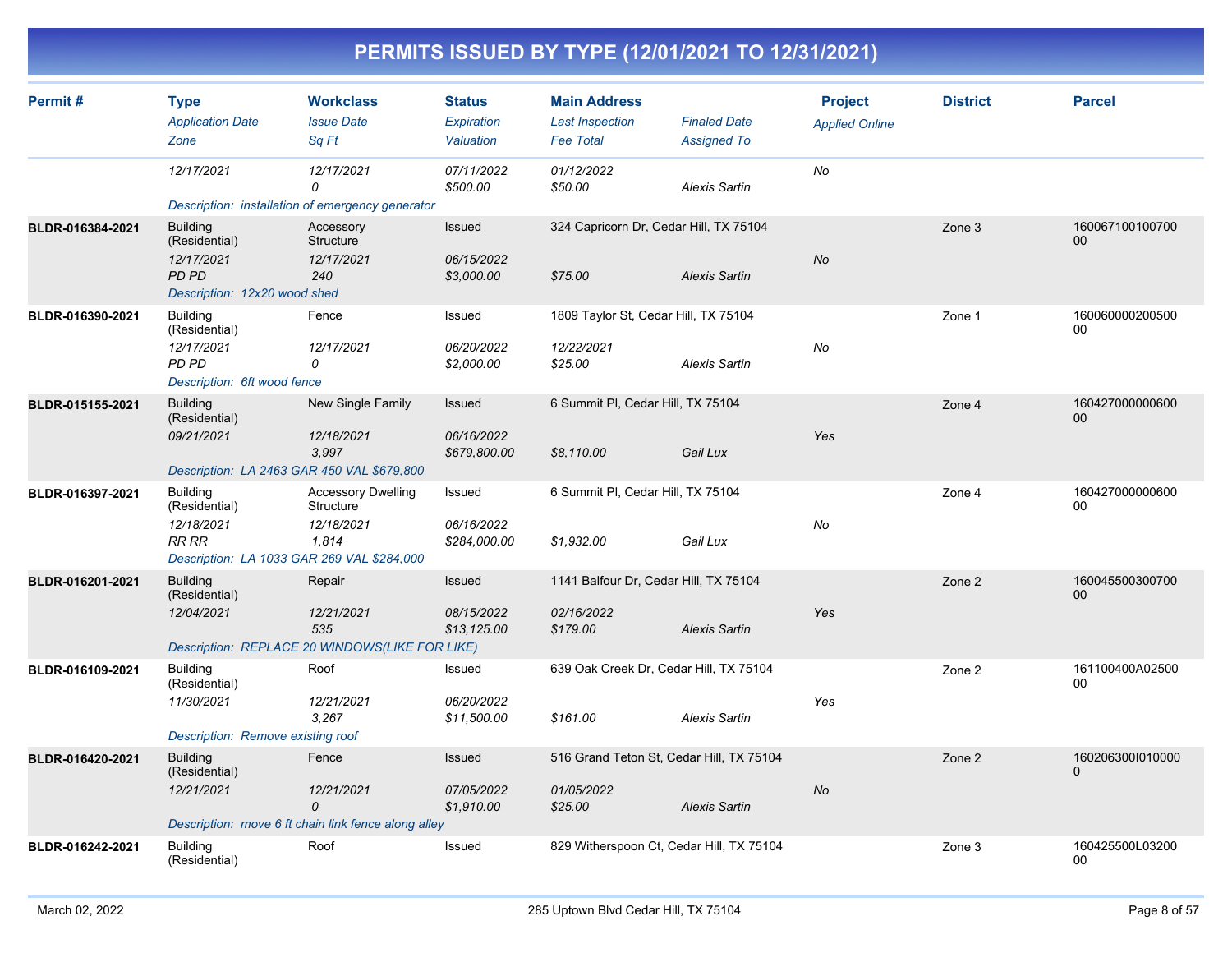| Permit#          | <b>Type</b><br><b>Application Date</b><br>Zone                                                                             | <b>Workclass</b><br><b>Issue Date</b><br>Sq Ft                                                                                                                                                                                                                                                                                                                                                                                                                                                                          | <b>Status</b><br>Expiration<br>Valuation  | <b>Main Address</b><br><b>Last Inspection</b><br><b>Fee Total</b>   | <b>Finaled Date</b><br><b>Assigned To</b> | <b>Project</b><br><b>Applied Online</b> | <b>District</b> | <b>Parcel</b>              |
|------------------|----------------------------------------------------------------------------------------------------------------------------|-------------------------------------------------------------------------------------------------------------------------------------------------------------------------------------------------------------------------------------------------------------------------------------------------------------------------------------------------------------------------------------------------------------------------------------------------------------------------------------------------------------------------|-------------------------------------------|---------------------------------------------------------------------|-------------------------------------------|-----------------------------------------|-----------------|----------------------------|
|                  | 12/08/2021<br><b>PD PD</b><br>Description: Reshingle entire roof                                                           | 12/21/2021<br>2.400                                                                                                                                                                                                                                                                                                                                                                                                                                                                                                     | 06/21/2022<br>\$4,350.00                  | 12/23/2021<br>\$98.00                                               | <b>Alexis Sartin</b>                      | Yes                                     |                 |                            |
| BLDR-016275-2021 | <b>Building</b><br>(Residential)<br>12/10/2021<br><b>PD PD</b>                                                             | Accessory<br>Structure<br>12/21/2021<br>160<br>Description: 10 x 16 shed, 8ft high wall, height with roof is 10.6 ft height.                                                                                                                                                                                                                                                                                                                                                                                            | Issued<br>06/20/2022<br>\$7,300.00        | 706 Crenshaw Dr, Cedar Hill, TX 75104<br>\$75.00                    | Reba Farr                                 | Yes                                     | Zone 1          | 160159700503100<br>00      |
| BLDR-016062-2021 | <b>Building</b><br>(Residential)<br>11/28/2021<br>PD PD                                                                    | Repair<br>12/21/2021<br>45<br>Description: REPLACE 2 WINDOWS(LIKE FOR LIKE)                                                                                                                                                                                                                                                                                                                                                                                                                                             | Issued<br>06/20/2022<br>\$5,266.00        | 1532 Tuley St, Cedar Hill, TX 75104<br>\$107.00                     | <b>Alexis Sartin</b>                      | Yes                                     | Zone 1          | 160059000303200<br>$00 \,$ |
| BLDR-016427-2021 | <b>Building</b><br>(Residential)<br>12/21/2021<br>Description: replace 11 windows                                          | Repair<br>12/22/2021<br>0                                                                                                                                                                                                                                                                                                                                                                                                                                                                                               | Issued<br>07/06/2022<br>\$30,460.00       | 453 Rocky Acres Rd, Cedar Hill, TX 75104<br>01/07/2022<br>\$326.00  | <b>Alexis Sartin</b>                      | Yes                                     | Zone 3          | 651441125100300<br>00      |
| BLDR-016161-2021 | <b>Building</b><br>(Residential)<br>12/02/2021<br>Description: concrete with patio cover;<br>Approved with comments below: | Accessory<br>Structure<br>12/22/2021<br>750<br>1. Long side(south as shown) requires more support as max span is exceeded, a couple options are to add posts or use engineered lumber.<br>2. Existing house wall that will support structure will need framing exposed to confirm adequate support.<br>3. Post to to beam connection as shown is insufficient, this connection can be notched/lag bolted or an engineered bracket(i.e. SimpsonStrong Tie)<br>4. Roof to roof connection must be pitched for water flow. | Issued<br>06/20/2022<br>\$15,000.00       | 608 Grand Teton St, Cedar Hill, TX 75104<br>\$188.00                | Josh Barnes                               | No                                      | Zone 2          | 160206300L03600<br>$00\,$  |
| BLDR-016439-2021 | <b>Building</b><br>(Residential)<br>12/22/2021<br><b>PD PD</b><br>Description: fire repair                                 | Repair<br>12/22/2021<br>$\mathcal{O}$                                                                                                                                                                                                                                                                                                                                                                                                                                                                                   | Issued<br>08/24/2022<br>\$145,000.00      | 921 Cedar Terrace, Cedar Hill, TX 75104<br>02/25/2022<br>\$1,098.00 | <b>Alexis Sartin</b>                      | <b>No</b>                               | Zone 1          | 160396400A00100<br>00      |
| BLDR-015579-2021 | <b>Building</b><br>(Residential)<br>10/25/2021<br>PD PD                                                                    | Accessory<br>Structure<br>12/22/2021<br>234<br>Description: Structure with Bathroom with sink and toilet and outdoor shower                                                                                                                                                                                                                                                                                                                                                                                             | Issued<br>06/20/2022<br>\$8,000.00        | 1613 Mustang Ct, Cedar Hill, TX 75104<br>\$75.00                    | Josh Barnes                               | Yes                                     | Zone 4          | 160279000133300<br>00      |
| BLDR-016338-2021 | <b>Building</b><br>(Residential)<br>12/15/2021<br><b>PD PD</b>                                                             | Roof<br>12/22/2021<br>3,000                                                                                                                                                                                                                                                                                                                                                                                                                                                                                             | <b>Issued</b><br>06/21/2022<br>\$5,780.00 | 411 Welcome St, Cedar Hill, TX 75104<br>12/23/2021<br>\$107.00      | <b>Alexis Sartin</b>                      | Yes                                     | Zone 3          | 160067102101900<br>$00\,$  |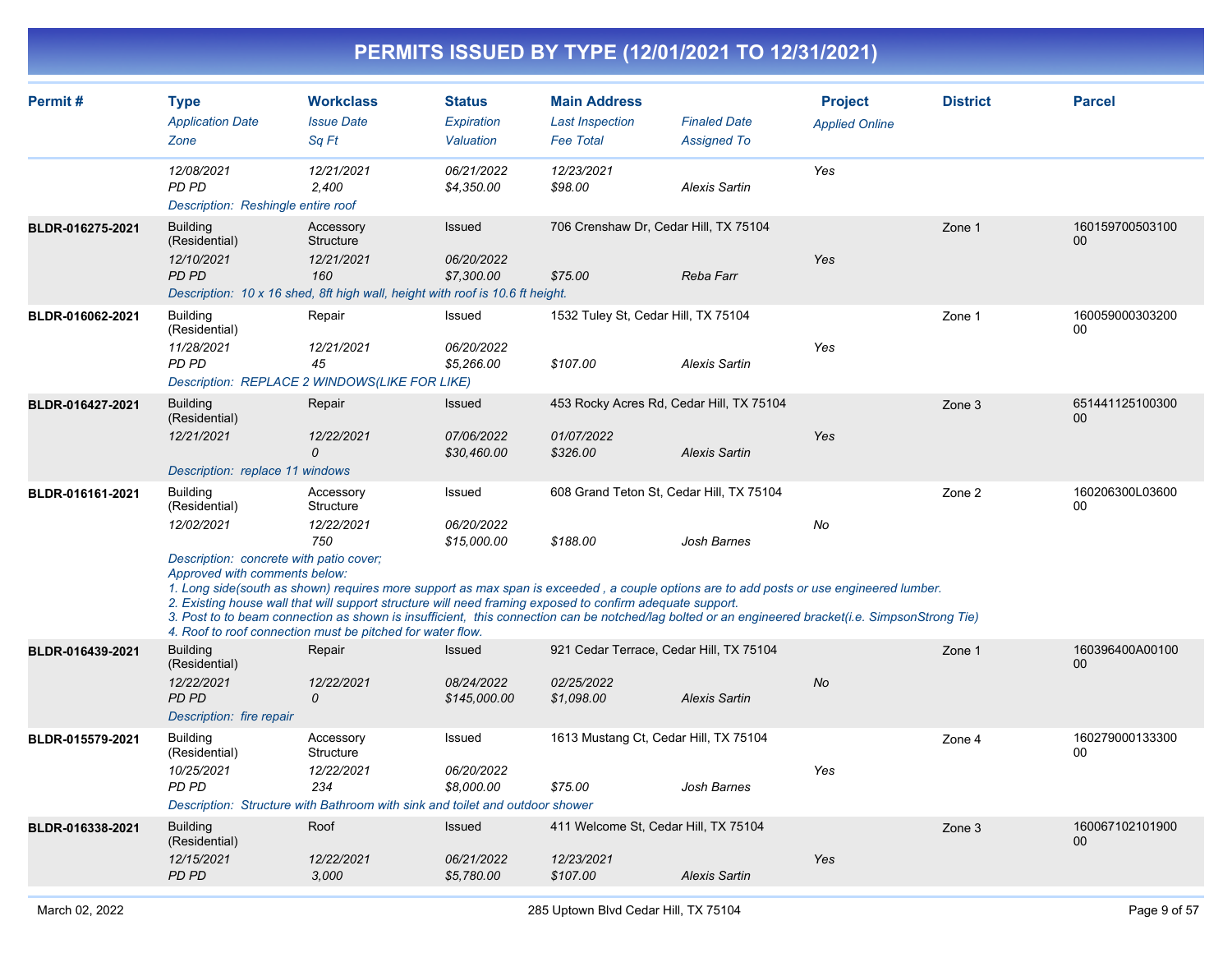|                  |                                                                                                                          |                                                                                                                        |                                          |                                                                   | PERMITS ISSUED BY TYPE (12/01/2021 TO 12/31/2021)                                                                                                                                 |                                         |                 |                           |
|------------------|--------------------------------------------------------------------------------------------------------------------------|------------------------------------------------------------------------------------------------------------------------|------------------------------------------|-------------------------------------------------------------------|-----------------------------------------------------------------------------------------------------------------------------------------------------------------------------------|-----------------------------------------|-----------------|---------------------------|
| Permit#          | <b>Type</b><br><b>Application Date</b><br>Zone                                                                           | <b>Workclass</b><br><b>Issue Date</b><br>Sq Ft                                                                         | <b>Status</b><br>Expiration<br>Valuation | <b>Main Address</b><br><b>Last Inspection</b><br><b>Fee Total</b> | <b>Finaled Date</b><br><b>Assigned To</b>                                                                                                                                         | <b>Project</b><br><b>Applied Online</b> | <b>District</b> | <b>Parcel</b>             |
|                  |                                                                                                                          | Description: Re-shingle 30 year architectural Asphalt Shingle. Includes ice & water underlayment                       |                                          |                                                                   |                                                                                                                                                                                   |                                         |                 |                           |
| BLDR-016357-2021 | <b>Building</b><br>(Residential)<br>12/16/2021<br><b>PD PD</b><br>Description: 14x16 pergola                             | Accessory<br>Structure<br>12/22/2021<br>224                                                                            | Issued<br>06/20/2022<br>\$2,000.00       | TX 75104<br>\$75.00                                               | 2525 Sweeping Meadows Ln, Cedar Hill,<br>Josh Barnes                                                                                                                              | No                                      | Zone 4          | 160279000135300<br>00     |
| BLDR-015298-2021 | <b>Building</b><br>(Residential)<br>10/04/2021<br><b>PD PD</b>                                                           | Accessory<br>Structure<br>12/22/2021<br>484<br>Description: Detached pavilion with Kitchen and electrical installation | Issued<br>06/20/2022<br>\$5,000.00       | \$98.00                                                           | 1613 Mustang Ct, Cedar Hill, TX 75104<br>Josh Barnes                                                                                                                              | Yes                                     | Zone 4          | 160279000133300<br>00     |
| BLDR-016470-2021 | <b>Building</b><br>(Residential)<br>12/23/2021                                                                           | Fence<br>12/23/2021<br>0                                                                                               | Issued<br>06/21/2022<br>\$6,000.00       | \$25.00                                                           | 215 Golden Pond Dr, Cedar Hill, TX 75104<br><b>Alexis Sartin</b>                                                                                                                  | No                                      | Zone 4          | 160279700016930<br>00     |
| BLDR-016320-2021 | Description: 4 ft wrough iron fence<br><b>Building</b><br>(Residential)<br>12/13/2021<br>Description: Storage shed 10x12 | Accessory<br>Structure<br>12/28/2021<br>120                                                                            | Issued<br>06/27/2022<br>\$4,500.00       | 75104<br>\$75.00                                                  | 719 Green Pastures Dr, Cedar Hill, TX<br><b>Alexis Sartin</b>                                                                                                                     | Yes                                     | Zone 2          | 160475000200300<br>$00\,$ |
| BLDR-016510-2021 | <b>Building</b><br>(Residential)<br>12/28/2021<br><b>PD PD</b><br><b>Description: Full roof</b>                          | Roof<br>12/28/2021<br>0                                                                                                | Issued<br>06/27/2022<br>\$6,500.00       | \$116.00                                                          | 1081 Magnolia Ln, Cedar Hill, TX 75104<br><b>Alexis Sartin</b>                                                                                                                    | No                                      | Zone 2          | 161482000D01900<br>00     |
| BLDR-016422-2021 | <b>Building</b><br>(Residential)<br>12/21/2021<br><b>PD PD</b>                                                           | Fence<br>12/28/2021<br>169                                                                                             | Issued<br>07/09/2022<br>\$4,790.50       | 01/10/2022<br>\$25.00                                             | 1153 Weaver St, Cedar Hill, TX 75104<br>Jeanette Cosme<br>Description: Replace 169 linear ft of fencing along existing fence line. 6 feet tall, Prebuilt pine panels, metal posts | Yes                                     | Zone 2          | 160483100P01600<br>00     |
| BLDR-009921-2020 | <b>Building</b><br>(Residential)<br>09/29/2020                                                                           | New Single Family<br>12/29/2021<br>6,028                                                                               | Issued<br>06/27/2022<br>\$450,000.00     | \$8,220.00                                                        | 319 Terrace Ln, Cedar Hill, TX 75104<br>Andrew Lipscomb                                                                                                                           | Yes                                     | Zone 2          | 160445700A00300<br>00     |
| BLDR-016566-2021 | <b>Building</b><br>(Residential)<br>12/30/2021<br>PD PD<br>Description: reroof shingles only                             | Roof<br>12/30/2021<br>0                                                                                                | Issued<br>06/28/2022<br>\$6,000.00       | \$107.00                                                          | 1355 Calvert Dr, Cedar Hill, TX 75104<br><b>Alexis Sartin</b>                                                                                                                     | No                                      | Zone 2          | 160457402201600<br>$00\,$ |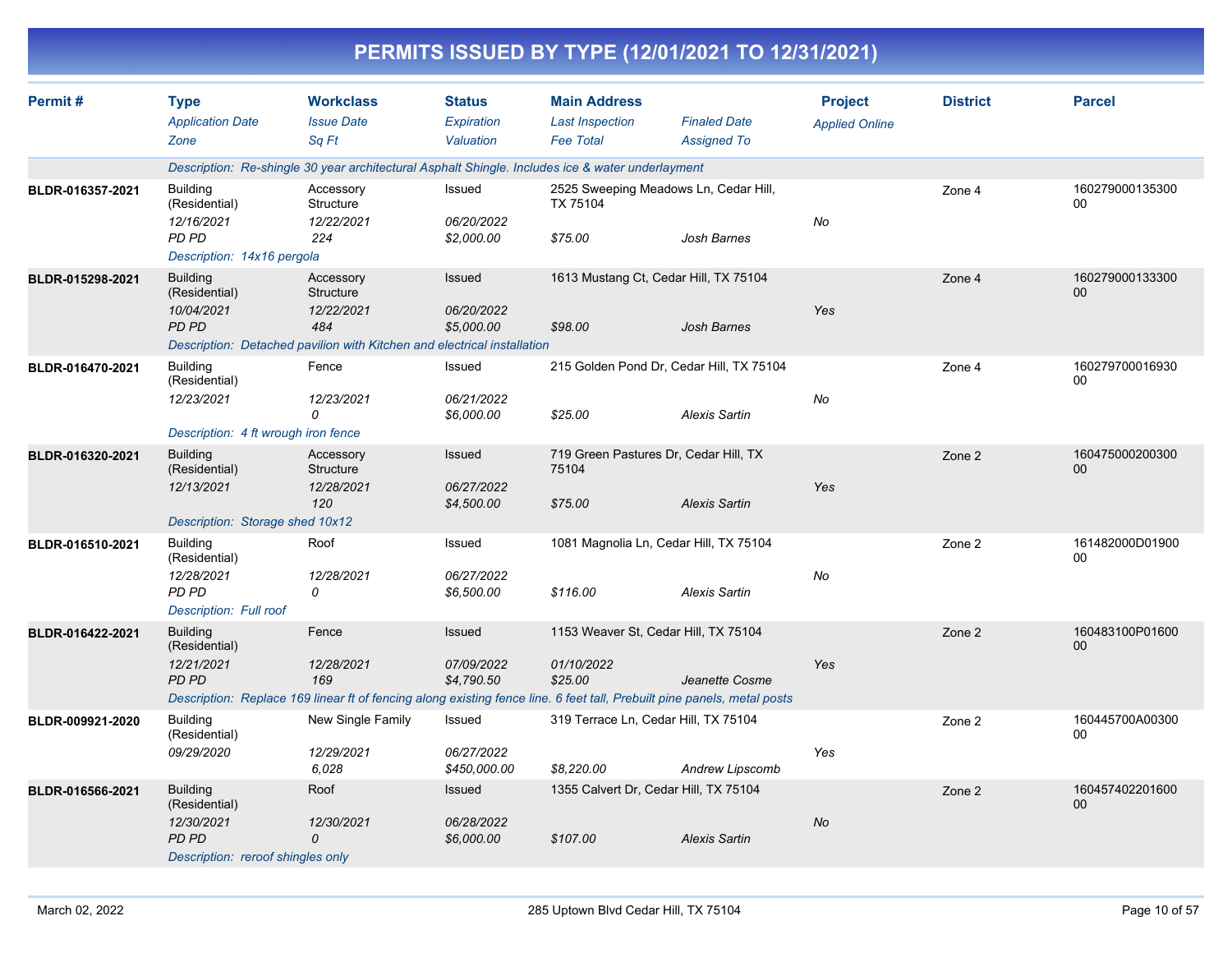| Permit#                             | <b>Type</b>                              | <b>Workclass</b>                                         | <b>Status</b> | <b>Main Address</b>                 |                                          | <b>Project</b>        | <b>District</b>                              | <b>Parcel</b>             |    |
|-------------------------------------|------------------------------------------|----------------------------------------------------------|---------------|-------------------------------------|------------------------------------------|-----------------------|----------------------------------------------|---------------------------|----|
|                                     | <b>Application Date</b>                  | <b>Issue Date</b>                                        | Expiration    | <b>Last Inspection</b>              | <b>Finaled Date</b>                      | <b>Applied Online</b> |                                              |                           |    |
|                                     | Zone                                     | Sq Ft                                                    | Valuation     | <b>Fee Total</b>                    | <b>Assigned To</b>                       |                       |                                              |                           |    |
| BLDR-016594-2021                    | <b>Building</b><br>(Residential)         | Fence                                                    | Issued        | 1619 Tuley St, Cedar Hill, TX 75104 |                                          |                       | Zone 1                                       | 160059100702400<br>00     |    |
|                                     | 12/30/2021                               | 12/30/2021                                               | 06/28/2022    |                                     |                                          | No                    |                                              |                           |    |
|                                     | PD PD                                    | 0                                                        | \$6,500.00    | \$25.00                             | <b>Alexis Sartin</b>                     |                       |                                              |                           |    |
|                                     | Description: replacing fence 6ft wood    |                                                          |               |                                     |                                          |                       |                                              |                           |    |
| BLDR-016214-2021                    | <b>Building</b><br>(Residential)         | New Single Family                                        | Issued        |                                     | 1646 Midlake Dr, Cedar Hill, TX 75104    |                       | Zone 3                                       | 160045300J02600<br>00     |    |
|                                     | 12/06/2021                               | 12/30/2021                                               | 08/16/2022    | 02/17/2022                          |                                          | Yes                   |                                              |                           |    |
|                                     | PD PD                                    | 5.228                                                    | \$237.930.00  | \$8.582.98                          | <b>Stacey Graves</b>                     |                       |                                              |                           |    |
|                                     | <b>Bear Creek Ranch Phase II</b>         | Description: Construction of new single family residence |               |                                     |                                          |                       |                                              |                           |    |
| BLDR-016564-2021                    | <b>Building</b><br>(Residential)         | Fence                                                    | Issued        |                                     | 1646 Midlake Dr, Cedar Hill, TX 75104    |                       | Zone 3                                       | 160045300J02600<br>$00\,$ |    |
|                                     | 12/30/2021                               | 12/30/2021                                               | 06/28/2022    |                                     |                                          | No                    |                                              |                           |    |
|                                     | PD PD                                    | 0                                                        | \$1,200.00    | \$25.00                             | <b>Stacey Graves</b>                     |                       |                                              |                           |    |
|                                     | Description: Wood fence with metal poles |                                                          |               |                                     |                                          |                       |                                              |                           |    |
|                                     |                                          |                                                          |               |                                     |                                          |                       | PERMITS ISSUED FOR BUILDING (RESIDENTIAL):   |                           | 70 |
| <b>CERTIFICATE OF OCCUPANCY</b>     |                                          |                                                          |               |                                     |                                          |                       |                                              |                           |    |
| CO-014818-2021                      | Certificate of<br>Occupancy              | Certificate of<br>Occupancy                              | Complete      | 75104                               | 436 N J Elmer Weaver Fwy, Cedar Hill, TX |                       | Zone 2                                       | 160104900C8RA1<br>000     |    |
|                                     | 08/30/2021                               | 12/13/2021                                               |               | 12/10/2021                          | 12/13/2021                               | No                    |                                              |                           |    |
|                                     | <b>LR LR</b>                             | 5.000                                                    | \$0.00        | \$0.00                              | <b>Alexis Sartin</b>                     |                       |                                              |                           |    |
|                                     |                                          | Description: Juicy Seafood & Bar - Restaurant            |               |                                     |                                          |                       |                                              |                           |    |
|                                     |                                          |                                                          |               |                                     |                                          |                       | PERMITS ISSUED FOR CERTIFICATE OF OCCUPANCY: |                           |    |
| <b>DEMOLITION</b>                   |                                          |                                                          |               |                                     |                                          |                       |                                              |                           |    |
| DEMO-016467-2021                    | <b>Demolition</b>                        | Residential                                              | Issued        | 219 Straus Rd, Cedar Hill, TX 75104 |                                          |                       | Zone 1                                       | 651472425101800           |    |
|                                     |                                          |                                                          |               |                                     |                                          |                       |                                              | 00                        |    |
|                                     | 12/23/2021                               | 12/29/2021                                               | 04/13/2022    | 01/13/2022                          |                                          | No                    |                                              |                           |    |
|                                     | PD PD                                    | 0                                                        | \$0.00        | \$50.00                             | Jeanette Cosme                           |                       |                                              |                           |    |
|                                     |                                          |                                                          |               |                                     |                                          |                       | PERMITS ISSUED FOR DEMOLITION:               |                           |    |
| <b>ELECTRICAL (NON-RESIDENTIAL)</b> |                                          |                                                          |               |                                     |                                          |                       |                                              |                           |    |
| ELEC-016287-2021                    | Electrical                               | Alteration                                               | Issued        | 428 E Fm 1382 Hwy, C,               |                                          |                       | Zone 2                                       | 160364500001R00           |    |
|                                     | (Non-Residential)                        |                                                          |               |                                     |                                          |                       |                                              | 00                        |    |
|                                     | 12/11/2021                               | 12/11/2021                                               | 08/08/2022    | 02/08/2022                          |                                          | <b>No</b>             |                                              |                           |    |
|                                     | <b>LR LR</b>                             | 1.650                                                    | \$0.00        | \$0.00                              | Gail Lux                                 |                       |                                              |                           |    |

*Description: Tenant Finish Out - Crumbl Cookie*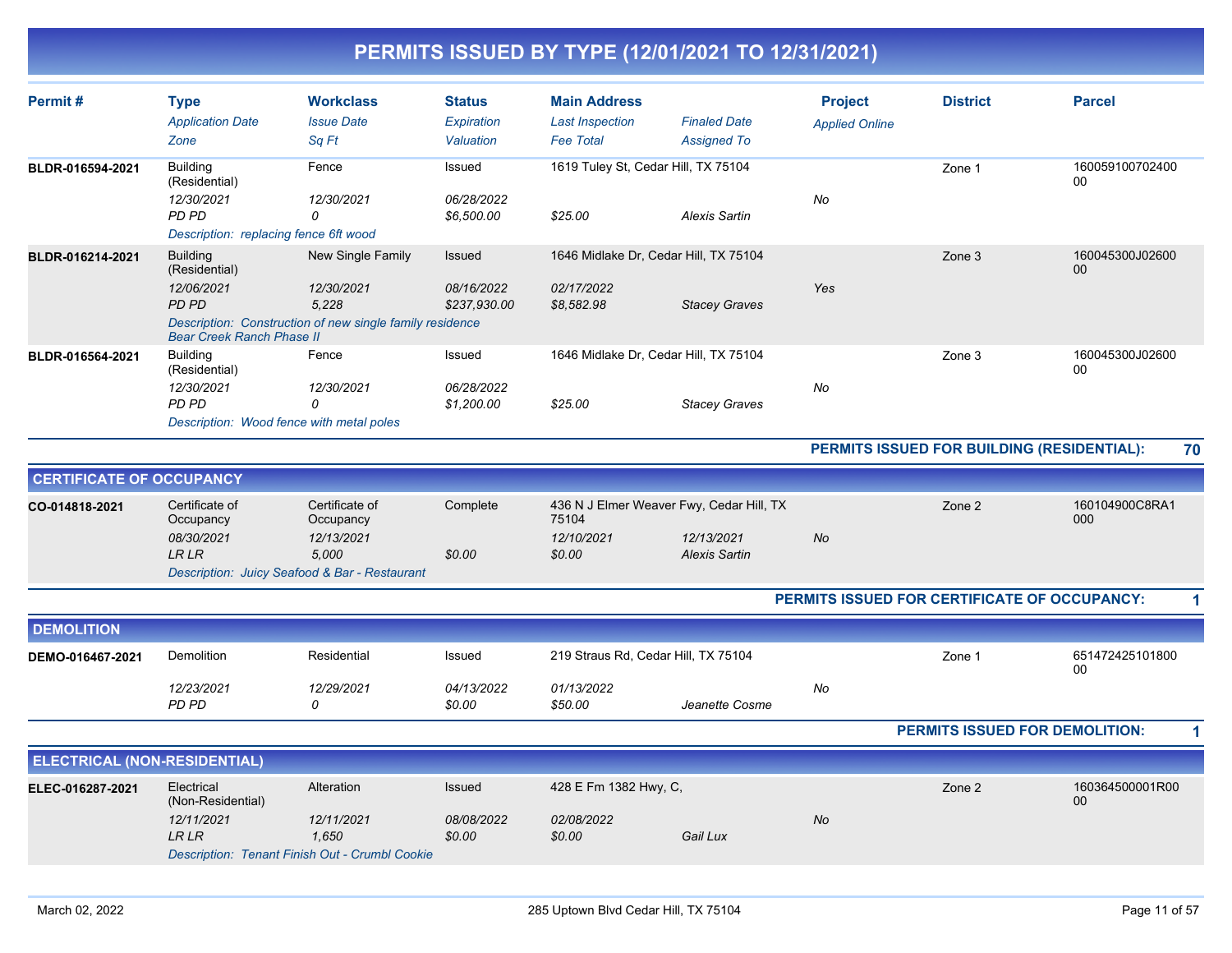| Permit#          | Type<br><b>Application Date</b><br>Zone                                                                         | <b>Workclass</b><br><b>Issue Date</b><br>Sq Ft                                    | <b>Status</b><br>Expiration<br>Valuation | <b>Main Address</b><br><b>Last Inspection</b><br><b>Fee Total</b> | <b>Finaled Date</b><br><b>Assigned To</b>            | <b>Project</b><br><b>Applied Online</b> | <b>District</b> | <b>Parcel</b>         |
|------------------|-----------------------------------------------------------------------------------------------------------------|-----------------------------------------------------------------------------------|------------------------------------------|-------------------------------------------------------------------|------------------------------------------------------|-----------------------------------------|-----------------|-----------------------|
| ELEC-016337-2021 | Electrical<br>(Non-Residential)<br>12/15/2021<br><b>Description: Captain D Restaurant</b>                       | <b>New Construction</b><br>12/15/2021<br>2,156                                    | Issued<br>06/13/2022<br>\$0.00           | \$0.00                                                            | 522 E Belt Line Rd, Cedar Hill, TX 75104<br>Gail Lux | No                                      | Zone 2          | 651213265100205<br>00 |
| ELEC-016336-2021 | Electrical<br>(Non-Residential)<br>12/15/2021<br><b>LRLR</b><br><b>Description: Golden Chick</b>                | <b>New Construction</b><br>12/15/2021<br>2,186                                    | Issued<br>06/13/2022<br>\$0.00           | \$0.00                                                            | 528 E Belt Line Rd, Cedar Hill, TX 75104<br>Gail Lux | <b>No</b>                               | Zone 2          | 651213265100205<br>00 |
| ELEC-016543-2021 | Electrical<br>(Non-Residential)<br>12/29/2021<br><b>LRLR</b>                                                    | Sign<br>12/29/2021<br>16<br>Description: led channel letters attached to the wall | Issued<br>07/11/2022<br>\$500.00         | 01/12/2022<br>\$0.00                                              | 103 E Belt Line Rd, Cedar Hill, TX 75104<br>Gail Lux | No                                      | Zone 2          | 160456100000100<br>00 |
| ELEC-016557-2021 | Electrical<br>(Non-Residential)<br>12/30/2021<br><b>LRLR</b><br>Description: Installing lighted channel letters | Sign<br>12/30/2021<br>33                                                          | Issued<br>06/28/2022<br>\$1,800.00       | \$0.00                                                            | 617 Uptown Blvd, Cedar Hill, TX 75104<br>Gail Lux    | No                                      | Zone 2          | 160457300A00300<br>00 |
| ELEC-016555-2021 | Electrical<br>(Non-Residential)<br>12/30/2021<br><b>LRLR</b><br>Description: Installing lighted channel letters | Sign<br>12/30/2021<br>33                                                          | Issued<br>06/28/2022<br>\$0.00           | \$0.00                                                            | 617 Uptown Blvd, Cedar Hill, TX 75104<br>Gail Lux    | No                                      | Zone 2          | 160457300A00300<br>00 |

**PERMITS ISSUED FOR ELECTRICAL (NON-RESIDENTIAL): 6**

| <b>ELECTRICAL (RESIDENTIAL)</b> |                             |                                                                                                                                                                                                                                                                    |                          |                                         |                |     |        |                       |
|---------------------------------|-----------------------------|--------------------------------------------------------------------------------------------------------------------------------------------------------------------------------------------------------------------------------------------------------------------|--------------------------|-----------------------------------------|----------------|-----|--------|-----------------------|
| ELER-016047-2021                | Electrical<br>(Residential) | Repair                                                                                                                                                                                                                                                             | Issued                   | 704 Marigold Dr. Cedar Hill, TX 75104   |                |     | Zone 2 | 160475000201600<br>00 |
|                                 | 11/24/2021                  | 12/01/2021<br>0                                                                                                                                                                                                                                                    | 07/27/2022<br>\$2,000.00 | 01/28/2022<br>\$50.00                   | Jeanette Cosme | Yes |        |                       |
|                                 |                             | <b>Description: TEMPORARY POWER DISCONNECT - MOVING THE RISER</b>                                                                                                                                                                                                  |                          |                                         |                |     |        |                       |
| ELER-016130-2021                | Electrical<br>(Residential) | Pool                                                                                                                                                                                                                                                               | Issued                   | 401 Sugar Mill Dr. Cedar Hill, TX 75104 |                |     | Zone 1 | 160200000101800<br>00 |
|                                 | 12/01/2021                  | 12/01/2021                                                                                                                                                                                                                                                         | 06/06/2022               | 12/07/2021                              |                | No  |        |                       |
|                                 | PD PD                       |                                                                                                                                                                                                                                                                    | \$0.00                   | \$0.00                                  | Gail Lux       |     |        |                       |
|                                 |                             | Description: Placing an above ground 92" x 92" x 39 Hot tub/Spa on a 14' x 14' concrete slab. Installing a sub-panel with 220 power, 60 AMP GFCI breaker, and a 100 AMP on main<br>panel. Also installing a 12' X 12' pre-manufactured gazebo on the concrete slab |                          |                                         |                |     |        |                       |
| ELER-016172-2021                | Electrical<br>(Residential) | Pool                                                                                                                                                                                                                                                               | <b>Issued</b>            | 613 Preston Trl, Cedar Hill, TX 75104   |                |     | Zone 1 | 651226335100902<br>00 |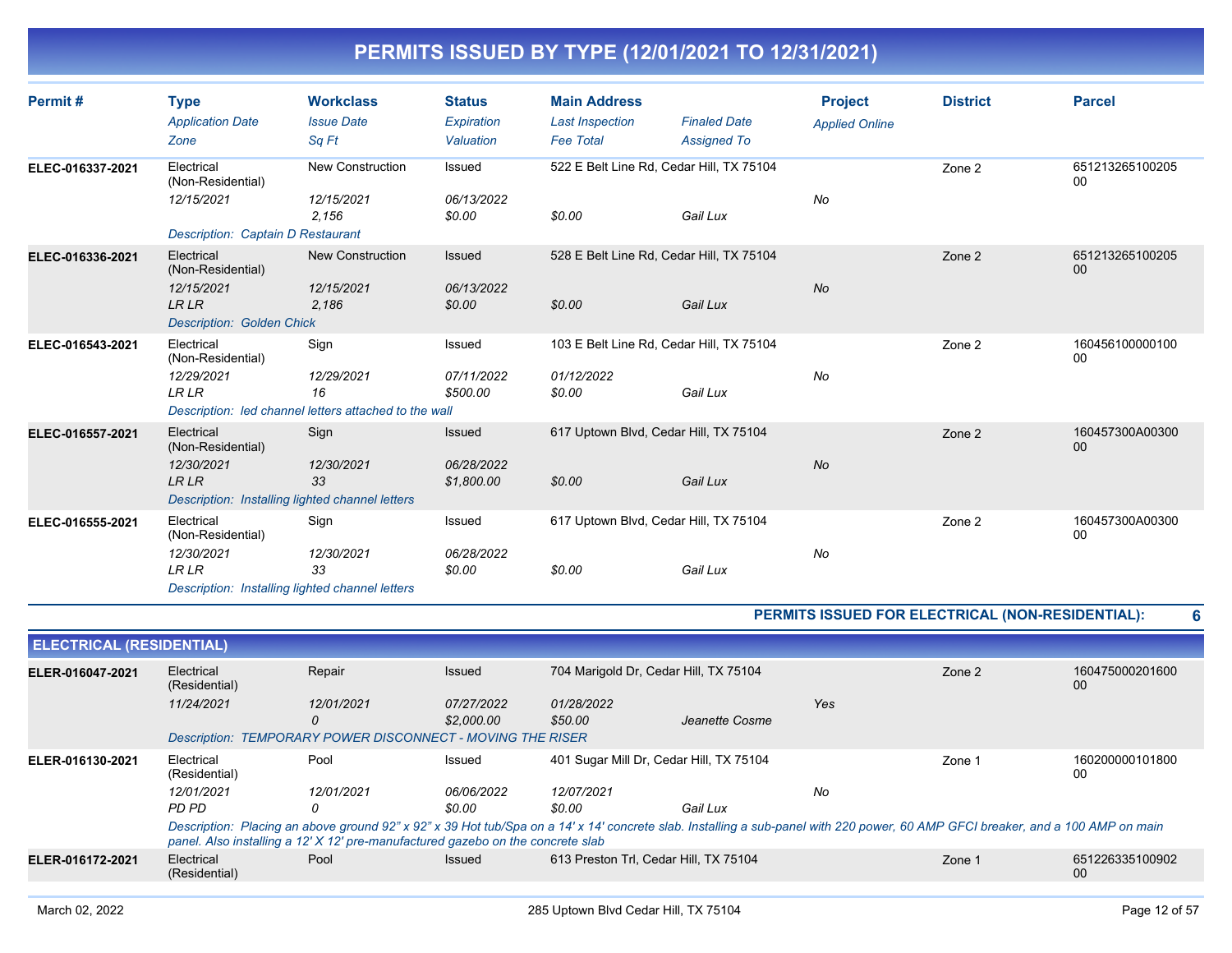| Permit#          | <b>Type</b><br><b>Application Date</b><br>Zone                                                                                      | <b>Workclass</b><br><b>Issue Date</b><br>Sq Ft                                                                        | <b>Status</b><br>Expiration<br>Valuation | <b>Main Address</b><br><b>Last Inspection</b><br><b>Fee Total</b> | <b>Finaled Date</b><br><b>Assigned To</b> | <b>Project</b><br><b>Applied Online</b> | <b>District</b> | <b>Parcel</b>         |
|------------------|-------------------------------------------------------------------------------------------------------------------------------------|-----------------------------------------------------------------------------------------------------------------------|------------------------------------------|-------------------------------------------------------------------|-------------------------------------------|-----------------------------------------|-----------------|-----------------------|
|                  | 12/02/2021<br>PD PD                                                                                                                 | 12/02/2021<br>696<br>Description: Build inground gunite swimming pool & spa                                           | 06/06/2022<br>\$112,000.00               | 12/07/2021<br>\$0.00                                              | Jeanette Cosme                            | <b>No</b>                               |                 |                       |
| ELER-016196-2021 | Electrical<br>(Residential)<br>12/03/2021                                                                                           | Alteration<br>12/03/2021<br>10<br>Description: Install 24 kW home standby generator with 1 200A ATS. Connection to NG | Issued<br>06/14/2022<br>\$0.00           | 818 Cherlyne Dr, Cedar Hill, TX 75104<br>12/16/2021<br>\$0.00     | Gail Lux                                  | No                                      | Zone 1          | 160095000801800<br>00 |
| ELER-016151-2021 | Electrical<br>(Residential)<br>12/01/2021<br>Description: LA 1300 GAR 392 VAL \$165,000<br>Build a new home on existing foundation. | <b>New Construction</b><br>12/06/2021<br>1,679                                                                        | Issued<br>08/27/2022<br>\$0.00           | 809 Bailey Dr, Cedar Hill, TX 75104<br>02/28/2022<br>\$0.00       | Gail Lux                                  | <b>No</b>                               | Zone 2          | 160206500C00300<br>00 |
| ELER-016063-2021 | Electrical<br>(Residential)<br>11/28/2021<br>PD PD<br>Description: LA 3237 GAR 692 VAL \$679,169                                    | New Construction<br>12/06/2021<br>4,654                                                                               | Issued<br>06/04/2022<br>\$0.00           | 2454 Creekwood Dr, Cedar Hill, TX 75104<br>\$0.00                 | Gail Lux                                  | No                                      | Zone 4          | 215816001417001<br>08 |
| ELER-016066-2021 | Electrical<br>(Residential)<br>11/28/2021<br><b>PD PD</b><br>Description: In ground swimming pool                                   | Pool<br>12/06/2021<br>0                                                                                               | <b>Issued</b><br>06/04/2022<br>\$0.00    | 2454 Creekwood Dr, Cedar Hill, TX 75104<br>\$0.00                 | Gail Lux                                  | No                                      | Zone 4          | 215816001417001<br>08 |
| ELER-016155-2021 | Electrical<br>(Residential)<br>12/01/2021<br>Description: LA 3169 GAR 1061 VAL \$570,000                                            | New Construction<br>12/07/2021<br>5,461                                                                               | Issued<br>07/05/2022<br>\$0.00           | 2223 Janet Ct, Cedar Hill, TX 75104<br>01/04/2022<br>\$0.00       | Gail Lux                                  | No                                      | Zone 4          | 215818001645001<br>08 |
| ELER-016231-2021 | Electrical<br>(Residential)<br>12/07/2021<br>Description: LA 3142 GAR 688 VAL \$630,000                                             | New Construction<br>12/07/2021<br>4,782                                                                               | <b>Issued</b><br>07/05/2022<br>\$0.00    | 2415 Hardwick Dr, Cedar Hill, TX 76065<br>01/04/2022<br>\$0.00    | Gail Lux                                  | No                                      | Zone 4          | 215824001855001<br>08 |
| ELER-016100-2021 | Electrical<br>(Residential)<br>11/30/2021<br>PD PD                                                                                  | Pool<br>12/08/2021<br>544<br>Description: inground gunite swimming pool and spa with heater                           | Issued<br>06/06/2022<br>\$0.00           | 1613 Mustang Ct, Cedar Hill, TX 75104<br>\$0.00                   | Josh Barnes                               | No                                      | Zone 4          | 160279000133300<br>00 |
| ELER-016105-2021 | Electrical<br>(Residential)                                                                                                         | <b>New Construction</b>                                                                                               | <b>Issued</b>                            | 1613 Mustang Ct, Cedar Hill, TX 75104                             |                                           |                                         | Zone 4          | 160279000133300<br>00 |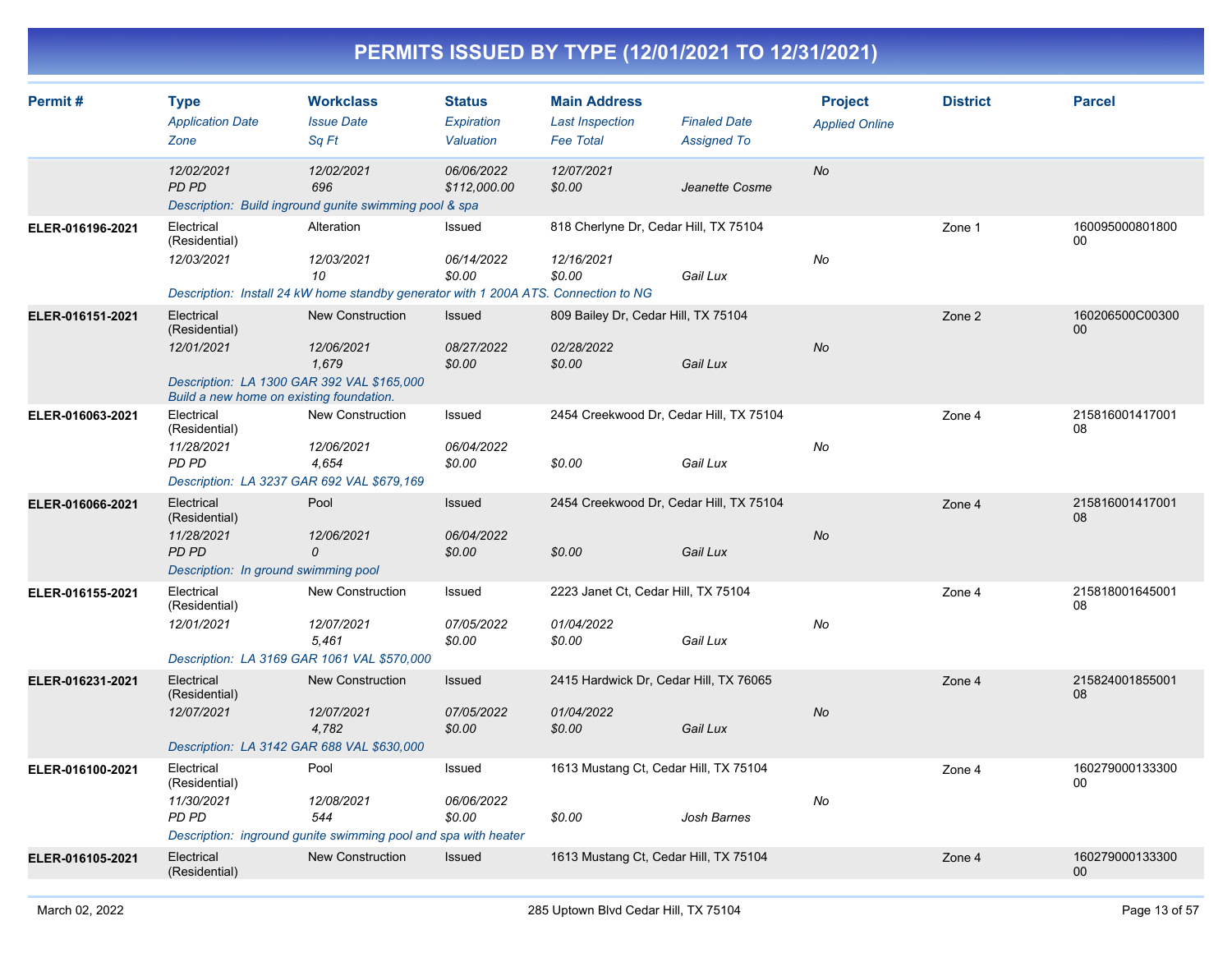| Permit#          | <b>Type</b><br><b>Application Date</b><br>Zone                                                                  | <b>Workclass</b><br><b>Issue Date</b><br>Sq Ft                                                                                                                                                              | <b>Status</b><br>Expiration<br>Valuation | <b>Main Address</b><br><b>Last Inspection</b><br><b>Fee Total</b>       | <b>Finaled Date</b><br><b>Assigned To</b> | <b>Project</b><br><b>Applied Online</b> | <b>District</b> | <b>Parcel</b>         |
|------------------|-----------------------------------------------------------------------------------------------------------------|-------------------------------------------------------------------------------------------------------------------------------------------------------------------------------------------------------------|------------------------------------------|-------------------------------------------------------------------------|-------------------------------------------|-----------------------------------------|-----------------|-----------------------|
|                  | 11/30/2021<br>PD PD                                                                                             | 12/10/2021<br>484<br>Description: Detached pavilion with Kitchen and electrical installation                                                                                                                | 06/08/2022<br>\$0.00                     | \$0.00                                                                  | Jeanette Cosme                            | No                                      |                 |                       |
| ELER-016103-2021 | Electrical<br>(Residential)<br>11/30/2021<br>PD PD                                                              | <b>New Construction</b><br>12/10/2021<br>234<br>Description: Structure with Bathroom with sink and toilet and outdoor shower                                                                                | Issued<br>06/08/2022<br>\$0.00           | 1613 Mustang Ct, Cedar Hill, TX 75104<br>\$0.00                         | Jeanette Cosme                            | No                                      | Zone 4          | 160279000133300<br>00 |
| ELER-015994-2021 | Electrical<br>(Residential)<br>11/21/2021<br>Description: LA 5140 GAR 750 VAL \$705,027                         | New Construction<br>12/12/2021<br>6,584                                                                                                                                                                     | <b>Issued</b><br>06/27/2022<br>\$0.00    | 1901 Mount Mckinley PI, Cedar Hill, TX<br>75104<br>12/29/2021<br>\$0.00 | Gail Lux                                  | No                                      | Zone 4          | 215824001838001<br>08 |
| ELER-016303-2021 | Electrical<br>(Residential)<br>12/12/2021<br>PD PD                                                              | Alteration<br>12/12/2021<br>10<br>Description: Install 18KW home standby generator 200ATS                                                                                                                   | <b>Issued</b><br>06/10/2022<br>\$0.00    | 229 Armstrong Dr, Cedar Hill, TX 75104<br>\$0.00                        | Gail Lux                                  | No                                      | Zone 2          | 161100200414R00<br>00 |
| ELER-016310-2021 | Electrical<br>(Residential)<br>12/13/2021<br>same.                                                              | Repair<br>12/13/2021<br>0<br>Description: MAIN PANEL REPLACEMENT (MPR)   Replacement of service panel required to connect the solar system to the grid. If possible, the service panel size will remain the | Issued<br>06/11/2022<br>\$2,000.00       | 447 Mckinley St, Cedar Hill, TX 75104<br>\$50.00                        | Jeanette Cosme                            | Yes                                     | Zone 2          | 160206105300800<br>00 |
| ELER-016309-2021 | Electrical<br>(Residential)<br>12/13/2021                                                                       | Repair<br>12/13/2021<br>360<br>Description: Add a separate electric service to an existing structure                                                                                                        | Issued<br>07/05/2022<br>\$5,000.00       | 1461 N Joe Wilson Rd, Cedar Hill, TX<br>75104<br>01/06/2022<br>\$50.00  | Jeanette Cosme                            | Yes                                     | Zone 2          | 160445000003202<br>00 |
| ELER-016306-2021 | Electrical<br>(Residential)<br>12/13/2021                                                                       | Repair<br>12/13/2021<br>0<br>Description: Feeder to existing shed. Receptacle for front patio.                                                                                                              | <b>Issued</b><br>06/11/2022<br>\$0.00    | 1522 N Cedar Hill Rd, Cedar Hill, TX<br>75104<br>\$50.00                | Jeanette Cosme                            | Yes                                     | Zone 2          | 160445000001801<br>00 |
| ELER-015906-2021 | Electrical<br>(Residential)<br>11/15/2021<br><b>RR RR</b><br><b>Description: New Construction Single Family</b> | New Construction<br>12/15/2021<br>7.497                                                                                                                                                                     | Issued<br>06/13/2022<br>\$0.00           | 1710 Juniper Ln, Cedar Hill, TX 75104<br>\$0.00                         | Gail Lux                                  | No                                      | Zone 3          | 650116810100105<br>00 |
| ELER-016358-2021 | Electrical<br>(Residential)                                                                                     | Pool                                                                                                                                                                                                        | <b>Issued</b>                            | 1404 Dorcheat Dr, Cedar Hill, TX 75104                                  |                                           |                                         | Zone 2          | 161100400K00800<br>00 |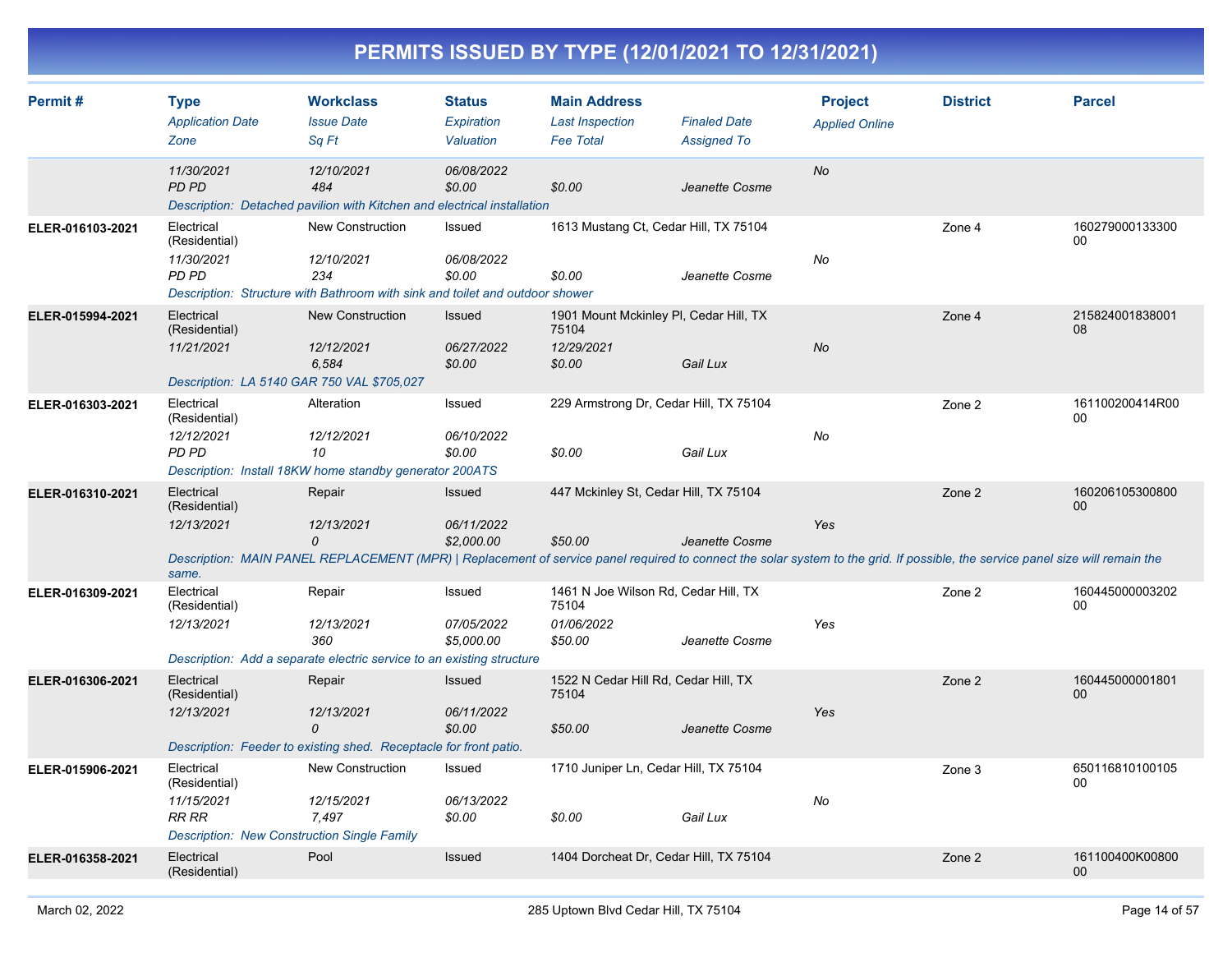| Permit#          | <b>Type</b><br><b>Application Date</b><br>Zone         | <b>Workclass</b><br><b>Issue Date</b><br>Sq Ft           | <b>Status</b><br>Expiration<br>Valuation | <b>Main Address</b><br><b>Last Inspection</b><br><b>Fee Total</b> | <b>Finaled Date</b><br><b>Assigned To</b> | <b>Project</b><br><b>Applied Online</b> | <b>District</b> | <b>Parcel</b>             |
|------------------|--------------------------------------------------------|----------------------------------------------------------|------------------------------------------|-------------------------------------------------------------------|-------------------------------------------|-----------------------------------------|-----------------|---------------------------|
|                  | 12/16/2021                                             | 12/16/2021<br>500                                        | 08/10/2022<br>\$0.00                     | 02/11/2022<br>\$0.00                                              | Jeanette Cosme                            | No                                      |                 |                           |
| ELER-016367-2021 | Electrical<br>(Residential)                            | Repair                                                   | Issued                                   | 404 Weaver St, Cedar Hill, TX 75104                               |                                           |                                         | Zone 2          | 160206800R04700<br>00     |
|                  | 12/16/2021<br>PD PD                                    | 12/16/2021<br>1.243                                      | 07/05/2022<br>\$0.00                     | 01/04/2022<br>\$0.00                                              | Gail Lux                                  | No                                      |                 |                           |
|                  |                                                        | Description: See attached detail line item scope of work |                                          |                                                                   |                                           |                                         |                 |                           |
| ELER-016372-2021 | Electrical<br>(Residential)                            | Repair                                                   | Issued                                   | 1019 Essex Dr, Cedar Hill, TX 75104                               |                                           |                                         | Zone 2          | 160324000F04300<br>00     |
|                  | 12/16/2021<br><b>PD PD</b>                             | 12/16/2021<br>1,884                                      | 08/01/2022<br>\$0.00                     | 02/02/2022<br>\$0.00                                              | Gail Lux                                  | <b>No</b>                               |                 |                           |
|                  |                                                        | Description: See attached detail line item scope of work |                                          |                                                                   |                                           |                                         |                 |                           |
| ELER-016386-2021 | Electrical<br>(Residential)                            | Alteration                                               | Issued                                   | 421 Windy Ln, Cedar Hill, TX 75104                                |                                           |                                         | Zone 3          | 160065000200500<br>00     |
|                  | 12/17/2021                                             | 12/17/2021<br>0                                          | 08/27/2022<br>\$0.00                     | 02/28/2022<br>\$0.00                                              | Jeanette Cosme                            | No                                      |                 |                           |
|                  |                                                        | Description: installation of emergency generator         |                                          |                                                                   |                                           |                                         |                 |                           |
| ELER-016299-2021 | Electrical<br>(Residential)                            | <b>New Construction</b>                                  | Issued                                   | 6 Summit PI, Cedar Hill, TX 75104                                 |                                           |                                         | Zone 4          | 160427000000600<br>00     |
|                  | 12/12/2021                                             | 12/18/2021<br>3,997                                      | 06/16/2022<br>\$0.00                     | \$0.00                                                            | Gail Lux                                  | <b>No</b>                               |                 |                           |
|                  | Description: LA 3469 GAR 719 VAL \$679,800             |                                                          |                                          |                                                                   |                                           |                                         |                 |                           |
| ELER-016398-2021 | Electrical<br>(Residential)                            | <b>New Construction</b>                                  | Issued                                   | 6 Summit PI, Cedar Hill, TX 75104                                 |                                           |                                         | Zone 4          | 160427000000600<br>00     |
|                  | 12/18/2021<br>RR RR                                    | 12/18/2021<br>1,814                                      | 06/16/2022<br>\$0.00                     | \$0.00                                                            | Gail Lux                                  | No                                      |                 |                           |
|                  | Description: LA 1033 GAR 269 VAL \$284,000             |                                                          |                                          |                                                                   |                                           |                                         |                 |                           |
| ELER-016440-2021 | Electrical<br>(Residential)                            | Repair                                                   | Issued                                   | 921 Cedar Terrace, Cedar Hill, TX 75104                           |                                           |                                         | Zone 1          | 160396400A00100<br>$00\,$ |
|                  | 12/22/2021<br><b>LR LR</b><br>Description: fire repair | 12/22/2021<br>$\mathcal{O}$                              | 08/24/2022<br>\$0.00                     | 02/25/2022<br>\$0.00                                              | Jeanette Cosme                            | <b>No</b>                               |                 |                           |
| ELER-016474-2021 | Electrical<br>(Residential)                            | New Construction                                         | Issued                                   | 319 Terrace Ln, Cedar Hill, TX 75104                              |                                           |                                         | Zone 2          | 160445700A00300<br>00     |
|                  | 12/23/2021                                             | 12/29/2021<br>4,622                                      | 06/27/2022<br>\$0.00                     | \$0.00                                                            | Andrew Lipscomb                           | No                                      |                 |                           |
| ELER-016559-2021 | Electrical<br>(Residential)                            | <b>New Construction</b>                                  | Issued                                   | 1646 Midlake Dr, Cedar Hill, TX 75104                             |                                           |                                         | Zone 3          | 160045300J02600<br>$00\,$ |
|                  | 12/30/2021<br><b>PD PD</b>                             | 12/30/2021<br>5,228                                      | 07/25/2022<br>\$0.00                     | 01/26/2022<br>\$0.00                                              | <b>Stacey Graves</b>                      | <b>No</b>                               |                 |                           |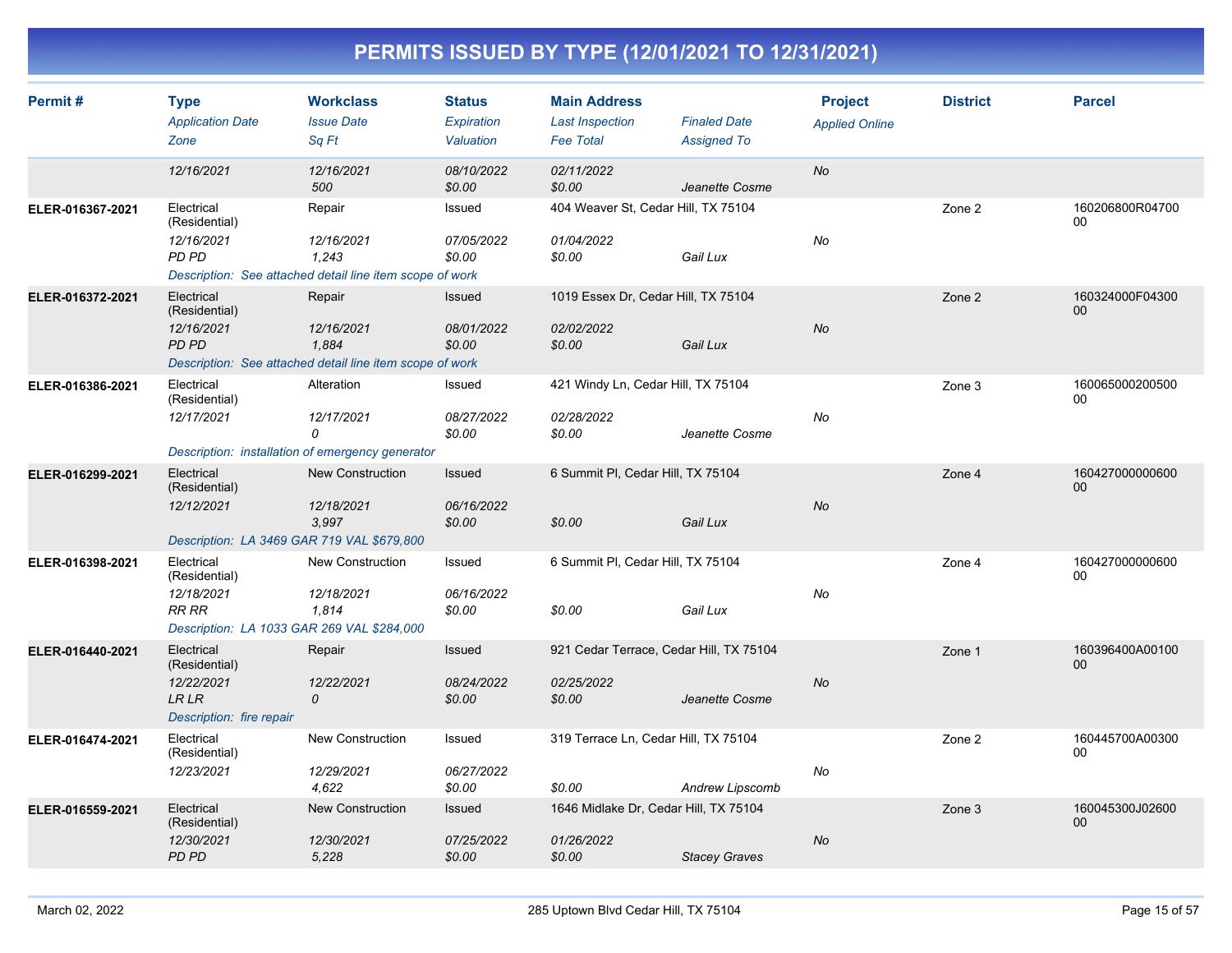|                  |                                                                                                              |                                                                                                                                                                            |                                          |                                                                   | PERMITS ISSUED BY TYPE (12/01/2021 TO 12/31/2021) |                                         |                                              |                       |
|------------------|--------------------------------------------------------------------------------------------------------------|----------------------------------------------------------------------------------------------------------------------------------------------------------------------------|------------------------------------------|-------------------------------------------------------------------|---------------------------------------------------|-----------------------------------------|----------------------------------------------|-----------------------|
| Permit#          | <b>Type</b><br><b>Application Date</b><br>Zone                                                               | <b>Workclass</b><br><b>Issue Date</b><br>Sq Ft                                                                                                                             | <b>Status</b><br>Expiration<br>Valuation | <b>Main Address</b><br><b>Last Inspection</b><br><b>Fee Total</b> | <b>Finaled Date</b><br><b>Assigned To</b>         | <b>Project</b><br><b>Applied Online</b> | <b>District</b>                              | <b>Parcel</b>         |
|                  | <b>Bear Creek Ranch Phase II</b>                                                                             | Description: Construction of new single family residence                                                                                                                   |                                          |                                                                   |                                                   |                                         |                                              |                       |
|                  |                                                                                                              |                                                                                                                                                                            |                                          |                                                                   |                                                   |                                         | PERMITS ISSUED FOR ELECTRICAL (RESIDENTIAL): | 27                    |
| <b>FIRE</b>      |                                                                                                              |                                                                                                                                                                            |                                          |                                                                   |                                                   |                                         |                                              |                       |
| FIRE-015763-2021 | Fire                                                                                                         | LP Gas                                                                                                                                                                     | Issued                                   | 2454 Creekwood Dr, Cedar Hill, TX 75104                           |                                                   |                                         | Zone 4                                       | 215816001417001<br>08 |
|                  | 11/07/2021<br>PD PD<br>Description: 500 Gallon Propane Tank                                                  | 12/06/2021<br>0                                                                                                                                                            | 06/04/2022<br>\$5,000.00                 | \$75.00                                                           | Reginald Alexander                                | No                                      |                                              |                       |
| FIRE-016091-2021 | Fire                                                                                                         | <b>Fire Operational</b>                                                                                                                                                    | <b>Issued</b>                            | 416 E 1382 Hwy, Cedar Hill, TX 75104                              |                                                   |                                         | Zone 2                                       | 160364500001R00<br>00 |
|                  | 11/29/2021<br><b>LRLR</b><br>Description: Fire Sprinkler Permit for<br>Ulta<br>416 FM 1382<br>Cedar Hill, TX | 12/11/2021<br>8,999                                                                                                                                                        | 06/09/2022<br>\$13,000.00                | \$195.00                                                          | Reginald Alexander                                | Yes                                     |                                              |                       |
| FIRE-016088-2021 | Fire                                                                                                         | Fire Alarm                                                                                                                                                                 | Issued                                   | 235 W Pleasant Run Rd, Cedar Hill, TX<br>75104                    |                                                   |                                         | Zone 1                                       | 16020840012RA00<br>00 |
|                  | 11/29/2021<br>PD PD                                                                                          | 12/12/2021<br>$\Omega$<br>Description: Adding internal Dact and Cellular Dialer to the existing fire alarm system to provide point to point monitoring to central station. | 06/10/2022<br>\$1,600.00                 | \$50.00                                                           | Reginald Alexander                                | Yes                                     |                                              |                       |
| FIRE-015151-2021 | Fire                                                                                                         | Fire Alarm                                                                                                                                                                 | <b>Issued</b>                            | 373 E Fm 1382, Cedar Hill, TX 75104                               |                                                   |                                         | Zone 2                                       | 160104900C4RA0        |
|                  | 09/21/2021<br>LR LR<br><b>Description: Fire Alarm</b>                                                        | 12/12/2021<br>0                                                                                                                                                            | 06/10/2022<br>\$19,257.00                | \$50.00                                                           | <b>Reginald Alexander</b>                         | No                                      |                                              | 000                   |
| FIRE-014882-2021 | Fire                                                                                                         | Fire Suppression                                                                                                                                                           | Issued                                   | 373 E Fm 1382, Cedar Hill                                         |                                                   |                                         | Zone 2                                       | 160104900C4RA0<br>000 |
|                  | 09/01/2021<br><b>LRLR</b>                                                                                    | 12/12/2021<br>0<br>Description: Expantion of fire suppression system to addtion                                                                                            | 08/15/2022<br>\$5,967.00                 | 02/15/2022<br>\$90.00                                             | Reginald Alexander                                | No                                      |                                              |                       |
| FIRE-016235-2021 | Fire                                                                                                         | Ansul Hood<br>System                                                                                                                                                       | Issued                                   | 531 E Belt Line Rd, Cedar Hill, TX 75104                          |                                                   |                                         | Zone 2                                       | 160300100A00600<br>00 |
|                  | 12/07/2021<br><b>LR LR</b><br>Description: Revamp of Kidde System                                            | 12/12/2021<br>0                                                                                                                                                            | 06/10/2022<br>\$2,683.00                 | \$75.00                                                           | <b>Reginald Alexander</b>                         | Yes                                     |                                              |                       |
| FIRE-015990-2021 | Fire                                                                                                         | Fire Alarm                                                                                                                                                                 | Issued                                   | 75104                                                             | 424 N J Elmer Weaver Fwy, Cedar Hill, TX          |                                         | Zone 2                                       | 160104900C8RA1<br>000 |
|                  | 11/20/2021<br><b>LR LR</b>                                                                                   | 12/14/2021<br>0                                                                                                                                                            | 06/13/2022<br>\$1,500.00                 | \$50.00                                                           | Reginald Alexander                                | No                                      |                                              |                       |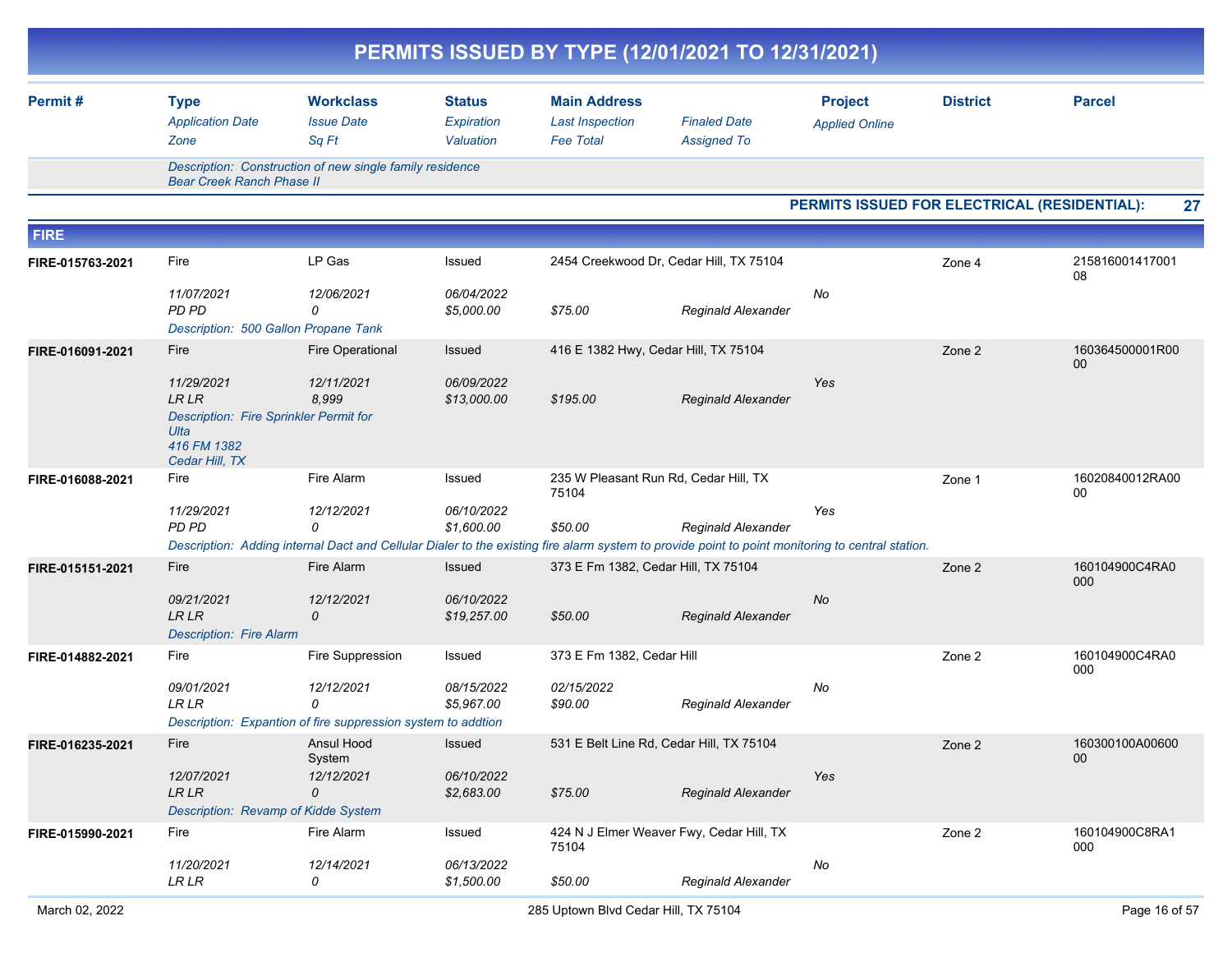|                   |                                                       |                                                                                          |                                          |                                                                   | PERMITS ISSUED BY TYPE (12/01/2021 TO 12/31/2021) |                                         |                                       |                                                   |
|-------------------|-------------------------------------------------------|------------------------------------------------------------------------------------------|------------------------------------------|-------------------------------------------------------------------|---------------------------------------------------|-----------------------------------------|---------------------------------------|---------------------------------------------------|
| Permit#           | <b>Type</b><br><b>Application Date</b><br>Zone        | <b>Workclass</b><br><b>Issue Date</b><br>Sq Ft                                           | <b>Status</b><br>Expiration<br>Valuation | <b>Main Address</b><br><b>Last Inspection</b><br><b>Fee Total</b> | <b>Finaled Date</b><br><b>Assigned To</b>         | <b>Project</b><br><b>Applied Online</b> | <b>District</b>                       | <b>Parcel</b>                                     |
|                   |                                                       | Description: addition of sole path communicator to existiong FACP                        |                                          |                                                                   |                                                   |                                         |                                       |                                                   |
|                   |                                                       |                                                                                          |                                          |                                                                   |                                                   |                                         |                                       | <b>PERMITS ISSUED FOR FIRE:</b><br>$\overline{7}$ |
| <b>GRADING</b>    |                                                       |                                                                                          |                                          |                                                                   |                                                   |                                         |                                       |                                                   |
| GRADE-016296-2021 | Grading                                               | Residential                                                                              | Issued                                   |                                                                   | 430 Elm Springs Ct, Cedar Hill, TX 75104          |                                         | Zone 4                                | 650492020100210                                   |
|                   | 12/12/2021<br>PD PD                                   | 12/12/2021<br>$\Omega$<br>Description: Construction of Bridge to cross creek for access. | 06/10/2022<br>\$100,000.00               | \$828.00                                                          | Gail Lux                                          | No                                      |                                       | 00                                                |
|                   |                                                       |                                                                                          |                                          |                                                                   |                                                   |                                         |                                       | <b>PERMITS ISSUED FOR GRADING:</b><br>1           |
| <b>HEALTH</b>     |                                                       |                                                                                          |                                          |                                                                   |                                                   |                                         |                                       |                                                   |
| HLTH-010775-2020  | Health                                                | Restaurant/Food<br>Establishment                                                         | Issued                                   | 75104                                                             | 104 W Belt Line Rd, 107, Cedar Hill, TX           |                                         | Zone 2                                | 650881350101500<br>00                             |
|                   | 12/11/2020<br><b>LR LR</b>                            | 12/01/2021<br>$\Omega$<br>Description: Mama G's Taqueria Y Pupuseria-Health Permit 2021  | 12/31/2021<br>\$0.00                     | \$300.00                                                          | Jeanette Cosme                                    | No                                      |                                       |                                                   |
|                   |                                                       |                                                                                          |                                          |                                                                   |                                                   |                                         |                                       | <b>PERMITS ISSUED FOR HEALTH:</b><br>1            |
| <b>IRRIGATION</b> |                                                       |                                                                                          |                                          |                                                                   |                                                   |                                         |                                       |                                                   |
| IRR-015765-2021   | Irrigation                                            | Irrigation                                                                               | Issued                                   |                                                                   | 2454 Creekwood Dr, Cedar Hill, TX 75104           |                                         | Zone 4                                | 215816001417001<br>08                             |
|                   | 11/07/2021<br>PD PD<br>Description: Irrigation system | 12/15/2021<br>$\Omega$                                                                   | 06/13/2022<br>\$5,000.00                 | \$100.00                                                          | Gail Lux                                          | No                                      |                                       |                                                   |
| IRR-016395-2021   | Irrigation                                            | Repair                                                                                   | Issued                                   | 2601 Ranch Ct, Cedar Hill, TX 75104                               |                                                   |                                         | Zone 4                                | 160279600010550<br>00                             |
|                   | 12/17/2021<br>PD PD                                   | 12/17/2021<br>0<br>Description: repalce irrigation backflow device                       | 06/15/2022<br>\$1,100.00                 | \$50.00                                                           | <b>Alexis Sartin</b>                              | No                                      |                                       |                                                   |
| IRR-016208-2021   | Irrigation                                            | Irrigation                                                                               | Complete                                 |                                                                   | 2214 Alyssum Dr, Cedar Hill, TX 75104             |                                         | Zone 4                                | 215823001974001                                   |
|                   | 12/06/2021                                            | 12/20/2021<br>0                                                                          | 06/18/2022<br>\$3,500.00                 | 12/21/2021<br>\$100.00                                            | 12/23/2021<br><b>Josh Barnes</b>                  | No                                      |                                       | 08                                                |
|                   |                                                       | Description: Installation of new lawn sprinkler                                          |                                          |                                                                   |                                                   |                                         |                                       |                                                   |
|                   |                                                       |                                                                                          |                                          |                                                                   |                                                   |                                         | <b>PERMITS ISSUED FOR IRRIGATION:</b> | 3                                                 |

**MECHANICAL (NON-RESIDENTIAL)**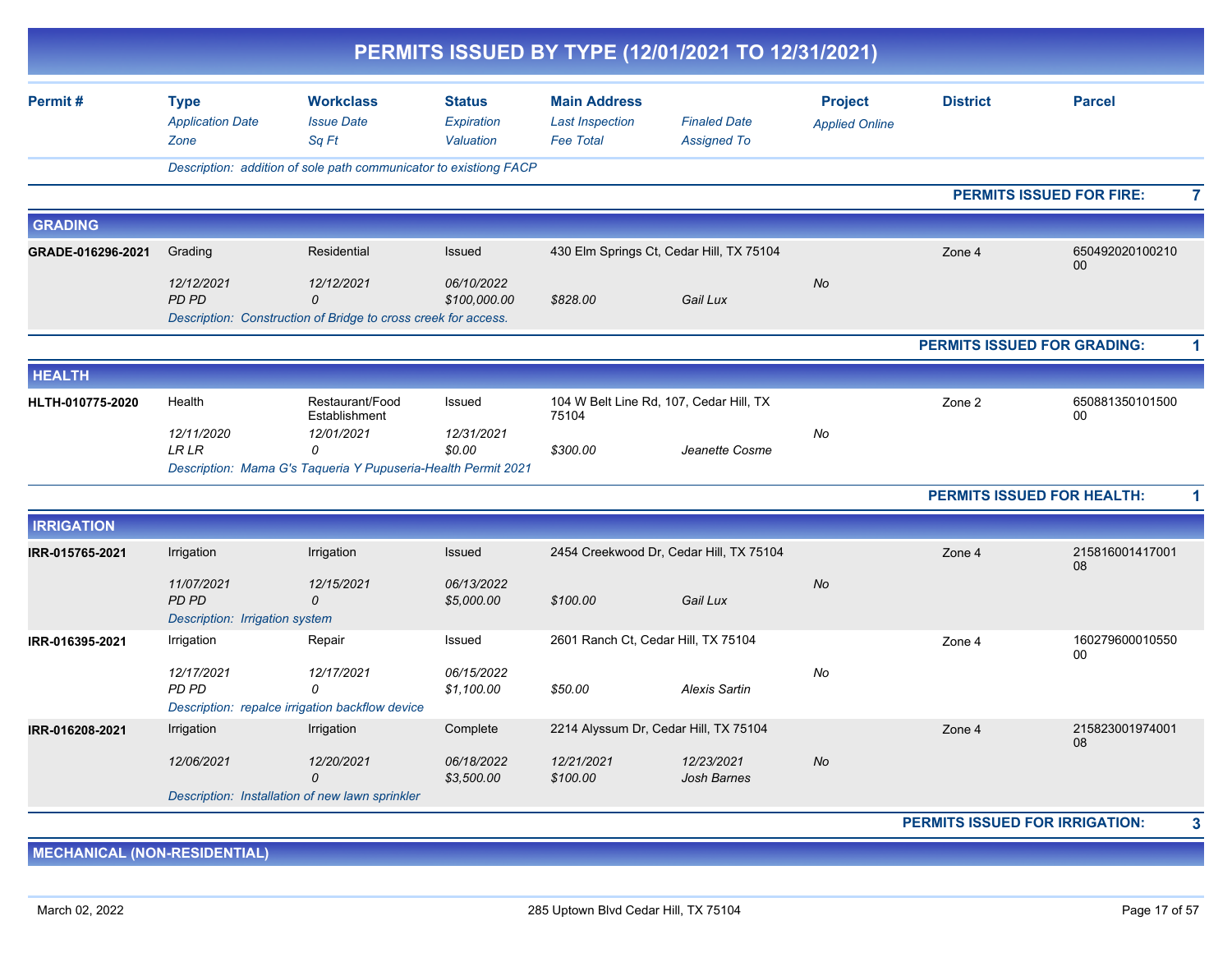| Permit#          | <b>Type</b><br><b>Application Date</b><br>Zone                                                   | <b>Workclass</b><br><b>Issue Date</b><br>Sq Ft                                      | <b>Status</b><br>Expiration<br>Valuation | <b>Main Address</b><br><b>Last Inspection</b><br><b>Fee Total</b> | <b>Finaled Date</b><br><b>Assigned To</b> | <b>Project</b><br><b>Applied Online</b> | <b>District</b> | <b>Parcel</b>         |
|------------------|--------------------------------------------------------------------------------------------------|-------------------------------------------------------------------------------------|------------------------------------------|-------------------------------------------------------------------|-------------------------------------------|-----------------------------------------|-----------------|-----------------------|
| MECC-016190-2021 | Mechanical<br>(Non-Residential)<br>12/03/2021<br>RR RR<br>Description: a/c change out            | <b>HVAC Changeout</b><br>12/03/2021<br>0                                            | Issued<br>07/09/2022<br>\$0.00           | 2133 Tar Rd, Cedar Hill, TX 76065<br>01/10/2022<br>\$50.00        | Jeanette Cosme                            | Yes                                     | Zone 3          | 217871901001001<br>08 |
| MECC-016288-2021 | Mechanical<br>(Non-Residential)<br>12/11/2021<br><b>LR LR</b>                                    | Alteration<br>12/11/2021<br>1,650<br>Description: Tenant Finish Out - Crumbl Cookie | <b>Issued</b><br>07/18/2022<br>\$0.00    | 428 E Fm 1382 Hwy, C,<br>01/18/2022<br>\$0.00                     | Gail Lux                                  | No                                      | Zone 2          | 160364500001R00<br>00 |
| MECC-016294-2021 | Mechanical<br>(Non-Residential)<br>12/12/2021<br><b>Description: Captain D Restaurant</b>        | New Construction<br>12/15/2021<br>2.156                                             | Issued<br>06/13/2022<br>\$0.00           | 522 E Belt Line Rd, Cedar Hill, TX 75104<br>\$0.00                | Gail Lux                                  | No                                      | Zone 2          | 651213265100205<br>00 |
| MECC-016291-2021 | Mechanical<br>(Non-Residential)<br>12/11/2021<br><b>LRLR</b><br><b>Description: Golden Chick</b> | <b>New Construction</b><br>12/15/2021<br>2.186                                      | <b>Issued</b><br>06/13/2022<br>\$0.00    | 528 E Belt Line Rd, Cedar Hill, TX 75104<br>\$0.00                | Gail Lux                                  | No                                      | Zone 2          | 651213265100205<br>00 |

**PERMITS ISSUED FOR MECHANICAL (NON-RESIDENTIAL): 4**

| <b>MECHANICAL (RESIDENTIAL)</b> |                                                      |                       |                           |                                              |                |     |        |                       |
|---------------------------------|------------------------------------------------------|-----------------------|---------------------------|----------------------------------------------|----------------|-----|--------|-----------------------|
| MECR-016052-2021                | Mechanical<br>(Residential)                          | <b>HVAC Changeout</b> | Issued                    | 773 Web PI, Cedar Hill, TX 75104             |                |     | Zone 3 | 160128500B00900<br>00 |
|                                 | 11/24/2021                                           | 12/01/2021<br>1,745   | 05/31/2022<br>\$7,927.76  | \$50.00                                      | Jeanette Cosme | Yes |        |                       |
|                                 | Description: Replace HVAC                            |                       |                           |                                              |                |     |        |                       |
| MECR-016136-2021                | Mechanical<br>(Residential)                          | <b>HVAC Changeout</b> | Issued                    | 815 Mccomb Ln, Cedar Hill, TX 75104          |                |     | Zone 3 | 160426701000900<br>00 |
|                                 | 12/01/2021                                           | 12/01/2021<br>1,874   | 06/20/2022<br>\$4,500.00  | 12/22/2021<br>\$50.00                        | Jeanette Cosme | Yes |        |                       |
|                                 | Description: Replace existing 5 ton Split gas system |                       |                           |                                              |                |     |        |                       |
| MECR-016093-2021                | Mechanical<br>(Residential)                          | <b>HVAC Changeout</b> | Issued                    | 1116 Stony Creek Dr, Cedar Hill, TX<br>75104 |                |     | Zone 3 | 160426000100400<br>00 |
|                                 | 11/29/2021                                           | 12/01/2021<br>0       | 08/08/2022<br>\$12,267.00 | 02/09/2022<br>\$50.00                        | Jeanette Cosme | Yes |        |                       |
|                                 | Description: REPLACE 5TON GAS AC SYSTEM              |                       |                           |                                              |                |     |        |                       |
| MECR-016126-2021                | Mechanical<br>(Residential)                          | <b>HVAC Changeout</b> | <b>Issued</b>             | 1710 Right Field Ct, Cedar Hill, TX 75104    |                |     | Zone 4 | 160279000222500<br>00 |
|                                 |                                                      |                       |                           |                                              |                |     |        |                       |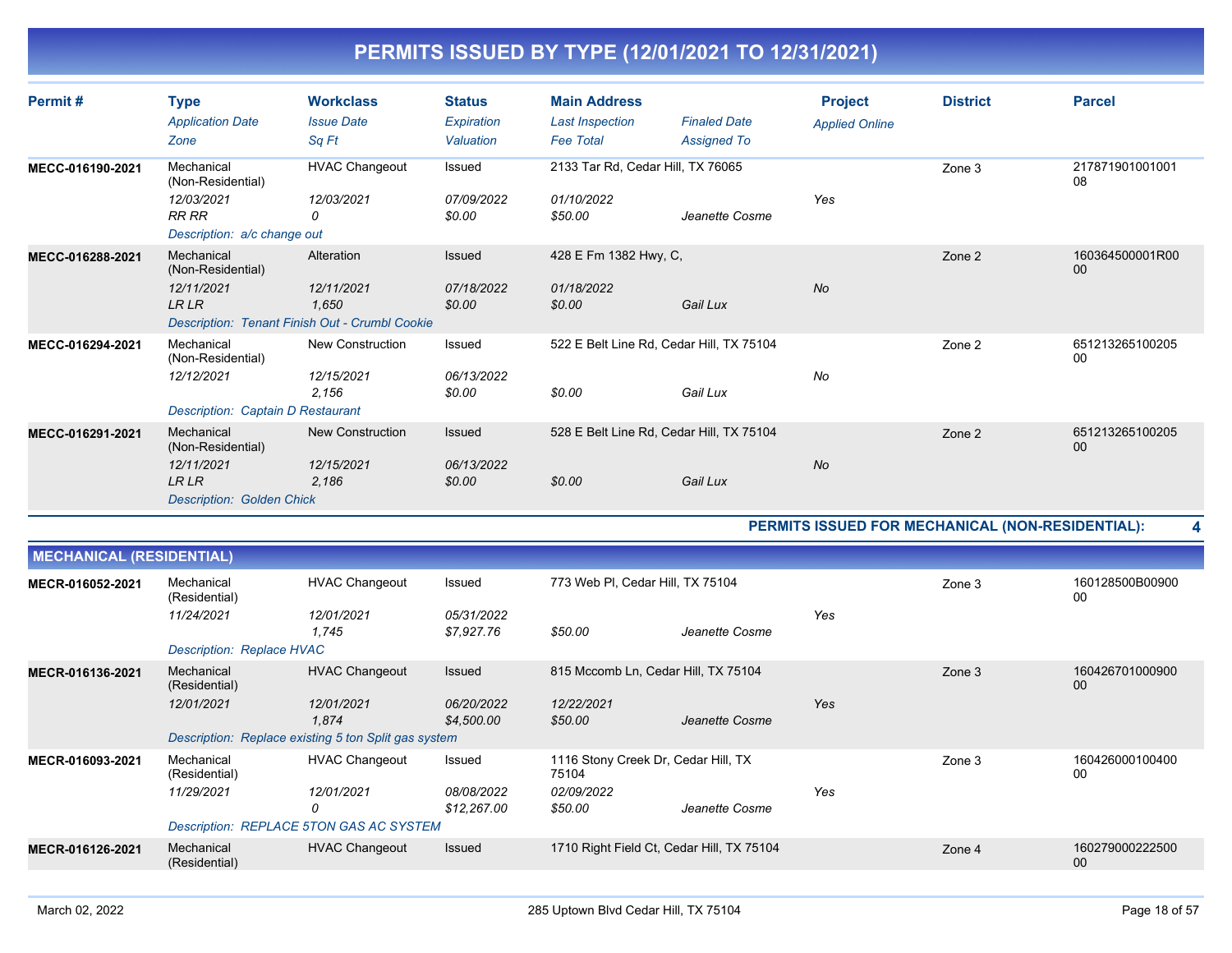| Permit#          | <b>Type</b><br><b>Application Date</b><br>Zone                                                           | <b>Workclass</b><br><b>Issue Date</b><br>Sq Ft                                                                                  | <b>Status</b><br>Expiration<br>Valuation  | <b>Main Address</b><br><b>Last Inspection</b><br><b>Fee Total</b>        | <b>Finaled Date</b><br><b>Assigned To</b> | <b>Project</b><br><b>Applied Online</b> | <b>District</b> | <b>Parcel</b>         |
|------------------|----------------------------------------------------------------------------------------------------------|---------------------------------------------------------------------------------------------------------------------------------|-------------------------------------------|--------------------------------------------------------------------------|-------------------------------------------|-----------------------------------------|-----------------|-----------------------|
|                  | 12/01/2021<br>Description: replaced airhandler                                                           | 12/01/2021<br>$\mathcal{O}$                                                                                                     | 07/11/2022<br>\$3,450.00                  | 01/11/2022<br>\$50.00                                                    | Jeanette Cosme                            | Yes                                     |                 |                       |
| MECR-016131-2021 | Mechanical<br>(Residential)<br>12/01/2021                                                                | <b>HVAC Changeout</b><br>12/01/2021<br>1,517                                                                                    | Issued<br>06/20/2022<br>\$4,500.00        | 833 Weaver St, Cedar Hill, TX 75104<br>12/22/2021<br>\$50.00             | Jeanette Cosme                            | Yes                                     | Zone 2          | 160206500F00900<br>00 |
| MECR-016089-2021 | Mechanical<br>(Residential)<br>11/29/2021<br>PD PD<br>Description: HVAC Change out                       | Description: Replace existing 3.5 ton Split Heat Pump System<br><b>HVAC Changeout</b><br>12/01/2021<br>0                        | Issued<br>05/31/2022<br>\$0.00            | 1019 Essex Dr, Cedar Hill, TX 75104<br>\$50.00                           | Jeanette Cosme                            | Yes                                     | Zone 2          | 160324000F04300<br>00 |
| MECR-016075-2021 | Mechanical<br>(Residential)<br>11/29/2021<br>PD PD<br>Description: replaced a/c unit                     | <b>HVAC Changeout</b><br>12/01/2021<br>1,600                                                                                    | Issued<br>05/31/2022<br>\$4,000.00        | 1203 Smith Dr, Cedar Hill, TX 75104<br>\$50.00                           | Jeanette Cosme                            | Yes                                     | Zone 3          | 160425500B00200<br>00 |
| MECR-016158-2021 | Mechanical<br>(Residential)<br>12/02/2021<br><b>PD PD</b><br>Description: Installing a 3 ton air handler | <b>HVAC Changeout</b><br>12/02/2021<br>0                                                                                        | Issued<br>06/21/2022<br>\$2,195.00        | 1726 Rock Ridge Dr, Cedar Hill, TX 75104<br>12/23/2021<br>\$50.00        | Jeanette Cosme                            | Yes                                     | Zone 3          | 160045200O00700<br>00 |
| MECR-016177-2021 | Mechanical<br>(Residential)<br>12/02/2021<br><b>PD PD</b>                                                | <b>HVAC Changeout</b><br>12/02/2021<br>3.962<br>Description: Changeout one existing HVAC system and install one new HVAC system | Issued<br>08/01/2022<br>\$7.977.00        | 305 Tranquility Ln, Cedar Hill, TX 75104<br>02/02/2022<br>\$50.00        | Jeanette Cosme                            | Yes                                     | Zone 3          | 160343000G02300<br>00 |
| MECR-016192-2021 | Mechanical<br>(Residential)<br>12/03/2021<br>Description: Installing a 3 ton coil                        | <b>HVAC Changeout</b><br>12/03/2021<br>0                                                                                        | <b>Issued</b><br>07/05/2022<br>\$1,765.00 | 2727 Fountainview Blvd, Cedar Hill, TX<br>75104<br>01/04/2022<br>\$50.00 | Jeanette Cosme                            | Yes                                     | Zone 4          | 160279000034500<br>00 |
| MECR-016194-2021 | Mechanical<br>(Residential)<br>12/03/2021                                                                | <b>HVAC Changeout</b><br>12/03/2021<br>0<br>Description: replacing a 3.5 ton and a 5 ton heat pump complete systems             | Issued<br>06/06/2022<br>\$44,106.00       | 743 Bee Creek Dr, Cedar Hill, TX 75104<br>12/07/2021<br>\$50.00          | Jeanette Cosme                            | Yes                                     | Zone 2          | 161100300E00200<br>00 |
| MECR-016193-2021 | Mechanical<br>(Residential)                                                                              | <b>HVAC Changeout</b>                                                                                                           | Issued                                    | 509 Copeland Dr, Cedar Hill, TX 75104                                    |                                           |                                         | Zone 1          | 160428500101000<br>00 |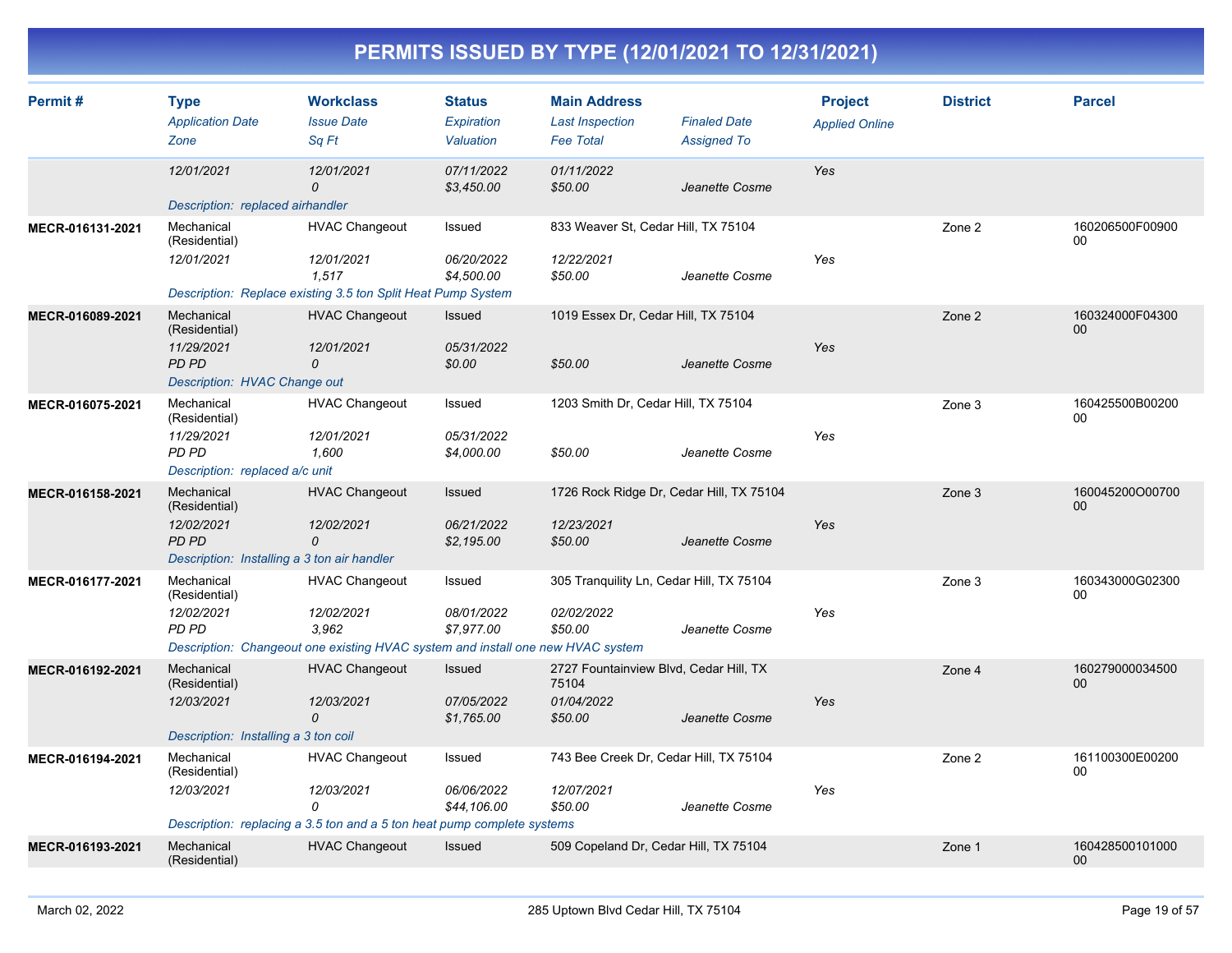| Permit#          | <b>Type</b><br><b>Application Date</b><br>Zone                                                                                      | <b>Workclass</b><br><b>Issue Date</b><br>Sq Ft                          | <b>Status</b><br>Expiration<br>Valuation | <b>Main Address</b><br><b>Last Inspection</b><br><b>Fee Total</b> | <b>Finaled Date</b><br><b>Assigned To</b> | <b>Project</b><br><b>Applied Online</b> | <b>District</b> | <b>Parcel</b>         |
|------------------|-------------------------------------------------------------------------------------------------------------------------------------|-------------------------------------------------------------------------|------------------------------------------|-------------------------------------------------------------------|-------------------------------------------|-----------------------------------------|-----------------|-----------------------|
|                  | 12/03/2021<br>PD PD                                                                                                                 | 12/03/2021<br>0<br>Description: replacing a 2.5 ton gas complete system | 06/06/2022<br>\$10,271.00                | 12/08/2021<br>\$50.00                                             | Jeanette Cosme                            | Yes                                     |                 |                       |
| MECR-016198-2021 | Mechanical<br>(Residential)<br>12/03/2021<br>PD PD<br>Description: Installing a 4 ton airhandler                                    | <b>HVAC Changeout</b><br>12/03/2021<br>0                                | Issued<br>08/10/2022<br>\$2,295.00       | 602 Oak Creek Dr, Cedar Hill, TX 75104<br>02/11/2022<br>\$50.00   | Jeanette Cosme                            | Yes                                     | Zone 2          | 161100400L00100<br>00 |
| MECR-016152-2021 | Mechanical<br>(Residential)<br>12/01/2021<br>Description: LA 1300 GAR 392 VAL \$165,000<br>Build a new home on existing foundation. | <b>New Construction</b><br>12/06/2021<br>1,679                          | Issued<br>06/28/2022<br>\$0.00           | 809 Bailey Dr, Cedar Hill, TX 75104<br>12/30/2021<br>\$0.00       | Gail Lux                                  | No                                      | Zone 2          | 160206500C00300<br>00 |
| MECR-016064-2021 | Mechanical<br>(Residential)<br>11/28/2021<br>PD PD<br>Description: LA 3237 GAR 692 VAL \$679,169                                    | New Construction<br>12/06/2021<br>4,654                                 | Issued<br>06/04/2022<br>\$0.00           | 2454 Creekwood Dr, Cedar Hill, TX 75104<br>\$0.00                 | Gail Lux                                  | No                                      | Zone 4          | 215816001417001<br>08 |
| MECR-016156-2021 | Mechanical<br>(Residential)<br>12/01/2021<br>Description: LA 3169 GAR 1061 VAL \$570,000                                            | <b>New Construction</b><br>12/07/2021<br>5.461                          | Issued<br>06/06/2022<br>\$0.00           | 2223 Janet Ct, Cedar Hill, TX 75104<br>\$0.00                     | Gail Lux                                  | No                                      | Zone 4          | 215818001645001<br>08 |
| MECR-016233-2021 | Mechanical<br>(Residential)<br>12/07/2021<br>Description: LA 3142 GAR 688 VAL \$630,000                                             | <b>New Construction</b><br>12/07/2021<br>4,782                          | Issued<br>06/06/2022<br>\$0.00           | 2415 Hardwick Dr, Cedar Hill, TX 76065<br>\$0.00                  | Gail Lux                                  | No                                      | Zone 4          | 215824001855001<br>08 |
| MECR-016223-2021 | Mechanical<br>(Residential)<br>12/07/2021<br>Description: HVAC installation                                                         | <b>HVAC Changeout</b><br>12/07/2021<br>1,745                            | Issued<br>07/11/2022<br>\$7,927.76       | 773 Web PI, Cedar Hill, TX 75104<br>01/11/2022<br>\$50.00         | Jeanette Cosme                            | Yes                                     | Zone 3          | 160128500B00900<br>00 |
| MECR-015995-2021 | Mechanical<br>(Residential)<br>11/21/2021<br>Description: LA 5140 GAR 750 VAL \$705,027                                             | <b>New Construction</b><br>12/12/2021<br>6,584                          | Issued<br>06/10/2022<br>\$0.00           | 1901 Mount Mckinley PI, Cedar Hill, TX<br>75104<br>\$0.00         | Gail Lux                                  | No                                      | Zone 4          | 215824001838001<br>08 |
| MECR-016307-2021 | Mechanical<br>(Residential)                                                                                                         | <b>HVAC Changeout</b>                                                   | <b>Issued</b>                            | 2711 Point View Dr, Cedar Hill, TX 75104                          |                                           |                                         | Zone 4          | 160279000032000<br>00 |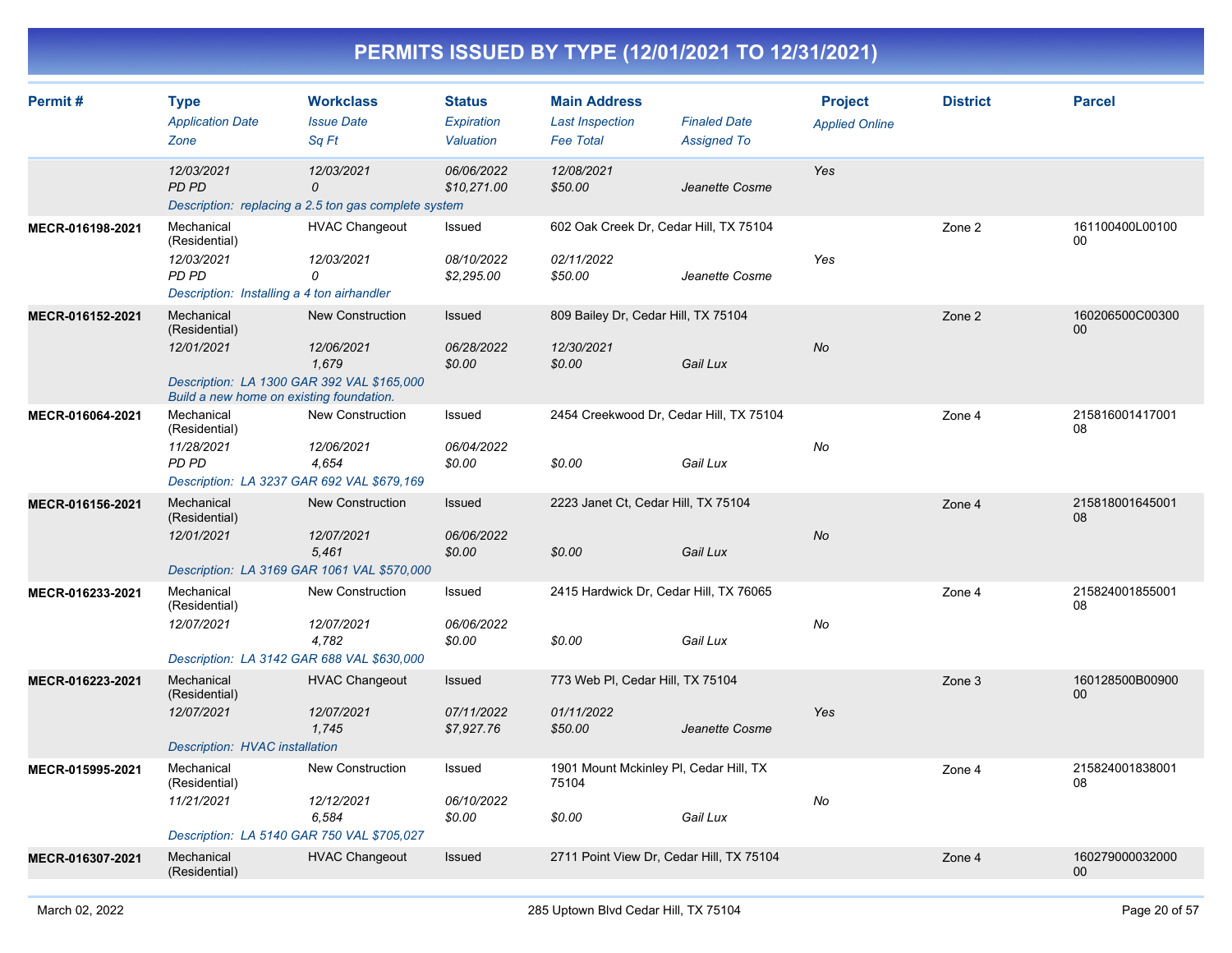| Permit#          | <b>Type</b>                                                                   | <b>Workclass</b>                                                             | <b>Status</b>            | <b>Main Address</b>                           |                     | <b>Project</b>        | <b>District</b> | <b>Parcel</b>                |
|------------------|-------------------------------------------------------------------------------|------------------------------------------------------------------------------|--------------------------|-----------------------------------------------|---------------------|-----------------------|-----------------|------------------------------|
|                  | <b>Application Date</b>                                                       | <b>Issue Date</b>                                                            | Expiration               | <b>Last Inspection</b>                        | <b>Finaled Date</b> | <b>Applied Online</b> |                 |                              |
|                  | Zone                                                                          | Sa Ft                                                                        | Valuation                | <b>Fee Total</b>                              | <b>Assigned To</b>  |                       |                 |                              |
|                  | 12/13/2021                                                                    | 12/13/2021                                                                   | 06/14/2022               | 12/16/2021                                    |                     | Yes                   |                 |                              |
|                  | <b>PD PD</b>                                                                  | $\overline{4}$                                                               | \$5,000.00               | \$50.00                                       | Jeanette Cosme      |                       |                 |                              |
|                  |                                                                               | Description: Replace 3.5 ton complete heat pump                              |                          |                                               |                     |                       |                 |                              |
| MECR-016322-2021 | Mechanical<br>(Residential)                                                   | <b>HVAC Changeout</b>                                                        | Issued                   | 1000 N Cedar Hill Rd, Cedar Hill, TX<br>75104 |                     |                       | Zone 2          | 160396000001400<br>00        |
|                  | 12/14/2021                                                                    | 12/14/2021<br>0                                                              | 08/15/2022<br>\$2,050.00 | 02/15/2022<br>\$50.00                         | Jeanette Cosme      | Yes                   |                 |                              |
|                  | Description: Installing a 4 ton airhandler                                    |                                                                              |                          |                                               |                     |                       |                 |                              |
| MECR-015907-2021 | Mechanical<br>(Residential)                                                   | <b>New Construction</b>                                                      | Issued                   | 1710 Juniper Ln, Cedar Hill, TX 75104         |                     |                       | Zone 3          | 650116810100105<br>00        |
|                  | 11/15/2021                                                                    | 12/15/2021                                                                   | 06/13/2022               |                                               |                     | <b>No</b>             |                 |                              |
|                  | <b>RR RR</b>                                                                  | 7,497                                                                        | \$0.00                   | \$0.00                                        | Gail Lux            |                       |                 |                              |
|                  |                                                                               | <b>Description: New Construction Single Family</b>                           |                          |                                               |                     |                       |                 |                              |
| MECR-016300-2021 | Mechanical<br>(Residential)                                                   | New Construction                                                             | Issued                   | 6 Summit PI, Cedar Hill, TX 75104             |                     |                       | Zone 4          | 160427000000600<br>00        |
|                  | 12/12/2021                                                                    | 12/18/2021                                                                   | 06/16/2022               |                                               |                     | No                    |                 |                              |
|                  |                                                                               | 3,997                                                                        | \$0.00                   | \$0.00                                        | Gail Lux            |                       |                 |                              |
|                  |                                                                               | Description: LA 2463 GAR 450 VAL \$679,800                                   |                          |                                               |                     |                       |                 |                              |
| MECR-016399-2021 | Mechanical<br>(Residential)                                                   | <b>New Construction</b>                                                      | Issued                   | 6 Summit PI, Cedar Hill, TX 75104             |                     |                       | Zone 4          | 160427000000600<br>00        |
|                  | 12/18/2021                                                                    | 12/18/2021                                                                   | 06/16/2022               |                                               |                     | <b>No</b>             |                 |                              |
|                  | <b>RR RR</b>                                                                  | 1,814                                                                        | \$0.00                   | \$0.00                                        | Gail Lux            |                       |                 |                              |
|                  |                                                                               | Description: LA 1033 GAR 269 VAL \$284,000                                   |                          |                                               |                     |                       |                 |                              |
| MECR-016457-2021 | Mechanical<br>(Residential)                                                   | <b>HVAC Changeout</b>                                                        | Issued                   | 409 Leisure Dr, Cedar Hill, TX 75104          |                     |                       | Zone 3          | 160343000B01100<br>00        |
|                  | 12/22/2021                                                                    | 12/22/2021                                                                   | 07/12/2022               | 01/13/2022                                    |                     | Yes                   |                 |                              |
|                  | PD PD                                                                         | 1.653                                                                        | \$4,000.00               | \$50.00                                       | Jeanette Cosme      |                       |                 |                              |
|                  |                                                                               | Description: Replace existing 3 ton Split Gas System                         |                          |                                               |                     |                       |                 |                              |
| MECR-016444-2021 | Mechanical<br>(Residential)                                                   | <b>HVAC Changeout</b>                                                        | Issued                   | 1539 Chapman St, Cedar Hill, TX 75104         |                     |                       | Zone 1          | 160059000104400<br>00        |
|                  | 12/22/2021                                                                    | 12/22/2021                                                                   | 07/05/2022               | 01/06/2022                                    |                     | Yes                   |                 |                              |
|                  | <b>PD PD</b>                                                                  | 1.738                                                                        | \$700.00                 | \$50.00                                       | Jeanette Cosme      |                       |                 |                              |
|                  | Description: Replace supply plenum box.<br>Replace 3 ducts with R8 Flex Duct: |                                                                              |                          |                                               |                     |                       |                 |                              |
|                  |                                                                               | Replace duct in master bedroom and master bathroom and duct on the Stairwell |                          |                                               |                     |                       |                 |                              |
| MECR-016437-2021 | Mechanical<br>(Residential)                                                   | <b>HVAC Changeout</b>                                                        | Issued                   | 907 Cresthaven Dr Dr, Cedar Hill, TX          |                     |                       | Zone 1          | CONDO1600670C<br><b>ONDO</b> |
|                  | 12/22/2021                                                                    | 12/22/2021                                                                   | 07/05/2022               | 01/05/2022                                    |                     | Yes                   |                 |                              |
|                  | PD PD                                                                         | 1.335                                                                        | \$10,000.00              | \$50.00                                       | Jeanette Cosme      |                       |                 |                              |
|                  | Description: HVAC system replacement                                          |                                                                              |                          |                                               |                     |                       |                 |                              |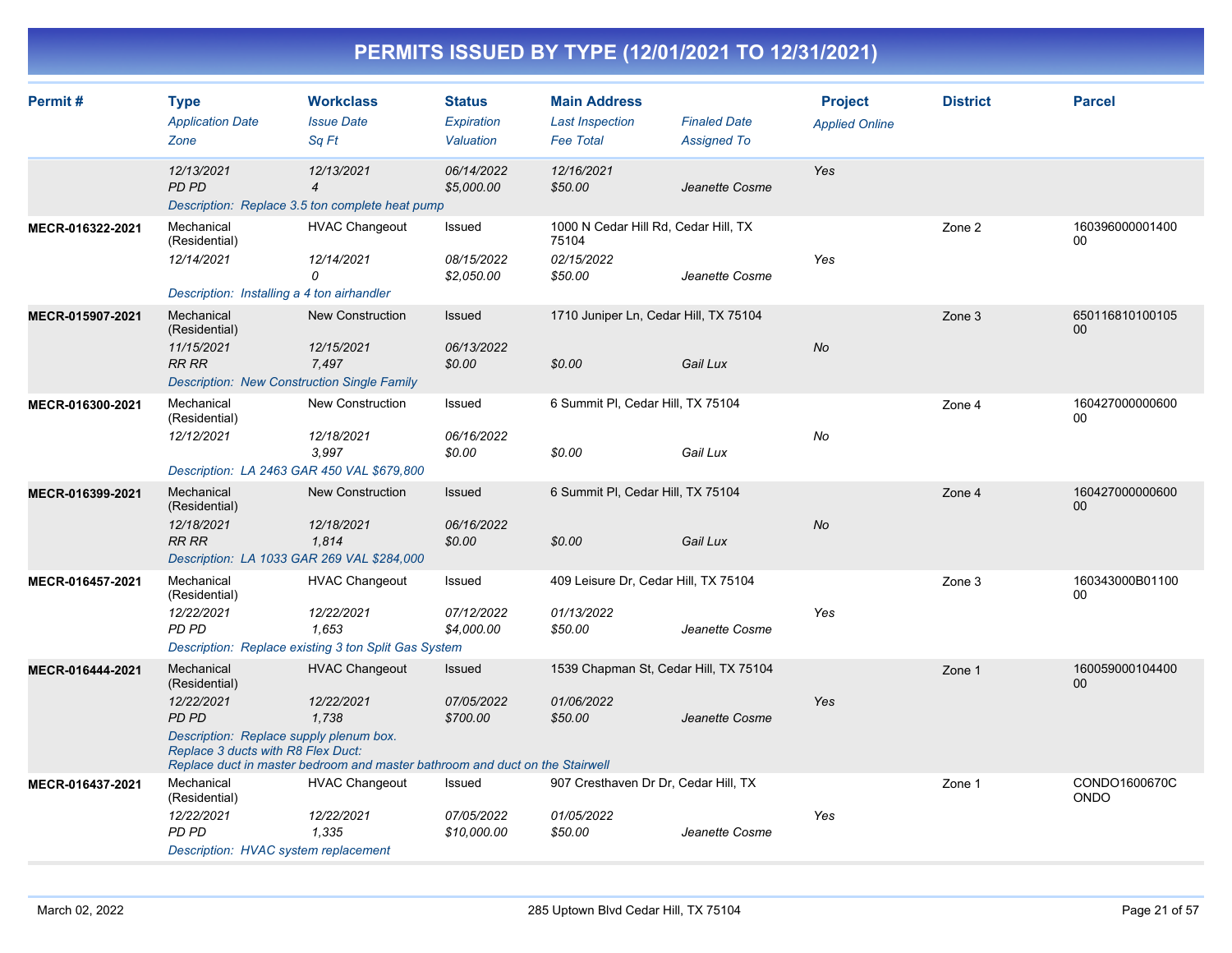| Permit#          | <b>Type</b>                          | <b>Workclass</b>                                                   | <b>Status</b> | <b>Main Address</b>                           |                      | <b>Project</b>        | <b>District</b> | <b>Parcel</b>             |
|------------------|--------------------------------------|--------------------------------------------------------------------|---------------|-----------------------------------------------|----------------------|-----------------------|-----------------|---------------------------|
|                  | <b>Application Date</b>              | <b>Issue Date</b>                                                  | Expiration    | <b>Last Inspection</b>                        | <b>Finaled Date</b>  | <b>Applied Online</b> |                 |                           |
|                  | Zone                                 | Sq Ft                                                              | Valuation     | <b>Fee Total</b>                              | <b>Assigned To</b>   |                       |                 |                           |
| MECR-016441-2021 | Mechanical<br>(Residential)          | Repair                                                             | Issued        | 921 Cedar Terrace, Cedar Hill, TX 75104       |                      |                       | Zone 1          | 160396400A00100<br>$00\,$ |
|                  | 12/22/2021                           | 12/22/2021                                                         | 08/24/2022    | 02/25/2022                                    |                      | <b>No</b>             |                 |                           |
|                  | <b>LRLR</b>                          | 0                                                                  | \$0.00        | \$0.00                                        | Jeanette Cosme       |                       |                 |                           |
|                  | Description: fire repair             |                                                                    |               |                                               |                      |                       |                 |                           |
| MECR-016486-2021 | Mechanical<br>(Residential)          | <b>HVAC Changeout</b>                                              | Issued        | 1732 Magic Valley Ln, Cedar Hill, TX<br>75104 |                      |                       | Zone 4          | 160279000126400<br>$00\,$ |
|                  | 12/27/2021                           | 12/27/2021                                                         | 07/13/2022    | 01/14/2022                                    |                      | Yes                   |                 |                           |
|                  | PD PD                                | 2,923                                                              | \$9,000.00    | \$50.00                                       | Jeanette Cosme       |                       |                 |                           |
|                  | <b>Description: HVAC replacement</b> |                                                                    |               |                                               |                      |                       |                 |                           |
| MECR-016490-2021 | Mechanical<br>(Residential)          | <b>HVAC Changeout</b>                                              | Issued        | 621 Gibson St, Cedar Hill, TX 75104           |                      |                       | Zone 3          | 160067100402400<br>00     |
|                  | 12/28/2021                           | 12/28/2021                                                         | 06/27/2022    |                                               |                      | Yes                   |                 |                           |
|                  | PD PD                                | 0                                                                  | \$1,690.00    | \$50.00                                       | Jeanette Cosme       |                       |                 |                           |
|                  |                                      | Description: Installing a 4-ton air handler with 15 KW heat strips |               |                                               |                      |                       |                 |                           |
| MECR-016515-2021 | Mechanical<br>(Residential)          | <b>New Construction</b>                                            | Issued        | 319 Terrace Ln, Cedar Hill, TX 75104          |                      |                       | Zone 2          | 160445700A00300<br>00     |
|                  | 12/29/2021                           | 12/29/2021                                                         | 06/27/2022    |                                               |                      | No                    |                 |                           |
|                  |                                      | 4,622                                                              | \$0.00        | \$0.00                                        | Andrew Lipscomb      |                       |                 |                           |
| MECR-016560-2021 | Mechanical<br>(Residential)          | <b>New Construction</b>                                            | Issued        | 1646 Midlake Dr, Cedar Hill, TX 75104         |                      |                       | Zone 3          | 160045300J02600<br>$00\,$ |
|                  | 12/30/2021                           | 12/30/2021                                                         | 06/28/2022    |                                               |                      | <b>No</b>             |                 |                           |
|                  | <b>PD PD</b>                         | 5,228                                                              | \$0.00        | \$0.00                                        | <b>Stacey Graves</b> |                       |                 |                           |
|                  | <b>Bear Creek Ranch Phase II</b>     | Description: Construction of new single family residence           |               |                                               |                      |                       |                 |                           |

#### **PERMITS ISSUED FOR MECHANICAL (RESIDENTIAL): 32**

| <b>PLUMBING (NON-RESIDENTIAL)</b> |                                     |                                                         |                                                        |                                              |          |     |        |                       |  |  |  |
|-----------------------------------|-------------------------------------|---------------------------------------------------------|--------------------------------------------------------|----------------------------------------------|----------|-----|--------|-----------------------|--|--|--|
| PLMC-016124-2021                  | Plumbing<br>(Non-Residential)       | Repair                                                  | 305 W 1382 Hwy, 530, Cedar Hill, TX<br>Issued<br>75104 |                                              |          |     | Zone 2 | 160456500A02R00<br>00 |  |  |  |
|                                   | 11/30/2021                          | 12/01/2021                                              | <i>05/31/2022</i>                                      |                                              |          | Yes |        |                       |  |  |  |
|                                   | PD PD                               | 0                                                       | \$2.400.00                                             | \$50.00                                      | Gail Lux |     |        |                       |  |  |  |
|                                   |                                     | Description: Replacing a 6 Gallon Water Heater Overhead |                                                        |                                              |          |     |        |                       |  |  |  |
| PLMC-016218-2021                  | Plumbing<br>(Non-Residential)       | Alteration                                              | <b>Issued</b>                                          | 535 S Clark Rd, Cedar Hill, TX 75104         |          |     | Zone 2 | 160100000000000<br>00 |  |  |  |
|                                   | 12/07/2021                          | 12/07/2021                                              | 06/13/2022                                             | 12/15/2021                                   |          | Yes |        |                       |  |  |  |
|                                   |                                     | 16.112                                                  | \$2,807.00                                             | \$50.00                                      | Gail Lux |     |        |                       |  |  |  |
|                                   | Description: Replace backflow valve |                                                         |                                                        |                                              |          |     |        |                       |  |  |  |
| PLMC-016238-2021                  | Plumbing<br>(Non-Residential)       | Repair                                                  | Issued                                                 | 720 N Joe Wilson Rd, Cedar Hill, TX<br>75104 |          |     | Zone 2 | 160282500100100<br>00 |  |  |  |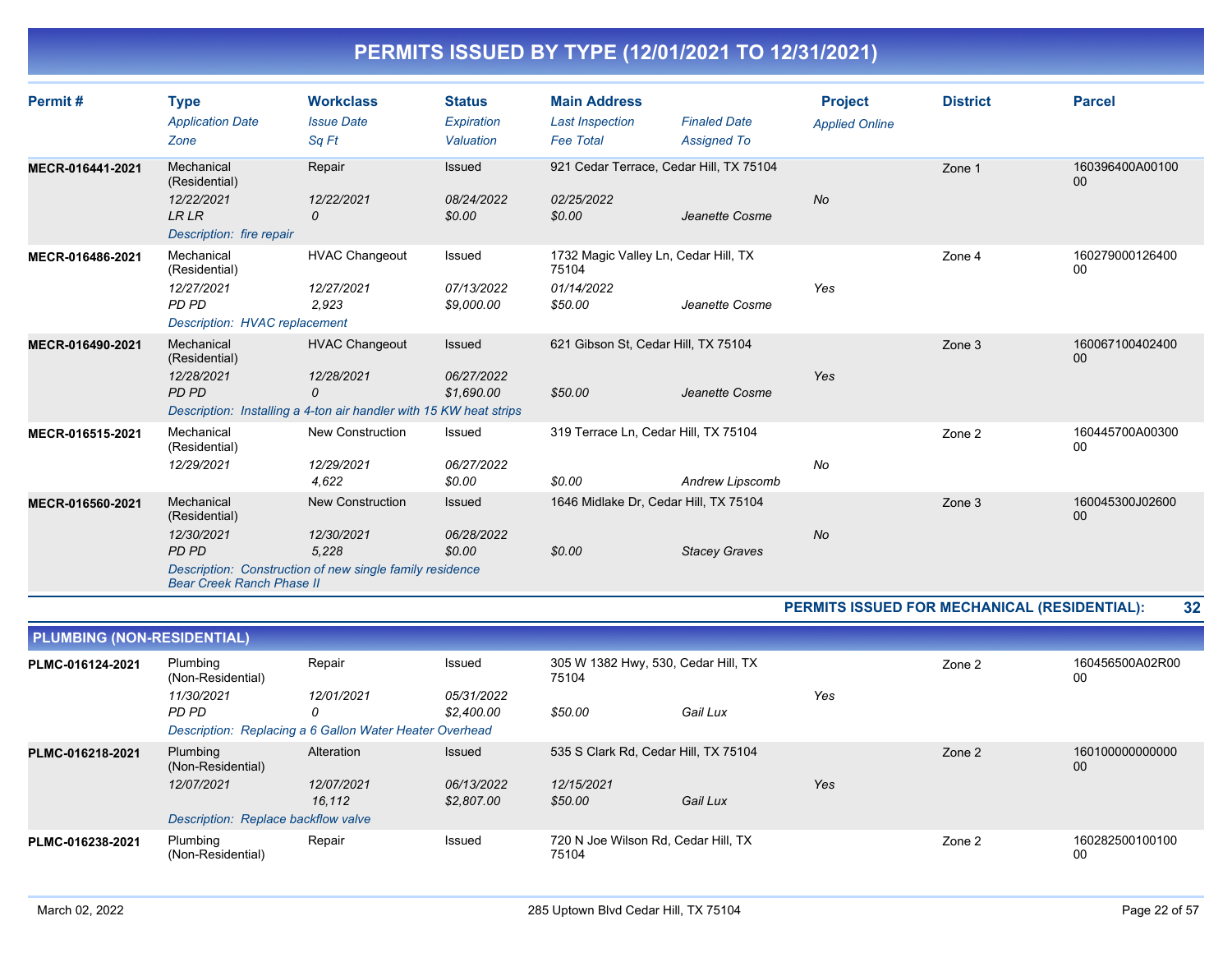|  | PERMITS ISSUED BY TYPE (12/01/2021 TO 12/31/2021) |
|--|---------------------------------------------------|
|  |                                                   |

| Permit#          | <b>Type</b><br><b>Application Date</b><br>Zone                                                  | <b>Workclass</b><br><b>Issue Date</b><br>Sq Ft                                              | <b>Status</b><br>Expiration<br>Valuation | <b>Main Address</b><br><b>Last Inspection</b><br><b>Fee Total</b>     | <b>Finaled Date</b><br><b>Assigned To</b> | <b>Project</b><br><b>Applied Online</b> | <b>District</b> | <b>Parcel</b>         |
|------------------|-------------------------------------------------------------------------------------------------|---------------------------------------------------------------------------------------------|------------------------------------------|-----------------------------------------------------------------------|-------------------------------------------|-----------------------------------------|-----------------|-----------------------|
|                  | 12/08/2021<br>PD PD                                                                             | 12/08/2021<br>0<br>Description: Replaced 2" double check valve near building 15 water meter | 06/06/2022<br>\$1,500.00                 | \$50.00                                                               | Gail Lux                                  | Yes                                     |                 |                       |
| PLMC-016289-2021 | Plumbing<br>(Non-Residential)<br>12/11/2021<br><b>LRLR</b>                                      | Alteration<br>12/11/2021<br>1.650<br>Description: Tenant Finish Out - Crumbl Cookie         | Issued<br>06/27/2022<br>\$0.00           | 428 E Fm 1382 Hwy, C,<br>01/18/2022<br>\$0.00                         | Gail Lux                                  | <b>No</b>                               | Zone 2          | 160364500001R00<br>00 |
| PLMC-016295-2021 | Plumbing<br>(Non-Residential)<br>12/12/2021<br><b>Description: Captain D Restaurant</b>         | <b>New Construction</b><br>12/15/2021<br>2,156                                              | Issued<br>06/13/2022<br>\$0.00           | 522 E Belt Line Rd, Cedar Hill, TX 75104<br>\$0.00                    | Gail Lux                                  | No                                      | Zone 2          | 651213265100205<br>00 |
| PLMC-016292-2021 | Plumbing<br>(Non-Residential)<br>12/11/2021<br><b>LR LR</b><br><b>Description: Golden Chick</b> | <b>New Construction</b><br>12/15/2021<br>2,186                                              | Issued<br>06/13/2022<br>\$0.00           | 528 E Belt Line Rd, Cedar Hill, TX 75104<br>\$0.00                    | Gail Lux                                  | No                                      | Zone 2          | 651213265100205<br>00 |
| PLMC-016446-2021 | Plumbing<br>(Non-Residential)<br>12/22/2021<br><b>LRLR</b>                                      | Alteration<br>12/22/2021<br>0<br>Description: install new tankless water heater             | Issued<br>06/27/2022<br>\$8,763.00       | 305 W 1382 Hwy, 401, Cedar Hill, TX<br>75104<br>12/28/2021<br>\$50.00 | Gail Lux                                  | No                                      | Zone 2          | 160456500A02R00<br>00 |

#### **PERMITS ISSUED FOR PLUMBING (NON-RESIDENTIAL): 7**

| <b>PLUMBING (RESIDENTIAL)</b> |                                          |                     |                          |                                               |                |     |        |                       |  |  |
|-------------------------------|------------------------------------------|---------------------|--------------------------|-----------------------------------------------|----------------|-----|--------|-----------------------|--|--|
| PLMR-016083-2021              | Plumbing<br>(Residential)                | Repair              | Issued                   | 1316 Saturn St, Cedar Hill, TX 75104          |                |     | Zone 3 | 160425001900300<br>00 |  |  |
|                               | 11/29/2021                               | 12/01/2021<br>0     | 06/11/2022<br>\$0.00     | 12/13/2021<br>\$50.00                         | Jeanette Cosme | Yes |        |                       |  |  |
|                               | Description: Replacing PRV in front yard |                     |                          |                                               |                |     |        |                       |  |  |
| PLMR-016061-2021              | Plumbing<br>(Residential)                | <b>Water Heater</b> | Issued                   | 1522 Kari Ann Dr, Cedar Hill, TX 75104        |                |     | Zone 4 | 160276105102800<br>00 |  |  |
|                               | 11/26/2021                               | 12/01/2021<br>1.884 | 05/31/2022<br>\$2,025.00 | 12/02/2021<br>\$50.00                         | Jeanette Cosme | Yes |        |                       |  |  |
|                               | Description: Replace water heater        |                     |                          |                                               |                |     |        |                       |  |  |
| PLMR-016086-2021              | Plumbing<br>(Residential)                | <b>Water Heater</b> | Issued                   | 1708 Magic Valley Ln, Cedar Hill, TX<br>75104 |                |     | Zone 4 | 160279000127000<br>00 |  |  |
|                               | 11/29/2021<br>PD PD                      | 12/01/2021<br>2,000 | 05/31/2022<br>\$742.00   | \$50.00                                       | Jeanette Cosme | Yes |        |                       |  |  |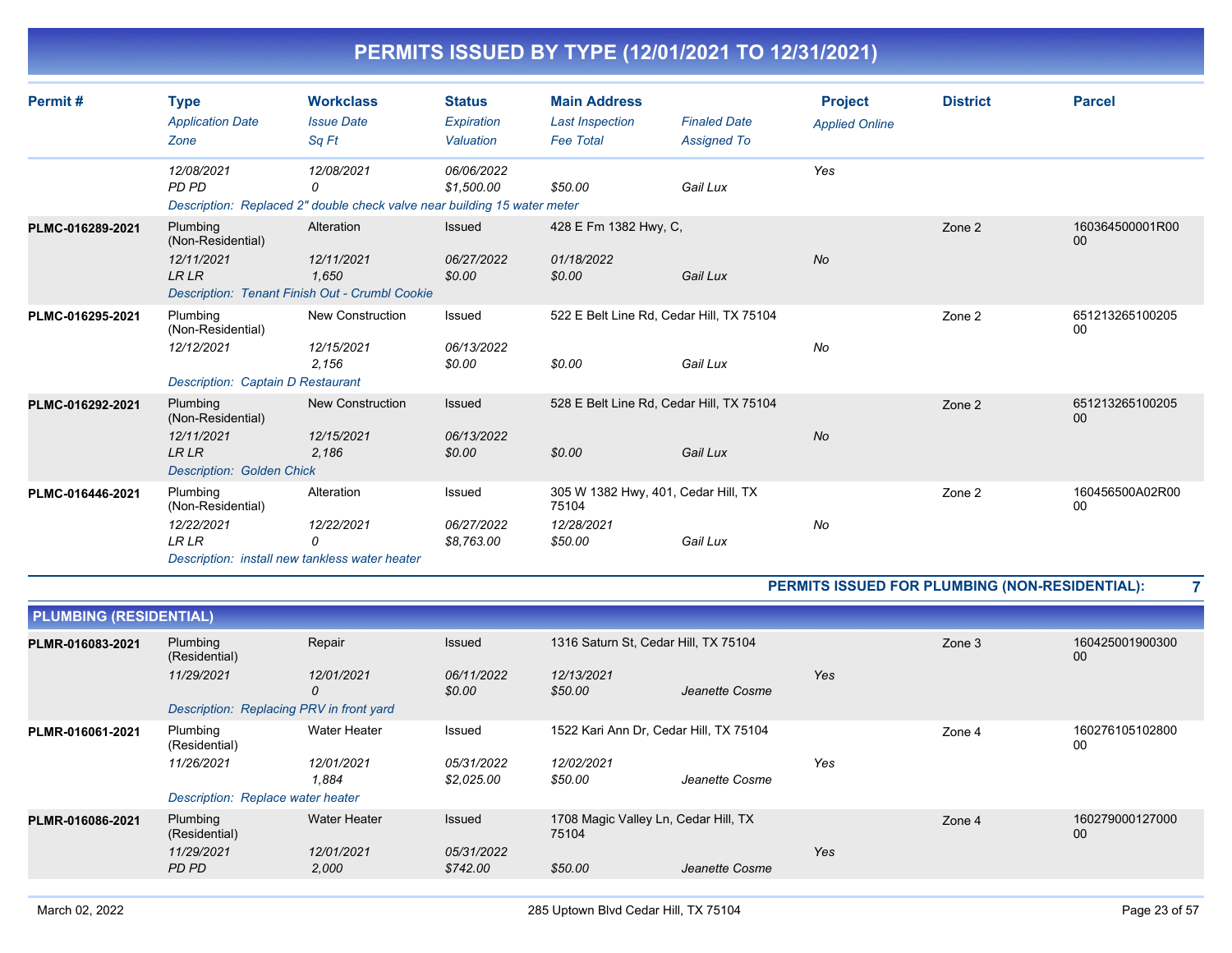|                  |                                                                                             |                                                                                                                       |                                           |                                                                   | PERMITS ISSUED BY TYPE (12/01/2021 TO 12/31/2021)           |                                         |                 |                           |
|------------------|---------------------------------------------------------------------------------------------|-----------------------------------------------------------------------------------------------------------------------|-------------------------------------------|-------------------------------------------------------------------|-------------------------------------------------------------|-----------------------------------------|-----------------|---------------------------|
| Permit#          | <b>Type</b><br><b>Application Date</b><br>Zone                                              | <b>Workclass</b><br><b>Issue Date</b><br>Sq Ft                                                                        | <b>Status</b><br>Expiration<br>Valuation  | <b>Main Address</b><br><b>Last Inspection</b><br><b>Fee Total</b> | <b>Finaled Date</b><br><b>Assigned To</b>                   | <b>Project</b><br><b>Applied Online</b> | <b>District</b> | <b>Parcel</b>             |
|                  | <b>Description: Replace WH</b>                                                              |                                                                                                                       |                                           |                                                                   |                                                             |                                         |                 |                           |
| PLMR-016128-2021 | Plumbing<br>(Residential)<br>12/01/2021<br>PD PD                                            | <b>New Construction</b><br>12/01/2021<br>484                                                                          | Issued<br>08/20/2022<br>\$0.00            | 02/21/2022<br>\$0.00                                              | 1613 Mustang Ct, Cedar Hill, TX 75104<br>Josh Barnes        | No                                      | Zone 4          | 160279000133300<br>00     |
|                  |                                                                                             | Description: Detached pavilion with Kitchen and electrical installation                                               |                                           |                                                                   |                                                             |                                         |                 |                           |
| PLMR-016092-2021 | Plumbing<br>(Residential)<br>11/29/2021<br>PD PD                                            | <b>Water Heater</b><br>12/01/2021<br>0<br>Description: Install 2 tankless water heaters.                              | <b>Issued</b><br>06/18/2022<br>\$8,000.00 | TX 75104<br>12/20/2021<br>\$50.00                                 | 2525 Sweeping Meadows Ln, Cedar Hill,<br>Jeanette Cosme     | Yes                                     | Zone 4          | 160279000135300<br>$00\,$ |
| PLMR-016138-2021 | Plumbing<br>(Residential)<br>12/01/2021<br>Description: Water heater install                | <b>Water Heater</b><br>12/02/2021<br>2,886                                                                            | Issued<br>06/08/2022<br>\$1,947.15        | 12/10/2021<br>\$50.00                                             | 2046 W Belt Line Rd, Cedar Hill, TX 75104<br>Jeanette Cosme | Yes                                     | Zone 1          | 650539400101100<br>00     |
| PLMR-016163-2021 | Plumbing<br>(Residential)<br>12/02/2021<br>PD PD                                            | Pool<br>12/02/2021<br>696<br>Description: Build inground gunite swimming pool & spa                                   | Issued<br>07/18/2022<br>\$112,000.00      | 613 Preston Trl, Cedar Hill, TX 75104<br>01/18/2022<br>\$0.00     | Jeanette Cosme                                              | No                                      | Zone 1          | 651226335100902<br>$00\,$ |
| PLMR-016159-2021 | Plumbing<br>(Residential)<br>12/02/2021<br>PD PD                                            | <b>Water Heater</b><br>12/02/2021<br>0<br>Description: Replacing Water Heater (Already paid for in full)              | Issued<br>06/01/2022<br>\$1,368.00        | 509 Grady Ln, Cedar Hill, TX 75104<br>12/03/2021<br>\$50.00       | Cindy Guzman                                                | No                                      | Zone 1          | 160159600101900<br>00     |
| PLMR-016197-2021 | Plumbing<br>(Residential)<br>12/03/2021                                                     | Alteration<br>12/03/2021<br>10<br>Description: Install 24 kW home standby generator with 1 200A ATS. Connection to NG | <b>Issued</b><br>06/20/2022<br>\$0.00     | 818 Cherlyne Dr, Cedar Hill, TX 75104<br>12/21/2021<br>\$0.00     | Gail Lux                                                    | No                                      | Zone 1          | 160095000801800<br>00     |
| PLMR-016199-2021 | Plumbing<br>(Residential)<br>12/03/2021<br>PD PD<br>Description: 50 gallon gas water heater | <b>Water Heater</b><br>12/05/2021<br>0                                                                                | Issued<br>06/13/2022<br>\$1,700.00        | 160 Hunter Dr, Cedar Hill, TX 75104<br>12/14/2021<br>\$50.00      | Jeanette Cosme                                              | Yes                                     | Zone 1          | 160395400300800<br>00     |
| PLMR-016215-2021 | Plumbing<br>(Residential)<br>12/06/2021                                                     | Alteration<br>12/06/2021<br>1,770<br>Description: Install 25' of Counter Strike CSST                                  | <b>Issued</b><br>06/06/2022<br>\$1,488.00 | 12/07/2021<br>\$50.00                                             | 776 Meandering Dr, Cedar Hill, TX 75104<br>Jeanette Cosme   | Yes                                     | Zone 2          | 160155400101000<br>$00\,$ |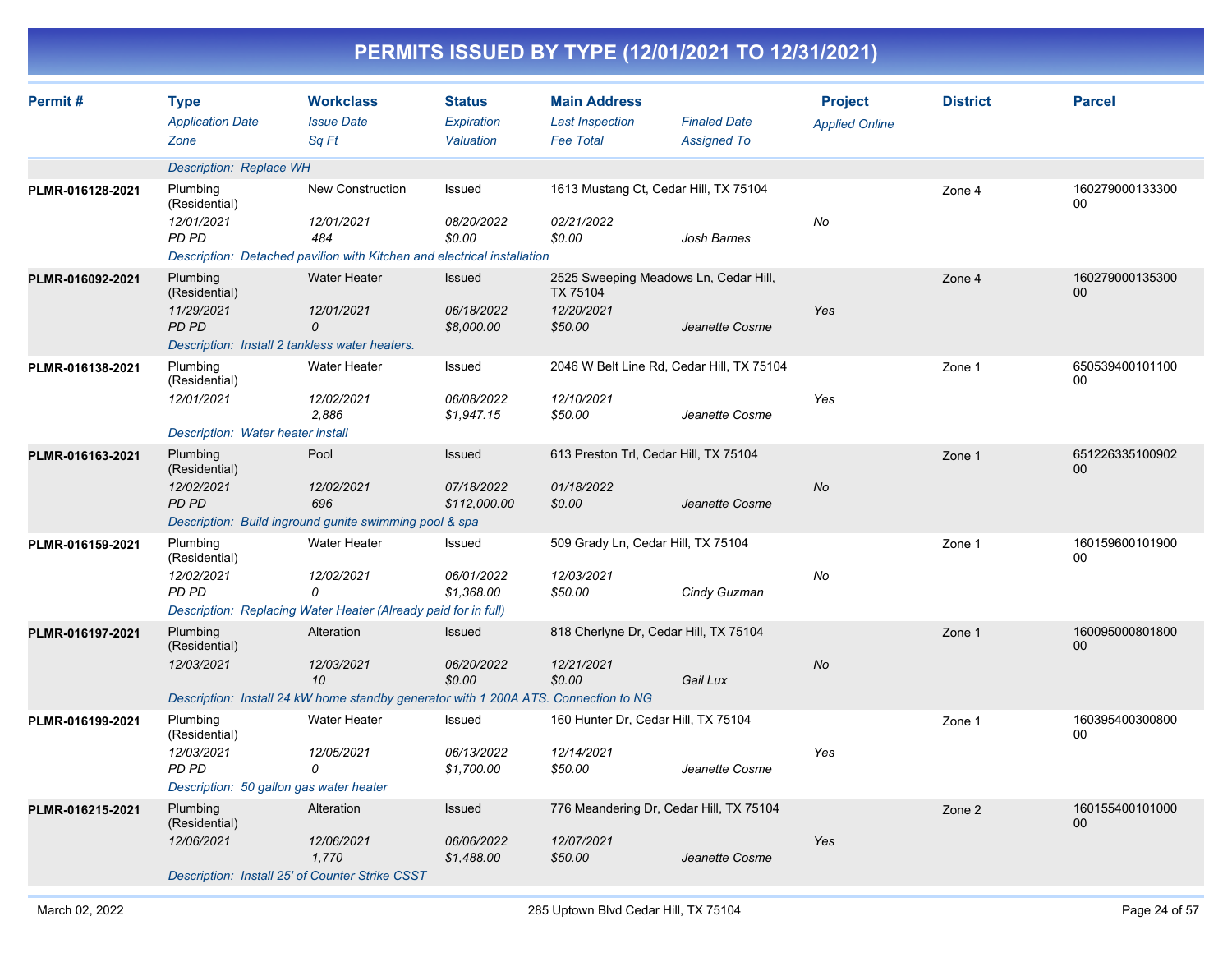| Permit#          | <b>Type</b><br><b>Application Date</b><br>Zone                                                                                    | <b>Workclass</b><br><b>Issue Date</b><br>Sq Ft                                                                                                              | <b>Status</b><br>Expiration<br>Valuation | <b>Main Address</b><br><b>Last Inspection</b><br><b>Fee Total</b>  | <b>Finaled Date</b><br><b>Assigned To</b> | <b>Project</b><br><b>Applied Online</b> | <b>District</b> | <b>Parcel</b>             |
|------------------|-----------------------------------------------------------------------------------------------------------------------------------|-------------------------------------------------------------------------------------------------------------------------------------------------------------|------------------------------------------|--------------------------------------------------------------------|-------------------------------------------|-----------------------------------------|-----------------|---------------------------|
| PLMR-016153-2021 | Plumbing<br>(Residential)<br>12/01/2021<br>Description: LA 1300 GAR 392 VAL \$165,000<br>Build a new home on existing foundation. | <b>New Construction</b><br>12/06/2021<br>1,679                                                                                                              | Issued<br>07/11/2022<br>\$0.00           | 809 Bailey Dr, Cedar Hill, TX 75104<br>01/11/2022<br>\$0.00        | Gail Lux                                  | No                                      | Zone 2          | 160206500C00300<br>00     |
| PLMR-016065-2021 | Plumbing<br>(Residential)<br>11/28/2021<br><b>PD PD</b><br>Description: LA 3237 GAR 692 VAL \$679,169                             | <b>New Construction</b><br>12/06/2021<br>4,654                                                                                                              | Issued<br>06/04/2022<br>\$0.00           | 2454 Creekwood Dr, Cedar Hill, TX 75104<br>\$0.00                  | Gail Lux                                  | No                                      | Zone 4          | 215816001417001<br>08     |
| PLMR-016067-2021 | Plumbing<br>(Residential)<br>11/28/2021<br>PD PD<br>Description: In ground swimming pool                                          | Pool<br>12/06/2021<br>0                                                                                                                                     | Issued<br>06/04/2022<br>\$0.00           | 2454 Creekwood Dr, Cedar Hill, TX 75104<br>\$0.00                  | Gail Lux                                  | No                                      | Zone 4          | 215816001417001<br>08     |
| PLMR-016157-2021 | Plumbing<br>(Residential)<br>12/01/2021<br>Description: LA 3169 GAR 1061 VAL \$570,000                                            | New Construction<br>12/07/2021<br>5,461                                                                                                                     | Issued<br>08/27/2022<br>\$0.00           | 2223 Janet Ct, Cedar Hill, TX 75104<br>02/28/2022<br>\$0.00        | Gail Lux                                  | No                                      | Zone 4          | 215818001645001<br>08     |
| PLMR-015880-2021 | Plumbing<br>(Residential)<br>11/14/2021                                                                                           | <b>New Construction</b><br>12/07/2021<br>4,782                                                                                                              | Issued<br>08/16/2022<br>\$0.00           | 2415 Hardwick Dr, Cedar Hill, TX 76065<br>02/17/2022<br>\$0.00     | Gail Lux                                  | No                                      | Zone 4          | 215824001855001<br>08     |
| PLMR-016102-2021 | Plumbing<br>(Residential)<br>11/30/2021<br>PD PD                                                                                  | Pool<br>12/08/2021<br>544<br>Description: inground gunite swimming pool and spa with heater                                                                 | Issued<br>06/06/2022<br>\$0.00           | 1613 Mustang Ct, Cedar Hill, TX 75104<br>\$0.00                    | Josh Barnes                               | No                                      | Zone 4          | 160279000133300<br>$00\,$ |
| PLMR-016255-2021 | Plumbing<br>(Residential)<br>12/09/2021<br>Description: Replace water heater in garage                                            | <b>Water Heater</b><br>12/09/2021<br>1,517                                                                                                                  | Issued<br>06/08/2022<br>\$2,474.35       | 522 Sims Dr, Cedar Hill, TX 75104<br>12/10/2021<br>\$50.00         | Jeanette Cosme                            | Yes                                     | Zone 2          | 160206500D00900<br>00     |
| PLMR-016263-2021 | Plumbing<br>(Residential)<br>12/09/2021<br>PD PD                                                                                  | <b>Water Heater</b><br>12/09/2021<br>1<br>Description: Install 50 gallon electric water heater in 3rd floor attic and 50 gallon gas water heater in garage. | Issued<br>06/21/2022<br>\$4,152.00       | 815 Laurel Hills Ct, Cedar Hill, TX 75104<br>12/23/2021<br>\$50.00 | Jeanette Cosme                            | Yes                                     | Zone 4          | 160280001102400<br>00     |
| PLMR-016253-2021 | Plumbing<br>(Residential)                                                                                                         | Repair                                                                                                                                                      | Complete                                 | 1219 Calvert Dr, Cedar Hill, TX 75104                              |                                           |                                         | Zone 2          | 161100001302300<br>00     |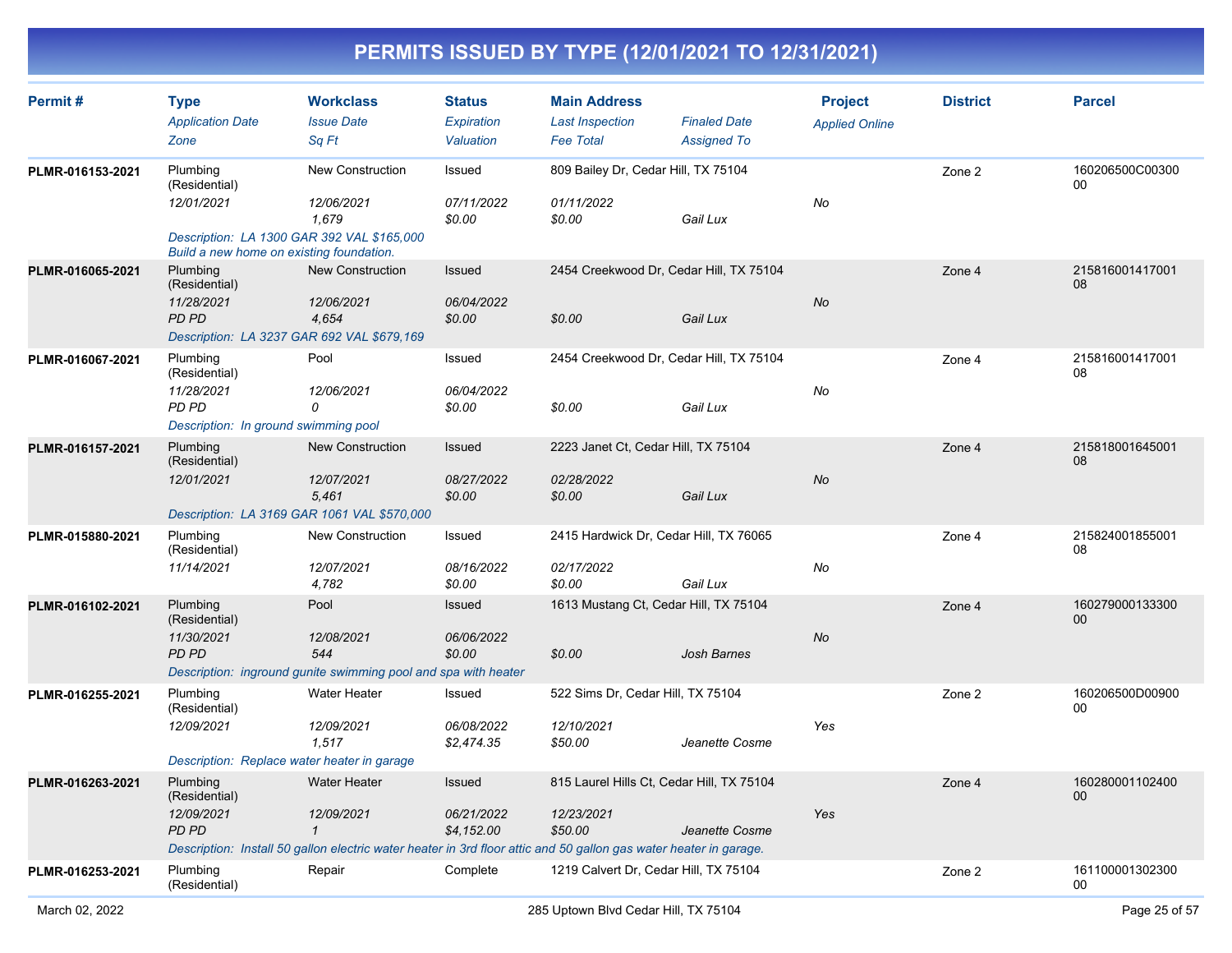|  | PERMITS ISSUED BY TYPE (12/01/2021 TO 12/31/2021) |
|--|---------------------------------------------------|
|  |                                                   |

| Permit#          | <b>Type</b><br><b>Application Date</b><br>Zone                                                     | <b>Workclass</b><br><b>Issue Date</b>                                                                                        | <b>Status</b><br>Expiration<br>Valuation | <b>Main Address</b><br><b>Last Inspection</b><br><b>Fee Total</b>       | <b>Finaled Date</b>                                | <b>Project</b><br><b>Applied Online</b> | <b>District</b> | <b>Parcel</b>         |
|------------------|----------------------------------------------------------------------------------------------------|------------------------------------------------------------------------------------------------------------------------------|------------------------------------------|-------------------------------------------------------------------------|----------------------------------------------------|-----------------------------------------|-----------------|-----------------------|
|                  | 12/09/2021<br>PD PD                                                                                | Sq Ft<br>12/09/2021<br>0<br>Description: hot water slab leak AND REPLACE 1- 50 GALLON WATER HEATER                           | 07/30/2022<br>\$5,563.00                 | 01/31/2022<br>\$50.00                                                   | <b>Assigned To</b><br>02/01/2022<br>Jeanette Cosme | Yes                                     |                 |                       |
| PLMR-016273-2021 | Plumbing<br>(Residential)<br>12/09/2021<br><b>PD PD</b>                                            | Repair<br>12/09/2021<br>3,443<br>Description: Installed new prv with expansion tank                                          | Issued<br>06/08/2022<br>\$1,341.50       | 1727 Valley View Dr, Cedar Hill, TX 75104<br>12/10/2021<br>\$50.00      | Jeanette Cosme                                     | Yes                                     | Zone 4          | 160280001600300<br>00 |
| PLMR-016285-2021 | Plumbing<br>(Residential)<br>12/10/2021                                                            | Repair<br>12/10/2021<br>$\Omega$<br>Description: Fresh water slab leak repairs under home                                    | Issued<br>06/11/2022<br>\$8,984.00       | 434 Mckinley St, Cedar Hill, TX 75104<br>12/13/2021<br>\$50.00          | Jeanette Cosme                                     | Yes                                     | Zone 2          | 160206105200400<br>00 |
| PLMR-016104-2021 | Plumbing<br>(Residential)<br>11/30/2021<br><b>PD PD</b>                                            | <b>New Construction</b><br>12/10/2021<br>234<br>Description: Structure with Bathroom with sink and toilet and outdoor shower | <b>Issued</b><br>08/20/2022<br>\$0.00    | 1613 Mustang Ct, Cedar Hill, TX 75104<br>02/21/2022<br>\$0.00           | <b>Josh Barnes</b>                                 | <b>No</b>                               | Zone 4          | 160279000133300<br>00 |
| PLMR-015996-2021 | Plumbing<br>(Residential)<br>11/21/2021                                                            | New Construction<br>12/12/2021<br>6,584<br>Description: LA 5140 GAR 750 VAL \$705,027                                        | Issued<br>08/01/2022<br>\$0.00           | 1901 Mount Mckinley PI, Cedar Hill, TX<br>75104<br>02/01/2022<br>\$0.00 | Gail Lux                                           | No                                      | Zone 4          | 215824001838001<br>08 |
| PLMR-016314-2021 | Plumbing<br>(Residential)<br>12/13/2021<br><b>PD PD</b><br>Description: 50 gallon gas water heater | <b>Water Heater</b><br>12/13/2021<br>$\mathcal{O}$                                                                           | Issued<br>06/18/2022<br>\$2,000.00       | 1519 Grady Ln, Cedar Hill, TX 75104<br>12/20/2021<br>\$50.00            | Jeanette Cosme                                     | Yes                                     | Zone 1          | 160159600201400<br>00 |
| PLMR-016324-2021 | Plumbing<br>(Residential)<br>12/14/2021<br>PD PD                                                   | Water Heater<br>12/14/2021<br>$\mathbf{1}$<br>Description: Install a 50 gallon gas water heater                              | Issued<br>06/18/2022<br>\$1,400.00       | 1514 Baker Dr, Cedar Hill, TX 75104<br>12/20/2021<br>\$50.00            | Jeanette Cosme                                     | Yes                                     | Zone 1          | 160325500800700<br>00 |
| PLMR-016332-2021 | Plumbing<br>(Residential)<br>12/15/2021<br>Description: Replace water heater                       | <b>Water Heater</b><br>12/15/2021<br>$\mathcal{O}$                                                                           | Issued<br>06/13/2022<br>\$0.00           | 429 Northwood Trl, Cedar Hill, TX 75104<br>\$50.00                      | Jeanette Cosme                                     | Yes                                     | Zone 1          | 160335200E00400<br>00 |
| PLMR-016343-2021 | Plumbing<br>(Residential)                                                                          | Repair                                                                                                                       | Issued                                   | 1201 Mars St, Cedar Hill, TX 75104                                      |                                                    |                                         | Zone 3          | 160415001600100<br>00 |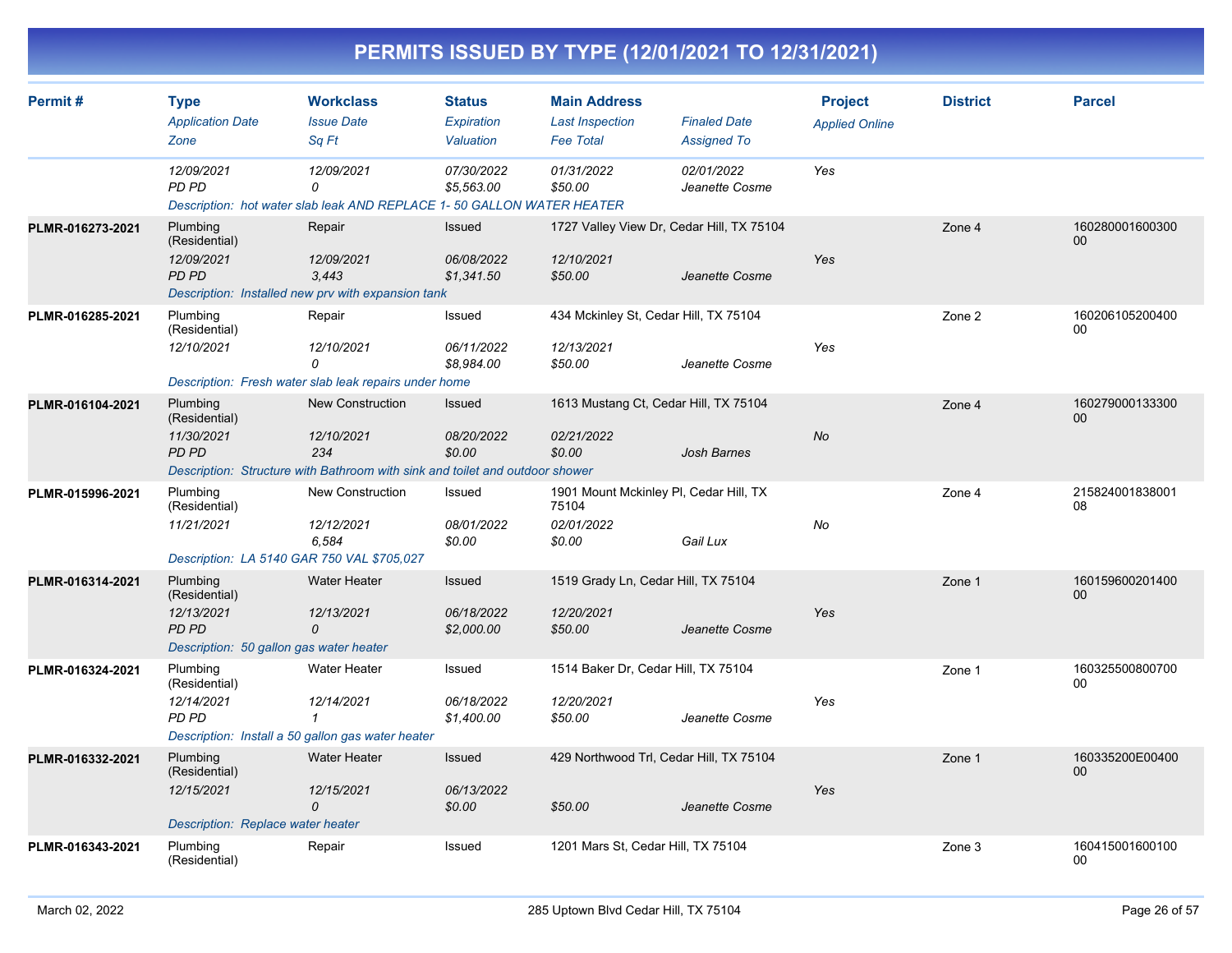| Permit#          | <b>Type</b><br><b>Application Date</b><br>Zone                                                     | <b>Workclass</b><br><b>Issue Date</b><br>Sq Ft                                                   | <b>Status</b><br>Expiration<br>Valuation | <b>Main Address</b><br><b>Last Inspection</b><br><b>Fee Total</b> | <b>Finaled Date</b><br><b>Assigned To</b> | <b>Project</b><br><b>Applied Online</b> | <b>District</b> | <b>Parcel</b>         |
|------------------|----------------------------------------------------------------------------------------------------|--------------------------------------------------------------------------------------------------|------------------------------------------|-------------------------------------------------------------------|-------------------------------------------|-----------------------------------------|-----------------|-----------------------|
|                  | 12/15/2021<br>Description: PRV & whole home shut off                                               | 12/15/2021<br>$\Omega$                                                                           | 06/27/2022<br>\$0.00                     | 12/29/2021<br>\$50.00                                             | Jeanette Cosme                            | Yes                                     |                 |                       |
| PLMR-015908-2021 | Plumbing<br>(Residential)<br>11/15/2021<br><b>RR RR</b><br><b>New Construction Single Family</b>   | <b>New Construction</b><br>12/15/2021<br>7,497<br>Description: LA 4997 GAR 1301 VAL \$773,131.43 | Issued<br>06/13/2022<br>\$0.00           | 1710 Juniper Ln, Cedar Hill, TX 75104<br>\$0.00                   | Gail Lux                                  | <b>No</b>                               | Zone 3          | 650116810100105<br>00 |
| PLMR-016359-2021 | Plumbing<br>(Residential)<br>12/16/2021                                                            | Pool<br>12/16/2021<br>500                                                                        | Issued<br>06/14/2022<br>\$50,000.00      | 1404 Dorcheat Dr, Cedar Hill, TX 75104<br>\$0.00                  | Jeanette Cosme                            | <b>No</b>                               | Zone 2          | 161100400K00800<br>00 |
| PLMR-016369-2021 | Plumbing<br>(Residential)<br>12/16/2021<br><b>PD PD</b>                                            | Repair<br>12/16/2021<br>1,243<br>Description: See attached detail line item scope of work        | Issued<br>07/05/2022<br>\$0.00           | 404 Weaver St, Cedar Hill, TX 75104<br>01/04/2022<br>\$0.00       | Gail Lux                                  | <b>No</b>                               | Zone 2          | 160206800R04700<br>00 |
| PLMR-016365-2021 | Plumbing<br>(Residential)<br>12/16/2021<br>PD PD                                                   | <b>Water Heater</b><br>12/16/2021<br>3.102<br>Description: Replace gas water heater in garage    | Issued<br>06/20/2022<br>\$1,870.00       | 820 Knoll Manor Ct, Cedar Hill, TX 75104<br>12/22/2021<br>\$50.00 | Jeanette Cosme                            | Yes                                     | Zone 4          | 160280000300500<br>00 |
| PLMR-016374-2021 | Plumbing<br>(Residential)<br>12/16/2021<br><b>PD PD</b>                                            | Repair<br>12/16/2021<br>1.884<br>Description: See attached detail line item scope of work        | <b>Issued</b><br>07/25/2022<br>\$0.00    | 1019 Essex Dr, Cedar Hill, TX 75104<br>01/26/2022<br>\$50.00      | Gail Lux                                  | No                                      | Zone 2          | 160324000F04300<br>00 |
| PLMR-016391-2021 | Plumbing<br>(Residential)<br>12/17/2021                                                            | Repair<br>12/17/2021<br>$\Omega$                                                                 | Issued<br>07/11/2022<br>\$0.00           | 409 Weaver St, Cedar Hill, TX 75104<br>01/12/2022<br>\$50.00      | Jeanette Cosme                            | Yes                                     | Zone 2          | 160206700S00300<br>00 |
| PLMR-016392-2021 | Plumbing<br>(Residential)<br>12/17/2021<br>OT-Res OT-Res<br>Description: Water heater tank install | <b>Water Heater</b><br>12/17/2021<br>1.345                                                       | Issued<br>06/20/2022<br>\$1,662.50       | 310 Cedar St, Cedar Hill, TX 75104<br>12/22/2021<br>\$50.00       | Jeanette Cosme                            | Yes                                     | Zone 2          | 160025000302400<br>00 |
| PLMR-016301-2021 | Plumbing<br>(Residential)<br>12/12/2021                                                            | <b>New Construction</b><br>12/18/2021<br>3,997                                                   | Issued<br>06/16/2022<br>\$0.00           | 6 Summit PI, Cedar Hill, TX 75104<br>\$0.00                       | Gail Lux                                  | No                                      | Zone 4          | 160427000000600<br>00 |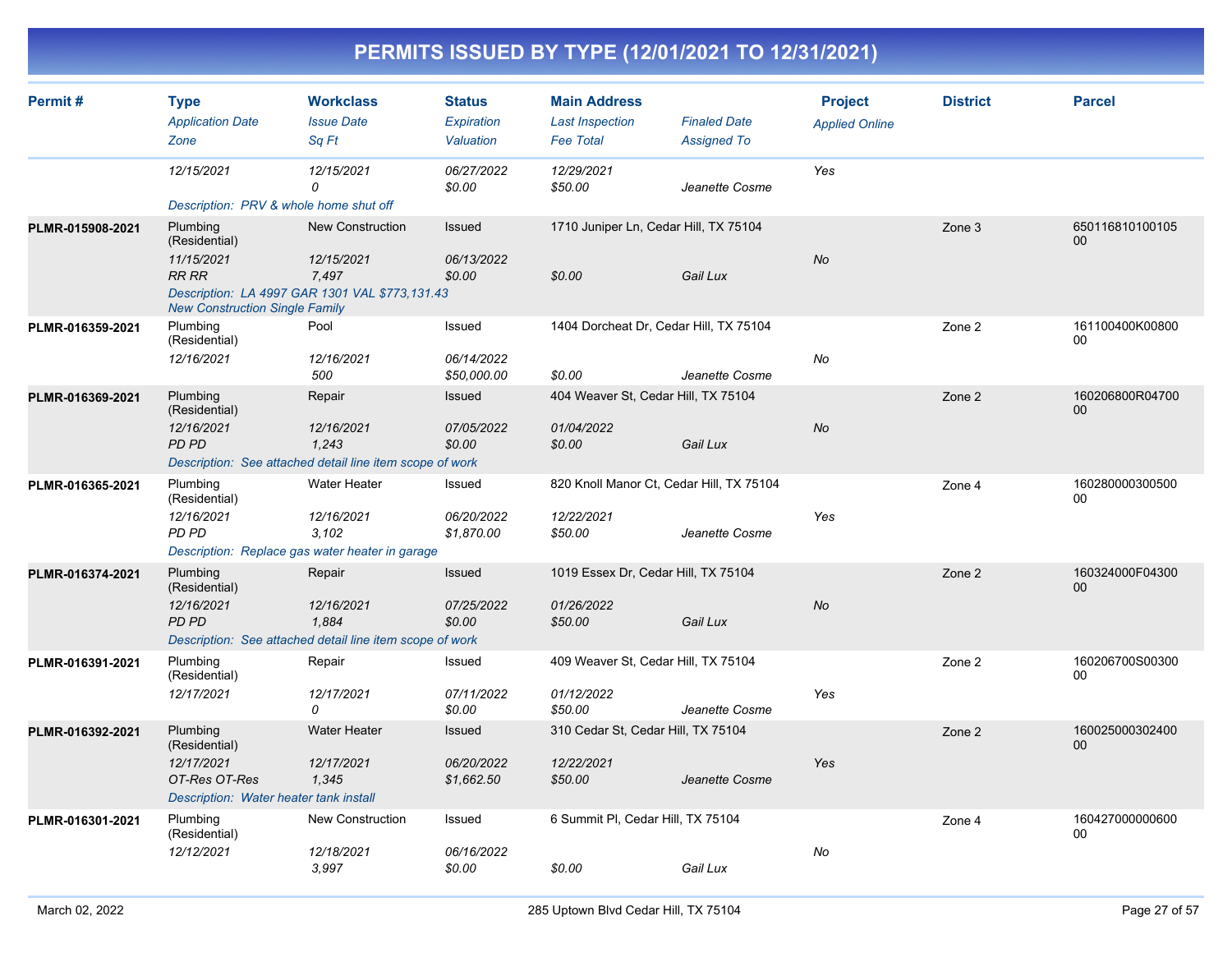|                  |                                                                                                       |                                                                                |                                           |                                                                   | PERMITS ISSUED BY TYPE (12/01/2021 TO 12/31/2021) |                                         |                 |                       |
|------------------|-------------------------------------------------------------------------------------------------------|--------------------------------------------------------------------------------|-------------------------------------------|-------------------------------------------------------------------|---------------------------------------------------|-----------------------------------------|-----------------|-----------------------|
| Permit #         | <b>Type</b><br><b>Application Date</b><br>Zone                                                        | <b>Workclass</b><br><b>Issue Date</b><br>Sq Ft                                 | <b>Status</b><br>Expiration<br>Valuation  | <b>Main Address</b><br><b>Last Inspection</b><br><b>Fee Total</b> | <b>Finaled Date</b><br><b>Assigned To</b>         | <b>Project</b><br><b>Applied Online</b> | <b>District</b> | <b>Parcel</b>         |
|                  | Description: LA 2463 GAR 450 VAL \$679,800                                                            |                                                                                |                                           |                                                                   |                                                   |                                         |                 |                       |
| PLMR-016400-2021 | Plumbing<br>(Residential)<br>12/18/2021<br><b>RR RR</b><br>Description: LA 1033 GAR 269 VAL \$284,000 | <b>New Construction</b><br>12/18/2021<br>1,814                                 | Issued<br>06/16/2022<br>\$0.00            | 6 Summit PI, Cedar Hill, TX 75104<br>\$0.00                       | Gail Lux                                          | No                                      | Zone 4          | 160427000000600<br>00 |
| PLMR-016407-2021 | Plumbing<br>(Residential)<br>12/20/2021<br>Description: reroute cold/hot water lines                  | Repair<br>12/20/2021<br>0                                                      | Issued<br>07/11/2022<br>\$10,310.50       | 724 Bishop St, Cedar Hill, TX 75104<br>01/11/2022<br>\$50.00      | Jeanette Cosme                                    | Yes                                     | Zone 2          | 160426902200800<br>00 |
| PLMR-016413-2021 | Plumbing<br>(Residential)<br>12/20/2021                                                               | <b>Water Heater</b><br>12/20/2021<br>$\mathbf{1}$                              | <b>Issued</b><br>06/20/2022<br>\$2,424.00 | 444 Pogue St, Cedar Hill, TX 75104<br>12/21/2021<br>\$50.00       | Jeanette Cosme                                    | Yes                                     | Zone 2          | 160206700T01901<br>00 |
| PLMR-016405-2021 | Plumbing                                                                                              | Description: Installing 50 Gallon Electric Water Heater<br><b>Water Heater</b> | Issued                                    | 127 Hannah Cir, Cedar Hill, TX 75104                              |                                                   |                                         | Zone 1          | 160325500903700       |
|                  | (Residential)<br>12/20/2021<br>PD PD                                                                  | 12/20/2021<br>0                                                                | 07/13/2022<br>\$0.00                      | 01/14/2022<br>\$50.00                                             | Jeanette Cosme                                    | Yes                                     |                 | 00                    |
| PLMR-016409-2021 | Plumbing<br>(Residential)<br>12/20/2021<br><b>PD PD</b><br>Description: Replace hot water heater      | <b>Water Heater</b><br>12/20/2021<br>1,366                                     | <b>Issued</b><br>07/05/2022<br>\$1,662.50 | 907 Cresthaven Dr Dr, Cedar Hill, TX<br>01/05/2022<br>\$50.00     | Jeanette Cosme                                    | Yes                                     | Zone 1          | CONDO1600670C<br>ONDO |
| PLMR-016404-2021 | Plumbing<br>(Residential)<br>12/20/2021<br><b>PD PD</b><br>Description: Replace Water Heater          | <b>Water Heater</b><br>12/20/2021<br>0                                         | Issued<br>06/27/2022<br>\$0.00            | 411 Welcome St, Cedar Hill, TX 75104<br>12/28/2021<br>\$50.00     | Jeanette Cosme                                    | Yes                                     | Zone 3          | 160067102101900<br>00 |
| PLMR-016403-2021 | Plumbing<br>(Residential)<br>12/20/2021<br>PD PD<br><b>Description: Replace Water Heater</b>          | <b>Water Heater</b><br>12/20/2021<br>0                                         | <b>Issued</b><br>07/18/2022<br>\$0.00     | 313 Wedgewood Ln, Cedar Hill, TX 75104<br>01/18/2022<br>\$50.00   | Jeanette Cosme                                    | Yes                                     | Zone 2          | 1604831001011000<br>0 |
| PLMR-016431-2021 | Plumbing<br>(Residential)<br>12/21/2021<br>Description: Install 40 gallon gas water heater            | Water Heater<br>12/21/2021<br>$\mathbf{1}$                                     | Issued<br>07/11/2022<br>\$1,300.00        | 721 Sherwood Ct, Cedar Hill, TX 75104<br>01/11/2022<br>\$50.00    | Jeanette Cosme                                    | Yes                                     | Zone 1          | 160397500102000<br>00 |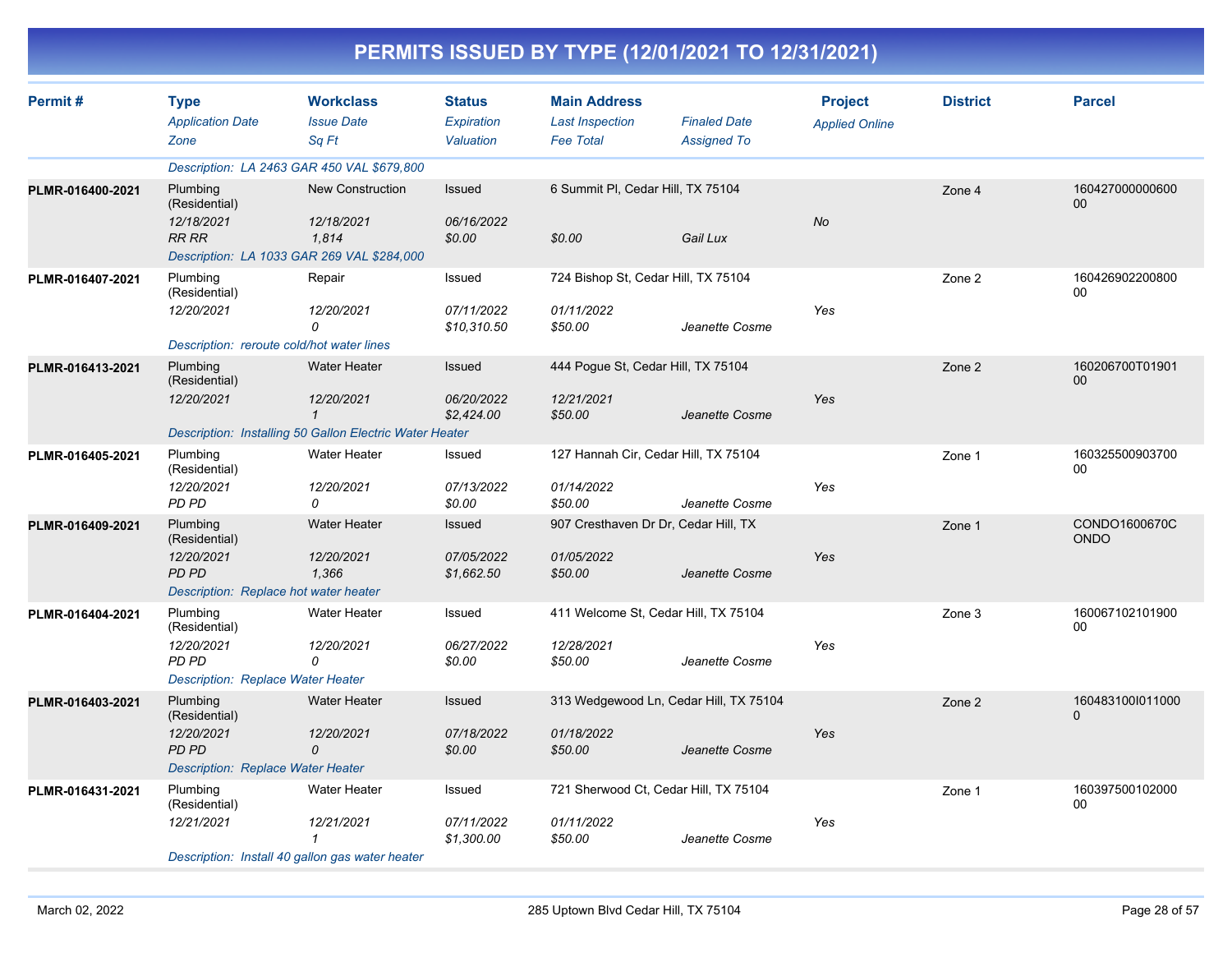| Permit#          | <b>Type</b><br><b>Application Date</b><br>Zone                                                      | <b>Workclass</b><br><b>Issue Date</b><br>Sa Ft                                                                 | <b>Status</b><br>Expiration<br>Valuation  | <b>Main Address</b><br><b>Last Inspection</b><br><b>Fee Total</b>     | <b>Finaled Date</b><br><b>Assigned To</b> | <b>Project</b><br><b>Applied Online</b> | <b>District</b> | <b>Parcel</b>             |
|------------------|-----------------------------------------------------------------------------------------------------|----------------------------------------------------------------------------------------------------------------|-------------------------------------------|-----------------------------------------------------------------------|-------------------------------------------|-----------------------------------------|-----------------|---------------------------|
| PLMR-016421-2021 | Plumbing<br>(Residential)<br>12/21/2021<br><b>RR RR</b>                                             | <b>Water Heater</b><br>12/21/2021<br>$\mathbf{1}$<br>Description: Install 50 gallon electric water heater      | <b>Issued</b><br>07/13/2022<br>\$1,300.00 | 924 S Highland Dr, Cedar Hill, TX 75104<br>01/14/2022<br>\$50.00      | Jeanette Cosme                            | Yes                                     | Zone 3          | 160205500F00400<br>00     |
| PLMR-016430-2021 | Plumbing<br>(Residential)<br>12/21/2021<br>PD PD<br>Description: pressure regulator repair          | Repair<br>12/21/2021<br>6,338                                                                                  | Issued<br>06/27/2022<br>\$1,225.00        | 2724 Wood Lake Dr, Cedar Hill, TX 75104<br>12/28/2021<br>\$50.00      | Jeanette Cosme                            | Yes                                     | Zone 4          | 160279600098700<br>00     |
| PLMR-016423-2021 | Plumbing<br>(Residential)<br>12/21/2021<br><b>PD PD</b><br><b>Description: Replace Water Heater</b> | <b>Water Heater</b><br>12/21/2021<br>0                                                                         | Issued<br>07/18/2022<br>\$0.00            | 1511 Curtis Ln, Cedar Hill, TX 75104<br>01/18/2022<br>\$50.00         | Jeanette Cosme                            | Yes                                     | Zone 1          | 160159000300900<br>00     |
| PLMR-016435-2021 | Plumbing<br>(Residential)<br>12/22/2021<br>Description: Replace water heater                        | <b>Water Heater</b><br>12/22/2021<br>0                                                                         | Issued<br>07/27/2022<br>\$0.00            | 907 Steadman Dr, Cedar Hill, TX 75104<br>01/28/2022<br>\$50.00        | Jeanette Cosme                            | Yes                                     | Zone 3          | 160426705100400<br>00     |
| PLMR-016442-2021 | Plumbing<br>(Residential)<br>12/22/2021<br><b>LR LR</b><br>Description: fire repair                 | Repair<br>12/22/2021<br>0                                                                                      | Issued<br>08/24/2022<br>\$0.00            | 921 Cedar Terrace, Cedar Hill, TX 75104<br>02/25/2022<br>\$0.00       | Jeanette Cosme                            | No                                      | Zone 1          | 160396400A00100<br>$00\,$ |
| PLMR-016478-2021 | Plumbing<br>(Residential)<br>12/23/2021<br><b>RR RR</b>                                             | <b>Water Heater</b><br>12/23/2021<br>$\mathbf{1}$<br>Description: Install 50 gallon gas water heater in garage | Issued<br>06/27/2022<br>\$1,882.00        | 1151 Rocky Brook Dr, Cedar Hill, TX<br>75104<br>12/29/2021<br>\$50.00 | Jeanette Cosme                            | Yes                                     | Zone 3          | 160426100D01300<br>00     |
| PLMR-016488-2021 | Plumbing<br>(Residential)<br>12/27/2021                                                             | <b>Water Heater</b><br>12/27/2021<br>$\mathcal I$<br>Description: Install 40 Gallon Electric Water Heater      | <b>Issued</b><br>07/18/2022<br>\$1,300.00 | 1300 Saturn St, Cedar Hill, TX 75104<br>01/19/2022<br>\$50.00         | Jeanette Cosme                            | <b>Yes</b>                              | Zone 3          | 160425001901100<br>$00\,$ |
| PLMR-016508-2021 | Plumbing<br>(Residential)<br>12/28/2021<br>PD PD<br>Description: replace water service to house     | Repair<br>12/28/2021<br>0                                                                                      | Issued<br>07/05/2022<br>\$3,950.00        | 1506 Straus Rd, Cedar Hill, TX 75104<br>01/05/2022<br>\$50.00         | Jeanette Cosme                            | Yes                                     | Zone 1          | 160159600400400<br>00     |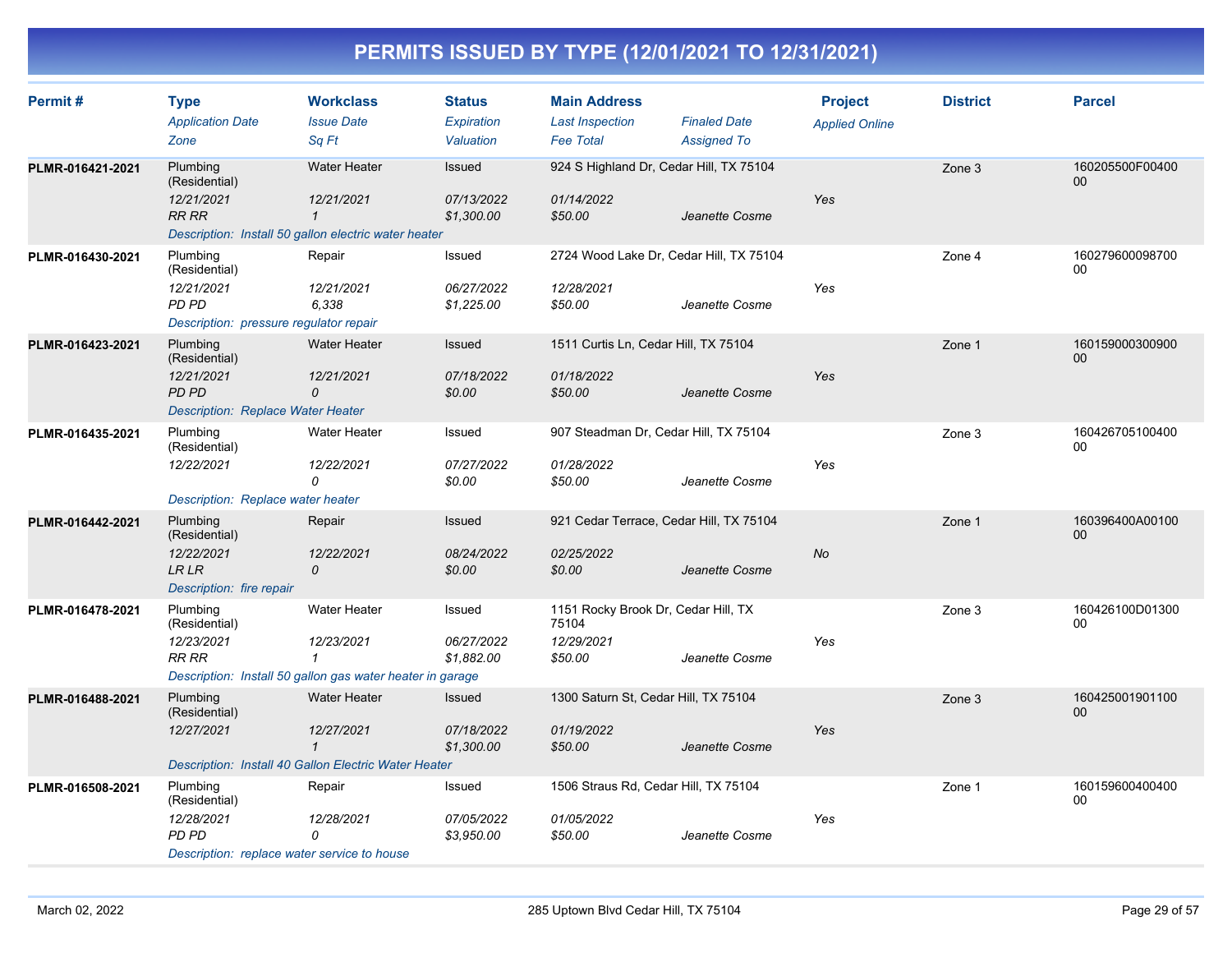| Permit#           | <b>Type</b><br><b>Application Date</b><br>Zone                                         | <b>Workclass</b><br><b>Issue Date</b><br>Sq Ft                                                             | <b>Status</b><br>Expiration<br>Valuation  | <b>Main Address</b><br><b>Last Inspection</b><br><b>Fee Total</b> | <b>Finaled Date</b><br><b>Assigned To</b>                     | <b>Project</b><br><b>Applied Online</b> | <b>District</b> | <b>Parcel</b>         |
|-------------------|----------------------------------------------------------------------------------------|------------------------------------------------------------------------------------------------------------|-------------------------------------------|-------------------------------------------------------------------|---------------------------------------------------------------|-----------------------------------------|-----------------|-----------------------|
| PLMR-016476-2021* | Plumbing<br>(Residential)<br>12/23/2021                                                | <b>New Construction</b><br>12/29/2021<br>4,622                                                             | <b>Issued</b><br>06/27/2022<br>\$0.00     | 319 Terrace Ln, Cedar Hill, TX 75104<br>\$0.00                    | Andrew Lipscomb                                               | <b>No</b>                               | Zone 2          | 160445700A00300<br>00 |
| PLMR-016527-2021  | Plumbing<br>(Residential)<br>12/29/2021<br>PD PD<br>Description: Replaced water heater | <b>Water Heater</b><br>12/29/2021<br>0                                                                     | Issued<br>06/28/2022<br>\$700.00          | 12/30/2021<br>\$50.00                                             | 1743 Stone Trail Dr, Cedar Hill, TX 75104<br>Jeanette Cosme   | No                                      | Zone 3          | 160045200N01400<br>00 |
| PLMR-016570-2021  | Plumbing<br>(Residential)<br>12/30/2021                                                | Repair<br>12/30/2021<br>0<br>Description: Reroute water line with pex piping                               | <b>Issued</b><br>07/05/2022<br>\$2,150.00 | 01/06/2022<br>\$50.00                                             | 2615 Gannon Way, Cedar Hill, TX 75104<br>Jeanette Cosme       | Yes                                     | Zone 4          | 215822001754001<br>08 |
| PLMR-016583-2021  | Plumbing<br>(Residential)<br>12/30/2021                                                | Water Heater<br>12/30/2021<br>0<br>Description: Replacing 50 gallon gas water heater                       | Issued<br>07/05/2022<br>\$0.00            | 01/06/2022<br>\$50.00                                             | 1136 Madlynne Dr, Cedar Hill, TX 75104<br>Jeanette Cosme      | Yes                                     | Zone 4          | 160276105701500<br>00 |
| PLMR-016561-2021  | Plumbing<br>(Residential)<br>12/30/2021<br>PD PD<br><b>Bear Creek Ranch Phase II</b>   | <b>New Construction</b><br>12/30/2021<br>5.228<br>Description: Construction of new single family residence | Issued<br>07/25/2022<br>\$0.00            | 01/26/2022<br>\$0.00                                              | 1646 Midlake Dr, Cedar Hill, TX 75104<br><b>Stacey Graves</b> | <b>No</b>                               | Zone 3          | 160045300J02600<br>00 |
| PLMR-016585-2021  | Plumbing<br>(Residential)<br>12/30/2021<br>PD PD                                       | <b>Water Heater</b><br>12/30/2021<br>0<br>Description: Replacing 50 gallon gas water heater                | Issued<br>06/28/2022<br>\$0.00            | 706 Finley St, Cedar Hill, TX 75104<br>\$50.00                    | Jeanette Cosme                                                | Yes                                     | Zone 1          | 160159600405000<br>00 |

**PERMITS ISSUED FOR PLUMBING (RESIDENTIAL): 58**

| <b>POOL (RESIDENTIAL)</b> |                    |                                                                                                                                                                                                                                                                    |             |                                         |          |     |        |                       |
|---------------------------|--------------------|--------------------------------------------------------------------------------------------------------------------------------------------------------------------------------------------------------------------------------------------------------------------|-------------|-----------------------------------------|----------|-----|--------|-----------------------|
| POOLR-016036-2021         | Pool (Residential) | Above Ground<br>Pool/Spa                                                                                                                                                                                                                                           | Issued      | 401 Sugar Mill Dr, Cedar Hill, TX 75104 |          |     | Zone 1 | 160200000101800<br>00 |
|                           | 11/23/2021         | 12/01/2021                                                                                                                                                                                                                                                         | 06/06/2022  | 12/07/2021                              |          | Yes |        |                       |
|                           | PD PD              | 0                                                                                                                                                                                                                                                                  | \$18,000.00 | \$100.00                                | Gail Lux |     |        |                       |
|                           |                    | Description: Placing an above ground 92" x 92" x 39 Hot tub/Spa on a 14' x 14' concrete slab. Installing a sub-panel with 220 power, 60 AMP GFCI breaker, and a 100 AMP on main<br>panel. Also installing a 12' X 12' pre-manufactured gazebo on the concrete slab |             |                                         |          |     |        |                       |
| POOLR-015891-2021         | Pool (Residential) | In Ground                                                                                                                                                                                                                                                          | Issued      | 613 Preston Trl, Cedar Hill, TX 75104   |          |     | Zone 1 | 651226335100902<br>00 |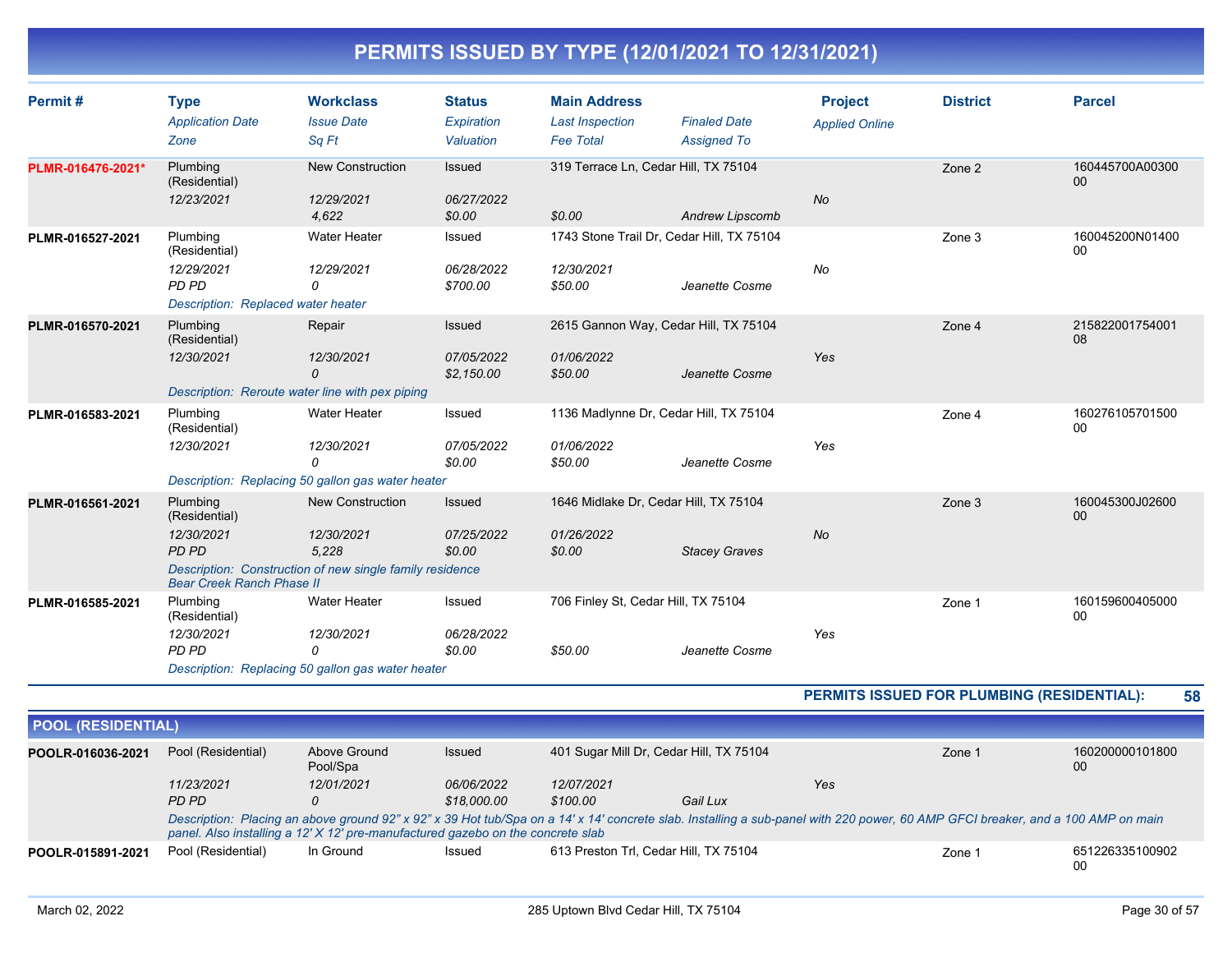| Permit#           | <b>Type</b>                                                 | <b>Workclass</b>                                                                    | Status                     | <b>Main Address</b>                        |                                           | <b>Project</b>        | <b>District</b>                        | <b>Parcel</b>             |
|-------------------|-------------------------------------------------------------|-------------------------------------------------------------------------------------|----------------------------|--------------------------------------------|-------------------------------------------|-----------------------|----------------------------------------|---------------------------|
|                   | <b>Application Date</b><br>Zone                             | <b>Issue Date</b><br>Sq Ft                                                          | Expiration<br>Valuation    | <b>Last Inspection</b><br><b>Fee Total</b> | <b>Finaled Date</b><br><b>Assigned To</b> | <b>Applied Online</b> |                                        |                           |
|                   | 11/15/2021                                                  | 12/02/2021<br>696                                                                   | 06/06/2022<br>\$112,000.00 | 12/07/2021<br>\$200.00                     | Josh Barnes                               | Yes                   |                                        |                           |
|                   |                                                             | Description: Build inground gunite swimming pool & spa                              |                            |                                            |                                           |                       |                                        |                           |
| POOLR-015764-2021 | Pool (Residential)                                          | In Ground                                                                           | Issued                     | 2454 Creekwood Dr, Cedar Hill, TX 75104    |                                           |                       | Zone 4                                 | 215816001417001<br>08     |
|                   | 11/07/2021<br>PD PD<br>Description: In ground swimming pool | 12/06/2021<br>0                                                                     | 06/04/2022<br>\$78,450.00  | \$200.00                                   | Gail Lux                                  | <b>No</b>             |                                        |                           |
| POOLR-015240-2021 | Pool (Residential)                                          | In Ground                                                                           | Issued                     | 1613 Mustang Ct, Cedar Hill, TX 75104      |                                           |                       | Zone 4                                 | 160279000133300<br>00     |
|                   | 09/28/2021<br>PD PD                                         | 12/08/2021<br>544<br>Description: inground gunite swimming pool and spa with heater | 07/19/2022<br>\$30,000.00  | 01/20/2022<br>\$200.00                     | Josh Barnes                               | Yes                   |                                        |                           |
| POOLR-015731-2021 | Pool (Residential)                                          | In Ground                                                                           | Issued                     | 1404 Dorcheat Dr. Cedar Hill, TX 75104     |                                           |                       | Zone 2                                 | 161100400K00800<br>00     |
|                   | 11/04/2021                                                  | 12/16/2021<br>500                                                                   | 08/10/2022<br>\$50,000.00  | 02/11/2022<br>\$200.00                     | <b>Alexis Sartin</b>                      | Yes                   |                                        |                           |
|                   |                                                             |                                                                                     |                            |                                            |                                           |                       | PERMITS ISSUED FOR POOL (RESIDENTIAL): | 5                         |
|                   | RESIDENTIAL RENTAL CERTIFICATE OF OCCUPANCY                 |                                                                                     |                            |                                            |                                           |                       |                                        |                           |
| RRCO-016169-2021  | <b>Residential Rental</b><br>Certificate of<br>Occupancy    | Single Family<br><b>Rental Certificate</b><br>of Occupancy                          | Issued                     | 612 Kristi Ln, Cedar Hill, TX 75104        |                                           |                       | Zone 2                                 | 160342500F00300<br>00     |
|                   | 12/02/2021<br>PD PD                                         | 12/02/2021<br>0                                                                     | \$0.00                     | \$25.00                                    | Cindy Guzman                              | No                    |                                        |                           |
|                   | Description: 612 Kristi Lane                                |                                                                                     |                            |                                            |                                           |                       |                                        |                           |
| RRCO-016200-2021  | <b>Residential Rental</b><br>Certificate of<br>Occupancy    | Single Family<br><b>Rental Certificate</b><br>of Occupancy                          | Issued                     | 818 Larue Dr, Cedar Hill, TX 75104         |                                           |                       | Zone 3                                 | 160426901700400<br>$00\,$ |
|                   | 12/03/2021<br>Description: 818 Larue                        | 12/03/2021<br>0                                                                     | \$0.00                     | \$25.00                                    | Cindy Guzman                              | No                    |                                        |                           |
| RRCO-016032-2021  | <b>Residential Rental</b>                                   | Single Family                                                                       | <b>Issued</b>              | 330 Bryant Ln, Cedar Hill, TX 75104        |                                           |                       | Zone 1                                 | 160065500B01600           |
|                   | Certificate of<br>Occupancy<br>11/23/2021                   | <b>Rental Certificate</b><br>of Occupancy<br>12/03/2021                             |                            |                                            |                                           | Yes                   |                                        | $00\,$                    |
|                   | PD PD<br>Description: 330 Bryant Ln                         | 0                                                                                   | \$0.00                     | \$25.00                                    | Cindy Guzman                              |                       |                                        |                           |
| RRCO-016221-2021  | <b>Residential Rental</b><br>Certificate of<br>Occupancy    | Single Family<br><b>Rental Certificate</b><br>of Occupancy                          | Issued                     | 707 Keessee Dr, Cedar Hill, TX 75104       |                                           |                       | Zone 2                                 | 160426902203200<br>00     |
|                   |                                                             |                                                                                     |                            |                                            |                                           |                       |                                        |                           |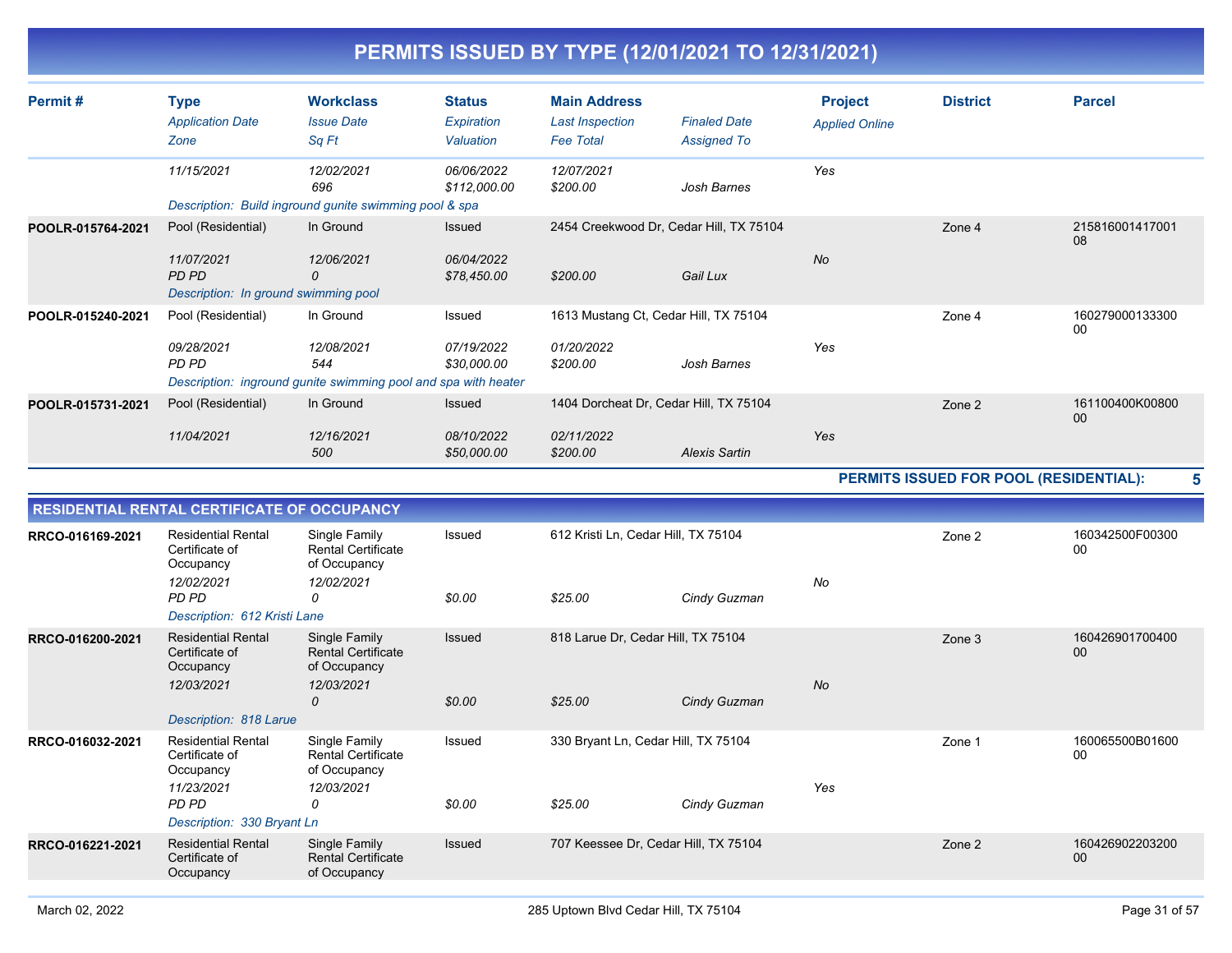| Permit#          | <b>Type</b><br><b>Application Date</b><br>Zone                                         | <b>Workclass</b><br><b>Issue Date</b><br>Sq Ft                                            | <b>Status</b><br><b>Expiration</b><br>Valuation | <b>Main Address</b><br><b>Last Inspection</b><br><b>Fee Total</b> | <b>Finaled Date</b><br><b>Assigned To</b> | <b>Project</b><br><b>Applied Online</b> | <b>District</b> | <b>Parcel</b>             |
|------------------|----------------------------------------------------------------------------------------|-------------------------------------------------------------------------------------------|-------------------------------------------------|-------------------------------------------------------------------|-------------------------------------------|-----------------------------------------|-----------------|---------------------------|
|                  | 12/07/2021<br>Description: 707 Keessee Dr.                                             | 12/07/2021<br>$\mathcal{O}$                                                               | \$0.00                                          | \$25.00                                                           | Cindy Guzman                              | <b>No</b>                               |                 |                           |
| RRCO-016220-2021 | <b>Residential Rental</b><br>Certificate of<br>Occupancy<br>12/07/2021                 | Single Family<br><b>Rental Certificate</b><br>of Occupancy<br>12/07/2021<br>0             | Issued<br>\$0.00                                | 806 Marigold Dr, Cedar Hill, TX 75104<br>\$25.00                  | Cindy Guzman                              | No                                      | Zone 2          | 160475000102200<br>00     |
|                  | Description: 806 Marigold Dr.                                                          |                                                                                           |                                                 |                                                                   |                                           |                                         |                 |                           |
| RRCO-016217-2021 | <b>Residential Rental</b><br>Certificate of<br>Occupancy<br>12/07/2021<br><b>PD PD</b> | Single Family<br><b>Rental Certificate</b><br>of Occupancy<br>12/07/2021<br>$\mathcal{O}$ | Issued<br>\$0.00                                | 701 Kristi Ln, Cedar Hill, TX 75104<br>\$25.00                    | Cindy Guzman                              | <b>No</b>                               | Zone 2          | 160342500H00100<br>00     |
|                  | Description: 701 Kristi Lane                                                           |                                                                                           |                                                 |                                                                   |                                           |                                         |                 |                           |
| RRCO-016224-2021 | <b>Residential Rental</b><br>Certificate of<br>Occupancy                               | Single Family<br><b>Rental Certificate</b><br>of Occupancy                                | Issued                                          | 1044 Winding Creek Dr, Cedar Hill, TX<br>75104                    |                                           |                                         | Zone 2          | 160482000C01200<br>00     |
|                  | 12/07/2021<br>PD PD<br>Description: 1044 Winding Creek                                 | 12/07/2021<br>0                                                                           | \$0.00                                          | \$25.00                                                           | Cindy Guzman                              | No                                      |                 |                           |
| RRCO-016219-2021 | <b>Residential Rental</b><br>Certificate of<br>Occupancy                               | Single Family<br><b>Rental Certificate</b><br>of Occupancy                                | Issued                                          | 606 Trees Cir, Cedar Hill, TX 75104                               |                                           |                                         | Zone 1          | 160428400600700<br>$00\,$ |
|                  | 12/07/2021<br>PD PD<br>Description: 606 Trees                                          | 12/07/2021<br>$\mathcal{O}$                                                               | \$0.00                                          | \$25.00                                                           | Cindy Guzman                              | <b>No</b>                               |                 |                           |
| RRCO-016226-2021 | <b>Residential Rental</b><br>Certificate of<br>Occupancy                               | Single Family<br><b>Rental Certificate</b><br>of Occupancy                                | Issued                                          | 316 Beechwood Ln, Cedar Hill, TX 75104                            |                                           |                                         | Zone 2          | 160483200M00600<br>00     |
|                  | 12/07/2021<br>PD PD<br>Description: 316 Beechwood                                      | 12/07/2021<br>$\Omega$                                                                    | \$0.00                                          | \$25.00                                                           | Cindy Guzman                              | No                                      |                 |                           |
| RRCO-016222-2021 | <b>Residential Rental</b><br>Certificate of<br>Occupancy                               | Single Family<br><b>Rental Certificate</b><br>of Occupancy                                | Issued                                          | 916 Cedar Terrace, Cedar Hill, TX 75104                           |                                           |                                         | Zone 1          | 160396400A00100<br>$00\,$ |
|                  | 12/07/2021<br>PD PD<br>Description: 916 Cedar Terrace                                  | 12/07/2021<br>0                                                                           | \$0.00                                          | \$25.00                                                           | Cindy Guzman                              | <b>No</b>                               |                 |                           |
| RRCO-016248-2021 | <b>Residential Rental</b><br>Certificate of<br>Occupancy                               | Single Family<br><b>Rental Certificate</b><br>of Occupancy                                | Issued                                          | 811 Bray St, Cedar Hill, TX 75104                                 |                                           |                                         | Zone 2          | 160207700F02100<br>00     |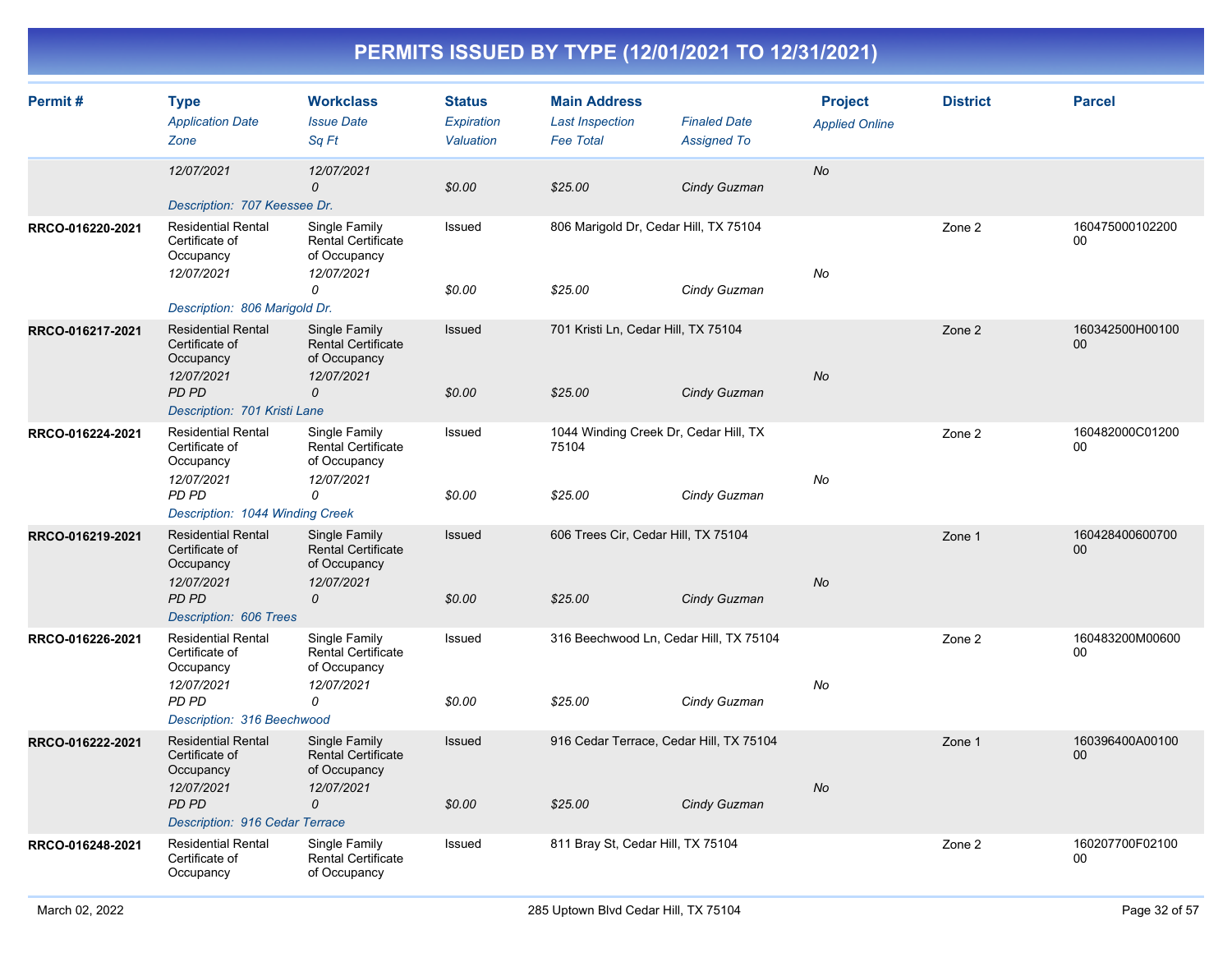| Permit#          | <b>Type</b><br><b>Application Date</b><br>Zone                         | <b>Workclass</b><br><b>Issue Date</b><br>Sq Ft                           | <b>Status</b><br>Expiration<br>Valuation | <b>Main Address</b><br><b>Last Inspection</b><br><b>Fee Total</b> | <b>Finaled Date</b><br><b>Assigned To</b> | <b>Project</b><br><b>Applied Online</b> | <b>District</b> | <b>Parcel</b>             |
|------------------|------------------------------------------------------------------------|--------------------------------------------------------------------------|------------------------------------------|-------------------------------------------------------------------|-------------------------------------------|-----------------------------------------|-----------------|---------------------------|
|                  | 12/08/2021<br>Description: 811 Bray St.                                | 12/08/2021<br>0                                                          | \$0.00                                   | \$25.00                                                           | Cindy Guzman                              | No                                      |                 |                           |
| RRCO-016246-2021 | <b>Residential Rental</b><br>Certificate of<br>Occupancy<br>12/08/2021 | Single Family<br><b>Rental Certificate</b><br>of Occupancy<br>12/08/2021 | Issued                                   | 1417 Atkins St, Cedar Hill, TX 75104                              |                                           | No                                      | Zone 3          | 160067101101700<br>00     |
|                  | PD PD<br>Description: 1417 Atkins St.                                  | 0                                                                        | \$0.00                                   | \$25.00                                                           | Cindy Guzman                              |                                         |                 |                           |
| RRCO-016251-2021 | <b>Residential Rental</b><br>Certificate of<br>Occupancy<br>12/08/2021 | Single Family<br><b>Rental Certificate</b><br>of Occupancy<br>12/08/2021 | <b>Issued</b>                            | 432 Beard Dr, Cedar Hill, TX 75104                                |                                           | No                                      | Zone 1          | 160428000401000<br>00     |
|                  | PD PD<br>Description: 432 Beard                                        | 0                                                                        | \$0.00                                   | \$25.00                                                           | Cindy Guzman                              |                                         |                 |                           |
| RRCO-016249-2021 | <b>Residential Rental</b><br>Certificate of<br>Occupancy               | Single Family<br><b>Rental Certificate</b><br>of Occupancy               | Issued                                   | 1230 Mcmillen Dr, Cedar Hill, TX 75104                            |                                           |                                         | Zone 3          | 160425500G01700<br>00     |
|                  | 12/08/2021<br>PD PD<br>Description: 1230 McMillen Dr                   | 12/08/2021<br>0                                                          | \$0.00                                   | \$25.00                                                           | Cindy Guzman                              | No                                      |                 |                           |
| RRCO-016272-2021 | <b>Residential Rental</b><br>Certificate of<br>Occupancy<br>12/09/2021 | Single Family<br><b>Rental Certificate</b><br>of Occupancy<br>12/09/2021 | Issued                                   | 401 Dollins St, Cedar Hill, TX 75104                              |                                           | No                                      | Zone 2          | 160206700T00100<br>00     |
|                  | Description: 401 Dollins                                               | 0                                                                        | \$0.00                                   | \$25.00                                                           | Cindy Guzman                              |                                         |                 |                           |
| RRCO-016274-2021 | <b>Residential Rental</b><br>Certificate of<br>Occupancy               | Single Family<br><b>Rental Certificate</b><br>of Occupancy               | Issued                                   | 1328 Fox Glenn, Cedar Hill, TX 75104                              |                                           |                                         | Zone 1          | 160386000D01000<br>$00\,$ |
|                  | 12/10/2021<br>PD PD<br>Description: 1328 Fox Glenn                     | 12/10/2021<br>$\mathcal{O}$                                              | \$0.00                                   | \$25.00                                                           | Cindy Guzman                              | <b>No</b>                               |                 |                           |
| RRCO-016317-2021 | <b>Residential Rental</b><br>Certificate of<br>Occupancy               | Single Family<br><b>Rental Certificate</b><br>of Occupancy               | Issued                                   | 1013 Cedar Trail Dr, Cedar Hill, TX 75104                         |                                           |                                         | Zone 4          | 160235000501300<br>00     |
|                  | 12/13/2021<br>Description: 1013 Cedar Trail Dr.                        | 12/13/2021<br>0                                                          | \$0.00                                   | \$25.00                                                           | Cindy Guzman                              | No                                      |                 |                           |
| RRCO-016316-2021 | <b>Residential Rental</b><br>Certificate of<br>Occupancy               | Single Family<br><b>Rental Certificate</b><br>of Occupancy               | Issued                                   | 327 Houston St, Cedar Hill, TX 75104                              |                                           |                                         | Zone 2          | 160005004100800<br>00     |
|                  |                                                                        |                                                                          |                                          |                                                                   |                                           |                                         |                 |                           |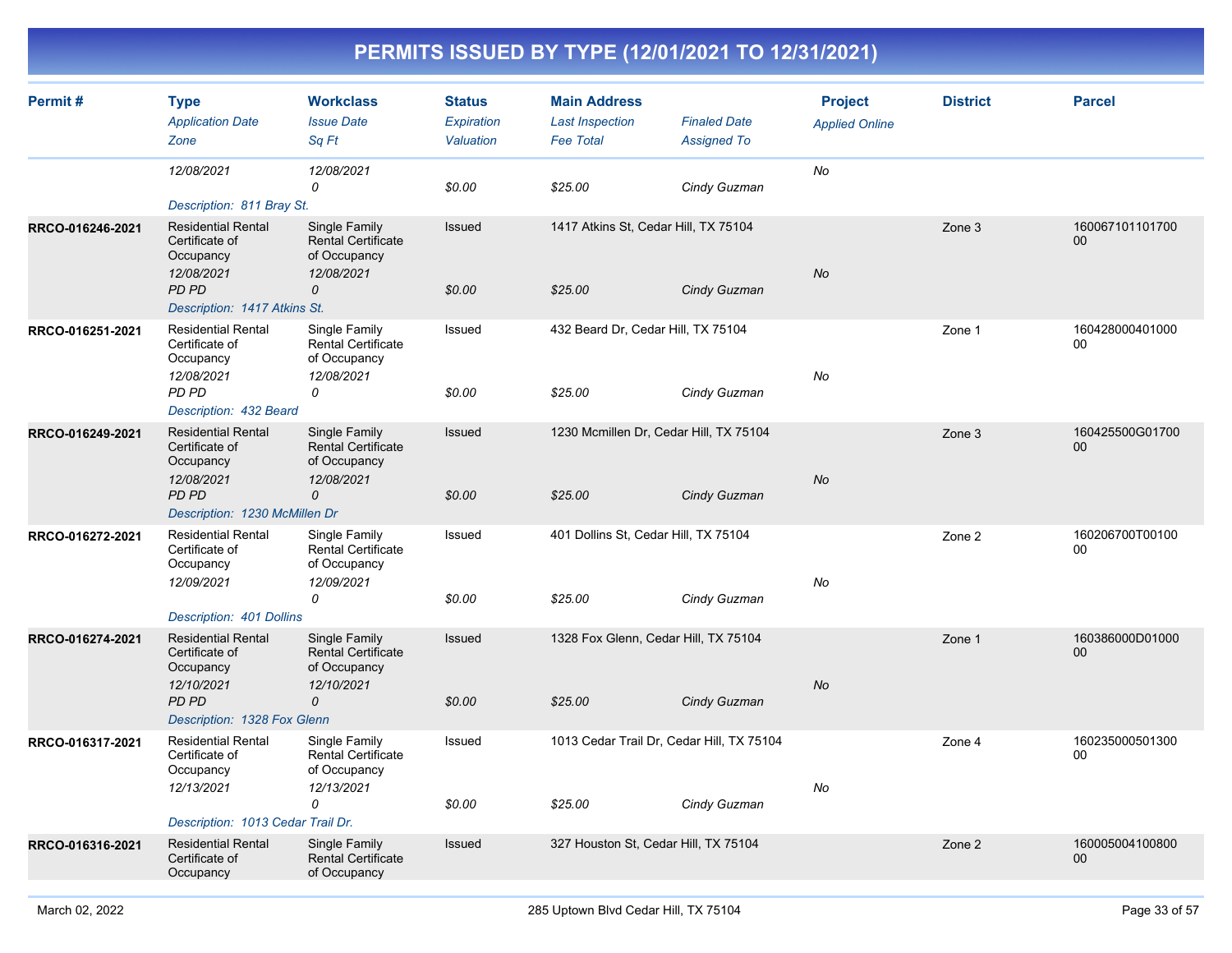| Permit#          | <b>Type</b><br><b>Application Date</b><br>Zone                                  | <b>Workclass</b><br><b>Issue Date</b><br>Sq Ft                                | <b>Status</b><br>Expiration<br>Valuation | <b>Main Address</b><br><b>Last Inspection</b><br><b>Fee Total</b> | <b>Finaled Date</b><br><b>Assigned To</b> | <b>Project</b><br><b>Applied Online</b> | <b>District</b> | <b>Parcel</b>         |
|------------------|---------------------------------------------------------------------------------|-------------------------------------------------------------------------------|------------------------------------------|-------------------------------------------------------------------|-------------------------------------------|-----------------------------------------|-----------------|-----------------------|
|                  | 12/13/2021<br>OT-Res OT-Res<br>Description: 327 Houston                         | 12/13/2021<br>$\Omega$                                                        | \$0.00                                   | \$25.00                                                           | Cindy Guzman                              | No                                      |                 |                       |
| RRCO-016326-2021 | <b>Residential Rental</b><br>Certificate of<br>Occupancy<br>12/14/2021<br>PD PD | Single Family<br><b>Rental Certificate</b><br>of Occupancy<br>12/14/2021<br>0 | Issued<br>\$0.00                         | 1506 Cumberland Dr, Cedar Hill, TX 75104<br>\$25.00               | Cindy Guzman                              | No                                      | Zone 1          | 160159600200900<br>00 |
|                  | Description: 1506 Cumberland                                                    |                                                                               |                                          |                                                                   |                                           |                                         |                 |                       |
| RRCO-016342-2021 | <b>Residential Rental</b><br>Certificate of<br>Occupancy<br>12/15/2021          | Single Family<br><b>Rental Certificate</b><br>of Occupancy<br>12/15/2021<br>0 | Issued<br>\$0.00                         | 718 Hendricks St. Cedar Hill, TX 75104<br>\$25.00                 | Cindy Guzman                              | No                                      | Zone 1          | 160285000101100<br>00 |
|                  | Description: 718 W. Hendricks                                                   |                                                                               |                                          |                                                                   |                                           |                                         |                 |                       |
| RRCO-016346-2021 | <b>Residential Rental</b><br>Certificate of<br>Occupancy<br>12/15/2021          | Single Family<br><b>Rental Certificate</b><br>of Occupancy<br>12/15/2021      | Issued                                   | 916 Bray St, Cedar Hill, TX 75104                                 |                                           | No                                      | Zone 2          | 160207700H05300<br>00 |
|                  | Description: 916 Bray                                                           | 0                                                                             | \$0.00                                   | \$25.00                                                           | Cindy Guzman                              |                                         |                 |                       |
| RRCO-016339-2021 | <b>Residential Rental</b><br>Certificate of<br>Occupancy<br>12/15/2021          | Single Family<br><b>Rental Certificate</b><br>of Occupancy                    | <b>Issued</b>                            | 227 Breseman St, Cedar Hill, TX 75104                             |                                           | <b>No</b>                               | Zone 1          | 160386000C02100<br>00 |
|                  | PD PD<br>Description: 227 Breseman St                                           | 12/15/2021<br>$\overline{O}$                                                  | \$0.00                                   | \$25.00                                                           | Cindy Guzman                              |                                         |                 |                       |
| RRCO-016410-2021 | <b>Residential Rental</b><br>Certificate of<br>Occupancy                        | Single Family<br>Rental Certificate<br>of Occupancy                           | Issued                                   | 115 Meadowbend Dr, Cedar Hill, TX 75104                           |                                           |                                         | Zone 3          | 160320000100800<br>00 |
|                  | 12/20/2021                                                                      | 12/20/2021<br>0                                                               | \$0.00                                   | \$25.00                                                           | Cindy Guzman                              | No                                      |                 |                       |
|                  | Description: 115 Meadowbend Dr.                                                 |                                                                               |                                          |                                                                   |                                           |                                         |                 |                       |
| RRCO-016416-2021 | <b>Residential Rental</b><br>Certificate of<br>Occupancy                        | Single Family<br><b>Rental Certificate</b><br>of Occupancy                    | Expired                                  | 760 Bray St, Cedar Hill, TX 75104                                 |                                           |                                         | Zone 2          | 160207700600100<br>00 |
|                  | 12/20/2021                                                                      | 12/20/2021<br>$\Omega$                                                        | 02/18/2022<br>\$0.00                     | \$25.00                                                           | Cindy Guzman                              | <b>No</b>                               |                 |                       |
|                  | Description: 760 Bray St                                                        |                                                                               |                                          |                                                                   |                                           |                                         |                 |                       |
| RRCO-016412-2021 | <b>Residential Rental</b><br>Certificate of<br>Occupancy                        | Single Family<br>Rental Certificate<br>of Occupancy                           | Approved<br>Awaiting<br>Payment          | 1809 Taylor St, Cedar Hill, TX 75104                              |                                           |                                         | Zone 1          | 160060000200500<br>00 |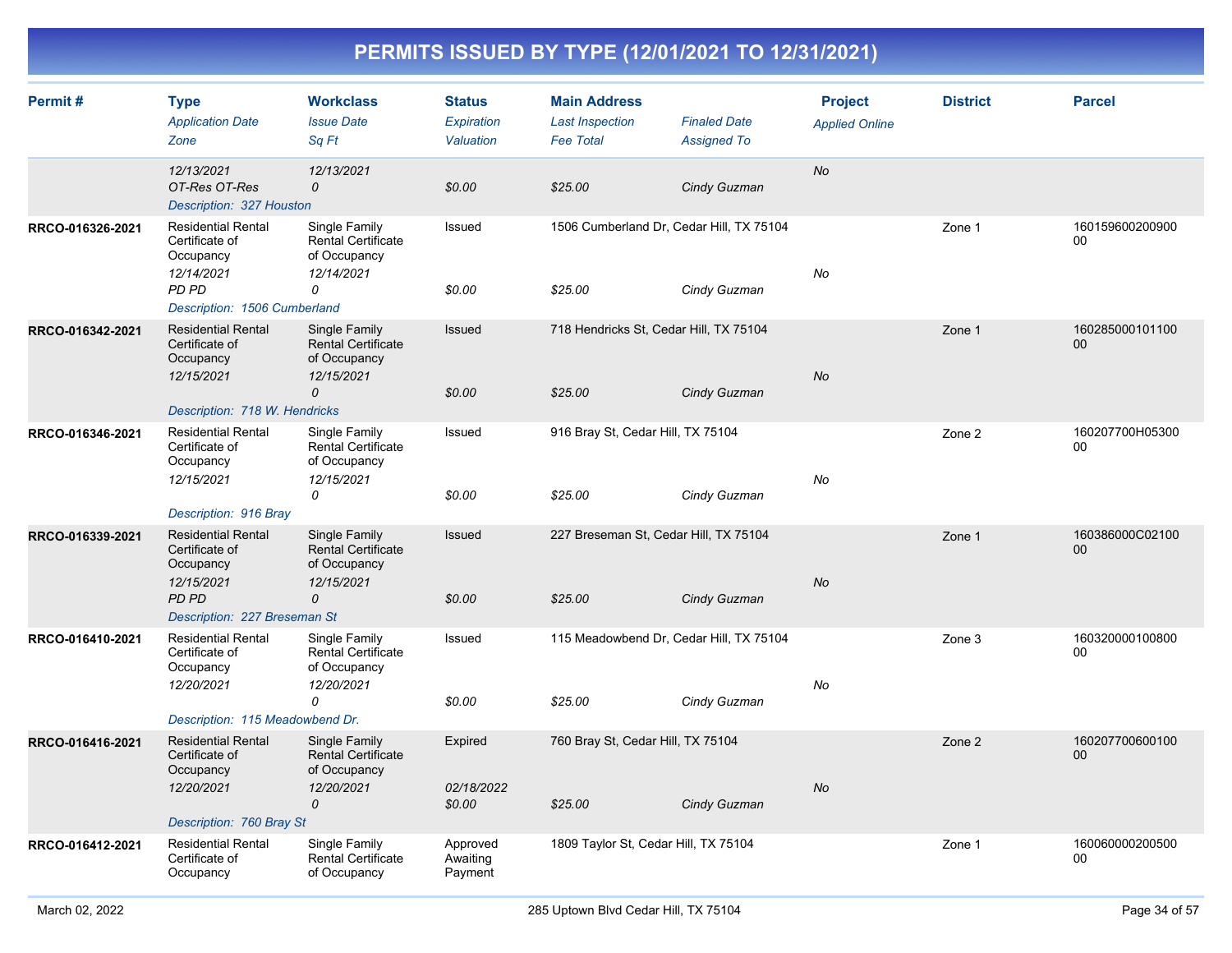| Permit#          | <b>Type</b><br><b>Application Date</b><br>Zone                                  | <b>Workclass</b><br><b>Issue Date</b><br>Sq Ft                                | <b>Status</b><br>Expiration<br>Valuation | <b>Main Address</b><br><b>Last Inspection</b><br><b>Fee Total</b> | <b>Finaled Date</b><br><b>Assigned To</b> | <b>Project</b><br><b>Applied Online</b> | <b>District</b> | <b>Parcel</b>                      |
|------------------|---------------------------------------------------------------------------------|-------------------------------------------------------------------------------|------------------------------------------|-------------------------------------------------------------------|-------------------------------------------|-----------------------------------------|-----------------|------------------------------------|
|                  | 12/20/2021<br>PD PD<br>Description: 1809 Taylor                                 | 12/20/2021<br>0                                                               | \$0.00                                   | \$25.00                                                           | Cindy Guzman                              | No                                      |                 |                                    |
| RRCO-016414-2021 | <b>Residential Rental</b><br>Certificate of<br>Occupancy<br>12/20/2021<br>PD PD | Single Family<br><b>Rental Certificate</b><br>of Occupancy<br>12/20/2021<br>0 | Issued<br>\$0.00                         | 1041 Essex Dr, Cedar Hill, TX 75104<br>\$25.00                    | Cindy Guzman                              | <b>No</b>                               | Zone 2          | 160324000F03200<br>00              |
|                  | Description: 1041 Essex Dr.                                                     |                                                                               |                                          |                                                                   |                                           |                                         |                 |                                    |
| RRCO-016415-2021 | <b>Residential Rental</b><br>Certificate of<br>Occupancy<br>12/20/2021          | Single Family<br><b>Rental Certificate</b><br>of Occupancy<br>12/20/2021      | Issued                                   | 524 Phillip Dr, Cedar Hill, TX 75104                              |                                           | No                                      | Zone 1          | 160397000C00100<br>00              |
|                  | PD PD<br>Description: 524 Phillip                                               | 0                                                                             | \$0.00                                   | \$25.00                                                           | Cindy Guzman                              |                                         |                 |                                    |
| RRCO-016417-2021 | <b>Residential Rental</b><br>Certificate of<br>Occupancy                        | Single Family<br>Rental Certificate<br>of Occupancy                           | Approved<br>Awaiting<br>Payment          | 1120 Canyon Ridge, Cedar Hill, TX 75104                           |                                           |                                         | Zone 1          | 160200100500500<br>00              |
|                  | 12/20/2021<br>PD PD<br>Description: 1120 Canyon Ridge                           | 12/20/2021<br>$\mathcal{O}$                                                   | \$0.00                                   | \$25.00                                                           | Cindy Guzman                              | <b>No</b>                               |                 |                                    |
| RRCO-016418-2021 | <b>Residential Rental</b><br>Certificate of<br>Occupancy                        | Single Family<br>Rental Certificate<br>of Occupancy                           | Issued                                   | 247 Hood Dr, Cedar Hill, TX 75104                                 |                                           |                                         | Zone 2          | 160065700200500<br>00              |
|                  | 12/20/2021<br>TH TH<br>Description: 247 Hood St                                 | 12/20/2021<br>0                                                               | \$0.00                                   | \$25.00                                                           | Cindy Guzman                              | No                                      |                 |                                    |
| RRCO-016426-2021 | <b>Residential Rental</b><br>Certificate of<br>Occupancy                        | Single Family<br><b>Rental Certificate</b><br>of Occupancy                    | Issued                                   | 910 Turner Ct, Cedar Hill, TX 75104                               |                                           |                                         | Zone 2          | 160426803502900<br>00              |
|                  | 12/21/2021                                                                      | 12/21/2021<br>$\mathcal{O}$                                                   | \$0.00                                   | \$25.00                                                           | Cindy Guzman                              | No                                      |                 |                                    |
| RRCO-010876-2020 | Description: 910 Turner Ct<br><b>Residential Rental</b>                         | Single Family                                                                 | Expired                                  | 110 Charlotte Dr, Cedar Hill, TX 75104                            |                                           |                                         | Zone 2          | 160458100A03200                    |
|                  | Certificate of<br>Occupancy                                                     | <b>Rental Certificate</b><br>of Occupancy                                     |                                          |                                                                   |                                           |                                         |                 | 00                                 |
|                  | 12/22/2020                                                                      | 12/22/2021<br>0                                                               | 10/05/2021<br>\$0.00                     | \$0.00                                                            | Cindy Guzman                              | No                                      |                 |                                    |
|                  | Description: Residential Rental                                                 |                                                                               |                                          |                                                                   |                                           |                                         |                 |                                    |
| RRCO-016438-2021 | <b>Residential Rental</b><br>Certificate of<br>Occupancy                        | Single Family<br><b>Rental Certificate</b><br>of Occupancy                    | Issued                                   | 405 Tranquility Ln, Cedar Hill, TX 75104                          |                                           |                                         | Zone 3          | 160343000G01300<br>00 <sub>0</sub> |
|                  |                                                                                 |                                                                               |                                          |                                                                   |                                           |                                         |                 |                                    |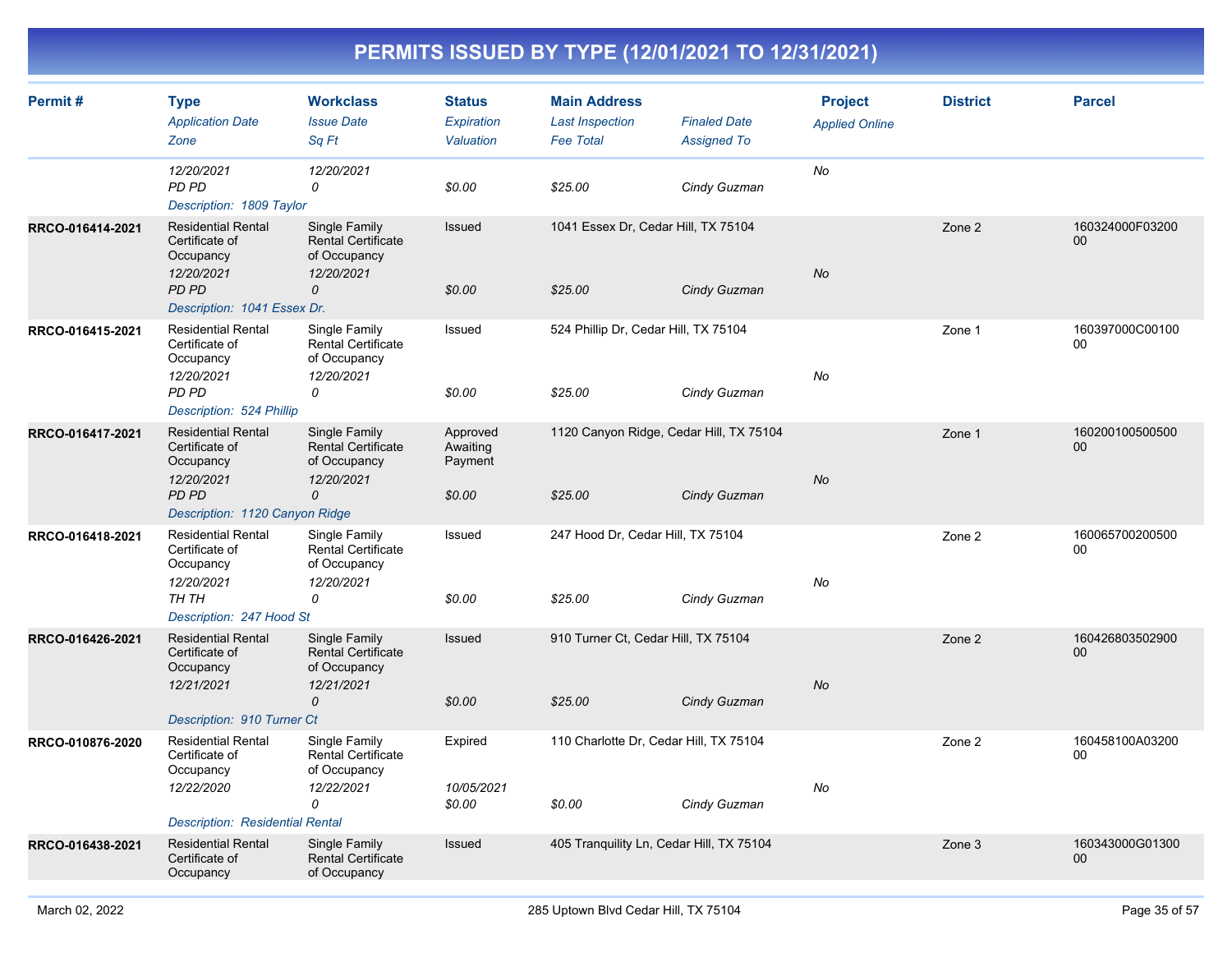| Permit#          | <b>Type</b><br><b>Application Date</b><br>Zone                         | <b>Workclass</b><br><b>Issue Date</b><br>Sq Ft                           | <b>Status</b><br><b>Expiration</b><br>Valuation | <b>Main Address</b><br><b>Last Inspection</b><br><b>Fee Total</b> | <b>Finaled Date</b><br><b>Assigned To</b> | <b>Project</b><br><b>Applied Online</b> | <b>District</b> | <b>Parcel</b>         |
|------------------|------------------------------------------------------------------------|--------------------------------------------------------------------------|-------------------------------------------------|-------------------------------------------------------------------|-------------------------------------------|-----------------------------------------|-----------------|-----------------------|
|                  | 12/22/2021<br>PD PD<br>Description: 405 Tranquility LN                 | 12/22/2021<br>0                                                          | \$0.00                                          | \$25.00                                                           | Cindy Guzman                              | No                                      |                 |                       |
| RRCO-016481-2021 | <b>Residential Rental</b><br>Certificate of<br>Occupancy<br>12/23/2021 | Single Family<br><b>Rental Certificate</b><br>of Occupancy<br>12/23/2021 | Issued                                          | 304 Oak Ln, Cedar Hill, TX 75104                                  |                                           | No                                      | Zone 3          | 160320000400200<br>00 |
|                  | Description: 304 Oak Lane                                              | 0                                                                        | \$0.00                                          | \$25.00                                                           | Cindy Guzman                              |                                         |                 |                       |
| RRCO-016479-2021 | <b>Residential Rental</b><br>Certificate of<br>Occupancy<br>12/23/2021 | Single Family<br><b>Rental Certificate</b><br>of Occupancy<br>12/23/2021 | Issued                                          | 1513 Kari Ann Dr, Cedar Hill, TX 75104                            |                                           | <b>No</b>                               | Zone 4          | 160276105801400<br>00 |
|                  | <b>LRLR</b><br>Description: 1513 Kari Ann Dr.                          | $\Omega$                                                                 | \$0.00                                          | \$25.00                                                           | Cindy Guzman                              |                                         |                 |                       |
| RRCO-016496-2021 | <b>Residential Rental</b><br>Certificate of<br>Occupancy               | Single Family<br><b>Rental Certificate</b><br>of Occupancy               | Issued                                          | 200 Chamblin Dr, Cedar Hill, TX 75104                             |                                           |                                         | Zone 2          | 160457700403800<br>00 |
|                  | 12/28/2021<br>PD PD<br>Description: 200 Chamblin Dr                    | 12/28/2021<br>0                                                          | \$0.00                                          | \$25.00                                                           | Cindy Guzman                              | No                                      |                 |                       |
| RRCO-016492-2021 | <b>Residential Rental</b><br>Certificate of<br>Occupancy               | Single Family<br><b>Rental Certificate</b><br>of Occupancy               | <b>Issued</b>                                   | 1226 Paul Dr, Cedar Hill, TX 75104                                |                                           |                                         | Zone 2          | 161100001801400<br>00 |
|                  | 12/28/2021<br>PD PD<br>Description: 1226 Paul Dr                       | 12/28/2021<br>$\mathcal{O}$                                              | \$0.00                                          | \$25.00                                                           | Cindy Guzman                              | No                                      |                 |                       |
| RRCO-016541-2021 | <b>Residential Rental</b><br>Certificate of<br>Occupancy               | Single Family<br>Rental Certificate<br>of Occupancy                      | Issued                                          | 941 Brookside Dr, Cedar Hill, TX 75104                            |                                           |                                         | Zone 2          | 160395600502900<br>00 |
|                  | 12/29/2021                                                             | 12/29/2021<br>0                                                          | \$0.00                                          | \$25.00                                                           | Cindy Guzman                              | No                                      |                 |                       |
| RRCO-016542-2021 | Description: 941 Brookside<br><b>Residential Rental</b>                | Single Family                                                            | Issued                                          | 710 Cindy Dr, Cedar Hill, TX 75104                                |                                           |                                         | Zone 1          | 160125000401100       |
|                  | Certificate of<br>Occupancy<br>12/29/2021                              | <b>Rental Certificate</b><br>of Occupancy<br>12/29/2021                  |                                                 |                                                                   |                                           | No                                      |                 | 00                    |
|                  | Description: 710 Cindy Dr.                                             | $\mathcal{O}$                                                            | \$0.00                                          | \$25.00                                                           | Cindy Guzman                              |                                         |                 |                       |
| RRCO-016523-2021 | <b>Residential Rental</b><br>Certificate of<br>Occupancy               | Single Family<br>Rental Certificate<br>of Occupancy                      | Issued                                          | 1161 Brookside Dr, Cedar Hill, TX 75104                           |                                           |                                         | Zone 2          | 160395600500400<br>00 |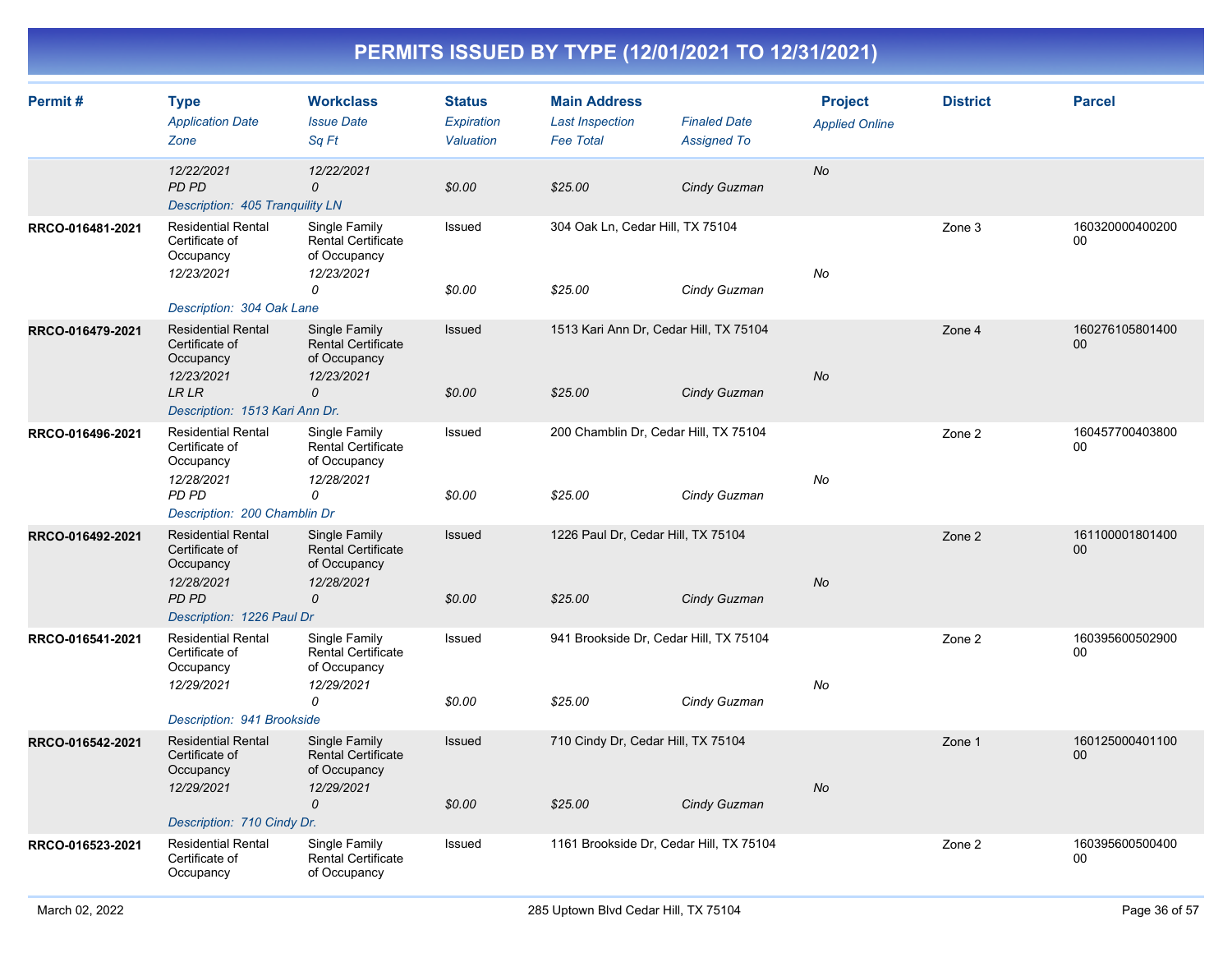| Permit#          | <b>Type</b><br><b>Application Date</b><br>Zone                                                              | <b>Workclass</b><br><b>Issue Date</b><br>Sq Ft                                | <b>Status</b><br>Expiration<br>Valuation | <b>Main Address</b><br><b>Last Inspection</b><br><b>Fee Total</b> | <b>Finaled Date</b><br><b>Assigned To</b> | <b>Project</b><br><b>Applied Online</b> | <b>District</b> | <b>Parcel</b>         |
|------------------|-------------------------------------------------------------------------------------------------------------|-------------------------------------------------------------------------------|------------------------------------------|-------------------------------------------------------------------|-------------------------------------------|-----------------------------------------|-----------------|-----------------------|
|                  | 12/29/2021<br>Description: 1161 Brookside Dr                                                                | 12/29/2021<br>0                                                               | \$0.00                                   | \$25.00                                                           | Cindy Guzman                              | No                                      |                 |                       |
| RRCO-016539-2021 | <b>Residential Rental</b><br>Certificate of<br>Occupancy<br>12/29/2021<br>PD PD<br>Description: 139 Glacier | Single Family<br><b>Rental Certificate</b><br>of Occupancy<br>12/29/2021<br>0 | Issued<br>\$0.00                         | 139 Glacier Ln, Cedar Hill, TX 75104<br>\$25.00                   | Cindy Guzman                              | <b>No</b>                               | Zone 1          | 160325500603900<br>00 |
| RRCO-016552-2021 | <b>Residential Rental</b><br>Certificate of<br>Occupancy<br>12/30/2021<br>Description: 703 Hillcrest        | Single Family<br><b>Rental Certificate</b><br>of Occupancy<br>12/30/2021<br>0 | Issued<br>\$0.00                         | 703 Hillcrest Ct, Cedar Hill, TX 75104<br>\$25.00                 | Cindy Guzman                              | No                                      | None            | 160208000001900<br>00 |

#### **PERMITS ISSUED FOR RESIDENTIAL RENTAL CERTIFICATE OF OCCUP 41**

| <b>RIGHT OF WAY</b> |              |                                                                         |                      |                                           |              |           |        |                           |
|---------------------|--------------|-------------------------------------------------------------------------|----------------------|-------------------------------------------|--------------|-----------|--------|---------------------------|
| ROW-016146-2021     | Right of Way | <b>Right of Way</b><br>Construction                                     | <b>Issued</b>        | 347 Sims Dr, Cedar Hill, TX 75104         |              |           | Zone 2 | 160206500D04100<br>00     |
|                     | 11/22/2021   | 12/01/2021<br>0                                                         | 12/18/2021<br>\$0.00 | \$0.00                                    | David Rooney | <b>No</b> |        |                           |
|                     |              | Description: Tenex for ATT; bury fiber service drops @ 347 Sims         |                      |                                           |              |           |        |                           |
| ROW-016141-2021     | Right of Way | Right of Way<br>Construction                                            | Issued               | 353 Sims Dr, Cedar Hill, TX 75104         |              |           | Zone 2 | 160206500D04000<br>00     |
|                     | 11/22/2021   | 12/01/2021<br>0                                                         | 12/18/2021<br>\$0.00 | \$0.00                                    | David Rooney | No        |        |                           |
|                     |              | Description: Tenex for ATT; Bury fiber service drops @ 353 Sims         |                      |                                           |              |           |        |                           |
| ROW-016139-2021     | Right of Way | <b>Right of Way</b><br>Construction                                     | <b>Issued</b>        | 804 Cannady Cir, Cedar Hill, TX 75104     |              |           | Zone 2 | 160206500G00200<br>$00\,$ |
|                     | 11/22/2021   | 12/01/2021<br>$\Omega$                                                  | 12/18/2021<br>\$0.00 | \$0.00                                    | David Rooney | <b>No</b> |        |                           |
|                     |              | Description: Tenex for ATT; Bury fiber service drops @ 804 Cannady      |                      |                                           |              |           |        |                           |
| ROW-016145-2021     | Right of Way | Right of Way<br>Construction                                            | Issued               | 620 Harvest Glen Dr, Cedar Hill, TX 75104 |              |           | Zone 2 | 160155400703100<br>00     |
|                     | 11/22/2021   | 12/01/2021<br>$\Omega$                                                  | 12/18/2021<br>\$0.00 | \$0.00                                    | David Rooney | No        |        |                           |
|                     |              | Description: Tenex for ATT; bury fiber service drops @ 620 Harvest Glen |                      |                                           |              |           |        |                           |
| ROW-016137-2021     | Right of Way | <b>Right of Way</b><br>Construction                                     | <b>Issued</b>        | 434 Northwood Trl, Cedar Hill, TX 75104   |              |           | Zone 1 | 160335200D03300<br>$00\,$ |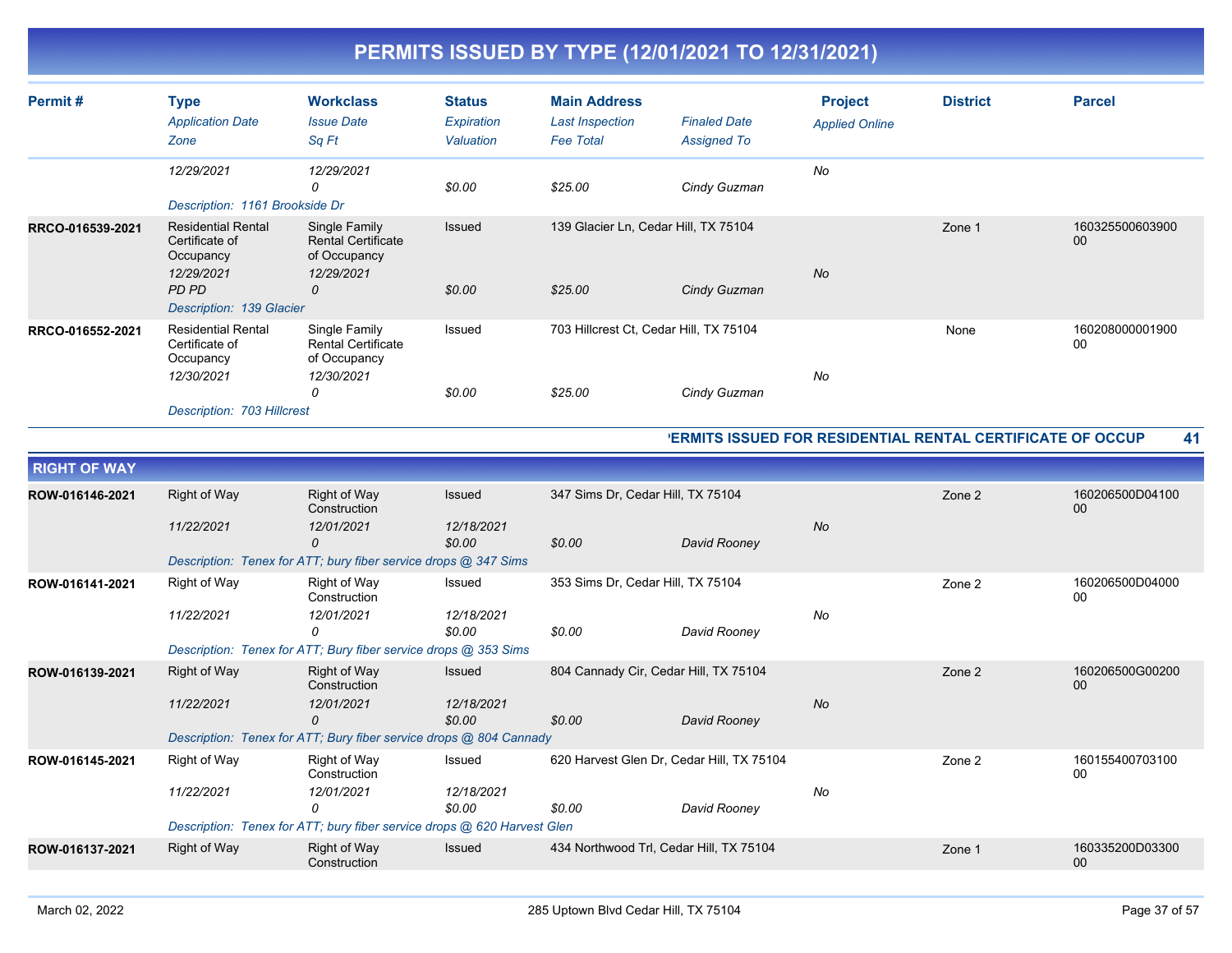|  | PERMITS ISSUED BY TYPE (12/01/2021 TO 12/31/2021) |
|--|---------------------------------------------------|
|  |                                                   |

| Permit#          | <b>Type</b>                     | <b>Workclass</b>                                                             | <b>Status</b>           | <b>Main Address</b>                        |                                           | <b>Project</b>        | <b>District</b> | <b>Parcel</b>             |
|------------------|---------------------------------|------------------------------------------------------------------------------|-------------------------|--------------------------------------------|-------------------------------------------|-----------------------|-----------------|---------------------------|
|                  | <b>Application Date</b><br>Zone | <b>Issue Date</b><br>Sq Ft                                                   | Expiration<br>Valuation | <b>Last Inspection</b><br><b>Fee Total</b> | <b>Finaled Date</b><br><b>Assigned To</b> | <b>Applied Online</b> |                 |                           |
|                  |                                 |                                                                              |                         |                                            |                                           |                       |                 |                           |
|                  | 11/22/2021                      | 12/01/2021<br>0                                                              | 12/18/2021<br>\$0.00    | \$0.00                                     | David Rooney                              | No                    |                 |                           |
|                  |                                 | Description: Tenex for ATT; bury fiber service drops @ 434 Northwood Trail   |                         |                                            |                                           |                       |                 |                           |
| ROW-016147-2021  | Right of Way                    | Right of Way<br>Construction                                                 | Issued                  | 329 Sims Dr, Cedar Hill, TX 75104          |                                           |                       | Zone 2          | 160206500D04600<br>00     |
|                  | 11/22/2021                      | 12/01/2021<br>0                                                              | 12/18/2021<br>\$0.00    | \$0.00                                     | David Rooney                              | No                    |                 |                           |
|                  |                                 | Description: Tenex for ATT; bury fiber service drops @ 329 Sims              |                         |                                            |                                           |                       |                 |                           |
| ROW-016140-2021* | Right of Way                    | <b>Right of Way</b><br>Construction                                          | On Hold                 | 724 Trees Dr, Cedar Hill, TX 75104         |                                           |                       | Zone 1          | 160428700200800<br>$00\,$ |
|                  | 11/22/2021                      | 12/01/2021                                                                   | 12/18/2021              |                                            |                                           | <b>No</b>             |                 |                           |
|                  | <b>PD PD</b>                    | 0<br>Description: Tenex for ATT; Bury fiber service drops @ 724 Trees Drive  | \$0.00                  | \$0.00                                     | David Rooney                              |                       |                 |                           |
| ROW-016142-2021  | Right of Way                    | Right of Way                                                                 | Issued                  | 1612 Tuley St, Cedar Hill, TX 75104        |                                           |                       | Zone 1          | 160059100600700           |
|                  |                                 | Construction                                                                 |                         |                                            |                                           |                       |                 | $00\,$                    |
|                  | 11/22/2021                      | 12/01/2021                                                                   | 12/18/2021              |                                            |                                           | No                    |                 |                           |
|                  | PD PD                           | 0<br>Description: Tenex for ATT; bury fiber service drops @ 1612 Tuley St    | \$0.00                  | \$0.00                                     | David Rooney                              |                       |                 |                           |
| ROW-016149-2021  | <b>Right of Way</b>             | <b>Right of Way</b>                                                          | <b>Issued</b>           | 145 Hunter Dr. Cedar Hill, TX 75104        |                                           |                       | Zone 1          | 160395400202300           |
|                  |                                 | Construction                                                                 |                         |                                            |                                           |                       |                 | $00\,$                    |
|                  | 11/22/2021<br><b>PD PD</b>      | 12/01/2021                                                                   | 12/18/2021              |                                            |                                           | <b>No</b>             |                 |                           |
|                  |                                 | 0<br>Description: Tenex for ATT; bury fiber service drops @ 145 Hunter Drive | \$0.00                  | \$0.00                                     | David Rooney                              |                       |                 |                           |
| ROW-016148-2021  | Right of Way                    | Right of Way                                                                 | Issued                  | 740 Trees Dr, Cedar Hill, TX 75104         |                                           |                       | Zone 1          | 160428700201100           |
|                  |                                 | Construction                                                                 |                         |                                            |                                           |                       |                 | 00                        |
|                  | 11/22/2021                      | 12/01/2021                                                                   | 12/18/2021              |                                            |                                           | No                    |                 |                           |
|                  | <b>PD PD</b>                    | $\Omega$<br>Description: Tenex for ATT; Bury fiber service drops @ 740Trees  | \$0.00                  | \$0.00                                     | David Rooney                              |                       |                 |                           |
| ROW-016144-2021  | Right of Way                    | Right of Way                                                                 | <b>Issued</b>           | 1626 Chapman St, Cedar Hill, TX 75104      |                                           |                       | Zone 1          | 160059100701400           |
|                  |                                 | Construction                                                                 |                         |                                            |                                           |                       |                 | $00\,$                    |
|                  | 11/22/2021<br>PD PD             | 12/01/2021<br>0                                                              | 12/18/2021<br>\$0.00    | \$0.00                                     | David Rooney                              | <b>No</b>             |                 |                           |
|                  |                                 | Description: Tenex for ATT; Bury fiber service drops @ 1626 Chapman          |                         |                                            |                                           |                       |                 |                           |
| ROW-016143-2021  | Right of Way                    | <b>Right of Way</b>                                                          | Issued                  |                                            | 404 L Thompson St, Cedar Hill, TX 75104   |                       | Zone 1          | 160428100200300           |
|                  |                                 | Construction                                                                 |                         |                                            |                                           |                       |                 | 00                        |
|                  | 11/22/2021<br>PD PD             | 12/01/2021<br>0                                                              | 12/18/2021<br>\$0.00    | \$0.00                                     | David Rooney                              | No                    |                 |                           |
|                  |                                 | Description: Tenex for ATT; Bury fiber service drops @ 404 L Thompson        |                         |                                            |                                           |                       |                 |                           |
| ROW-016179-2021* | <b>Right of Way</b>             | <b>Right of Way</b>                                                          | On Hold                 |                                            | 541 Simmons Way, Cedar Hill, TX 75104     |                       | Zone 3          | 160065000503100           |
|                  |                                 | Construction                                                                 |                         |                                            |                                           |                       |                 | $00\,$                    |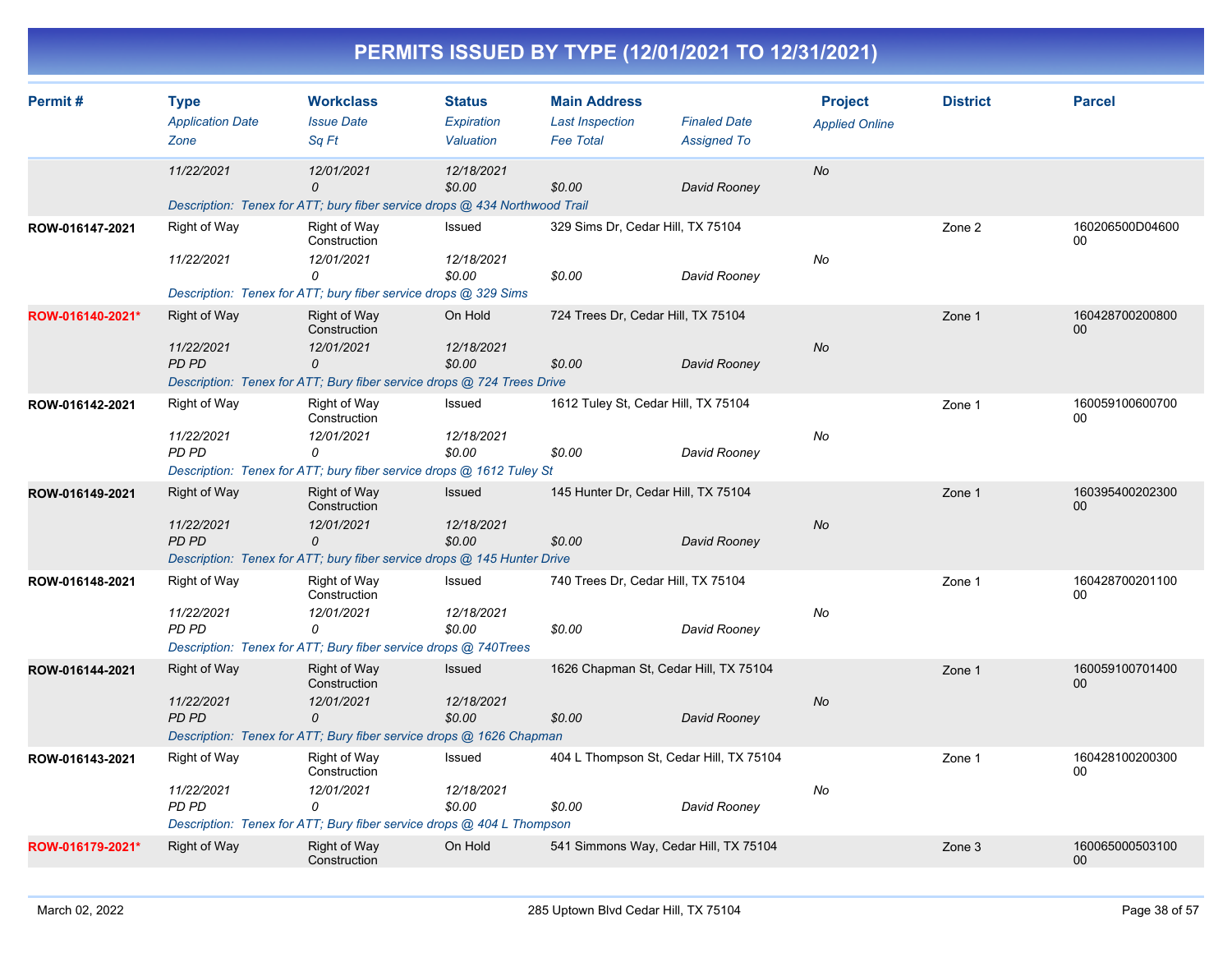| Permit#         | <b>Type</b>             | <b>Workclass</b>                                                        | <b>Status</b>        | <b>Main Address</b>                 |                                           | <b>Project</b>        | <b>District</b> | <b>Parcel</b>                      |
|-----------------|-------------------------|-------------------------------------------------------------------------|----------------------|-------------------------------------|-------------------------------------------|-----------------------|-----------------|------------------------------------|
|                 | <b>Application Date</b> | <b>Issue Date</b>                                                       | Expiration           | <b>Last Inspection</b>              | <b>Finaled Date</b>                       | <b>Applied Online</b> |                 |                                    |
|                 | Zone                    | Sa Ft                                                                   | Valuation            | <b>Fee Total</b>                    | <b>Assigned To</b>                        |                       |                 |                                    |
|                 | 11/23/2021              | 12/02/2021<br>$\Omega$                                                  | 12/25/2021<br>\$0.00 | \$0.00                              | David Rooney                              | <b>No</b>             |                 |                                    |
|                 |                         | Description: Tenex for ATT; bury fiber service drops @ 541 Simmons      |                      |                                     |                                           |                       |                 |                                    |
| ROW-016181-2021 | Right of Way            | Right of Way<br>Construction                                            | Issued               |                                     | 1326 Cartwright Dr, Cedar Hill, TX 75104  |                       | Zone 1          | 160376000009R00<br>00              |
|                 | 11/23/2021              | 12/02/2021                                                              | 12/25/2021           |                                     |                                           | No                    |                 |                                    |
|                 |                         | 0                                                                       | \$0.00               | \$0.00                              | David Rooney                              |                       |                 |                                    |
|                 |                         | Description: Tenex for ATT; bury fiber service drops @ 1326 Cartwright  |                      |                                     |                                           |                       |                 |                                    |
| ROW-016178-2021 | <b>Right of Way</b>     | Right of Way<br>Construction                                            | <b>Issued</b>        |                                     | 502 Cannady Cir, Cedar Hill, TX 75104     |                       | Zone 2          | 160206500G00600<br>00 <sup>°</sup> |
|                 | 11/23/2021              | 12/02/2021                                                              | 12/25/2021           |                                     |                                           | No                    |                 |                                    |
|                 |                         | 0<br>Description: Tenex for ATT; bury fiber service drops @ 502 Cannady | \$0.00               | \$0.00                              | David Rooney                              |                       |                 |                                    |
|                 | <b>Right of Way</b>     | <b>Right of Way</b>                                                     | Issued               | 341 Sims Dr, Cedar Hill, TX 75104   |                                           |                       | Zone 2          | 160206500D04300                    |
| ROW-016175-2021 |                         | Construction                                                            |                      |                                     |                                           |                       |                 | 00                                 |
|                 | 11/23/2021              | 12/02/2021                                                              | 12/23/2021           |                                     |                                           | No                    |                 |                                    |
|                 |                         | $\Omega$                                                                | \$0.00               | \$0.00                              | David Rooney                              |                       |                 |                                    |
|                 |                         | Description: Tenex bury fiber service drops. 341 Sims                   |                      |                                     |                                           |                       |                 |                                    |
| ROW-016180-2021 | <b>Right of Way</b>     | Right of Way<br>Construction                                            | Issued               | 740 Bray St, Cedar Hill, TX 75104   |                                           |                       | Zone 2          | 160207700600600<br>00              |
|                 | 11/23/2021              | 12/02/2021                                                              | 12/25/2021           |                                     |                                           | <b>No</b>             |                 |                                    |
|                 |                         | 0                                                                       | \$0.00               | \$0.00                              | David Rooney                              |                       |                 |                                    |
|                 |                         | Description: Tenex for ATT; bury fiber service drops @ 740 Bray         |                      |                                     |                                           |                       |                 |                                    |
| ROW-016176-2021 | Right of Way            | Right of Way<br>Construction                                            | Issued               | 436 Sims Dr, Cedar Hill, TX 75104   |                                           |                       | Zone 2          | 160206500D02000<br>00              |
|                 | 11/23/2021              | 12/02/2021<br>0                                                         | 12/25/2021<br>\$0.00 | \$0.00                              | David Rooney                              | No                    |                 |                                    |
|                 |                         | Description: Tenex fo ATT; bury fiber service drops @ 436 Sims          |                      |                                     |                                           |                       |                 |                                    |
| ROW-016183-2021 | <b>Right of Way</b>     | Right of Way                                                            | Issued               |                                     | 1500 High Pointe Ln, Cedar Hill, TX 75104 |                       | Zone 1          | 160059000107500                    |
|                 |                         | Construction                                                            |                      |                                     |                                           |                       |                 | 00 <sup>°</sup>                    |
|                 | 11/23/2021              | 12/02/2021                                                              | 12/25/2021           |                                     |                                           | <b>No</b>             |                 |                                    |
|                 | PD PD                   | 0                                                                       | \$0.00               | \$0.00                              | David Rooney                              |                       |                 |                                    |
|                 |                         | Description: Tenex for ATT; bury fiber service drops @ 1500 High Pointe |                      |                                     |                                           |                       |                 |                                    |
| ROW-016184-2021 | Right of Way            | <b>Right of Way</b><br>Construction                                     | Issued               | 1528 Tuley St, Cedar Hill, TX 75104 |                                           |                       | Zone 1          | 160059000303400<br>$00\,$          |
|                 | 11/23/2021<br>PD PD     | 12/02/2021<br>0                                                         | 12/25/2021<br>\$0.00 | \$0.00                              | David Rooney                              | No                    |                 |                                    |
|                 |                         | Description: Tenex for ATT; buiry fiber service drops @ 1528 Tuley      |                      |                                     |                                           |                       |                 |                                    |
| ROW-016269-2021 | <b>Right of Way</b>     | <b>Right of Way</b><br>Construction                                     | Issued               |                                     | 1610 Summers Dr, Cedar Hill, TX 75104     |                       | Zone 1          | 160059100502000<br>00 <sup>°</sup> |
|                 |                         |                                                                         |                      |                                     |                                           |                       |                 |                                    |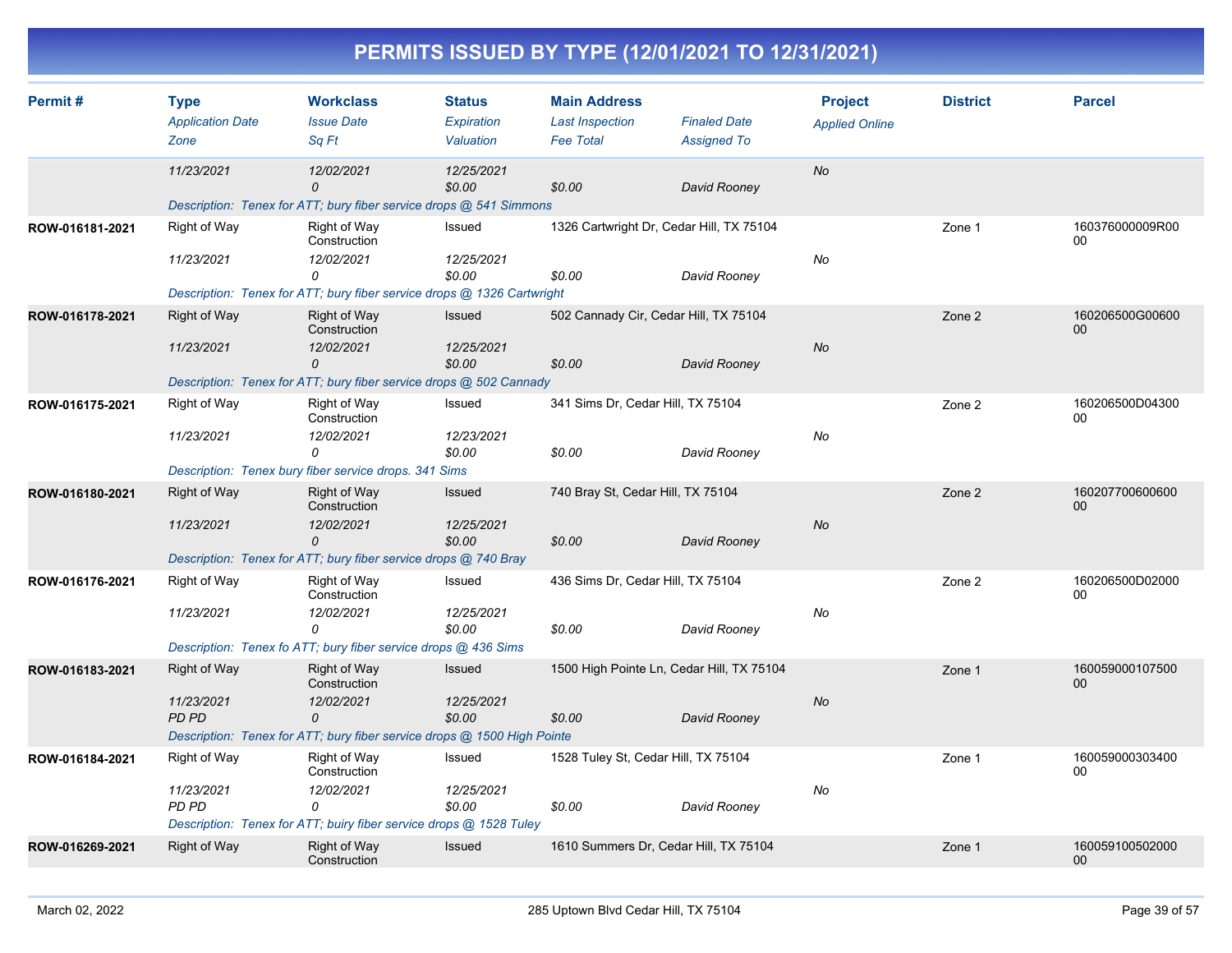| Permit#         | <b>Type</b><br><b>Application Date</b><br>Zone         | <b>Workclass</b><br><b>Issue Date</b><br>Sa Ft                                                                                                                                                               | <b>Status</b><br>Expiration<br>Valuation | <b>Main Address</b><br><b>Last Inspection</b><br><b>Fee Total</b> | <b>Finaled Date</b><br><b>Assigned To</b> | <b>Project</b><br><b>Applied Online</b> | <b>District</b> | <b>Parcel</b>             |
|-----------------|--------------------------------------------------------|--------------------------------------------------------------------------------------------------------------------------------------------------------------------------------------------------------------|------------------------------------------|-------------------------------------------------------------------|-------------------------------------------|-----------------------------------------|-----------------|---------------------------|
|                 | 12/09/2021<br><b>PD PD</b><br>Description: 508 SIMS DR | 12/02/2021<br>$\mathcal{O}$                                                                                                                                                                                  | 12/30/2021<br>\$0.00                     | \$0.00                                                            | <b>Mary Horsechief</b>                    | <b>No</b>                               |                 |                           |
| ROW-016182-2021 | Right of Way<br>11/23/2021<br><b>PD PD</b>             | Right of Way<br>Construction<br>12/02/2021<br>0<br>Description: Tenex for ATT; bury fiber service drops @ 1373 Boyd Street                                                                                   | Issued<br>12/25/2021<br>\$0.00           | 1373 Boyd St, Cedar Hill, TX 75104<br>\$0.00                      | David Rooney                              | No                                      | Zone 1          | 160428500401900<br>00     |
| ROW-016185-2021 | <b>Right of Way</b><br>11/23/2021<br><b>PD PD</b>      | <b>Right of Way</b><br>Construction<br>12/02/2021<br>0<br>Description: Tenex for ATT; bury fiber service drops @ 1603 Summers                                                                                | Issued<br>12/25/2021<br>\$0.00           | 1603 Summers Dr, Cedar Hill, TX 75104<br>\$0.00                   | David Rooney                              | No                                      | Zone 1          | 160059100603700<br>00     |
| ROW-016312-2021 | Right of Way<br>12/02/2021<br>PD PD                    | Right of Way<br>Construction<br>12/02/2021<br>0<br>Description: Tenex for AT&T fiber service drop @ 1536 Chapman                                                                                             | Issued<br>12/30/2021<br>\$0.00           | 1536 Chapman St, Cedar Hill, TX 75104<br>\$0.00                   | David Rooney                              | No                                      | Zone 1          | 160059000203000<br>00     |
| ROW-016174-2021 | <b>Right of Way</b><br>11/02/2021<br><b>LRLR</b>       | <b>Right of Way</b><br>Construction<br>12/02/2021<br>0<br>Description: BFK for ATT; Lashing aerial cable for 320 ft placing hand hole and placing cable through existing conduit for 1137 ft. @ 739 N Hwy 67 | Issued<br>12/31/2021<br>\$0.00           | 739 N J Elmer Weaver Fwy, Cedar Hill, TX<br>75104<br>\$0.00       | David Rooney                              | No                                      | Zone 2          | 160365500A01R00<br>00     |
| ROW-016281-2021 | Right of Way<br>12/06/2021                             | Right of Way<br>Construction<br>12/06/2021<br>0<br>Description: Tenex for AT & T burying fiber service drops @ 825 Bailey Drive                                                                              | Issued<br>01/07/2022<br>\$0.00           | 825 Bailey Dr, Cedar Hill, TX 75104<br>\$0.00                     | David Rooney                              | No                                      | Zone 2          | 160206500C00700<br>00     |
| ROW-016278-2021 | <b>Right of Way</b><br>12/06/2021                      | <b>Right of Way</b><br>Construction<br>12/06/2021<br>0<br>Description: Tenex for AT& T Burying fiber service drop @ 301 S CANNADY Drive - CH                                                                 | Issued<br>01/07/2022<br>\$0.00           | 301 Cannady Dr, Cedar Hill, TX 75104<br>\$0.00                    | <b>Mary Horsechief</b>                    | <b>No</b>                               | Zone 2          | 160206400F00100<br>$00\,$ |
| ROW-016286-2021 | Right of Way<br>12/06/2021<br>PD PD                    | <b>Right of Way</b><br>Construction<br>12/06/2021<br>0<br>Description: Tenex for At&T burying fiber service drops @ 1625 Summers Drive                                                                       | Issued<br>01/07/2022<br>\$0.00           | 1625 Summers Dr, Cedar Hill, TX 75104<br>\$0.00                   | David Rooney                              | No                                      | Zone 1          | 160059100602600<br>00     |
| ROW-016284-2021 | <b>Right of Way</b>                                    | <b>Right of Way</b><br>Construction                                                                                                                                                                          | Issued                                   | 1611 Summers Dr, Cedar Hill, TX 75104                             |                                           |                                         | Zone 1          | 160059100603300<br>00     |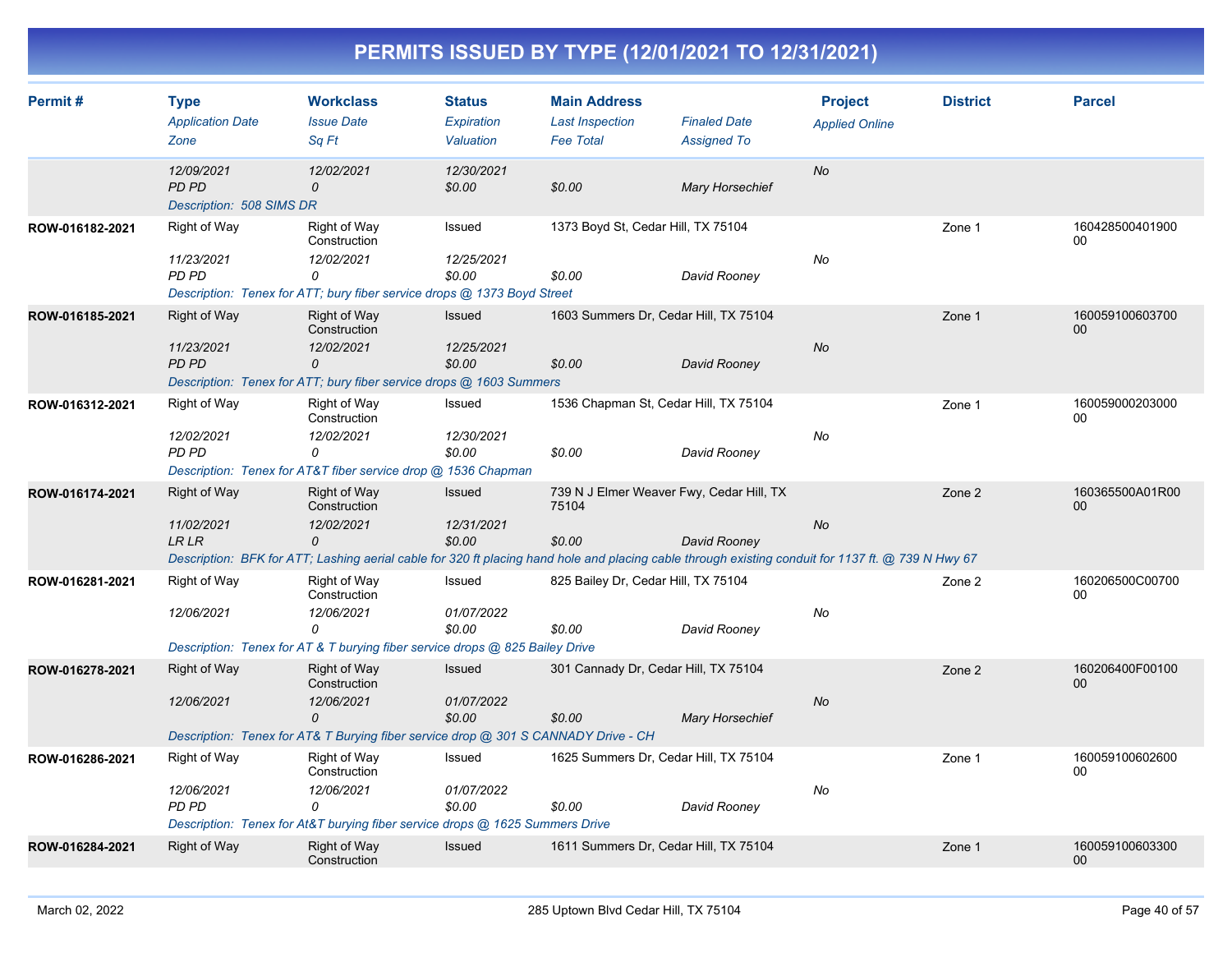| Permit#         | <b>Type</b><br><b>Application Date</b> | <b>Workclass</b><br><b>Issue Date</b>                                                             | <b>Status</b><br>Expiration | <b>Main Address</b><br><b>Last Inspection</b> | <b>Finaled Date</b>                      | <b>Project</b><br><b>Applied Online</b> | <b>District</b> | <b>Parcel</b>         |
|-----------------|----------------------------------------|---------------------------------------------------------------------------------------------------|-----------------------------|-----------------------------------------------|------------------------------------------|-----------------------------------------|-----------------|-----------------------|
|                 | Zone                                   | Sq Ft                                                                                             | Valuation                   | <b>Fee Total</b>                              | <b>Assigned To</b>                       |                                         |                 |                       |
|                 | 12/06/2021<br><b>PD PD</b>             | 12/06/2021<br>0<br>Description: Tenex for AT&T burying fiber service drop @ 1611 Summers Drive    | 01/07/2022<br>\$0.00        | \$0.00                                        | David Rooney                             | <b>No</b>                               |                 |                       |
| ROW-016279-2021 | Right of Way                           | <b>Right of Way</b><br>Construction                                                               | Issued                      | 438 Jones St, Cedar Hill, TX 75104            |                                          |                                         | Zone 2          | 160206800Q03300<br>00 |
|                 | 12/06/2021<br><b>PD PD</b>             | 12/06/2021<br>0                                                                                   | 01/07/2022<br>\$0.00        | \$0.00                                        | David Rooney                             | No                                      |                 |                       |
|                 |                                        | Description: Tenex for AT&T burying fiber service drops @ 438 Jones Street                        |                             |                                               |                                          |                                         |                 |                       |
| ROW-016283-2021 | <b>Right of Way</b>                    | <b>Right of Way</b><br>Construction                                                               | Issued                      |                                               | 1490 Summers Dr. Cedar Hill, TX 75104    |                                         | Zone 1          | 160059000400700<br>00 |
|                 | 12/06/2021<br>PD PD                    | 12/06/2021<br>0<br>Description: Tenex for AT & T burying fiber service drops @ 1490 Summers Drive | 01/07/2022<br>\$0.00        | \$0.00                                        | David Rooney                             | <b>No</b>                               |                 |                       |
| ROW-016313-2021 | Right of Way                           | Right of Way<br>Construction                                                                      | Issued                      |                                               | 1524 Tuley St, Cedar Hill, TX 75104      |                                         | Zone 1          | 160059000303600<br>00 |
|                 | 12/06/2021<br>PD PD                    | 12/06/2021<br>0<br>Description: Tenex for AT&T fiber service drop @ 1524 Tuley                    | 12/30/2021<br>\$0.00        | \$0.00                                        | David Rooney                             | No                                      |                 |                       |
|                 |                                        |                                                                                                   |                             |                                               |                                          |                                         |                 |                       |
| ROW-016330-2021 | <b>Right of Way</b>                    | <b>Right of Way</b><br>Construction                                                               | Issued                      |                                               | 1317 E Miller Dr, Cedar Hill, TX 75104   |                                         | Zone 1          | 160428400700400<br>00 |
|                 | 12/06/2021<br><b>PD PD</b>             | 12/06/2021<br>0<br>Description: Tenex for AT&T burying fiber service drops @ 1317 Miller Drive    | 12/30/2021<br>\$0.00        | \$0.00                                        | David Rooney                             | No                                      |                 |                       |
| ROW-016280-2021 | Right of Way                           | Right of Way                                                                                      | Issued                      | 615 Kristi Ln, Cedar Hill, TX 75104           |                                          |                                         | Zone 2          | 160342500E02R00       |
|                 |                                        | Construction                                                                                      |                             |                                               |                                          |                                         |                 | 00                    |
|                 | 12/06/2021<br>PD PD                    | 12/06/2021<br>$\Omega$                                                                            | 01/07/2022<br>\$0.00        | \$0.00                                        | David Rooney                             | No                                      |                 |                       |
|                 |                                        | Description: Tennex for ATT burying fiber service drops @ 615 Kristi LN                           |                             |                                               |                                          |                                         |                 |                       |
| ROW-016323-2021 | <b>Right of Way</b>                    | <b>Right of Way</b><br>Construction                                                               | Issued                      |                                               | 104 W Belt Line Rd, Cedar Hill, TX 75104 |                                         | Zone 2          | 650881350101500<br>00 |
|                 | 12/06/2021<br><b>LRLR</b>              | 12/06/2021<br>0                                                                                   | 01/24/2022<br>\$0.00        | \$0.00                                        | David Rooney                             | <b>No</b>                               |                 |                       |
|                 |                                        | Description: BFK Communication Services lash areial cable @ 104 W Belt Line Rd                    |                             |                                               |                                          |                                         |                 |                       |
| ROW-016236-2021 | Right of Way                           | Right of Way<br>Construction                                                                      | Issued                      |                                               | 220 S Hwy 67, Cedar Hill, TX 75104       |                                         | None            |                       |
|                 | 11/30/2021                             | 12/07/2021<br>0                                                                                   | 02/28/2022<br>\$0.00        | \$0.00                                        | David Rooney                             | No                                      |                 |                       |
|                 |                                        | Description: Bore and place 2" pipe approx 310' undergound @ 220 S HWy 67                         |                             |                                               |                                          |                                         |                 |                       |
| ROW-016234-2021 | <b>Right of Way</b>                    | <b>Right of Way</b><br>Construction                                                               | Issued                      |                                               | 2306 Rockies Ln, Cedar Hill, TX 75104    |                                         | Zone 4          | 215824001800001<br>08 |
|                 |                                        |                                                                                                   |                             |                                               |                                          |                                         |                 |                       |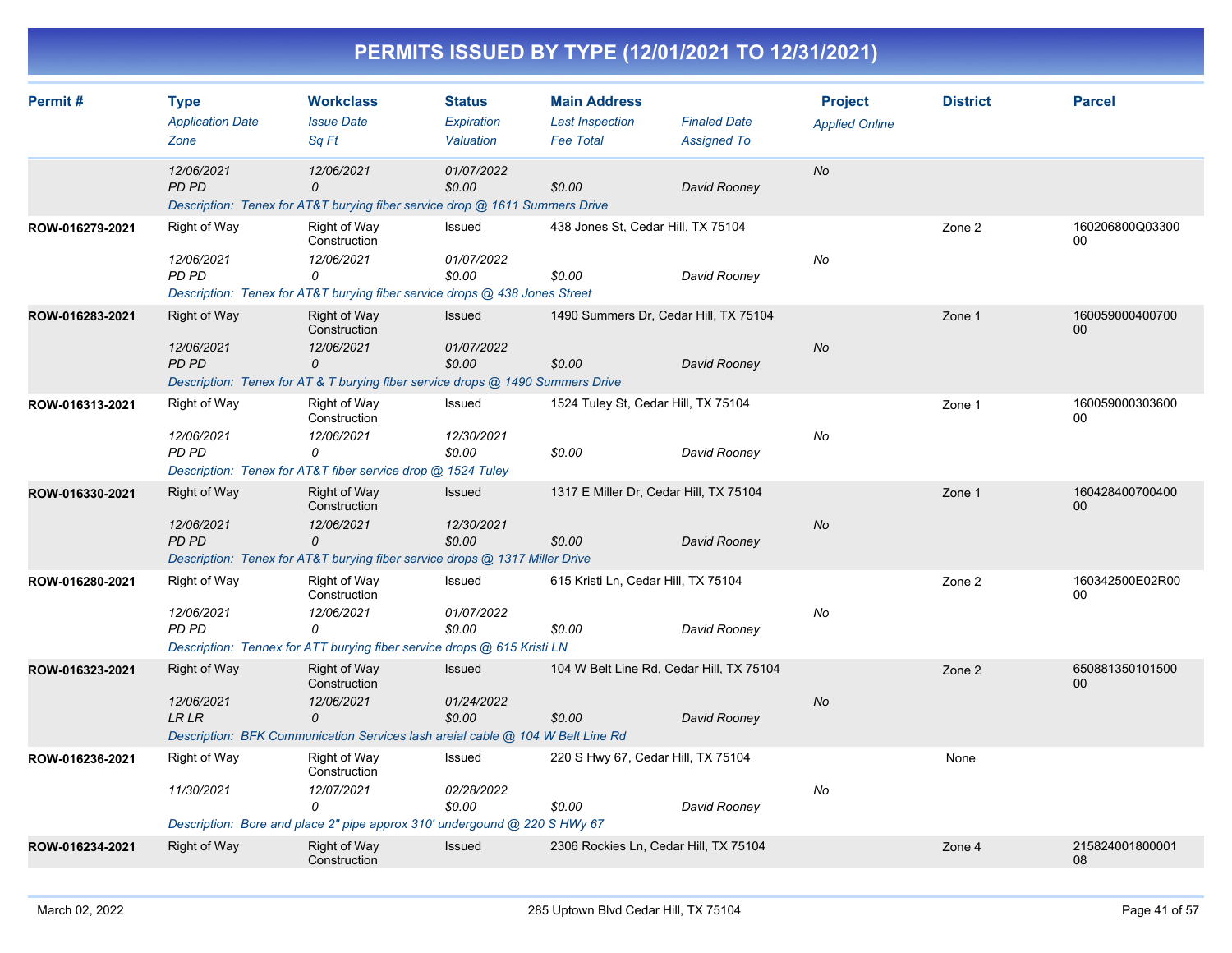| Permit#          | <b>Type</b><br><b>Application Date</b><br>Zone | <b>Workclass</b><br><b>Issue Date</b><br>Sq Ft                                   | <b>Status</b><br>Expiration<br>Valuation | <b>Main Address</b><br><b>Last Inspection</b><br><b>Fee Total</b> | <b>Finaled Date</b><br><b>Assigned To</b> | <b>Project</b><br><b>Applied Online</b> | <b>District</b> | <b>Parcel</b>         |
|------------------|------------------------------------------------|----------------------------------------------------------------------------------|------------------------------------------|-------------------------------------------------------------------|-------------------------------------------|-----------------------------------------|-----------------|-----------------------|
|                  | 11/23/2021                                     | 12/07/2021<br>O                                                                  | 12/29/2021<br>\$0.00                     | \$0.00                                                            | David Rooney                              | <b>No</b>                               |                 |                       |
|                  |                                                | Description: Bury fiber service drops @ 2306 Rockies                             |                                          |                                                                   |                                           |                                         |                 |                       |
| ROW-016229-2021  | Right of Way                                   | Right of Way<br>Construction                                                     | Issued                                   | 1611 Chapman St, Cedar Hill, TX 75104                             |                                           |                                         | Zone 1          | 160059100805100<br>00 |
|                  | 11/23/2021<br>PD PD                            | 12/07/2021<br>0                                                                  | 12/25/2021<br>\$0.00                     | \$0.00                                                            | David Rooney                              | No                                      |                 |                       |
|                  |                                                | Description: Tenex for ATT; Bury fiber service drops @ 1611 Chapman              |                                          |                                                                   |                                           |                                         |                 |                       |
| ROW-016230-2021  | <b>Right of Way</b>                            | Right of Way<br>Construction                                                     | Issued                                   | 1621 Tuley St, Cedar Hill, TX 75104                               |                                           |                                         | Zone 1          | 160059100702300<br>00 |
|                  | 11/23/2021<br><b>PD PD</b>                     | 12/07/2021<br>0                                                                  | 12/25/2021<br>\$0.00                     | \$0.00                                                            | David Rooney                              | No                                      |                 |                       |
|                  |                                                | Description: Tenex for ATT; Bury fiber service drops @ 1621 Tuley                |                                          |                                                                   |                                           |                                         |                 |                       |
| ROW-016232-2021  | Right of Way                                   | Right of Way<br>Construction                                                     | Issued                                   | 1624 Chapman St, Cedar Hill, TX 75104                             |                                           |                                         | Zone 1          | 160059100701300<br>00 |
|                  | 11/23/2021<br>PD PD                            | 12/07/2021<br>0                                                                  | 12/25/2021<br>\$0.00                     | \$0.00                                                            | David Rooney                              | No                                      |                 |                       |
|                  |                                                | Description: Tenex for ATT; bury fiber service drops @ 1624 Chapman              |                                          |                                                                   |                                           |                                         |                 |                       |
| ROW-016228-2021* | <b>Right of Way</b>                            | <b>Right of Way</b><br>Construction                                              | On Hold                                  | 1547 Chapman St, Cedar Hill, TX 75104                             |                                           |                                         | Zone 1          | 160059000104800<br>00 |
|                  | 11/23/2021<br><b>PD PD</b>                     | 12/07/2021<br>0                                                                  | 12/25/2021<br>\$0.00                     | \$0.00                                                            | David Rooney                              | <b>No</b>                               |                 |                       |
|                  |                                                | Description: Tenex for ATT; bury fiber service drops @ 1547 Chapman              |                                          |                                                                   |                                           |                                         |                 |                       |
| ROW-016325-2021  | Right of Way                                   | Right of Way<br>Construction                                                     | Issued                                   | 1450 W Belt Line Rd, Cedar Hill, TX 75104                         |                                           |                                         | Zone 4          | 650516210102300<br>00 |
|                  | 12/08/2021                                     | 12/08/2021<br>$\Omega$                                                           | 01/26/2022<br>\$0.00                     | \$0.00                                                            | David Rooney                              | No                                      |                 |                       |
|                  |                                                | Description: BFK Communications placing cable @ 1450 W Belt Line Rd              |                                          |                                                                   |                                           |                                         |                 |                       |
| ROW-016267-2021  | <b>Right of Way</b>                            | Right of Way<br>Construction                                                     | Issued                                   | 508 Sims Dr, Cedar Hill, TX 75104                                 |                                           |                                         | Zone 2          | 160206500D01600<br>00 |
|                  | 12/02/2021                                     | 12/09/2021<br>0                                                                  | 12/30/2021<br>\$0.00                     | \$0.00                                                            | David Rooney                              | No                                      |                 |                       |
| ROW-016271-2021  | Right of Way                                   | <b>Right of Way</b><br>Construction                                              | Issued                                   | 312 Pool Dr, Cedar Hill, TX 75104                                 |                                           |                                         | Zone 1          | 160059000100700<br>00 |
|                  | 12/02/2021<br>PD PD                            | 12/09/2021<br>0<br>Description: Tenex for AT&T Fiber service drop 312 Pool Drive | 06/30/2022<br>\$0.00                     | \$0.00                                                            | David Rooney                              | No                                      |                 |                       |
| ROW-016265-2021  | <b>Right of Way</b>                            | <b>Right of Way</b>                                                              | Issued                                   | 1609 Chapman St, Cedar Hill, TX 75104                             |                                           |                                         | Zone 1          | 160059100805200       |
|                  | 12/02/2021                                     | Construction<br>12/09/2021                                                       | 12/30/2021                               |                                                                   |                                           | <b>No</b>                               |                 | 00                    |
|                  | <b>PD PD</b>                                   | 0                                                                                | \$0.00                                   | \$0.00                                                            | David Rooney                              |                                         |                 |                       |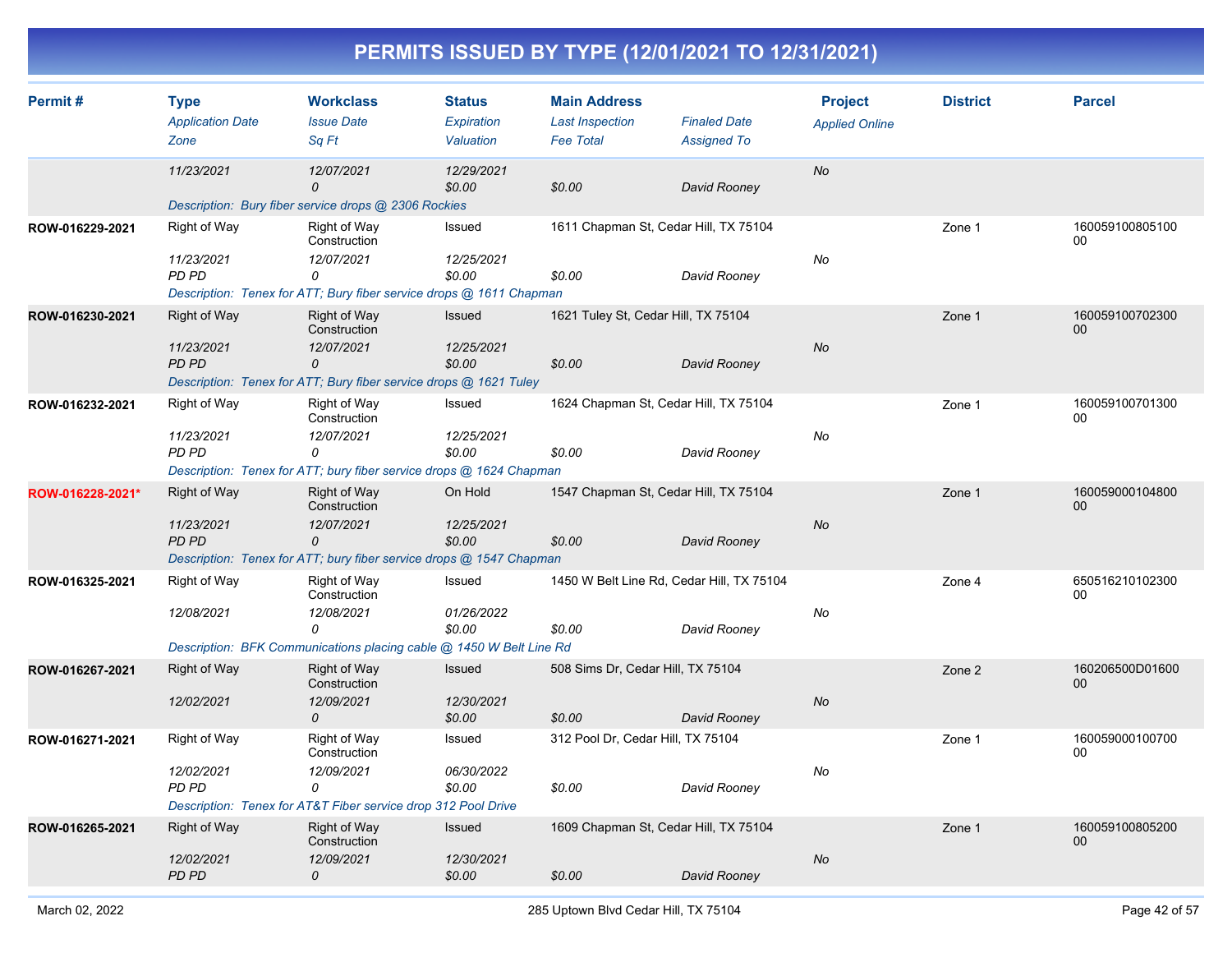|                 |                             |                                                                            |                      |                                       | PERMITS ISSUED BY TYPE (12/01/2021 TO 12/31/2021)                                                                                                           |                       |                 |                           |
|-----------------|-----------------------------|----------------------------------------------------------------------------|----------------------|---------------------------------------|-------------------------------------------------------------------------------------------------------------------------------------------------------------|-----------------------|-----------------|---------------------------|
| Permit#         | <b>Type</b>                 | <b>Workclass</b>                                                           | <b>Status</b>        | <b>Main Address</b>                   |                                                                                                                                                             | <b>Project</b>        | <b>District</b> | <b>Parcel</b>             |
|                 | <b>Application Date</b>     | <b>Issue Date</b>                                                          | Expiration           | <b>Last Inspection</b>                | <b>Finaled Date</b>                                                                                                                                         | <b>Applied Online</b> |                 |                           |
|                 | Zone                        | Sq Ft                                                                      | Valuation            | <b>Fee Total</b>                      | <b>Assigned To</b>                                                                                                                                          |                       |                 |                           |
|                 | Description: Tenex for AT&T |                                                                            |                      |                                       |                                                                                                                                                             |                       |                 |                           |
| ROW-016258-2021 | Right of Way                | Right of Way<br>Construction                                               | Issued               |                                       | 1525 Chapman St, Cedar Hill, TX 75104                                                                                                                       |                       | Zone 1          | 160059000103700<br>00     |
|                 | 12/02/2021                  | 12/09/2021                                                                 | 12/30/2021           |                                       |                                                                                                                                                             | No                    |                 |                           |
|                 | PD PD                       | 0                                                                          | \$0.00               | \$0.00                                | David Rooney                                                                                                                                                |                       |                 |                           |
|                 |                             | Description: Tenex for ATT; bury fiber service drops @ 1525 Chapman Street |                      |                                       |                                                                                                                                                             |                       |                 |                           |
| ROW-016276-2021 | <b>Right of Way</b>         | <b>Right of Way</b><br>Construction                                        | Issued               | 75104                                 | 421 E Pleasant Run Rd, Cedar Hill, TX                                                                                                                       |                       | None            |                           |
|                 | 11/24/2021                  | 12/10/2021                                                                 | 01/24/2022           |                                       |                                                                                                                                                             | No                    |                 |                           |
|                 |                             | 0                                                                          | \$0.00               | \$0.00                                | David Rooney                                                                                                                                                |                       |                 |                           |
|                 |                             |                                                                            |                      |                                       | Description: BFK for ATT; Bore 233 ft trench 98 ft place hand hole, place pedestal, saw cut & restore and place in duct for 533 ft. @ 421 E Pleasant Run Rd |                       |                 |                           |
| ROW-016311-2021 | <b>Right of Way</b>         | Right of Way<br>Construction                                               | Issued               |                                       | 613 Whispering Trl, Cedar Hill, TX 75104                                                                                                                    |                       | Zone 2          | 160155400400400<br>00     |
|                 | 12/06/2021                  | 12/13/2021<br>0                                                            | 12/30/2021<br>\$0.00 | \$0.00                                | David Rooney                                                                                                                                                | No                    |                 |                           |
|                 |                             | Description: Tenex for AT&T fiber service drop @ 613 Whispering Trl        |                      |                                       |                                                                                                                                                             |                       |                 |                           |
| ROW-016328-2021 | <b>Right of Way</b>         | Right of Way                                                               | Issued               |                                       | 1000 Old Straus Rd, Cedar Hill, TX 75104                                                                                                                    |                       | Zone 1          | 160208000700200           |
|                 | 12/14/2021                  | Construction<br>12/14/2021                                                 | 01/28/2022           |                                       |                                                                                                                                                             | No                    |                 | $00\,$                    |
|                 | PD PD                       | 0                                                                          | \$0.00               | \$0.00                                | David Rooney                                                                                                                                                |                       |                 |                           |
|                 |                             | Description: BFK Communications placing cables @ 1000 Old Straus Rd        |                      |                                       |                                                                                                                                                             |                       |                 |                           |
| ROW-016348-2021 | <b>Right of Way</b>         | Right of Way                                                               | Issued               | 505 Justice Dr, Cedar Hill, TX 75104  |                                                                                                                                                             |                       | Zone 2          | 1602063001006000          |
|                 |                             | Construction                                                               |                      |                                       |                                                                                                                                                             |                       |                 | $\Omega$                  |
|                 | 12/15/2021                  | 12/15/2021                                                                 | 01/14/2022           |                                       |                                                                                                                                                             | No                    |                 |                           |
|                 |                             | $\Omega$                                                                   | \$0.00               | \$0.00                                | David Rooney                                                                                                                                                |                       |                 |                           |
|                 |                             | Description: Tenex burying fiber service drop @ 505 Justice Dr             |                      |                                       |                                                                                                                                                             |                       |                 |                           |
| ROW-016347-2021 | <b>Right of Way</b>         | Right of Way<br>Construction                                               | <b>Issued</b>        | 591 Hillside Dr, Cedar Hill, TX 75104 |                                                                                                                                                             |                       | Zone 2          | 160395600400200<br>$00\,$ |
|                 | 12/05/2021                  | 12/15/2021                                                                 | 01/14/2022           |                                       |                                                                                                                                                             | No                    |                 |                           |
|                 |                             | 0                                                                          | \$0.00               | \$0.00                                | David Rooney                                                                                                                                                |                       |                 |                           |
|                 |                             | Description: Tenex burying fiber service drops @ 591 Hillside Drive        |                      |                                       |                                                                                                                                                             |                       |                 |                           |
| ROW-016350-2021 | Right of Way                | Right of Way<br>Construction                                               | Issued               | 550 Trees Dr, Cedar Hill, TX 75104    |                                                                                                                                                             |                       | Zone 1          | 160428400600400<br>00     |
|                 | 12/15/2021                  | 12/15/2021                                                                 | 01/14/2022           |                                       |                                                                                                                                                             | No                    |                 |                           |
|                 | PD PD                       | 0                                                                          | \$0.00               | \$0.00                                | David Rooney                                                                                                                                                |                       |                 |                           |
|                 |                             | Description: Tenex for AT & T burying fiber service drops 550 Trees        |                      |                                       |                                                                                                                                                             |                       |                 |                           |
| ROW-016371-2021 | <b>Right of Way</b>         | Right of Way<br>Construction                                               | <b>Issued</b>        |                                       | 715 Cedarwood Dr, Cedar Hill, TX 75104                                                                                                                      |                       | Zone 2          | 160155400701000<br>00     |
|                 | 12/15/2021                  | 12/16/2021                                                                 | 01/14/2022           |                                       |                                                                                                                                                             | No                    |                 |                           |
|                 |                             | 0                                                                          | \$0.00               | \$0.00                                | David Rooney                                                                                                                                                |                       |                 |                           |
|                 |                             | Description: Tenex for AT&T bury fiber service drop @ 715 Cedarwood Dr     |                      |                                       |                                                                                                                                                             |                       |                 |                           |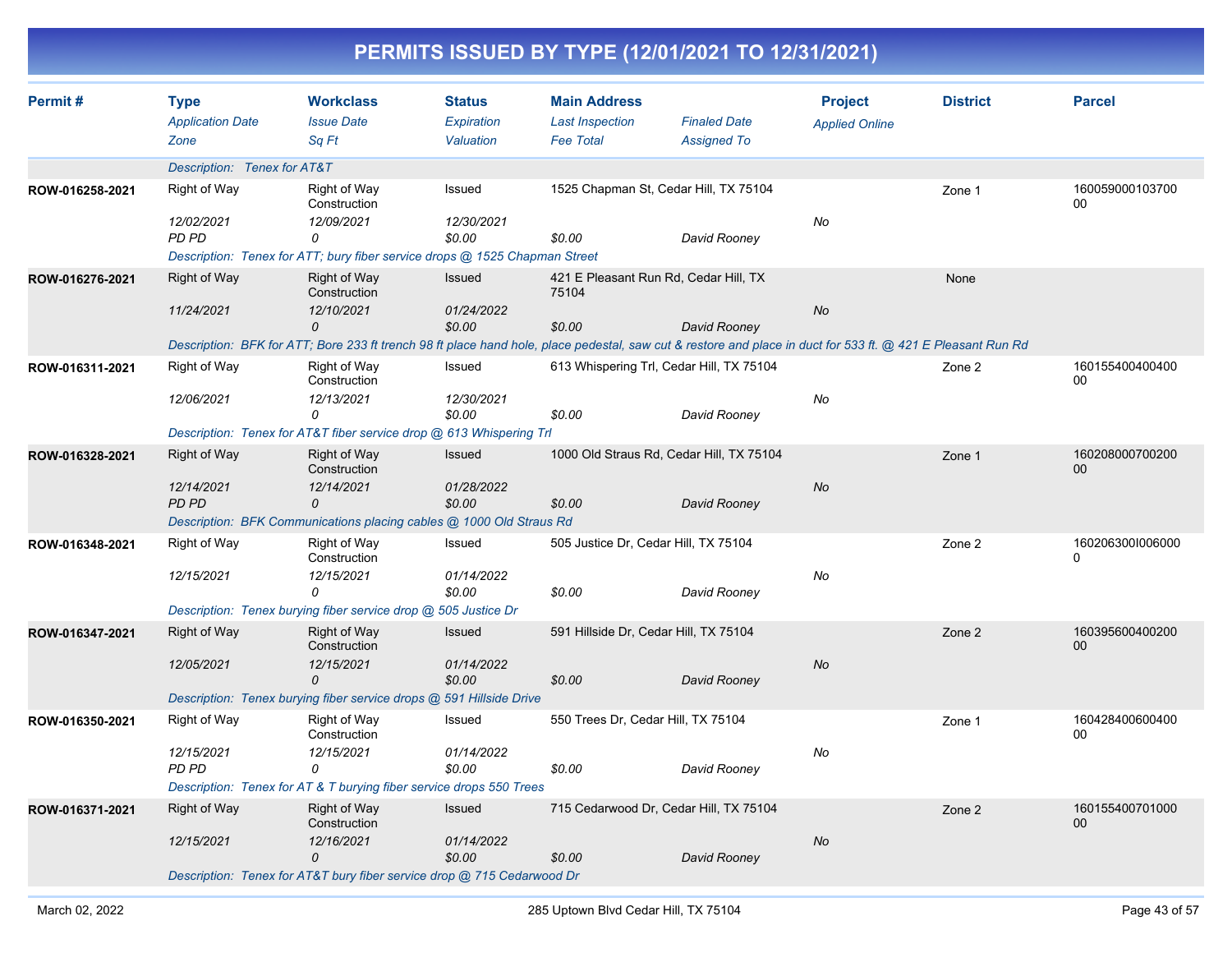| Permit#         | <b>Type</b><br><b>Application Date</b> | <b>Workclass</b><br><b>Issue Date</b>                                                        | <b>Status</b><br>Expiration | <b>Main Address</b><br><b>Last Inspection</b> | <b>Finaled Date</b>                       | <b>Project</b><br><b>Applied Online</b> | <b>District</b> | <b>Parcel</b>             |
|-----------------|----------------------------------------|----------------------------------------------------------------------------------------------|-----------------------------|-----------------------------------------------|-------------------------------------------|-----------------------------------------|-----------------|---------------------------|
|                 | Zone                                   | Sa Ft                                                                                        | Valuation                   | <b>Fee Total</b>                              | <b>Assigned To</b>                        |                                         |                 |                           |
| ROW-016375-2021 | <b>Right of Way</b>                    | <b>Right of Way</b><br>Construction                                                          | Issued                      | 118 Melody Cir, Cedar Hill, TX 75104          |                                           |                                         | Zone 2          | 160458100A02000<br>00     |
|                 | 12/15/2021                             | 12/16/2021<br>0                                                                              | 01/14/2022<br>\$0.00        | \$0.00                                        | David Rooney                              | No                                      |                 |                           |
|                 |                                        | Description: Tenex for AT&T bury fiber service drop @ 118 Melody Circle                      |                             |                                               |                                           |                                         |                 |                           |
| ROW-016353-2021 | <b>Right of Way</b>                    | <b>Right of Way</b><br>Construction                                                          | <b>Issued</b>               | 845 Bailey Dr, Cedar Hill, TX 75104           |                                           |                                         | Zone 2          | 160206500C01200<br>00     |
|                 | 12/15/2021                             | 12/16/2021<br>$\mathcal{O}$                                                                  | 01/14/2022<br>\$0.00        | \$0.00                                        | <b>Mary Horsechief</b>                    | <b>No</b>                               |                 |                           |
|                 |                                        | Description: Tenex for AT&T bury fiber service drops @ 845 Bailey                            |                             |                                               |                                           |                                         |                 |                           |
| ROW-016352-2021 | Right of Way                           | <b>Right of Way</b><br>Construction                                                          | Issued                      | 496 Vincent St, Cedar Hill, TX 75104          |                                           |                                         | Zone 2          | 160206300G01200<br>$00\,$ |
|                 | 12/15/2021                             | 12/16/2021<br>$\Omega$                                                                       | 01/14/2022<br>\$0.00        | \$0.00                                        | David Rooney                              | No                                      |                 |                           |
|                 |                                        | Description: Tenex for AT&T bury fiber service drops @ 496 Vincent ST                        |                             |                                               |                                           |                                         |                 |                           |
| ROW-016366-2021 | <b>Right of Way</b>                    | <b>Right of Way</b><br>Construction                                                          | Issued                      |                                               | 828 Plummer Dr, Cedar Hill, TX 75104      |                                         | Zone 2          | 160206500A01500<br>$00\,$ |
|                 | 12/15/2021                             | 12/16/2021<br>$\mathcal{O}$                                                                  | 01/14/2022<br>\$0.00        | \$0.00                                        | David Rooney                              | No                                      |                 |                           |
|                 |                                        | Description: Tenex for AT&T bury fiber service drops @ 828 Plummer Dr                        |                             |                                               |                                           |                                         |                 |                           |
| ROW-016360-2021 | Right of Way                           | <b>Right of Way</b><br>Construction                                                          | Submitted                   |                                               | 691 Dandelion Dr, Cedar Hill, TX 75104    |                                         | Zone 2          | 160395600700900<br>00     |
|                 | 12/15/2021                             | 12/16/2021<br>$\Omega$                                                                       | 12/14/2021<br>\$0.00        | \$0.00                                        | David Rooney                              | No                                      |                 |                           |
|                 |                                        | Description: Tenex for AT&T bury fiber service drop @ 691 Dandelion Dr                       |                             |                                               |                                           |                                         |                 |                           |
| ROW-016362-2021 | <b>Right of Way</b>                    | <b>Right of Way</b><br>Construction                                                          | Issued                      |                                               | 1608 High Pointe Ln, Cedar Hill, TX 75104 |                                         | Zone 1          | 160059100800500<br>00     |
|                 | 12/15/2021                             | 12/16/2021                                                                                   | 01/14/2022                  |                                               |                                           | No                                      |                 |                           |
|                 | <b>PD PD</b>                           | $\mathcal{O}$<br>Description: Tenex for AT & T bury fiber service drop @ 1608 High Pointe LN | \$0.00                      | \$0.00                                        | David Rooney                              |                                         |                 |                           |
| ROW-016351-2021 | Right of Way                           | <b>Right of Way</b><br>Construction                                                          | Issued                      |                                               | 440 L Thompson St, Cedar Hill, TX 75104   |                                         | Zone 1          | 160428100301000<br>00     |
|                 | 12/15/2021                             | 12/16/2021                                                                                   | 01/14/2022                  |                                               |                                           | No                                      |                 |                           |
|                 | PD PD                                  | 0                                                                                            | \$0.00                      | \$0.00                                        | David Rooney                              |                                         |                 |                           |
|                 |                                        | Description: Tenex for AT&T burying service drop @ 440 L. Thompson                           |                             |                                               |                                           |                                         |                 |                           |
| ROW-016368-2021 | <b>Right of Way</b>                    | <b>Right of Way</b><br>Construction                                                          | Issued                      |                                               | 1210 Shakleford Cir, Cedar Hill, TX 75104 |                                         | Zone 1          | 160395400400400<br>00     |
|                 | 12/15/2021                             | 12/16/2021<br>$\Omega$                                                                       | 01/14/2022                  |                                               |                                           | <b>No</b>                               |                 |                           |
|                 | <b>PD PD</b>                           | Description: Tenex for AT&T bury fiber service Drop @ 1210 Shakleford Circle                 | \$0.00                      | \$0.00                                        | David Rooney                              |                                         |                 |                           |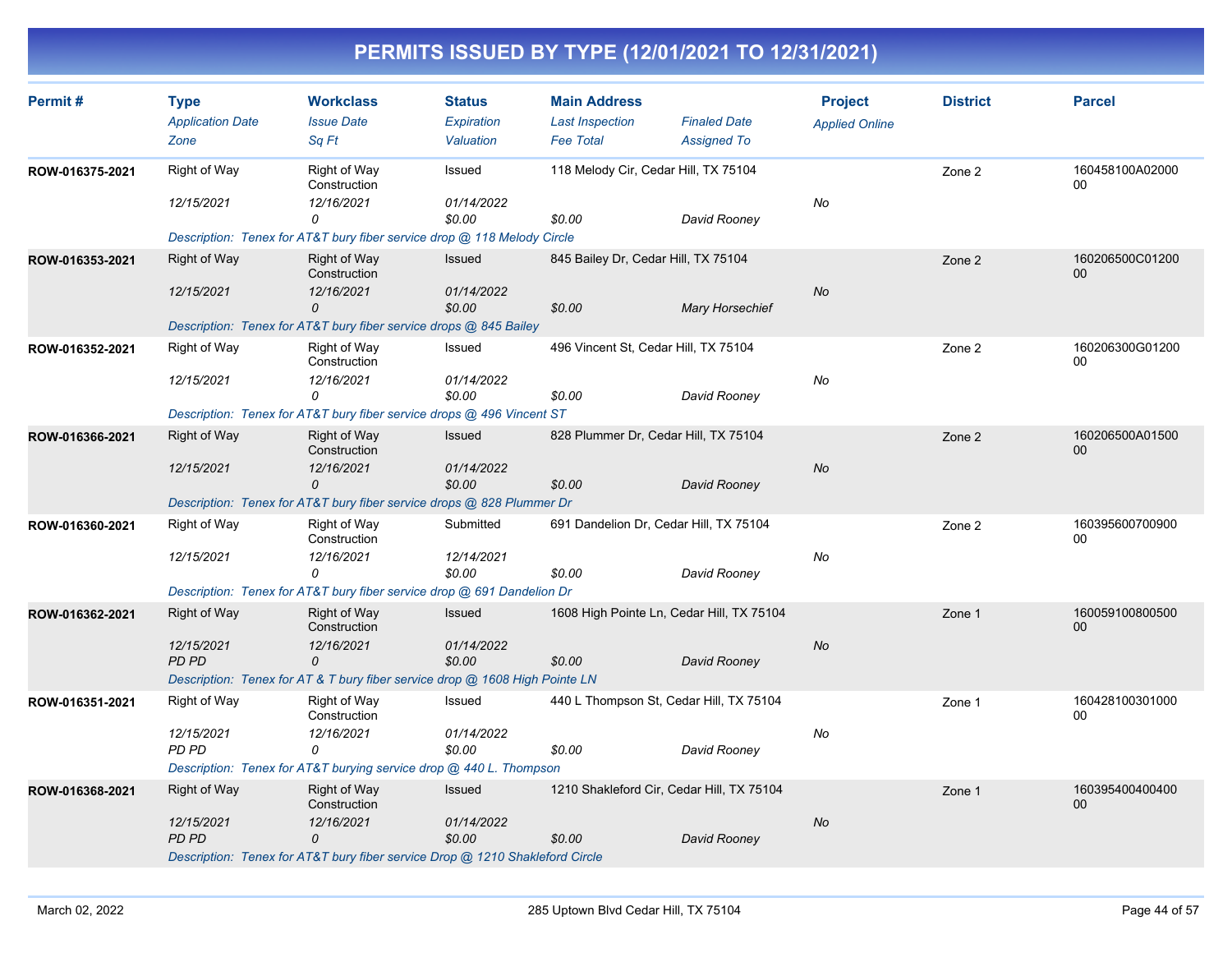| Permit#          | <b>Type</b><br><b>Application Date</b> | <b>Workclass</b><br><b>Issue Date</b>                                                                    | <b>Status</b><br>Expiration | <b>Main Address</b><br><b>Last Inspection</b> | <b>Finaled Date</b>                    | <b>Project</b>        | <b>District</b> | <b>Parcel</b>             |
|------------------|----------------------------------------|----------------------------------------------------------------------------------------------------------|-----------------------------|-----------------------------------------------|----------------------------------------|-----------------------|-----------------|---------------------------|
|                  | Zone                                   | Sa Ft                                                                                                    | Valuation                   | <b>Fee Total</b>                              | <b>Assigned To</b>                     | <b>Applied Online</b> |                 |                           |
| ROW-016355-2021  | <b>Right of Way</b>                    | Right of Way<br>Construction                                                                             | Issued                      |                                               | 411 Flameleaf Ln, Cedar Hill, TX 75104 |                       | Zone 1          | 160059100802600<br>00     |
|                  | 12/15/2021<br>PD PD                    | 12/16/2021<br>0<br>Description: Tenex for AT&T bury fiber service drops @ 411 Flameleaf LN               | 01/14/2022<br>\$0.00        | \$0.00                                        | David Rooney                           | No                    |                 |                           |
| ROW-016354-2021* | Right of Way<br>12/15/2021             | <b>Right of Way</b><br>Construction<br>12/16/2021                                                        | On Hold<br>01/14/2021       | 1302 Boyd St, Cedar Hill, TX 75104            |                                        | No                    | Zone 1          | 160428400303900<br>00     |
|                  | PD PD                                  | 0<br>Description: Tenex for AT&T bury fiber service drops @ 1302 F. Boyd St                              | \$0.00                      | \$0.00                                        | David Rooney                           |                       |                 |                           |
| ROW-016364-2021  | Right of Way                           | Right of Way<br>Construction                                                                             | Issued                      | 1501 Chapman St, Cedar Hill, TX 75104         |                                        |                       | Zone 1          | 160059000102500<br>00     |
|                  | 12/15/2021<br>PD PD                    | 12/16/2021<br>$\Omega$<br>Description: Tenex for AT&T bury fiber service drops @ 1501 Chapman St         | 01/14/2022<br>\$0.00        | \$0.00                                        | Mary Horsechief                        | No                    |                 |                           |
| ROW-016396-2021  | <b>Right of Way</b>                    | <b>Right of Way</b><br>Construction                                                                      | <b>Issued</b>               | 621 Jealouse Way, Cedar Hill, TX 75104        |                                        |                       | Zone 4          | 160046100A4RB0<br>000     |
|                  | 12/07/2021<br>$\prime\prime$           | 12/17/2021<br>0<br>Description: Sunrise Telecom 2"pipe approx 210 underground @ 621 Jealouse Way Ste 101 | 02/14/2022<br>\$0.00        | \$0.00                                        | David Rooney                           | <b>No</b>             |                 |                           |
| ROW-016380-2021  | Right of Way                           | Right of Way<br>Construction                                                                             | Issued                      | 1504 Tuley St, Cedar Hill, TX 75104           |                                        |                       | Zone 1          | 160059000304600<br>00     |
|                  | 12/06/2021<br>PD PD                    | 12/17/2021<br>0                                                                                          | 01/31/2022<br>\$0.00        | \$0.00                                        | David Rooney                           | No                    |                 |                           |
|                  |                                        | Description: TENEX FOR AT & T BURY FIBER SERVICE DROP 1504 TULEY ST                                      |                             |                                               |                                        |                       |                 |                           |
| ROW-016383-2021  | <b>Right of Way</b><br>12/06/2021      | <b>Right of Way</b><br>Construction<br>12/17/2021                                                        | Issued<br>12/31/2021        | 1600 Summers Dr, Cedar Hill, TX 75104         |                                        | No                    | Zone 1          | 160059100501500<br>00     |
|                  | PD PD                                  | 0<br>Description: tenex for AT&T bury fiber service drops @ 1600 Summers Drive                           | \$0.00                      | \$0.00                                        | David Rooney                           |                       |                 |                           |
| ROW-016382-2021  | Right of Way                           | <b>Right of Way</b><br>Construction                                                                      | Issued                      | 1610 Summers Dr, Cedar Hill, TX 75104         |                                        |                       | Zone 1          | 160059100502000<br>00     |
|                  | 12/06/2021<br>PD PD                    | 12/17/2021<br>0                                                                                          | 12/31/2021<br>\$0.00        | \$0.00                                        | David Rooney                           | No                    |                 |                           |
|                  |                                        | Description: Tenex for AT&T bury fiber service drops @ 1610 Summers Drive                                |                             |                                               |                                        |                       |                 |                           |
| ROW-016411-2021  | <b>Right of Way</b>                    | Right of Way<br>Construction                                                                             | Issued                      | 1012 Magnolia Ln, Cedar Hill, TX 75104        |                                        |                       | Zone 2          | 160482000F00100<br>$00\,$ |
|                  | 12/20/2021<br>PD PD                    | 12/20/2021<br>0<br>Description: Hernandez Utilies for AT&T FOB 2" BORE @ 1012 Magnolia Lane              | 03/03/2022<br>\$0.00        | \$0.00                                        | <b>Mary Horsechief</b>                 | No                    |                 |                           |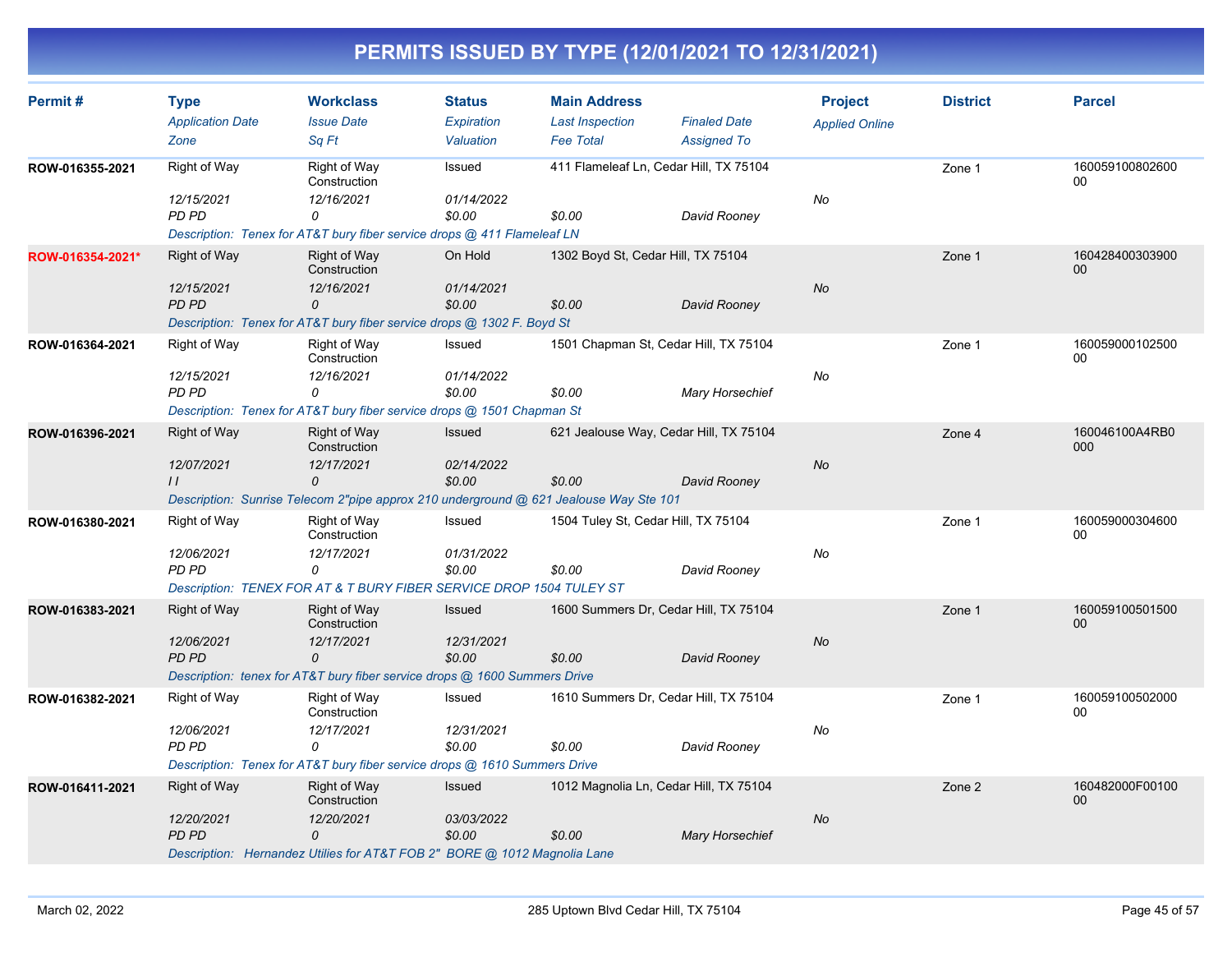| Permit#         | <b>Type</b>             | <b>Workclass</b>                                                                                          | <b>Status</b> | <b>Main Address</b>                   |                                                                                                                              | <b>Project</b>        | <b>District</b> | <b>Parcel</b>         |
|-----------------|-------------------------|-----------------------------------------------------------------------------------------------------------|---------------|---------------------------------------|------------------------------------------------------------------------------------------------------------------------------|-----------------------|-----------------|-----------------------|
|                 | <b>Application Date</b> | <b>Issue Date</b>                                                                                         | Expiration    | <b>Last Inspection</b>                | <b>Finaled Date</b>                                                                                                          | <b>Applied Online</b> |                 |                       |
|                 | Zone                    | Sa Ft                                                                                                     | Valuation     | <b>Fee Total</b>                      | <b>Assigned To</b>                                                                                                           |                       |                 |                       |
| ROW-016406-2021 | Right of Way            | Right of Way<br>Construction                                                                              | Issued        |                                       | 1533 High Pointe Ln, Cedar Hill, TX 75104                                                                                    |                       | Zone 1          | 160208000400201<br>00 |
|                 | 12/20/2021              | 12/20/2021                                                                                                | 03/31/2022    |                                       |                                                                                                                              | No                    |                 |                       |
|                 | <b>PD PD</b>            | 0                                                                                                         | \$0.00        | \$0.00                                | David Rooney                                                                                                                 |                       |                 |                       |
|                 |                         | Description: Hernandez Utilites for AT&T FOB 2" Bore for 1533 High Pointe LN                              |               |                                       |                                                                                                                              |                       |                 |                       |
| ROW-016449-2021 | Right of Way            | Right of Way<br>Construction                                                                              | <b>Issued</b> |                                       | 285 Uptown Blvd, Cedar Hill, TX 75104                                                                                        |                       | Zone 2          | 160128300D00100<br>00 |
|                 | 12/16/2021              | 12/22/2021                                                                                                | 01/31/2022    |                                       |                                                                                                                              | No                    |                 |                       |
|                 | OT-Res OT-Res           | 0                                                                                                         | \$0.00        | \$0.00                                | David Rooney                                                                                                                 |                       |                 |                       |
|                 |                         |                                                                                                           |               |                                       | Description: Flock Safety Installation of New Flock safety camera on new infrasture @ 285 Uptown Blvd Bldg 100 Cedar Hill Tx |                       |                 |                       |
| ROW-016443-2021 | Right of Way            | Right of Way<br>Construction                                                                              | Issued        |                                       | 1417 Hamilton Cir, Cedar Hill, TX 75104                                                                                      |                       | Zone 1          | 160325500100300<br>00 |
|                 | 12/10/2021              | 12/22/2021                                                                                                | 03/15/2022    |                                       |                                                                                                                              | No                    |                 |                       |
|                 | <b>PD PD</b>            | 0                                                                                                         | \$0.00        | \$0.00                                | David Rooney                                                                                                                 |                       |                 |                       |
|                 |                         | Description: Pike Electric "2" Bore replacing underground primary in the rear @ 1417, 1418, 1419 Hamilton |               |                                       |                                                                                                                              |                       |                 |                       |
| ROW-016447-2021 | Right of Way            | <b>Right of Way</b><br>Construction                                                                       | Issued        | 211 E 1382 Fm,                        |                                                                                                                              |                       | Zone 1          | 160396400A00100<br>00 |
|                 | 12/21/2021              | 12/22/2021                                                                                                | 02/28/2022    |                                       |                                                                                                                              | No                    |                 |                       |
|                 | LR LR                   | 0                                                                                                         | \$0.00        | \$0.00                                | David Rooney                                                                                                                 |                       |                 |                       |
|                 |                         | Description: Spectrum Boke and place "2" pipe approx underground @ 211 E FM 1382                          |               |                                       |                                                                                                                              |                       |                 |                       |
| ROW-016484-2021 | <b>Right of Way</b>     | Right of Way<br>Construction                                                                              | Issued        |                                       | 2008 W Belt Line Rd, Cedar Hill, TX 75104                                                                                    |                       | Zone 1          | 160172000003R00<br>00 |
|                 | 12/09/2021              | 12/23/2021                                                                                                | 02/27/2021    |                                       |                                                                                                                              | No                    |                 |                       |
|                 |                         | 0                                                                                                         | \$0.00        | \$0.00                                | David Rooney                                                                                                                 |                       |                 |                       |
|                 |                         | Description: Ash Comm for Charter/Spectrum; 280' UG coax to service new customers @ 2008 W Belt Line Rd   |               |                                       |                                                                                                                              |                       |                 |                       |
| ROW-016463-2021 | Right of Way            | Right of Way<br>Construction                                                                              | Issued        | 833 Twilight Dr, Cedar Hill, TX 75104 |                                                                                                                              |                       | Zone 2          | 160475000600800<br>00 |
|                 | 12/22/2021              | 12/23/2021                                                                                                | 01/21/2022    |                                       |                                                                                                                              | <b>No</b>             |                 |                       |
|                 |                         | 0                                                                                                         | \$0.00        | \$0.00                                | David Rooney                                                                                                                 |                       |                 |                       |
|                 |                         | Description: Tenex for AT&T bury the service drops @ 833 Twilight                                         |               |                                       |                                                                                                                              |                       |                 |                       |
| ROW-016480-2021 | Right of Way            | Right of Way<br>Construction                                                                              | Issued        |                                       | 801 Rainbow Ln, Cedar Hill, TX 75104                                                                                         |                       | Zone 3          | 160342000B01000<br>00 |
|                 | 12/09/2021              | 12/23/2021                                                                                                | 01/24/2022    |                                       |                                                                                                                              | No                    |                 |                       |
|                 | <b>PD PD</b>            | 0                                                                                                         | \$0.00        | \$0.00                                | <b>Mary Horsechief</b>                                                                                                       |                       |                 |                       |
|                 |                         | Description: Gardner Telecom for Spectrum; Relocating power supply at 801 Rainbow Lane                    |               |                                       |                                                                                                                              |                       |                 |                       |
| ROW-016565-2021 | Right of Way            | Right of Way<br>Construction                                                                              | Issued        |                                       | 1538 High Pointe Ln, Cedar Hill, TX 75104                                                                                    |                       | Zone 1          | 160059000105600<br>00 |
|                 | 12/30/2021              | 12/23/2021                                                                                                | 01/21/2022    |                                       |                                                                                                                              | <b>No</b>             |                 |                       |
|                 | <b>PD PD</b>            | 0                                                                                                         | \$0.00        | \$0.00                                | David Rooney                                                                                                                 |                       |                 |                       |
|                 |                         | Description: Tenex for AT&T Bury Fiber SErvice Drops @ 1538 High Pointe Ln                                |               |                                       |                                                                                                                              |                       |                 |                       |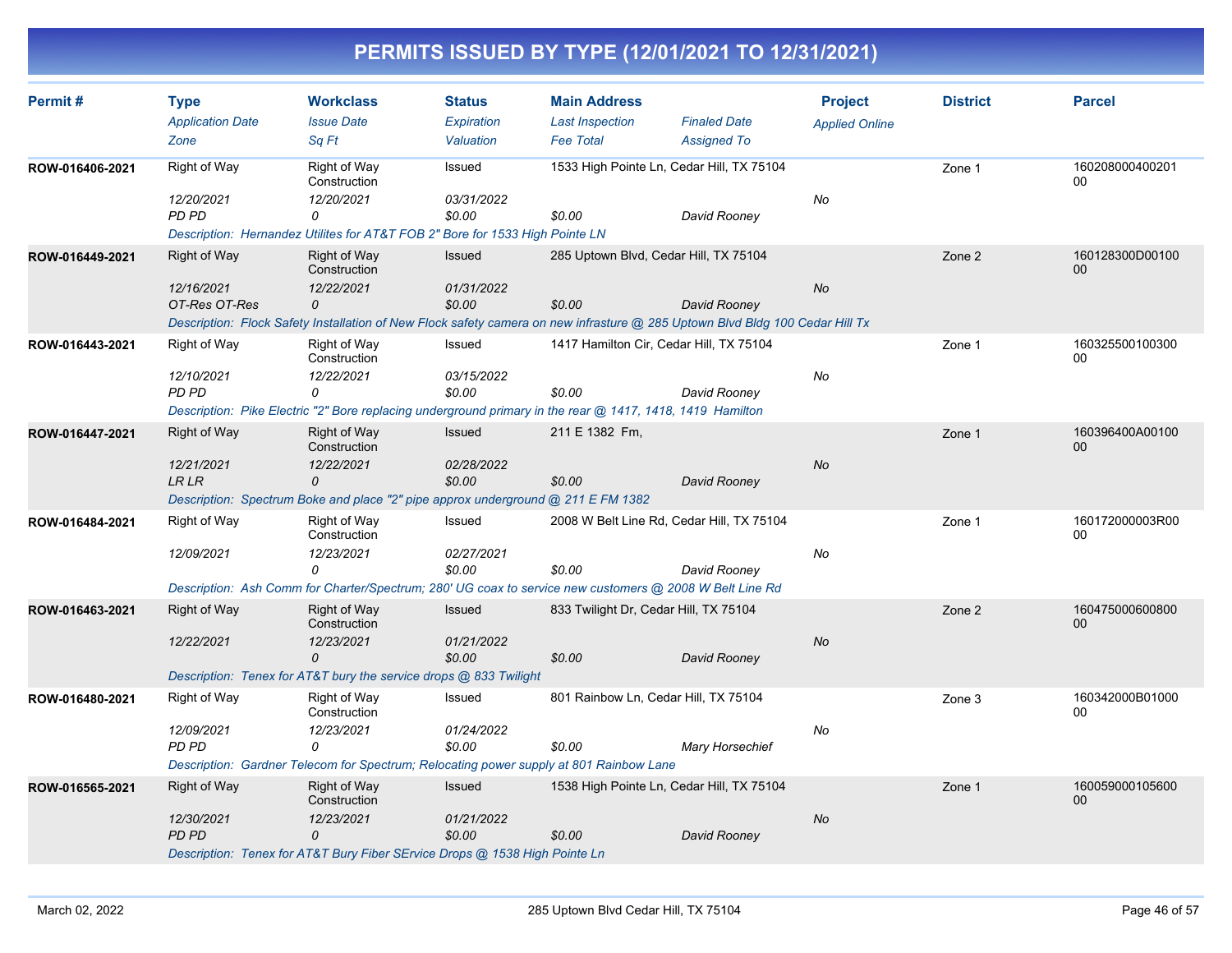| Permit#         | <b>Type</b>             | <b>Workclass</b>                                                      | <b>Status</b> | <b>Main Address</b>               |                                                                                                                                         | <b>Project</b>        | <b>District</b> | <b>Parcel</b>             |
|-----------------|-------------------------|-----------------------------------------------------------------------|---------------|-----------------------------------|-----------------------------------------------------------------------------------------------------------------------------------------|-----------------------|-----------------|---------------------------|
|                 | <b>Application Date</b> | <b>Issue Date</b>                                                     | Expiration    | <b>Last Inspection</b>            | <b>Finaled Date</b>                                                                                                                     | <b>Applied Online</b> |                 |                           |
|                 | Zone                    | Sa Ft                                                                 | Valuation     | <b>Fee Total</b>                  | <b>Assigned To</b>                                                                                                                      |                       |                 |                           |
| ROW-016511-2021 | Right of Way            | Right of Way<br>Construction                                          | Issued        |                                   | 848 Meandering Dr, Cedar Hill, TX 75104                                                                                                 |                       | Zone 2          | 160155500102500<br>00     |
|                 | 12/23/2021              | 12/28/2021                                                            | 01/21/2022    |                                   |                                                                                                                                         | No                    |                 |                           |
|                 |                         | 0                                                                     | \$0.00        | \$0.00                            | David Rooney                                                                                                                            |                       |                 |                           |
|                 |                         | Description: Tenex for AT&T bury fiber service drop @ 848 Meandering  |               |                                   |                                                                                                                                         |                       |                 |                           |
| ROW-016509-2021 | <b>Right of Way</b>     | <b>Right of Way</b><br>Construction                                   | Issued        |                                   | 421 Mckinley St, Cedar Hill, TX 75104                                                                                                   |                       | Zone 2          | 160206000300100<br>$00\,$ |
|                 | 12/08/2021              | 12/28/2021                                                            | 01/27/2022    |                                   |                                                                                                                                         | <b>No</b>             |                 |                           |
|                 |                         | 0                                                                     | \$0.00        | \$0.00                            | David Rooney                                                                                                                            |                       |                 |                           |
|                 | <b>MCKINLEY ST</b>      |                                                                       |               |                                   | Description: BFK COMMUNICATIONS FOR AT&T TELECOMMUNICATION BORE 90 FT PLACE HAND HOLD PLACE PFP CABINET AND PLACE 130 FT OF CABLE @ 421 |                       |                 |                           |
| ROW-016498-2021 | Right of Way            | Right of Way<br>Construction                                          | Issued        | 423 Sims Dr, Cedar Hill, TX 75104 |                                                                                                                                         |                       | Zone 2          | 160206500C03800<br>00     |
|                 | 12/28/2021              | 12/28/2021                                                            | 01/21/2022    |                                   |                                                                                                                                         | No                    |                 |                           |
|                 |                         | 0                                                                     | \$0.00        | \$0.00                            | David Rooney                                                                                                                            |                       |                 |                           |
|                 |                         | Description: Tenex for AT&T bury fiber service drops @ 423 Sims Dr    |               |                                   |                                                                                                                                         |                       |                 |                           |
| ROW-016504-2021 | <b>Right of Way</b>     | <b>Right of Way</b><br>Construction                                   | Issued        |                                   | 803 S Highland Dr, Cedar Hill, TX 75104                                                                                                 |                       | Zone 3          | 160205500A00100<br>00     |
|                 | 12/27/2021              | 12/28/2021                                                            | 01/21/2022    |                                   |                                                                                                                                         | No                    |                 |                           |
|                 |                         | $\Omega$                                                              | \$0.00        | \$0.00                            | David Rooney                                                                                                                            |                       |                 |                           |
|                 |                         | Description: Tenex for AT&T bury service fiber drops @ 803 Highland   |               |                                   |                                                                                                                                         |                       |                 |                           |
| ROW-016503-2021 | Right of Way            | Right of Way<br>Construction                                          | Issued        | 765 Lowe St, Cedar Hill, TX 75104 |                                                                                                                                         |                       | Zone 2          | 160207700301500<br>00     |
|                 | 12/27/2021              | 12/28/2021                                                            | 01/21/2022    |                                   |                                                                                                                                         | No                    |                 |                           |
|                 |                         | 0                                                                     | \$0.00        | \$0.00                            | David Rooney                                                                                                                            |                       |                 |                           |
|                 |                         | Description: Tenex for AT&T bury fiber service drops @ 765 Lowe       |               |                                   |                                                                                                                                         |                       |                 |                           |
| ROW-016513-2021 | <b>Right of Way</b>     | <b>Right of Way</b><br>Construction                                   | Issued        |                                   | 1031 Hampshire Ln, Cedar Hill, TX 75104                                                                                                 |                       | Zone 2          | 160324000E01000<br>00     |
|                 | 12/27/2021              | 12/28/2021                                                            | 01/21/2022    |                                   |                                                                                                                                         | No                    |                 |                           |
|                 | <b>PD PD</b>            | 0                                                                     | \$0.00        | \$0.00                            | David Rooney                                                                                                                            |                       |                 |                           |
|                 |                         | Description: Tenex for AT&T Bury Fiber Service Drops @ 1031 Hampshire |               |                                   |                                                                                                                                         |                       |                 |                           |
| ROW-016502-2021 | Right of Way            | Right of Way<br>Construction                                          | Issued        |                                   | 318 La Reata Ct, Cedar Hill, TX 75104                                                                                                   |                       | Zone 4          | 160279600012140<br>$00\,$ |
|                 | 12/28/2021              | 12/28/2021                                                            | 01/21/2022    |                                   |                                                                                                                                         | No                    |                 |                           |
|                 | PD PD                   | 0                                                                     | \$0.00        | \$0.00                            | David Rooney                                                                                                                            |                       |                 |                           |
|                 |                         | Description: Tenex for AT&T bury fiber service drops @ 318 La Raeta   |               |                                   |                                                                                                                                         |                       |                 |                           |
| ROW-016500-2021 | Right of Way            | <b>Right of Way</b><br>Construction                                   | Issued        | 314 Pool Dr, Cedar Hill, TX 75104 |                                                                                                                                         |                       | Zone 1          | 160059000100600<br>00     |
|                 | 12/27/2021              | 12/28/2021                                                            | 01/21/2022    |                                   |                                                                                                                                         | No                    |                 |                           |
|                 | <b>PD PD</b>            | $\Omega$                                                              | \$0.00        | \$0.00                            | David Rooney                                                                                                                            |                       |                 |                           |
|                 |                         | Description: Tenex for AT&T bury fiber service drop @ 314 Pool        |               |                                   |                                                                                                                                         |                       |                 |                           |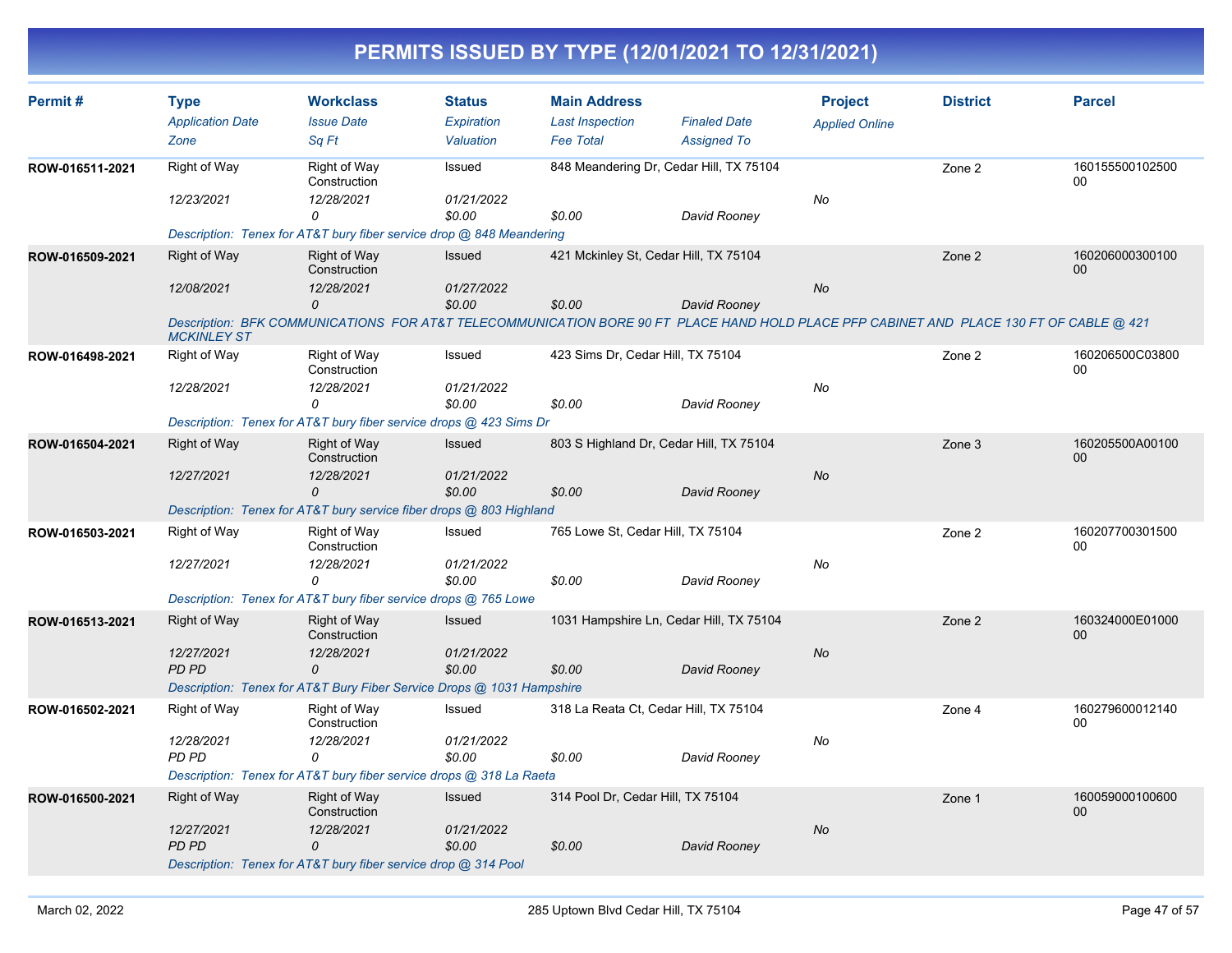| Permit#         | <b>Type</b><br><b>Application Date</b><br>Zone          | <b>Workclass</b><br><b>Issue Date</b><br>Sq Ft                                                                                                                                                                               | <b>Status</b><br>Expiration<br>Valuation | <b>Main Address</b><br><b>Last Inspection</b><br><b>Fee Total</b> | <b>Finaled Date</b><br><b>Assigned To</b> | <b>Project</b><br><b>Applied Online</b> | <b>District</b> | <b>Parcel</b>             |
|-----------------|---------------------------------------------------------|------------------------------------------------------------------------------------------------------------------------------------------------------------------------------------------------------------------------------|------------------------------------------|-------------------------------------------------------------------|-------------------------------------------|-----------------------------------------|-----------------|---------------------------|
| ROW-015045-2021 | Right of Way<br>12/27/2021<br>PD PD                     | Right of Way<br>Construction<br>12/28/2021<br>$\Omega$                                                                                                                                                                       | Issued<br>01/21/2022<br>\$0.00           | 1529 Summers Dr, Cedar Hill, TX 75104<br>\$0.00                   | David Rooney                              | No                                      | Zone 1          | 160059100301500<br>00     |
| ROW-016512-2021 | Right of Way<br>12/27/2021<br><b>PD PD</b>              | Description: Tenex bury fiber service drops. 1529 Summers<br><b>Right of Way</b><br>Construction<br>12/28/2021<br>0<br>Description: Tenex for AT&T Bury Fiber Service Drops @ 1024 Essex                                     | Submitted<br>01/21/2022<br>\$0.00        | 1024 Essex Dr, Cedar Hill, TX 75104<br>\$0.00                     | David Rooney                              | No                                      | Zone 2          | 160324000E02200<br>00     |
| ROW-016491-2021 | Right of Way<br>12/28/2021<br>PD PD                     | <b>Right of Way</b><br>Construction<br>12/28/2021<br>$\Omega$<br>Description: Tenex for AT&T Bury fiber service drops @ 400 L. Thompson                                                                                      | Issued<br>06/27/2022<br>\$0.00           | 400 L Thompson St, Cedar Hill, TX 75104<br>\$0.00                 | David Rooney                              | No                                      | Zone 1          | 160428100200100<br>00     |
| ROW-016516-2021 | Right of Way<br>12/15/2021                              | <b>Right of Way</b><br>Construction<br>12/29/2021<br>$\Omega$<br>Description: ATMOS ENERGY LOCATE IN FRONT OF ADDRESS ON BOTH SIDES OF STREET FROM PL TO PL @325 SHORT ST                                                    | Issued<br>01/20/2022<br>\$0.00           | 325 Short St, Cedar Hill, TX 75104<br>\$0.00                      | David Rooney                              | No                                      | Zone 2          | 160035000200800<br>00     |
| ROW-016544-2021 | Right of Way<br>12/09/2021                              | Right of Way<br>Construction<br>12/29/2021<br>0<br>Description: BFK Communications on behalf of AT& T for BORE 695 ft place in new condult place PFP cabinet and place hand hole @ AZO22JEZ/619 E. Belt Line RD N Joe Wilson | Issued<br>01/28/2022<br>\$0.00           | 619 E. Belt Line Rd, Cedar Hill, TX 75104<br>\$0.00               | David Rooney                              | No                                      | None            |                           |
| ROW-016524-2021 | <b>RD</b><br>Right of Way<br>12/21/2021<br><b>PD PD</b> | <b>Right of Way</b><br>Construction<br>12/29/2021<br>$\Omega$<br>Description: Tenex for AT&T bury fiber service drops @ 1069 Suffolk                                                                                         | Issued<br>01/21/2022<br>\$0.00           | 1069 Suffolk Ln, Cedar Hill, TX 75104<br>\$0.00                   | David Rooney                              | No                                      | Zone 2          | 160324000C00400<br>$00\,$ |
| ROW-016521-2021 | Right of Way<br>12/23/2021<br>PD PD                     | Right of Way<br>Construction<br>12/29/2021<br>$\Omega$<br>Description: Tenex for AT&T bury fiber service drops for 1039 Essex                                                                                                | Issued<br>01/21/2022<br>\$0.00           | 1039 Essex Dr, Cedar Hill, TX 75104<br>\$0.00                     | David Rooney                              | No                                      | Zone 2          | 160324000F03300<br>00     |
| ROW-016548-2021 | Right of Way<br>12/22/2021<br><b>PD PD</b>              | Right of Way<br>Construction<br>12/29/2021<br>$\Omega$<br>Description: Tenex for AT&T Bury Final Service Drop for 1616 High Pointe Ln                                                                                        | Issued<br>01/22/2022<br>\$0.00           | 1616 High Pointe Ln, Cedar Hill, TX 75104<br>\$0.00               | David Rooney                              | No                                      | Zone 1          | 160059100800900<br>00     |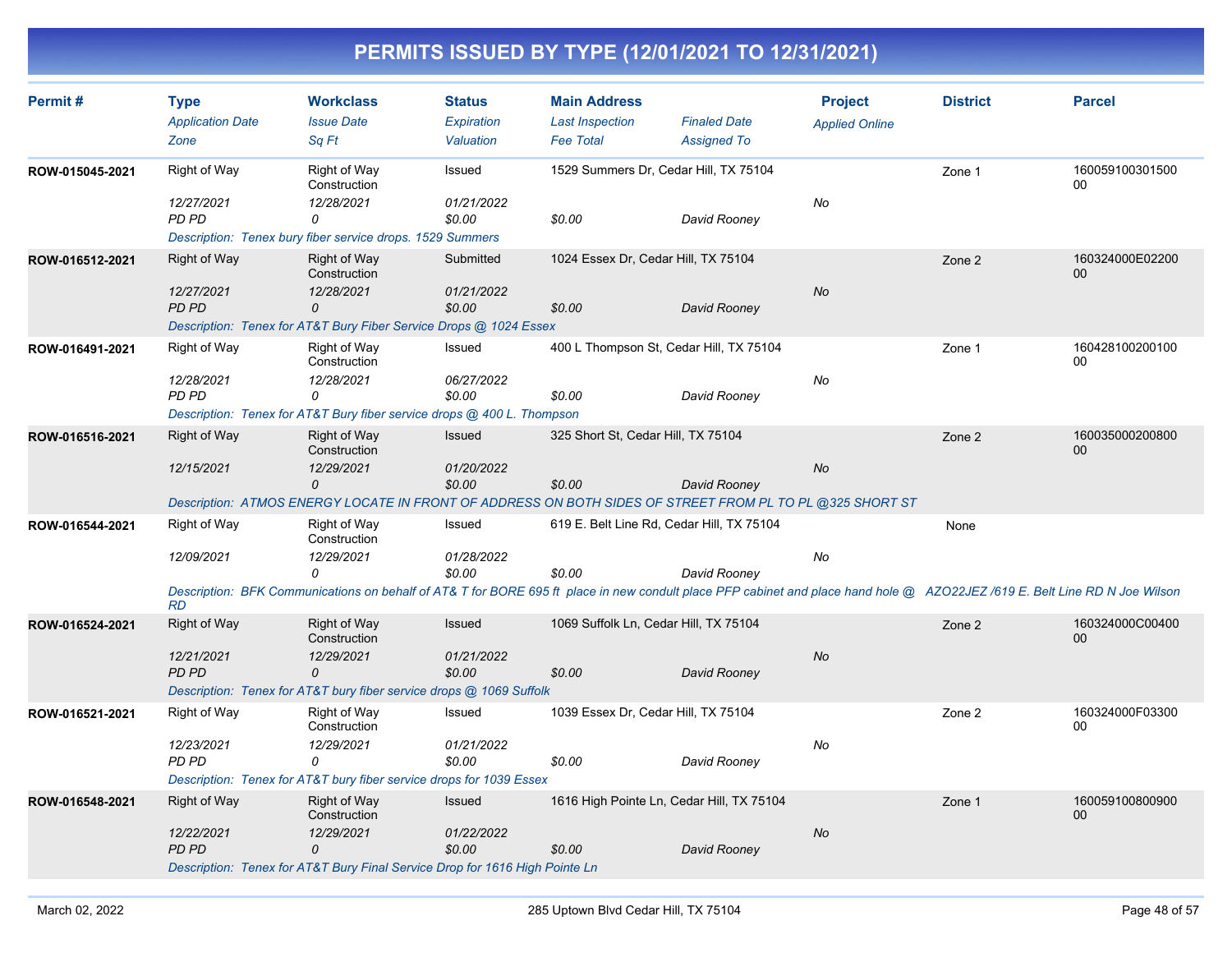| Permit#          | <b>Type</b>                     | <b>Workclass</b>                                                                        | <b>Status</b>           | <b>Main Address</b>                        |                                           | <b>Project</b>        | <b>District</b> | <b>Parcel</b>             |
|------------------|---------------------------------|-----------------------------------------------------------------------------------------|-------------------------|--------------------------------------------|-------------------------------------------|-----------------------|-----------------|---------------------------|
|                  | <b>Application Date</b><br>Zone | <b>Issue Date</b><br>Sq Ft                                                              | Expiration<br>Valuation | <b>Last Inspection</b><br><b>Fee Total</b> | <b>Finaled Date</b><br><b>Assigned To</b> | <b>Applied Online</b> |                 |                           |
| ROW-016532-2021  | <b>Right of Way</b>             | Right of Way<br>Construction                                                            | Issued                  | 1136 Essex Dr, Cedar Hill, TX 75104        |                                           |                       | Zone 2          | 160324000D00900<br>00     |
|                  | 12/23/2021<br>PD PD             | 12/29/2021<br>0                                                                         | 01/21/2022<br>\$0.00    | \$0.00                                     | David Rooney                              | No                    |                 |                           |
|                  |                                 | Description: Tenex for AT&T Bury Fiber Service Drops @ 1136 Essex                       |                         |                                            |                                           |                       |                 |                           |
| ROW-016534-2021  | Right of Way                    | Right of Way<br>Construction                                                            | <b>Issued</b>           |                                            | 1321 E Miller Dr, Cedar Hill, TX 75104    |                       | Zone 1          | 160428400700300<br>00     |
|                  | 12/23/2021<br>PD PD             | 12/29/2021<br>0                                                                         | 01/21/2022<br>\$0.00    | \$0.00                                     | David Rooney                              | <b>No</b>             |                 |                           |
|                  |                                 | Description: Tenex for AT&T Bury Fiber Service Drops @ 1321 E Miller                    |                         |                                            |                                           |                       |                 |                           |
| ROW-016547-2021  | Right of Way                    | Right of Way<br>Construction                                                            | Issued                  |                                            | 1633 Summers Dr, Cedar Hill, TX 75104     |                       | Zone 1          | 160059100602200<br>00     |
|                  | 12/22/2021                      | 12/29/2021                                                                              | 01/21/2022              |                                            |                                           | No                    |                 |                           |
|                  | PD PD                           | 0                                                                                       | \$0.00                  | \$0.00                                     | David Rooney                              |                       |                 |                           |
|                  |                                 | Description: Tenex for AT&T Bury Fiber Service Drops @ 1633 Summers Dr                  |                         |                                            |                                           |                       |                 |                           |
| ROW-016519-2021  | Right of Way                    | <b>Right of Way</b><br>Construction                                                     | Issued                  |                                            | 1515 Legacy Dr, Cedar Hill, TX 75104      |                       | Zone 3          | 160045300G01600<br>$00\,$ |
|                  | 12/22/2021                      | 12/29/2021                                                                              | 01/21/2022              |                                            |                                           | No                    |                 |                           |
|                  | PD PD                           | 0                                                                                       | \$0.00                  | \$0.00                                     | David Rooney                              |                       |                 |                           |
|                  |                                 | Description: Tenex for AT&T bury fiber service drops @ 1515 Legacy Dr                   |                         |                                            |                                           |                       |                 |                           |
| ROW-016538-2021* | <b>Right of Way</b>             | Right of Way<br>Construction                                                            | Issued                  | 1322 Boyd St, Cedar Hill, TX 75104         |                                           |                       | Zone 1          | 160428400303400<br>$00\,$ |
|                  | 12/23/2021                      | 12/29/2021                                                                              | 01/21/2022              |                                            |                                           | No                    |                 |                           |
|                  | PD PD                           | 0                                                                                       | \$0.00                  | \$0.00                                     | David Rooney                              |                       |                 |                           |
|                  |                                 | Description: Tenex for AT&T Bury Fiber Service Drops 1322 Boyd Street                   |                         |                                            |                                           |                       |                 |                           |
| ROW-016517-2021  | Right of Way                    | Right of Way<br>Construction                                                            | Issued                  |                                            | 1399 Horton Dr, Cedar Hill, TX 75104      |                       | Zone 1          | 16032550010000A<br>00     |
|                  | 12/08/2021                      | 12/29/2021                                                                              | 01/31/2022              |                                            |                                           | <b>No</b>             |                 |                           |
|                  | <b>PD PD</b>                    | 0                                                                                       | \$0.00                  | \$0.00                                     | David Rooney                              |                       |                 |                           |
|                  |                                 | Description: BFK for AT&T Place PFP cabinet, place 1 hand tool bore 20 ft @ 1399 Horton |                         |                                            |                                           |                       |                 |                           |
| ROW-016540-2021  | Right of Way                    | Right of Way<br>Construction                                                            | Issued                  |                                            | 1451 Birkshire Ln, Cedar Hill, TX 75104   |                       | Zone 2          | 160324000G00300<br>00     |
|                  | 12/23/2021                      | 12/29/2021                                                                              | 01/21/2022              |                                            |                                           | No                    |                 |                           |
|                  | PD PD                           | 0                                                                                       | \$0.00                  | \$0.00                                     | David Rooney                              |                       |                 |                           |
|                  |                                 | Description: Tenex for AT&T Bury Fiber Service Drops @ 1451 Birkshire                   |                         |                                            |                                           |                       |                 |                           |
| ROW-016537-2021  | <b>Right of Way</b>             | Right of Way<br>Construction                                                            | Issued                  |                                            | 1107 Suffolk Ln, Cedar Hill, TX 75104     |                       | Zone 2          | 160324000B02300<br>00     |
|                  | 12/23/2021                      | 12/29/2021                                                                              | <i>01/21/2022</i>       |                                            |                                           | <b>No</b>             |                 |                           |
|                  | PD PD                           | $\Omega$                                                                                | \$0.00                  | \$0.00                                     | David Rooney                              |                       |                 |                           |
|                  |                                 | Description: Tenex for AT&T Bury Fiber Service Drops @ 1107 Suffolk                     |                         |                                            |                                           |                       |                 |                           |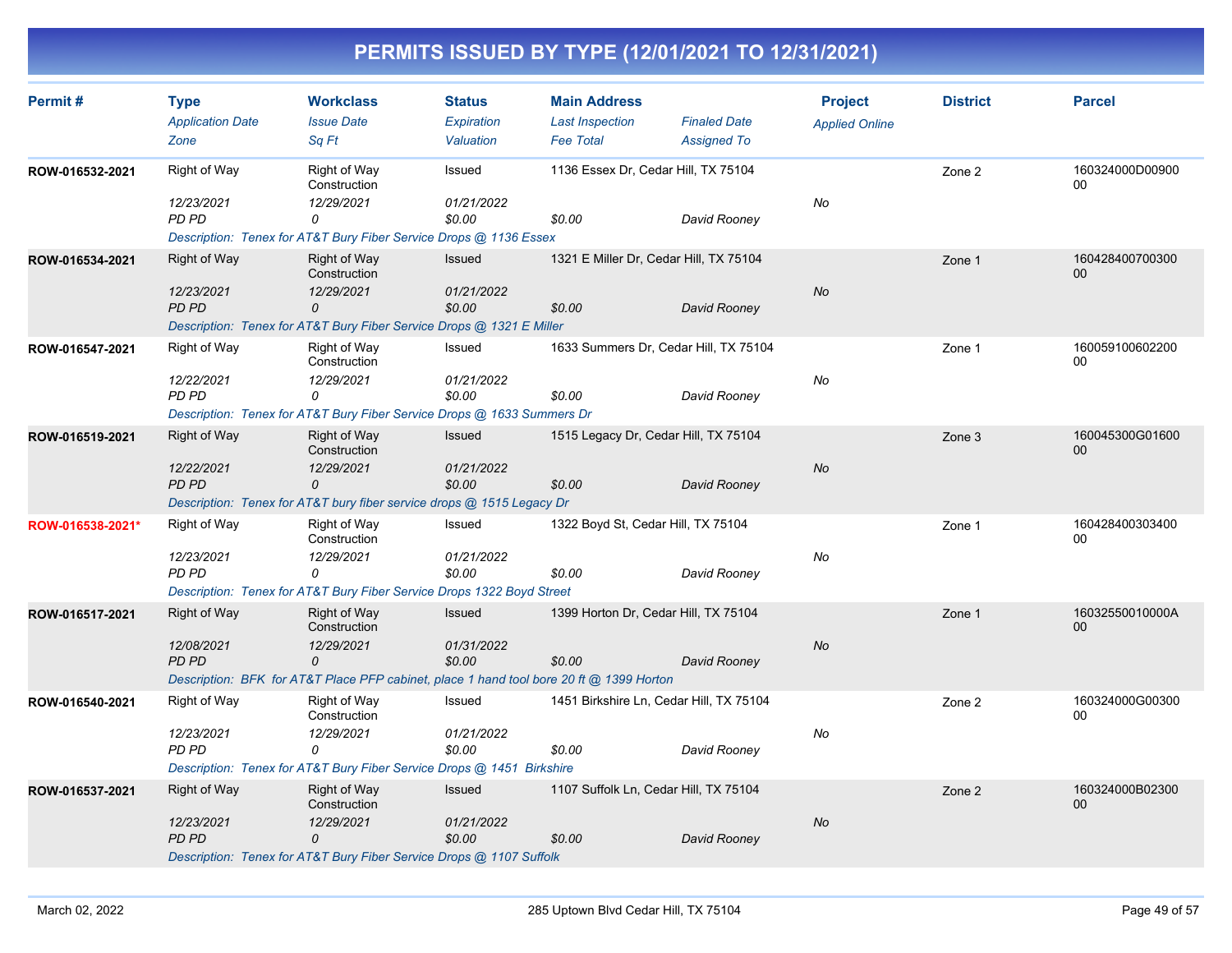| Permit#         | <b>Type</b><br><b>Application Date</b> | <b>Workclass</b><br><b>Issue Date</b>                                      | <b>Status</b><br><b>Expiration</b> | <b>Main Address</b><br><b>Last Inspection</b> | <b>Finaled Date</b>                                                                                                | <b>Project</b><br><b>Applied Online</b> | <b>District</b> | <b>Parcel</b>         |
|-----------------|----------------------------------------|----------------------------------------------------------------------------|------------------------------------|-----------------------------------------------|--------------------------------------------------------------------------------------------------------------------|-----------------------------------------|-----------------|-----------------------|
|                 | Zone                                   | Sa Ft                                                                      | Valuation                          | <b>Fee Total</b>                              | <b>Assigned To</b>                                                                                                 |                                         |                 |                       |
| ROW-016522-2021 | Right of Way                           | <b>Right of Way</b><br>Construction                                        | Issued                             |                                               | 1049 Suffolk Ln, Cedar Hill, TX 75104                                                                              |                                         | Zone 2          | 160324000C00900<br>00 |
|                 | 12/29/2021<br>PD PD                    | 12/29/2021<br>0                                                            | 06/27/2022<br>\$0.00               | \$0.00                                        | David Rooney                                                                                                       | No                                      |                 |                       |
|                 |                                        | Description: Tenex for AT&T Bury fiber service drops @ 1046 Suffolk        |                                    |                                               |                                                                                                                    |                                         |                 |                       |
| ROW-016530-2021 | <b>Right of Way</b>                    | <b>Right of Way</b><br>Construction                                        | Issued                             |                                               | 1123 Hampshire Ln, Cedar Hill, TX 75104                                                                            |                                         | Zone 2          | 160324000D01900<br>00 |
|                 | 12/23/2021<br><b>PD PD</b>             | 12/29/2021<br>0                                                            | 06/21/2022<br>\$0.00               | \$0.00                                        | David Rooney                                                                                                       | No                                      |                 |                       |
|                 |                                        | Description: Tenex for AT&T Bury fiber service drop @ 1123 Hampshere       |                                    |                                               |                                                                                                                    |                                         |                 |                       |
| ROW-016549-2021 | Right of Way                           | Right of Way<br>Construction                                               | Issued                             |                                               | 1514 Chapman St, Cedar Hill, TX 75104                                                                              |                                         | Zone 1          | 160059000204100<br>00 |
|                 | 12/22/2021<br>PD PD                    | 12/29/2021<br>0                                                            | 01/21/2022<br>\$0.00               | \$0.00                                        | David Rooney                                                                                                       | No                                      |                 |                       |
|                 |                                        | Description: Tenex for AT&T Bury Fiber Service Drops @ 1514 Chapman        |                                    |                                               |                                                                                                                    |                                         |                 |                       |
| ROW-016520-2021 | <b>Right of Way</b>                    | <b>Right of Way</b><br>Construction                                        | Issued                             |                                               | 1486 Summers Dr, Cedar Hill, TX 75104                                                                              |                                         | Zone 1          | 160059000400500<br>00 |
|                 | 12/22/2021<br><b>PD PD</b>             | 12/29/2021<br>0                                                            | 01/21/2022<br>\$0.00               | \$0.00                                        | David Rooney                                                                                                       | No                                      |                 |                       |
|                 |                                        | Description: Tenex for AT&T bury fiber service drops @ 1486 Summers Drive  |                                    |                                               |                                                                                                                    |                                         |                 |                       |
| ROW-016550-2021 | Right of Way                           | Right of Way<br>Construction                                               | Issued                             |                                               | 1608 Chapman St, Cedar Hill, TX 75104                                                                              |                                         | Zone 1          | 160059100700500<br>00 |
|                 | 12/22/2021<br>PD PD                    | 12/29/2021<br>0                                                            | 01/21/2022<br>\$0.00               | \$0.00                                        | <b>Mary Horsechief</b>                                                                                             | No                                      |                 |                       |
|                 |                                        | Description: Tenex for AT&T Bury Fiber Service drops @ 1608 Chapman Street |                                    |                                               |                                                                                                                    |                                         |                 |                       |
| ROW-016599-2021 | <b>Right of Way</b>                    | Right of Way<br>Construction                                               | <b>Issued</b>                      |                                               | 1450 W Belt Line Rd, Cedar Hill, TX 75104                                                                          |                                         | Zone 4          | 650516210102300<br>00 |
|                 | 12/07/2021                             | 12/30/2021<br>$\Omega$                                                     | 01/26/2022<br>\$0.00               | \$0.00                                        | <b>Mary Horsechief</b>                                                                                             | <b>No</b>                               |                 |                       |
|                 |                                        |                                                                            |                                    |                                               | Description: BFK for AT&T Place 1498 ft cable through existing condult and bore 8 ft @1450 W. Belt Line RD A026WDW |                                         |                 |                       |
| ROW-016567-2021 | <b>Right of Way</b>                    | Right of Way<br>Construction                                               | Issued                             |                                               | 2527 Pikes Peak, Cedar Hill, TX 76065                                                                              |                                         | Zone 4          | 215824001910001<br>08 |
|                 | 12/30/2021                             | 12/30/2021<br>0                                                            | 01/21/2022<br>\$0.00               | \$0.00                                        | David Rooney                                                                                                       | No                                      |                 |                       |
|                 |                                        | Description: TENEX FOR AT&T BURY FIBER SERVICE DROP @ 2527 PIKES PEAK      |                                    |                                               |                                                                                                                    |                                         |                 |                       |
| ROW-016581-2021 | <b>Right of Way</b>                    | <b>Right of Way</b><br>Construction                                        | Issued                             | 1611 Tuley St, Cedar Hill, TX 75104           |                                                                                                                    |                                         | Zone 1          | 160059100702800<br>00 |
|                 | 12/23/2021<br>PD PD                    | 12/30/2021<br>0                                                            | 01/21/2022<br>\$0.00               | \$0.00                                        | David Rooney                                                                                                       | <b>No</b>                               |                 |                       |
|                 |                                        | Description: Tenex for AT&T Bury Fiber Service Drops @ 1611 Tuley          |                                    |                                               |                                                                                                                    |                                         |                 |                       |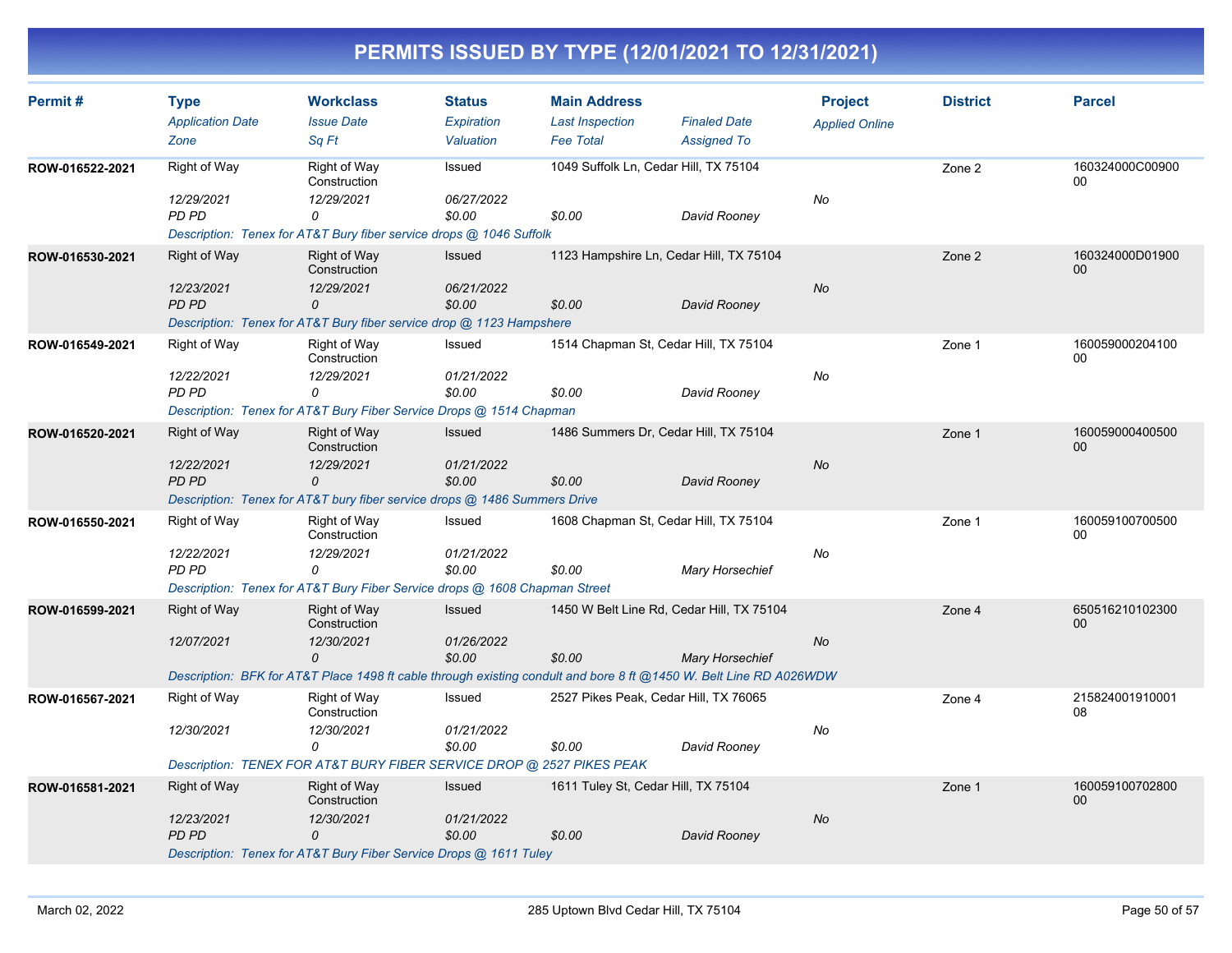| Permit#         | <b>Type</b><br><b>Application Date</b><br>Zone    | <b>Workclass</b><br><b>Issue Date</b><br>Sa Ft                                                                                   | <b>Status</b><br>Expiration<br>Valuation | <b>Main Address</b><br><b>Last Inspection</b><br><b>Fee Total</b> | <b>Finaled Date</b><br><b>Assigned To</b> | <b>Project</b><br><b>Applied Online</b> | <b>District</b> | <b>Parcel</b>             |
|-----------------|---------------------------------------------------|----------------------------------------------------------------------------------------------------------------------------------|------------------------------------------|-------------------------------------------------------------------|-------------------------------------------|-----------------------------------------|-----------------|---------------------------|
| ROW-016589-2021 | <b>Right of Way</b><br>12/23/2021<br><b>PD PD</b> | Right of Way<br>Construction<br>12/30/2021<br>0<br>Description: Tenex for AT&T Bury Fiber Service Drops @ 1632 High Pointe       | Issued<br>01/21/2022<br>\$0.00           | 1632 High Pointe Ln, Cedar Hill, TX 75104<br>\$0.00               | David Rooney                              | No                                      | Zone 1          | 160059100801700<br>00     |
| ROW-016596-2021 | Right of Way<br>12/30/2021<br>PD PD               | <b>Right of Way</b><br>Construction<br>12/30/2021<br>0<br>Description: Tenex for AT&T Bury Fiber Service Drops @ 1126 Hampshire  | Issued<br>06/28/2022<br>\$0.00           | 1126 Hampshire Ln, Cedar Hill, TX 75104<br>\$0.00                 | David Rooney                              | No                                      | Zone 2          | 160324000B00700<br>00     |
| ROW-016568-2021 | Right of Way<br>12/30/2021<br><b>PD PD</b>        | Right of Way<br>Construction<br>12/30/2021<br>$\Omega$<br>Description: Tenex for AT&T Bury Fiber Service Drop @ 1713 High Pointe | Issued<br>01/21/2022<br>\$0.00           | 1713 High Pointe Ln, Cedar Hill, TX 75104<br>\$0.00               | David Rooney                              | No                                      | Zone 1          | 160159800100100<br>00     |
| ROW-016577-2021 | <b>Right of Way</b><br>12/23/2021<br>PD PD        | <b>Right of Way</b><br>Construction<br>12/30/2021<br>0<br>Description: Tenex for AT&T Bury Fiber Service Drops @ 1609 Tuley      | <b>Issued</b><br>01/21/2022<br>\$0.00    | 1609 Tuley St, Cedar Hill, TX 75104<br>\$0.00                     | David Rooney                              | <b>No</b>                               | Zone 1          | 160059100702900<br>00     |
| ROW-016597-2021 | Right of Way<br>12/30/2021<br><b>PD PD</b>        | Right of Way<br>Construction<br>12/30/2021<br>$\Omega$<br>Description: Tenex for AT&T Bury Fiber Service Drops @ 1101 Essex Dr   | Issued<br>01/21/2022<br>\$0.00           | 1101 Essex Dr, Cedar Hill, TX 75104<br>\$0.00                     | David Rooney                              | No                                      | Zone 2          | 160324000F02700<br>00     |
| ROW-016562-2021 | <b>Right of Way</b><br>12/23/2021<br><b>PD PD</b> | Right of Way<br>Construction<br>12/30/2021<br>0<br>Description: Tenex for AT&T Bury Fiber Service Drops @ 1512 Summers Drive     | Issued<br>01/21/2022<br>\$0.00           | 1512 Summers Dr, Cedar Hill, TX 75104<br>\$0.00                   | David Rooney                              | No                                      | Zone 1          | 160059100401800<br>00     |
| ROW-016595-2021 | Right of Way<br>12/23/2021<br><b>PD PD</b>        | Right of Way<br>Construction<br>12/30/2021<br>0<br>Description: Tenex for AT&T Bury Fiber Service Drop @ 1649 Chapman            | Issued<br>01/21/2022<br>\$0.00           | 1649 Chapman St, Cedar Hill, TX 75104<br>\$0.00                   | David Rooney                              | No                                      | Zone 1          | 160059100803200<br>00     |
| ROW-016575-2021 | <b>Right of Way</b><br>12/30/2021<br>PD PD        | Right of Way<br>Construction<br>12/30/2021<br>0<br>Description: Tenex for AT&T Bury Fiber Service Drops @ 1529 Tuley St          | Issued<br>01/21/2022<br>\$0.00           | 1529 Tuley St, Cedar Hill, TX 75104<br>\$0.00                     | David Rooney                              | No                                      | Zone 1          | 160059000201500<br>$00\,$ |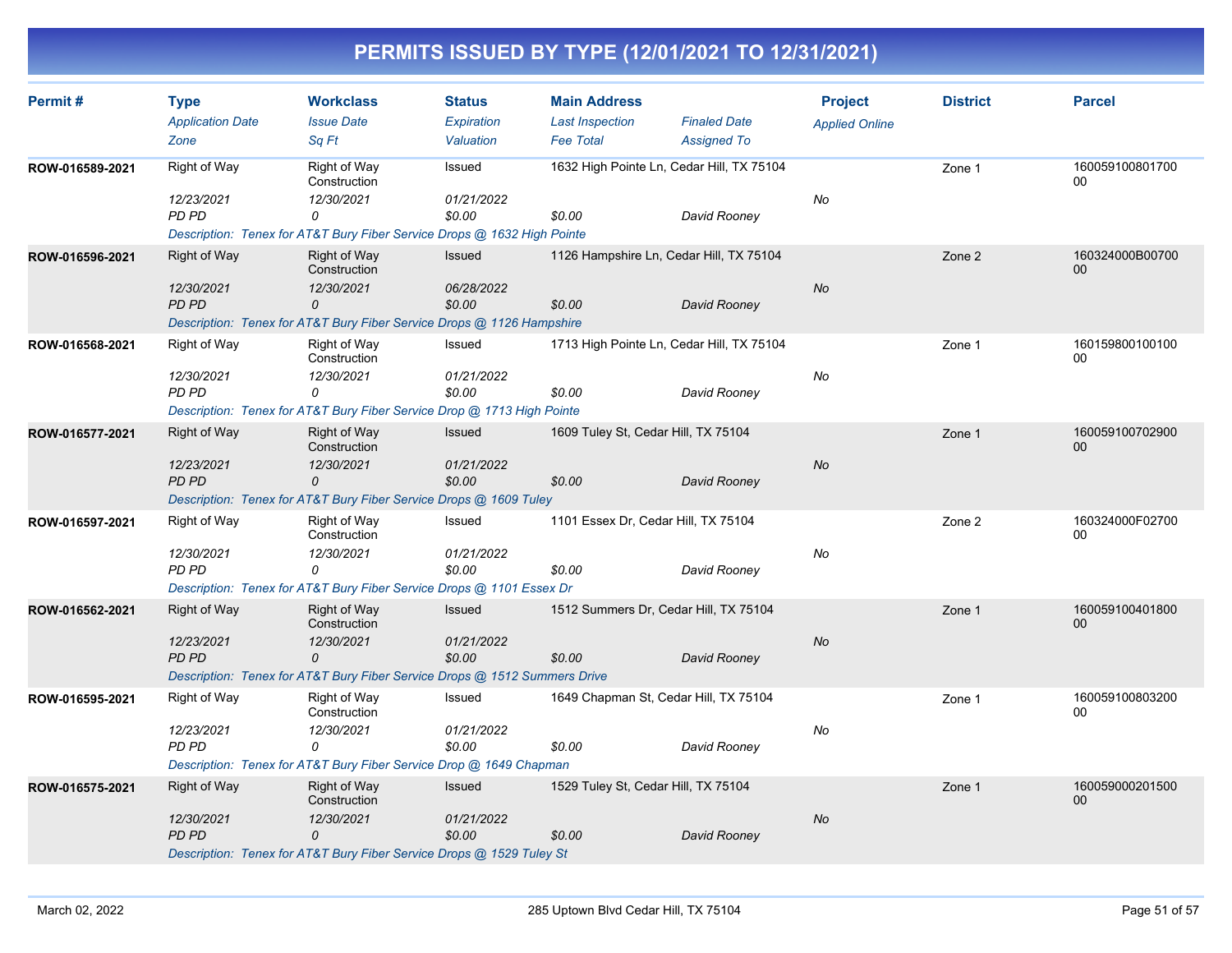| Permit#          | <b>Type</b><br><b>Application Date</b><br>Zone    | <b>Workclass</b><br><b>Issue Date</b><br>Sa Ft                                                                                    | <b>Status</b><br>Expiration<br>Valuation | <b>Main Address</b><br><b>Last Inspection</b><br><b>Fee Total</b> | <b>Finaled Date</b><br><b>Assigned To</b>                 | <b>Project</b><br><b>Applied Online</b> | <b>District</b> | <b>Parcel</b>             |
|------------------|---------------------------------------------------|-----------------------------------------------------------------------------------------------------------------------------------|------------------------------------------|-------------------------------------------------------------------|-----------------------------------------------------------|-----------------------------------------|-----------------|---------------------------|
| ROW-016573-2021* | Right of Way<br>12/30/2021<br>PD PD               | Right of Way<br>Construction<br>12/30/2021<br>0<br>Description: Tenex for AT&T Bury Fiber Service Drop @ 1527 Tuley St            | On Hold<br>01/21/2022<br>\$0.00          | 1527 Tuley St, Cedar Hill, TX 75104<br>\$0.00                     | David Rooney                                              | No                                      | Zone 1          | 160059000201400<br>00     |
| ROW-016554-2021  | Right of Way<br>12/30/2021<br><b>PD PD</b>        | Right of Way<br>Construction<br>12/30/2021<br>0<br>Description: Tenex for AT&T Bury Fiber Service Drops @ 1486 Summer Dr          | <b>Issued</b><br>06/28/2022<br>\$0.00    | 1486 Summers Dr, Cedar Hill, TX 75104<br>\$0.00                   | David Rooney                                              | <b>No</b>                               | Zone 1          | 160059000400500<br>00     |
| ROW-016579-2021  | Right of Way<br>12/30/2021<br><b>PD PD</b>        | Right of Way<br>Construction<br>12/30/2021<br>0<br>Description: Tenex for AT&T Bury Fiber Service Drops @ 1415 Birkshire          | Issued<br>01/21/2022<br>\$0.00           | 1415 Birkshire Ln, Cedar Hill, TX 75104<br>\$0.00                 | David Rooney                                              | No                                      | Zone 2          | 160324000G01200<br>00     |
| ROW-016558-2021  | Right of Way<br>12/23/2021<br><b>PD PD</b>        | <b>Right of Way</b><br>Construction<br>12/30/2021<br>0<br>Description: Tenex for AT&T Bury Fiber Service Drops @ 1508 High Pointe | Issued<br>01/21/2022<br>\$0.00           | \$0.00                                                            | 1508 High Pointe Ln, Cedar Hill, TX 75104<br>David Rooney | <b>No</b>                               | Zone 1          | 160059000107100<br>$00\,$ |
| ROW-016556-2021  | Right of Way<br>12/23/2021<br>PD PD               | Right of Way<br>Construction<br>12/30/2021<br>0<br>Description: Tenex for AT&T Bury Fiber Service Drops @ 1507 Tuley              | Issued<br>01/21/2022<br>\$0.00           | 1507 Tuley St, Cedar Hill, TX 75104<br>\$0.00                     | David Rooney                                              | No                                      | Zone 1          | 160059000200400<br>00     |
| ROW-016572-2021  | Right of Way<br>12/30/2021<br><b>PD PD</b>        | Right of Way<br>Construction<br>12/30/2021<br>0<br>Description: Tenex for AT&T Bury Fiber Service Drops 1622 High Pointe          | <b>Issued</b><br>01/21/2022<br>\$0.00    | \$0.00                                                            | 1622 High Pointe Ln, Cedar Hill, TX 75104<br>David Rooney | <b>No</b>                               | Zone 1          | 160059100801200<br>00     |
| ROW-016574-2021  | Right of Way<br>12/30/2021<br>PD PD               | Right of Way<br>Construction<br>12/30/2021<br>0<br>Description: Tenex for AT&T Bury Fiber Service Drops @ 1496 Summers            | Issued<br>01/21/2022<br>\$0.00           | 1496 Summers Dr, Cedar Hill, TX 75104<br>\$0.00                   | David Rooney                                              | No                                      | Zone 1          | 160059000401000<br>00     |
| ROW-016593-2021  | <b>Right of Way</b><br>12/23/2021<br><b>PD PD</b> | Right of Way<br>Construction<br>12/30/2021<br>0<br>Description: Tenex for AT&T Bury Fiber Service Drop 1640 High Pointe           | <b>Issued</b><br>01/21/2022<br>\$0.00    | \$0.00                                                            | 1640 High Pointe Ln, Cedar Hill, TX 75104<br>David Rooney | No                                      | Zone 1          | 160059100802100<br>$00\,$ |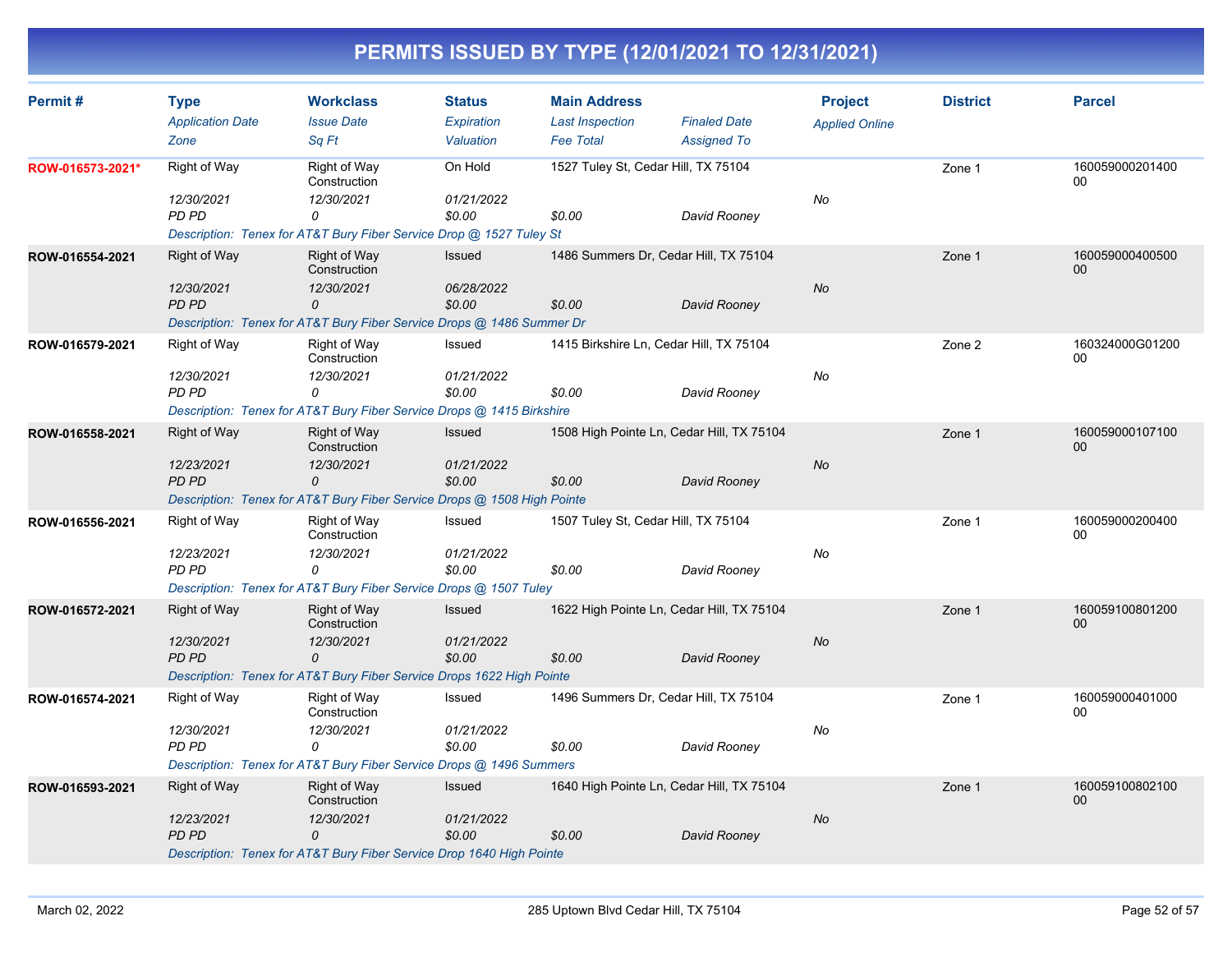| Permit#         | Type<br><b>Application Date</b><br>Zone | <b>Workclass</b><br><b>Issue Date</b><br>Sq Ft                                                                                | <b>Status</b><br>Expiration<br>Valuation | <b>Main Address</b><br><b>Last Inspection</b><br><b>Fee Total</b> | <b>Finaled Date</b><br><b>Assigned To</b>                 | <b>Project</b><br><b>Applied Online</b> | <b>District</b> | <b>Parcel</b>             |
|-----------------|-----------------------------------------|-------------------------------------------------------------------------------------------------------------------------------|------------------------------------------|-------------------------------------------------------------------|-----------------------------------------------------------|-----------------------------------------|-----------------|---------------------------|
| ROW-016553-2021 | Right of Way<br>12/22/2021<br>PD PD     | Right of Way<br>Construction<br>12/30/2021<br>0<br>Description: Tenex for AT&T Bury Fiber Service Drops @ 1530 High Pointe Ln | Issued<br>01/21/2022<br>\$0.00           | \$0.00                                                            | 1530 High Pointe Ln, Cedar Hill, TX 75104<br>David Rooney | No                                      | Zone 1          | 160059000106000<br>00     |
| ROW-016580-2021 | Right of Way<br>12/23/2021<br>PD PD     | Right of Way<br>Construction<br>12/30/2021<br>0<br>Description: Tenex for AT&T Bury Fiber Service Drops for 1610 High Pointe  | Issued<br>01/21/2022<br>\$0.00           | \$0.00                                                            | 1610 High Pointe Ln, Cedar Hill, TX 75104<br>David Rooney | <b>No</b>                               | Zone 1          | 160059100800600<br>$00\,$ |
| ROW-016582-2021 | Right of Way<br>12/23/2021<br>PD PD     | Right of Way<br>Construction<br>12/30/2021<br>0<br>Description: Tenex for AT&T Bury Fiber Service Drops @ 1627 Tuley          | Issued<br>01/21/2022<br>\$0.00           | 1627 Tuley St, Cedar Hill, TX 75104<br>\$0.00                     | David Rooney                                              | No                                      | Zone 1          | 160059100702000<br>00     |

#### **PERMITS ISSUED FOR RIGHT OF WAY: 128**

| <b>SIGN</b>      |                                                 |                                                                           |                        |                                               |                      |     |        |                       |
|------------------|-------------------------------------------------|---------------------------------------------------------------------------|------------------------|-----------------------------------------------|----------------------|-----|--------|-----------------------|
| SIGN-016401-2021 | Sign                                            | Attached                                                                  | Issued                 | 103 E Belt Line Rd, Cedar Hill, TX 75104      |                      |     | Zone 2 | 160456100000100<br>00 |
|                  | 12/19/2021<br><b>LRLR</b>                       | 12/29/2021<br>16<br>Description: led channel letters attached to the wall | 07/12/2022<br>\$500.00 | 01/13/2022<br>\$35.00                         | Alexis Sartin        | Yes |        |                       |
|                  |                                                 |                                                                           |                        |                                               |                      |     |        |                       |
| SIGN-016388-2021 | Sign                                            | Attached                                                                  | Issued                 | 617 Uptown Blvd, 105, Cedar Hill, TX<br>75104 |                      |     | Zone 2 | 160457300A00300<br>00 |
|                  | 12/17/2021                                      | 12/30/2021                                                                | 06/28/2022             |                                               |                      | Yes |        |                       |
|                  | <b>LR LR</b>                                    | 33                                                                        | \$1,800.00             | \$35.00                                       | Alexis Sartin        |     |        |                       |
|                  | Description: Installing lighted channel letters |                                                                           |                        |                                               |                      |     |        |                       |
| SIGN-016387-2021 | Sign                                            | Attached                                                                  | Issued                 | 617 Uptown Blvd, 105, Cedar Hill, TX<br>75104 |                      |     | Zone 2 | 160457300A00300<br>00 |
|                  | 12/17/2021                                      | 12/30/2021                                                                | 06/28/2022             |                                               |                      | Yes |        |                       |
|                  | <b>LR LR</b>                                    | 33                                                                        | \$1,800.00             | \$35.00                                       | <b>Alexis Sartin</b> |     |        |                       |
|                  | Description: Installing lighted channel letters |                                                                           |                        |                                               |                      |     |        |                       |

#### **PERMITS ISSUED FOR SIGN: 3**

| <b>SOLAR PANELS</b> |                                                                                    |                   |                           |          |                      |        |                       |  |  |  |
|---------------------|------------------------------------------------------------------------------------|-------------------|---------------------------|----------|----------------------|--------|-----------------------|--|--|--|
| SOL-015866-2021     | 716 Bluff Ridge Dr, Cedar Hill, TX 75104<br>Solar Panels<br>Solar Panels<br>Issued |                   |                           |          |                      | Zone 4 | 160279000183200<br>00 |  |  |  |
|                     | 11/12/2021<br>PD PD                                                                | 12/05/2021<br>750 | 06/03/2022<br>\$49.999.00 | \$477.99 | Yes<br>Alexis Sartin |        |                       |  |  |  |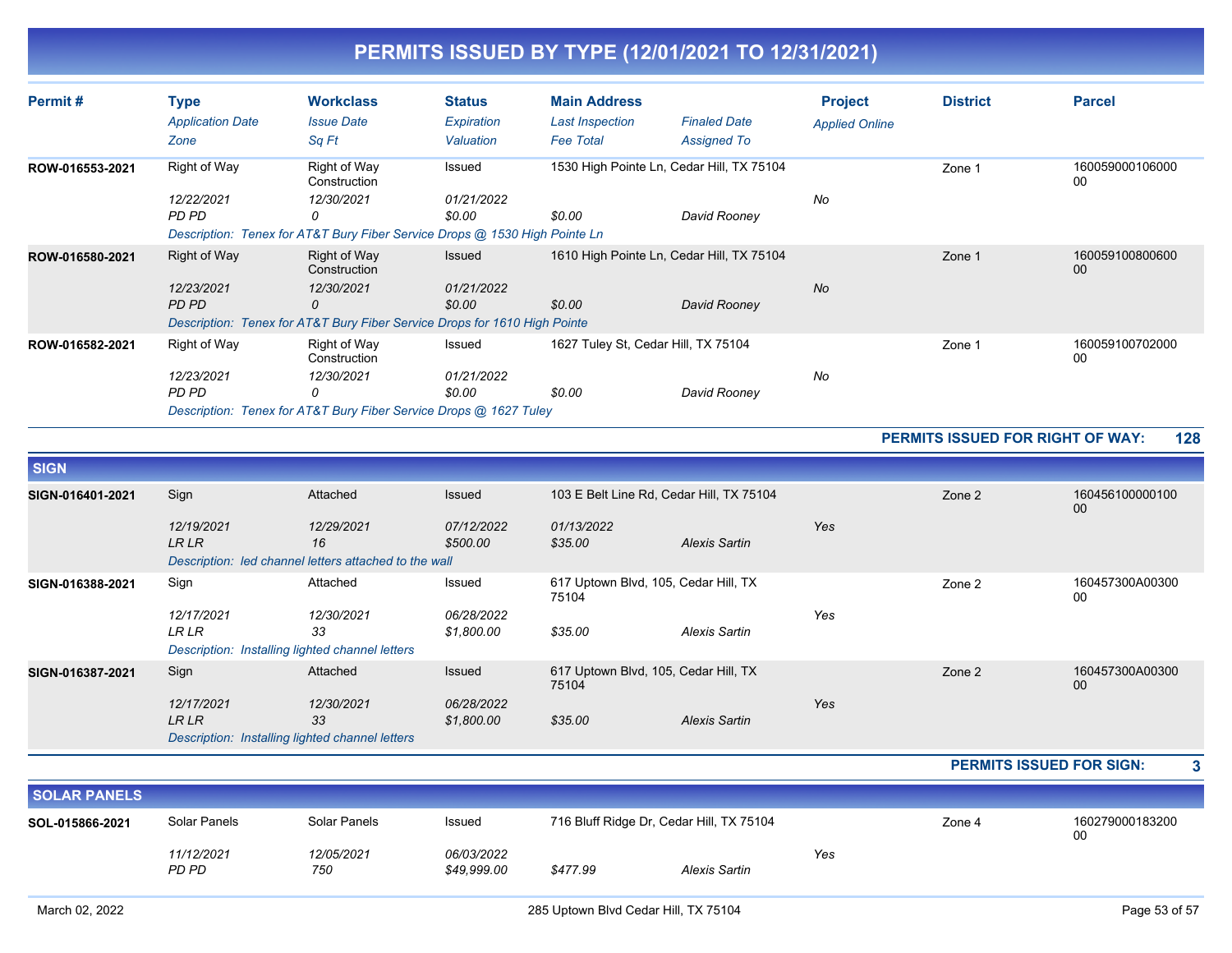|                 |                                                 |                                                                                                                                                                     |                                          |                                                                   | PERMITS ISSUED BY TYPE (12/01/2021 TO 12/31/2021) |                                         |                 |                           |
|-----------------|-------------------------------------------------|---------------------------------------------------------------------------------------------------------------------------------------------------------------------|------------------------------------------|-------------------------------------------------------------------|---------------------------------------------------|-----------------------------------------|-----------------|---------------------------|
| Permit#         | <b>Type</b><br><b>Application Date</b><br>Zone  | <b>Workclass</b><br><b>Issue Date</b><br>Sq Ft                                                                                                                      | <b>Status</b><br>Expiration<br>Valuation | <b>Main Address</b><br><b>Last Inspection</b><br><b>Fee Total</b> | <b>Finaled Date</b><br><b>Assigned To</b>         | <b>Project</b><br><b>Applied Online</b> | <b>District</b> | <b>Parcel</b>             |
|                 |                                                 | Description: INSTALLATION OF PROPOSED 14.060kW DC, 11.400kW AC ROOFTOP SOLAR SYSTEM AT 716 Bluff Ridge Drive Cedar Hill TX 75104                                    |                                          |                                                                   |                                                   |                                         |                 |                           |
| SOL-016090-2021 | Solar Panels                                    | <b>Solar Panels</b>                                                                                                                                                 | Issued                                   |                                                                   | 415 Houston St, Cedar Hill, TX 75104              |                                         | Zone 2          | 160035000300202<br>$00\,$ |
|                 | 11/29/2021<br><b>Description: SOLAR ROOFTOP</b> | 12/13/2021<br>843                                                                                                                                                   | 06/11/2022<br>\$47,876.00                | \$461.01                                                          | Gail Lux                                          | Yes                                     |                 |                           |
| SOL-016014-2021 | Solar Panels                                    | Solar Panels                                                                                                                                                        | Issued                                   |                                                                   | 427 Hastings Dr, Cedar Hill, TX 75104             |                                         | Zone 2          | 160115000601400<br>$00\,$ |
|                 | 11/22/2021                                      | 12/13/2021<br>652                                                                                                                                                   | 06/11/2022<br>\$38,500.00                | \$386.00                                                          | Gail Lux                                          | Yes                                     |                 |                           |
|                 |                                                 | Description: Installation of 12.6kW Solar System                                                                                                                    |                                          |                                                                   |                                                   |                                         |                 |                           |
| SOL-016125-2021 | Solar Panels                                    | <b>Solar Panels</b>                                                                                                                                                 | Issued                                   | 612 Lemons Dr, Cedar Hill, TX 75104                               |                                                   |                                         | Zone 2          | 160426803102100<br>$00\,$ |
|                 | 12/01/2021<br>PD PD                             | 12/14/2021<br>650                                                                                                                                                   | 06/13/2022<br>\$33,000.00                | 02/17/2022<br>\$342.00                                            | Gail Lux                                          | Yes                                     |                 |                           |
|                 |                                                 | Description: install 30 roof mounted solar panels with a main panel upgrade                                                                                         |                                          |                                                                   |                                                   |                                         |                 |                           |
| SOL-016345-2021 | Solar Panels                                    | Solar Panels                                                                                                                                                        | Issued                                   | 455 Whitney St, Cedar Hill, TX 75104                              |                                                   |                                         | Zone 2          | 160206105800100<br>00     |
|                 | 12/15/2021                                      | 12/15/2021<br>2.119                                                                                                                                                 | 06/13/2022<br>\$49,000.00                | 02/22/2022<br>\$470.00                                            | Gail Lux                                          | Yes                                     |                 |                           |
|                 |                                                 | Description: Installing 11.05 kW roof mounted solar system                                                                                                          |                                          |                                                                   |                                                   |                                         |                 |                           |
| SOL-016009-2021 | Solar Panels                                    | Solar Panels                                                                                                                                                        | <b>Issued</b>                            |                                                                   | 1723 Stafford Ct, Cedar Hill, TX 75104            |                                         | Zone 1          | 160060100800200<br>$00\,$ |
|                 | 11/22/2021<br><b>PD PD</b>                      | 12/15/2021<br>545<br>Description: 10.665 kW DC Roof mounted PV System                                                                                               | 06/13/2022<br>\$37,000.00                | 01/18/2022<br>\$374.00                                            | <b>Alexis Sartin</b>                              | Yes                                     |                 |                           |
|                 | Solar Panels                                    | Solar Panels                                                                                                                                                        | Issued                                   | 675 Lowe St, Cedar Hill, TX 75104                                 |                                                   |                                         | Zone 2          | 160207700501300           |
| SOL-016010-2021 |                                                 |                                                                                                                                                                     |                                          |                                                                   |                                                   |                                         |                 | 00                        |
|                 | 11/22/2021                                      | 12/16/2021<br>484                                                                                                                                                   | 06/14/2022<br>\$31,000.00                | 02/07/2022<br>\$326.00                                            | Gail Lux                                          | Yes                                     |                 |                           |
|                 |                                                 | Description: 9.480 kW DC Roof mounted PV System                                                                                                                     |                                          |                                                                   |                                                   |                                         |                 |                           |
| SOL-016244-2021 | Solar Panels                                    | Solar Panels                                                                                                                                                        | <b>Issued</b>                            |                                                                   | 735 Harvest Glen, Cedar Hill, TX 75104            |                                         | Zone 2          | 160155400702200<br>$00\,$ |
|                 | 12/08/2021                                      | 12/16/2021<br>576                                                                                                                                                   | 06/14/2022<br>\$28,000.00                | 01/11/2022<br>\$302.00                                            | Gail Lux                                          | Yes                                     |                 |                           |
|                 | (IF USED) AND SAFETY EQUIPMENT.                 | Description: Roof mounted solar install - INSTALLATION CONSISTS OF 32 LONGI:LR4-60HPB-350M PV MODULES,<br>32 ENPHASE MICROINVERTERS AND RELATED ELECTRICAL METERING |                                          |                                                                   |                                                   |                                         |                 |                           |
| SOL-016245-2021 | Solar Panels                                    | Solar Panels                                                                                                                                                        | Issued                                   | 863 Twilight Dr, Cedar Hill, TX 75104                             |                                                   |                                         | Zone 2          | 160465000100300<br>00     |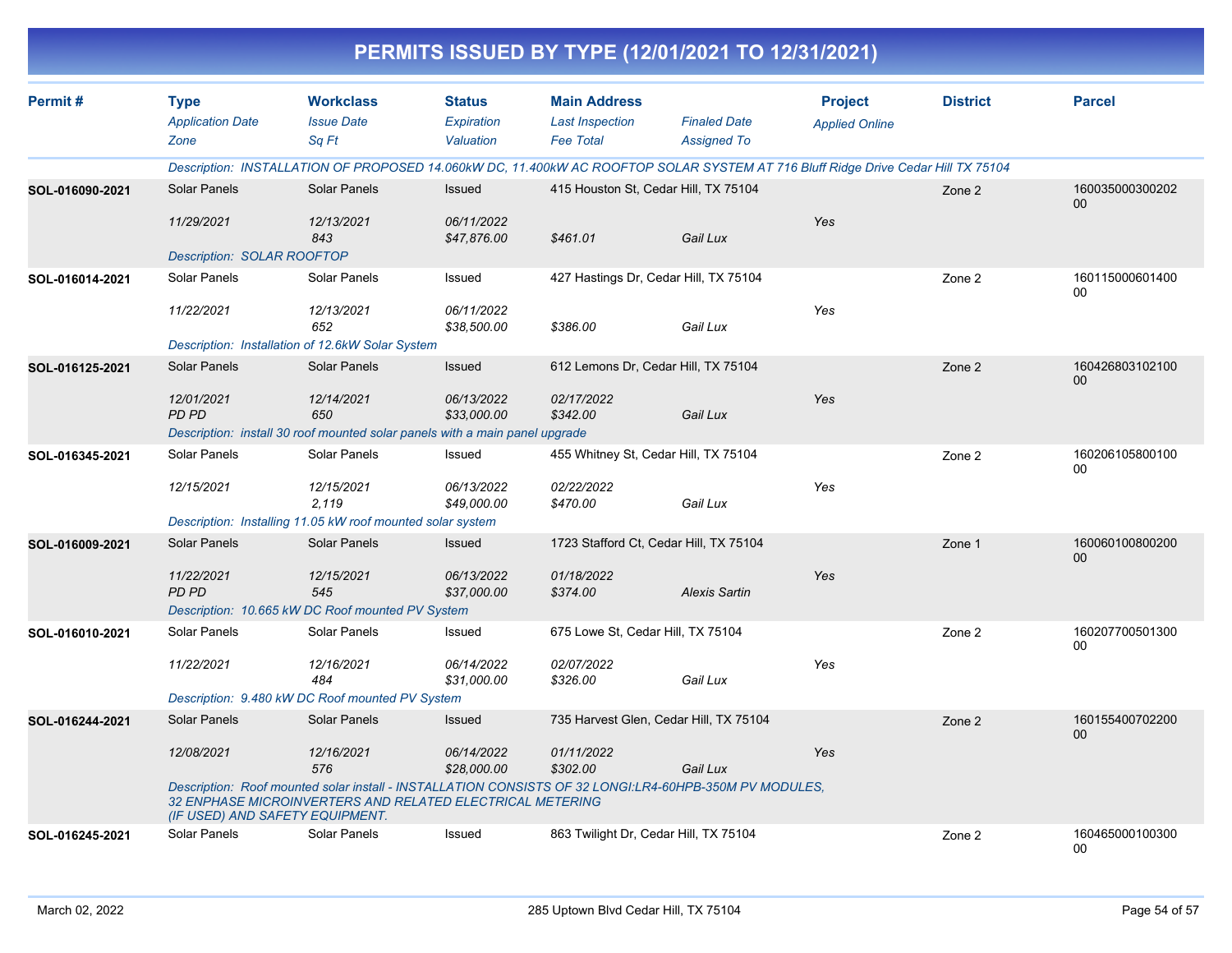|                 |                                   |                                                                                                                                                                                                               |                           |                                    | PERMITS ISSUED BY TYPE (12/01/2021 TO 12/31/2021) |                       |                 |                           |
|-----------------|-----------------------------------|---------------------------------------------------------------------------------------------------------------------------------------------------------------------------------------------------------------|---------------------------|------------------------------------|---------------------------------------------------|-----------------------|-----------------|---------------------------|
| Permit#         | <b>Type</b>                       | <b>Workclass</b>                                                                                                                                                                                              | <b>Status</b>             | <b>Main Address</b>                |                                                   | <b>Project</b>        | <b>District</b> | <b>Parcel</b>             |
|                 | <b>Application Date</b>           | <b>Issue Date</b>                                                                                                                                                                                             | Expiration                | <b>Last Inspection</b>             | <b>Finaled Date</b>                               | <b>Applied Online</b> |                 |                           |
|                 | Zone                              | Sq Ft                                                                                                                                                                                                         | Valuation                 | <b>Fee Total</b>                   | <b>Assigned To</b>                                |                       |                 |                           |
|                 | 12/08/2021                        | 12/16/2021<br>504                                                                                                                                                                                             | 06/14/2022<br>\$30,000.00 | 12/21/2021<br>\$318.00             | Gail Lux                                          | Yes                   |                 |                           |
|                 |                                   | Description: Roof mounted solar install - INSTALLATION CONSISTS OF 28 LONGI:LR4-60HPB-350M PV MODULES,<br>28 ENPHASE MICROINVERTERS AND RELATED ELECTRICAL METERING<br>(IF USED) AND SAFETY EQUIPMENT         |                           |                                    |                                                   |                       |                 |                           |
| SOL-016241-2021 | <b>Solar Panels</b>               | <b>Solar Panels</b>                                                                                                                                                                                           | Issued                    | 414 Kenya St, Cedar Hill, TX 75104 |                                                   |                       | Zone 2          | 160206205902700<br>$00\,$ |
|                 | 12/08/2021                        | 12/16/2021<br>$\Omega$                                                                                                                                                                                        | 06/14/2022<br>\$22,400.00 | 01/25/2022<br>\$254.60             | Gail Lux                                          | Yes                   |                 |                           |
|                 |                                   | Description: Installation of 8kW for 20 panels, grid-tied, roof mounted, solar array with rapid shutdown inverter.                                                                                            |                           |                                    |                                                   |                       |                 |                           |
| SOL-016254-2021 | Solar Panels                      | Solar Panels                                                                                                                                                                                                  | Issued                    | 818 Angel St, Cedar Hill, TX 75104 |                                                   |                       | Zone 2          | 160207700J01000<br>00     |
|                 | 12/09/2021                        | 12/16/2021<br>528                                                                                                                                                                                             | 06/14/2022<br>\$27,500.00 | \$298.00                           | Gail Lux                                          | Yes                   |                 |                           |
|                 |                                   | Description: Installation of a 10kW-DC residential roof mounted PV system with 25 modules                                                                                                                     |                           |                                    |                                                   |                       |                 |                           |
| SOL-016239-2021 | <b>Solar Panels</b>               | Solar Panels                                                                                                                                                                                                  | Issued                    |                                    | 618 Oak Creek Dr, Cedar Hill, TX 75104            |                       | Zone 2          | 161100400L00500<br>$00\,$ |
|                 | 12/08/2021                        | 12/16/2021<br>819                                                                                                                                                                                             | 06/14/2022<br>\$78,750.00 | \$679.25                           | Gail Lux                                          | Yes                   |                 |                           |
|                 | <b>Description: SOLAR ROOFTOP</b> |                                                                                                                                                                                                               |                           |                                    |                                                   |                       |                 |                           |
| SOL-016247-2021 | Solar Panels                      | Solar Panels                                                                                                                                                                                                  | Issued                    |                                    | 323 Oak Meadow Ln, Cedar Hill, TX 75104           |                       | Zone 3          | 160320000401100<br>00     |
|                 | 12/08/2021                        | 12/16/2021<br>810                                                                                                                                                                                             | 06/14/2022<br>\$49,500.00 | 02/21/2022<br>\$474.00             | Gail Lux                                          | Yes                   |                 |                           |
|                 |                                   | Description: Roof mounted solar install - INSTALLATION CONSISTS OF 45 LONGI:LR4-60HPB-350M PV MODULES,<br><b>45 ENPHASE MICROINVERTERS AND RELATED ELECTRICAL METERING</b><br>(IF USED) AND SAFETY EQUIPMENT. |                           |                                    |                                                   |                       |                 |                           |
| SOL-016304-2021 | Solar Panels                      | Solar Panels                                                                                                                                                                                                  | <b>Issued</b>             |                                    | 220 Copeland Dr, Cedar Hill, TX 75104             |                       | Zone 1          | 160386000G03100<br>$00\,$ |
|                 | 12/13/2021<br><b>PD PD</b>        | 12/16/2021<br>317                                                                                                                                                                                             | 06/14/2022<br>\$25,209.19 | 01/07/2022<br>\$279.67             | Gail Lux                                          | Yes                   |                 |                           |
|                 |                                   | Description: INSTALLATION OF PROPOSED 5.925 kW-DC-STC 5.000 kW-AC ROOFTOP SOLAR SYSTEM AT 220 Copeland Drive Cedar Hill TX 75104                                                                              |                           |                                    |                                                   |                       |                 |                           |
| SOL-015893-2021 | Solar Panels                      | Solar Panels                                                                                                                                                                                                  | Issued                    |                                    | 2492 Creekwood Dr, Cedar Hill, TX 75104           |                       | Zone 4          | 160279400014650<br>00     |
|                 | 11/15/2021                        | 12/21/2021<br>807                                                                                                                                                                                             | 06/20/2022<br>\$48,400.00 | \$465.20                           | <b>Alexis Sartin</b>                              | Yes                   |                 |                           |
|                 |                                   | Description: Installation of photovoltaic solar panels on roof of home.                                                                                                                                       |                           |                                    |                                                   |                       |                 |                           |
| SOL-016216-2021 | Solar Panels                      | Solar Panels                                                                                                                                                                                                  | Issued                    | 75104                              | 902 Southwestern Dr, Cedar Hill, TX               |                       | Zone 2          | 160498000G00600<br>00     |
|                 | 12/07/2021                        | 12/22/2021<br>451                                                                                                                                                                                             | 06/20/2022<br>\$43,750.00 | 02/07/2022<br>\$428.00             | Josh Barnes                                       | Yes                   |                 |                           |
|                 | <b>Description: SOLAR PANEL</b>   |                                                                                                                                                                                                               |                           |                                    |                                                   |                       |                 |                           |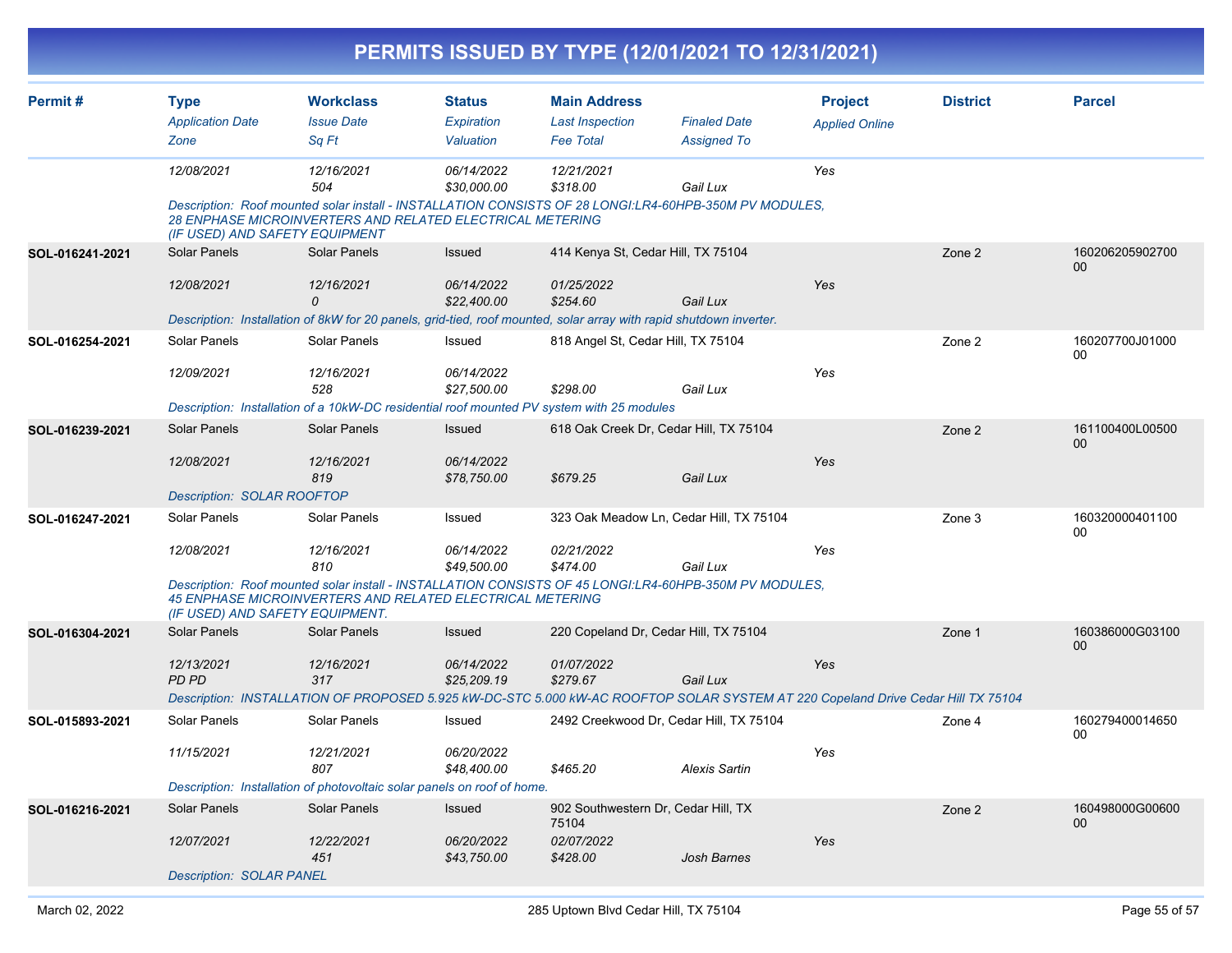| Permit#         | <b>Type</b><br><b>Application Date</b><br>Zone | <b>Workclass</b><br><b>Issue Date</b><br>Sa Ft                                                                                                                                                                                          | <b>Status</b><br>Expiration<br>Valuation | <b>Main Address</b><br><b>Last Inspection</b><br><b>Fee Total</b> | <b>Finaled Date</b><br><b>Assigned To</b> | <b>Project</b><br><b>Applied Online</b> | <b>District</b> | <b>Parcel</b>                      |
|-----------------|------------------------------------------------|-----------------------------------------------------------------------------------------------------------------------------------------------------------------------------------------------------------------------------------------|------------------------------------------|-------------------------------------------------------------------|-------------------------------------------|-----------------------------------------|-----------------|------------------------------------|
| SOL-016166-2021 | Solar Panels<br>12/02/2021                     | Solar Panels<br>12/22/2021                                                                                                                                                                                                              | Issued<br>06/20/2022                     | 926 Shady Brook Dr, Cedar Hill, TX 75104                          |                                           | Yes                                     | Zone 2          | 160395701200200<br>00              |
|                 |                                                | 1,150<br>Description: 22.515 kW DC Roof mounted PV System                                                                                                                                                                               | \$88,000.00                              | \$744.00                                                          | Josh Barnes                               |                                         |                 |                                    |
| SOL-016165-2021 | Solar Panels                                   | Solar Panels                                                                                                                                                                                                                            | <b>Issued</b>                            | 815 N Joe Wilson Rd, Cedar Hill, TX<br>75104                      |                                           |                                         | Zone 2          | 650392095100500<br>$00\,$          |
|                 | 12/02/2021                                     | 12/22/2021<br>706                                                                                                                                                                                                                       | 06/20/2022<br>\$46,000.00                | \$446.00                                                          | <b>Josh Barnes</b>                        | Yes                                     |                 |                                    |
|                 |                                                | Description: 13.830 kW DC Roof mounted PV System                                                                                                                                                                                        |                                          |                                                                   |                                           |                                         |                 |                                    |
| SOL-016344-2021 | Solar Panels                                   | Solar Panels                                                                                                                                                                                                                            | Issued                                   | 1541 Spring Hill Dr, Cedar Hill, TX 75104                         |                                           |                                         | Zone 3          | 160045300H01000<br>00              |
|                 | 12/15/2021<br>PD PD                            | 12/22/2021<br>684                                                                                                                                                                                                                       | 06/20/2022<br>\$38,000.00                | 01/26/2022<br>\$382.00                                            | Josh Barnes                               | Yes                                     |                 |                                    |
|                 | <b>SAFETY EQUIPMENT.</b>                       | Description: Roof mounted solar install - INSTALLATION CONSISTS OF 38 HANWHA: Q.PEAK DUO ML-G10.A+400<br>PV MODULES, 1 SOLAREDGE INVERTER: SE11400H-USRGM STRING<br><b>INVERTER AND RELATED ELECTRICAL METERING (IF USED) AND</b>       |                                          |                                                                   |                                           |                                         |                 |                                    |
| SOL-016305-2021 | <b>Solar Panels</b>                            | <b>Solar Panels</b>                                                                                                                                                                                                                     | Issued                                   | 716 Monique PI, Cedar Hill, TX 75104                              |                                           |                                         | Zone 1          | 160208500A29B00<br>00 <sup>°</sup> |
|                 | 12/13/2021<br><b>PD PD</b>                     | 12/22/2021<br>275                                                                                                                                                                                                                       | 06/20/2022<br>\$26,838.00                | 02/10/2022<br>\$292.70                                            | Josh Barnes                               | Yes                                     |                 |                                    |
|                 |                                                | Description: INSTALLATION OF PROPOSED 5.135 kW-DC-STC 3.800 kW-AC ROOFTOP SOLAR SYSTEM AT 716 Monique Court Cedar Hill TX 75104<br>Revised plans submitted 2-8-2022 showing change to Line-Side tap - Approved per Josh Barnes 2-8-2022 |                                          |                                                                   |                                           |                                         |                 |                                    |
| SOL-015843-2021 | Solar Panels                                   | Solar Panels                                                                                                                                                                                                                            | Issued                                   | 701 Sherwood Ct. Cedar Hill, TX 75104                             |                                           |                                         | Zone 1          | 160397500103000<br>00              |
|                 | 11/11/2021                                     | 12/23/2021<br>432                                                                                                                                                                                                                       | 06/21/2022<br>\$28,000.00                | 01/26/2022<br>\$302.00                                            | <b>Alexis Sartin</b>                      | Yes                                     |                 |                                    |
|                 |                                                | Description: 8.690 kW DC Roof mounted PV System                                                                                                                                                                                         |                                          |                                                                   |                                           |                                         |                 |                                    |
| SOL-015879-2021 | <b>Solar Panels</b>                            | Solar Panels                                                                                                                                                                                                                            | Issued                                   | 457 Whitley St, Cedar Hill, TX 75104                              |                                           |                                         | Zone 2          | 160207300B00900<br>00 <sub>0</sub> |
|                 | 11/15/2021                                     | 12/23/2021<br>736                                                                                                                                                                                                                       | 06/21/2022<br>\$46,200.00                | 01/12/2022<br>\$447.60                                            | <b>Josh Barnes</b>                        | Yes                                     |                 |                                    |
|                 |                                                | Description: Installation of 15.2kW Solar System                                                                                                                                                                                        |                                          |                                                                   |                                           |                                         |                 |                                    |
| SOL-016378-2021 | Solar Panels                                   | Solar Panels                                                                                                                                                                                                                            | Issued                                   | 831 Ragland Dr, Cedar Hill, TX 75104                              |                                           |                                         | Zone 2          | 160426803203400<br>$00\,$          |
|                 | 12/16/2021                                     | 12/30/2021<br>440                                                                                                                                                                                                                       | 06/28/2022<br>\$24,200.00                | \$270.80                                                          | Josh Barnes                               | Yes                                     |                 |                                    |
|                 | Description: solar panels                      |                                                                                                                                                                                                                                         |                                          |                                                                   |                                           |                                         |                 |                                    |
| SOL-016376-2021 | Solar Panels                                   | Solar Panels                                                                                                                                                                                                                            | Issued                                   | 1005 Mayes Dr, Cedar Hill, TX 75104                               |                                           |                                         | Zone 3          | 160426700300700<br>$00\,$          |
|                 |                                                |                                                                                                                                                                                                                                         |                                          |                                                                   |                                           |                                         |                 |                                    |